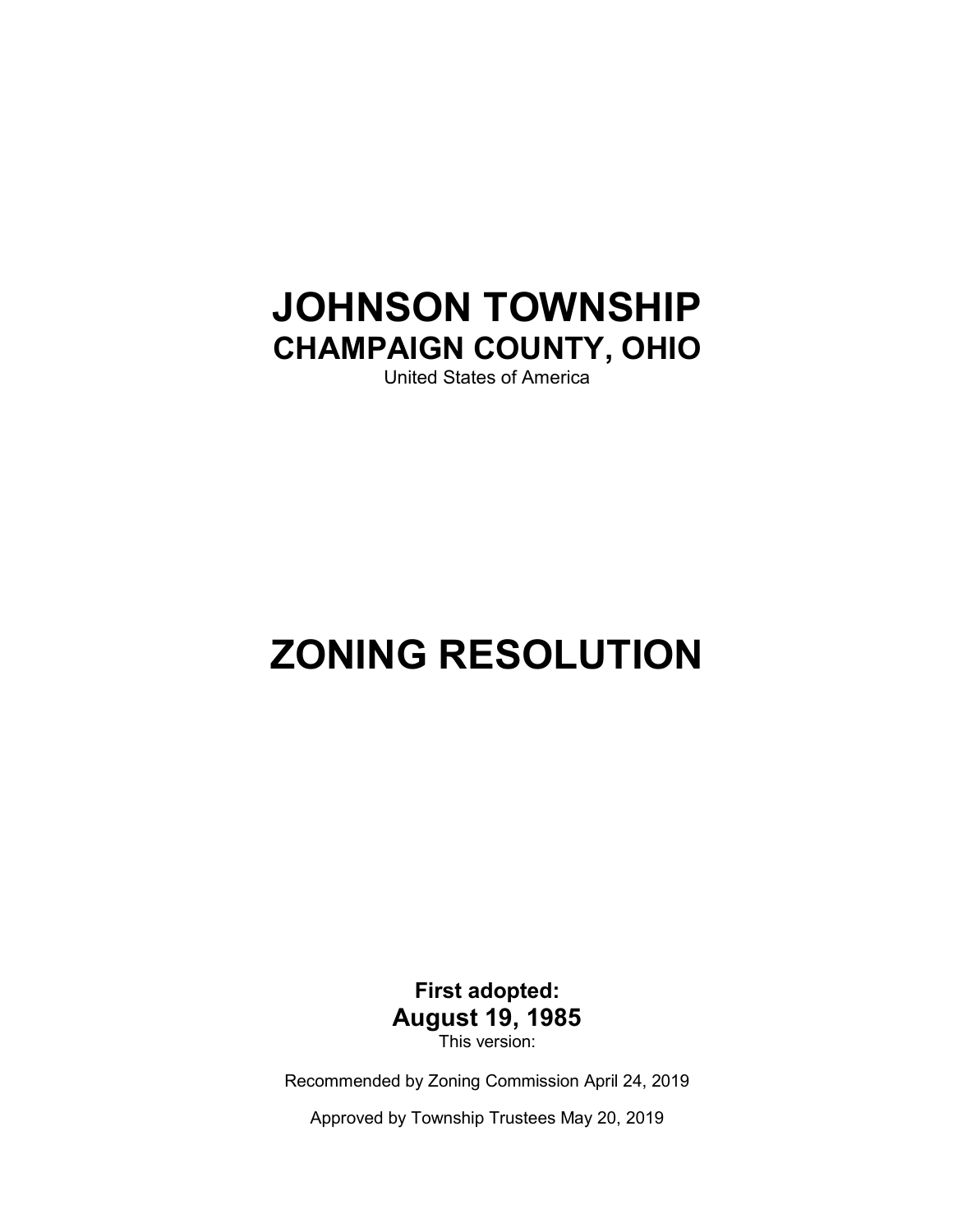#### TABLE OF CONTENTS

| <b>PREAMBLE</b>                 |                                                                                                                         | Page<br>1                        |
|---------------------------------|-------------------------------------------------------------------------------------------------------------------------|----------------------------------|
| <b>ARTICLE I</b><br>Section 100 | TITLE, INTERPRETATION AND ENACTMENT<br>Title                                                                            | $\overline{2}$<br>$\overline{2}$ |
| Section 110                     | Provisions of Resolution Declared to be Minimum Requirements                                                            | $\overline{2}$                   |
| Section 120                     | <b>Separability Clause</b>                                                                                              | $\overline{2}$                   |
| Section 130                     | Replacement of Existing Resolution, Effective Date                                                                      | $\overline{2}$                   |
| <b>ARTICLE II</b>               | <b>DEFINITIONS</b>                                                                                                      | 3                                |
| <b>ARTICLE III</b>              | <b>ENFORCEMENT</b>                                                                                                      | 18                               |
| Section 300                     | <b>Zoning Permits Required</b>                                                                                          | 18                               |
| Section 301                     | Contents of Application for Zoning Permit                                                                               | 18                               |
| Section 302                     | Approval of Zoning Permit                                                                                               | 18                               |
| Section 303                     | Submission to Director of Transportation                                                                                | 19                               |
| Section 304                     | <b>Expiration of Zoning Permit</b>                                                                                      | 19                               |
| Section 310                     | Certificate of Occupancy                                                                                                | 19                               |
| Section 311<br>Section 312      | Temporary Certificate of Occupancy                                                                                      | 19<br>19                         |
| Section 320                     | Record of Zoning Permits and Certificates of Occupancy<br>Failure to Obtain a Zoning Permit or Certificate of Occupancy | 19                               |
| Section 330                     | Construction and Use to be as Provided in Applications, Plans,                                                          |                                  |
|                                 | Permits, and Certificates                                                                                               | 19                               |
| Section 340                     | <b>Complaints Regarding Violations</b>                                                                                  | 19                               |
| Section 350                     | <b>Penalties for Violation</b><br>[Amended 7/15/13]                                                                     | 20                               |
| Section 360                     | Schedule of Fees, Charges, and Expenses                                                                                 | 20                               |
| <b>ARTICLE IV</b>               | NON-CONFORMITIES                                                                                                        | 21                               |
| Section 400                     | Intent                                                                                                                  | 21                               |
| Section 410                     | Incompatibility of Non-Conformities                                                                                     | 21                               |
| Section 420                     | Avoidance of Undue Hardship                                                                                             | 21                               |
| Section 430                     | Single Non-Conforming Lots of Record                                                                                    | 21                               |
| Section 431                     | Non-Conforming Lots of Record in Combination                                                                            | 21                               |
| Section 440                     | Non-Conforming Uses of Land                                                                                             | 21                               |
| Section 450                     | <b>Non-Conforming Structures</b>                                                                                        | 22                               |
| Section 460                     | Non-Conforming Uses of Structures or of Structures and<br>Land in Combination                                           | 22                               |
| Section 470                     | <b>Repairs and Maintenance</b>                                                                                          | 23                               |
| Section 480                     | Uses under Conditional Use Provisions not Non-Conforming Uses                                                           | 23                               |
| <b>ARTICLE V</b>                | ADMINISTRATION                                                                                                          | 24                               |
| Section 500                     | Office of Zoning Inspector Created                                                                                      | 24                               |
| Section 501                     | Duties of Zoning Inspector                                                                                              | 24                               |
| Section 510                     | Proceedings of the Zoning Commission                                                                                    | 24                               |
| Section 511                     | Duties of the Zoning Commission                                                                                         | 24                               |
| Section 512                     | Notice of Meetings of Zoning Commission and Board of Zoning Appeals<br>24                                               |                                  |
| Section 520                     | Board of Zoning Appeals Created                                                                                         | 25                               |
| Section 521                     | Proceedings of the Board of Zoning Appeals                                                                              | 25                               |
| Section 522                     | Duties of the Board of Zoning Appeals                                                                                   | 25                               |
| Section 530                     | Duties of Zoning Inspector, Board of Zoning Appeals,                                                                    |                                  |
|                                 | Legislative Authority and Courts on Matters of Appeal                                                                   | 26                               |
| Section 540                     | Procedure and Requirements for Appeals and Variances                                                                    | 26                               |
| Section 541                     | Appeals                                                                                                                 | 26                               |
| Section 542                     | Stay of Proceedings                                                                                                     | 26                               |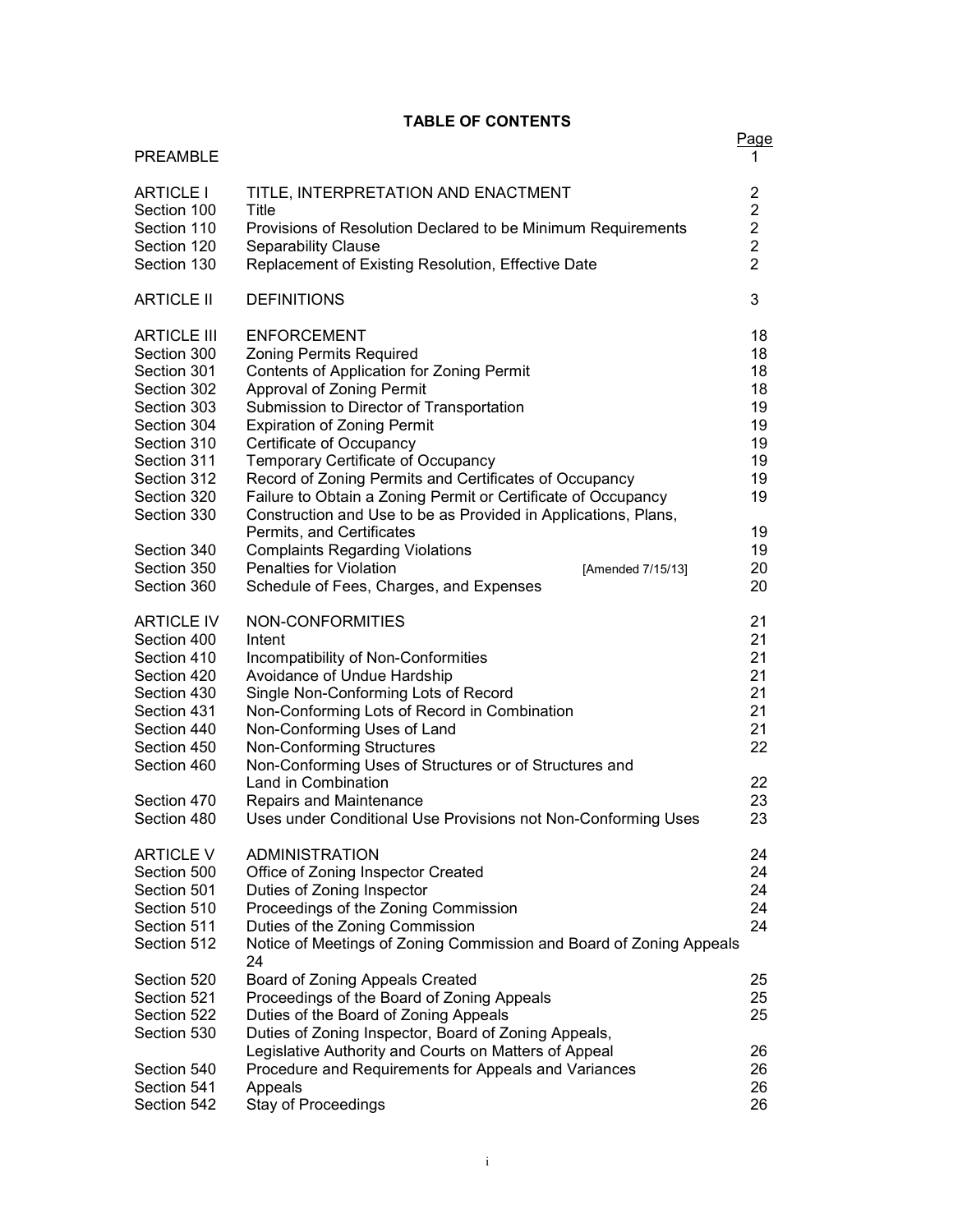| Section 543<br>Section 544<br>Section 545<br>Section 546<br>Section 547<br>Section 548<br>Section 549<br>Section 560<br>Section 561<br>Section 562<br>Section 563<br>Section 565<br>Section 566<br>Section 567<br>Section 568 | Variances<br>Application and Standards for Variances<br><b>Supplementary Conditions and Safeguards</b><br>Public Hearing by the Board of Zoning Appeals<br>Notice of Public Hearing in Newspaper<br>Notice to Parties in Interest<br>Action by Board of Zoning Appeals<br>Procedure and Requirements for Approval of Conditional Use Permits<br>General<br>[Amended 7/15/13]<br>Contents of Application for Conditional Use Permit<br>General Standards Applicable to all Conditional Uses<br><b>Supplementary Conditions and Safeguards</b><br>Procedure for Hearing, Notice<br>Action by the Board of Zoning Appeals<br><b>Expiration of Conditional Use Permit</b> | 26<br>27<br>27<br>27<br>28<br>28<br>28<br>28<br>28<br>28<br>29<br>29<br>29<br>29<br>30 |
|-------------------------------------------------------------------------------------------------------------------------------------------------------------------------------------------------------------------------------|-----------------------------------------------------------------------------------------------------------------------------------------------------------------------------------------------------------------------------------------------------------------------------------------------------------------------------------------------------------------------------------------------------------------------------------------------------------------------------------------------------------------------------------------------------------------------------------------------------------------------------------------------------------------------|----------------------------------------------------------------------------------------|
| <b>ARTICLE VI</b>                                                                                                                                                                                                             | <b>AMENDMENTS</b>                                                                                                                                                                                                                                                                                                                                                                                                                                                                                                                                                                                                                                                     | 31                                                                                     |
| Section 600                                                                                                                                                                                                                   | Procedure for Amendment or District Changes                                                                                                                                                                                                                                                                                                                                                                                                                                                                                                                                                                                                                           | 31                                                                                     |
| Section 601                                                                                                                                                                                                                   | General                                                                                                                                                                                                                                                                                                                                                                                                                                                                                                                                                                                                                                                               | 31                                                                                     |
| Section 602                                                                                                                                                                                                                   | Initiation of Zoning Amendments                                                                                                                                                                                                                                                                                                                                                                                                                                                                                                                                                                                                                                       | 31                                                                                     |
| Section 603                                                                                                                                                                                                                   | <b>Contents of Application</b>                                                                                                                                                                                                                                                                                                                                                                                                                                                                                                                                                                                                                                        | 31                                                                                     |
| Section 604                                                                                                                                                                                                                   | <b>Transmittal to Zoning Commission</b>                                                                                                                                                                                                                                                                                                                                                                                                                                                                                                                                                                                                                               | 31                                                                                     |
| Section 605                                                                                                                                                                                                                   | Submission to Director of Transportation                                                                                                                                                                                                                                                                                                                                                                                                                                                                                                                                                                                                                              | 31                                                                                     |
| Section 606                                                                                                                                                                                                                   | Recommendation by Zoning Commission                                                                                                                                                                                                                                                                                                                                                                                                                                                                                                                                                                                                                                   | 32                                                                                     |
| Section 607                                                                                                                                                                                                                   | Public Hearing by Township Trustees                                                                                                                                                                                                                                                                                                                                                                                                                                                                                                                                                                                                                                   | 32                                                                                     |
| Section 608                                                                                                                                                                                                                   | Notice of Public Hearing in Newspaper                                                                                                                                                                                                                                                                                                                                                                                                                                                                                                                                                                                                                                 | 32                                                                                     |
| Section 610                                                                                                                                                                                                                   | Action by Township Trustees                                                                                                                                                                                                                                                                                                                                                                                                                                                                                                                                                                                                                                           | 32                                                                                     |
| Section 611                                                                                                                                                                                                                   | <b>Effective Date and Referendum</b>                                                                                                                                                                                                                                                                                                                                                                                                                                                                                                                                                                                                                                  | 32                                                                                     |
| <b>ARTICLE VII</b>                                                                                                                                                                                                            | PROVISIONS FOR OFFICIAL ZONING MAP                                                                                                                                                                                                                                                                                                                                                                                                                                                                                                                                                                                                                                    | 33                                                                                     |
| Section 700                                                                                                                                                                                                                   | <b>Official Zoning Map</b>                                                                                                                                                                                                                                                                                                                                                                                                                                                                                                                                                                                                                                            | 33                                                                                     |
| Section 710                                                                                                                                                                                                                   | Identification of the Official Zoning Map                                                                                                                                                                                                                                                                                                                                                                                                                                                                                                                                                                                                                             | 33                                                                                     |
| Section 720                                                                                                                                                                                                                   | Interpretation of District Boundaries                                                                                                                                                                                                                                                                                                                                                                                                                                                                                                                                                                                                                                 | 33                                                                                     |
| <b>ARTICLE VIII</b>                                                                                                                                                                                                           | ESTABLISHMENT AND PURPOSE OF DISTRICTS                                                                                                                                                                                                                                                                                                                                                                                                                                                                                                                                                                                                                                | 34                                                                                     |
| Section 800                                                                                                                                                                                                                   | Intent                                                                                                                                                                                                                                                                                                                                                                                                                                                                                                                                                                                                                                                                | 34                                                                                     |
| Section 810                                                                                                                                                                                                                   | Rural District (U-1)                                                                                                                                                                                                                                                                                                                                                                                                                                                                                                                                                                                                                                                  | 34                                                                                     |
| Section 811                                                                                                                                                                                                                   | Low Density Residential District (R-1)                                                                                                                                                                                                                                                                                                                                                                                                                                                                                                                                                                                                                                | 34                                                                                     |
| Section 812                                                                                                                                                                                                                   | Medium Density Residential District (R-2)                                                                                                                                                                                                                                                                                                                                                                                                                                                                                                                                                                                                                             | 34                                                                                     |
| Section 813                                                                                                                                                                                                                   | <b>Grandview Heights and LaBon Acres</b>                                                                                                                                                                                                                                                                                                                                                                                                                                                                                                                                                                                                                              | 34                                                                                     |
| Section 814                                                                                                                                                                                                                   | Residential District (R-5)                                                                                                                                                                                                                                                                                                                                                                                                                                                                                                                                                                                                                                            | 35                                                                                     |
| Section 815                                                                                                                                                                                                                   | Local Business District (B-2)<br>Heavy Manufacturing District (M-1)                                                                                                                                                                                                                                                                                                                                                                                                                                                                                                                                                                                                   | 35                                                                                     |
| <b>ARTICLE IX</b>                                                                                                                                                                                                             | <b>DISTRICT REGULATIONS</b>                                                                                                                                                                                                                                                                                                                                                                                                                                                                                                                                                                                                                                           | 36                                                                                     |
| Section 900                                                                                                                                                                                                                   | <b>Compliance with Regulations</b>                                                                                                                                                                                                                                                                                                                                                                                                                                                                                                                                                                                                                                    | 36                                                                                     |
| Section 910                                                                                                                                                                                                                   | Official Schedule of District Regulations Adopted                                                                                                                                                                                                                                                                                                                                                                                                                                                                                                                                                                                                                     | 36                                                                                     |
| <b>ARTICLE X</b><br>Section 1000<br>Section 1001<br>Section 1002<br>Section 1003<br>Section 1004<br>Section 1005<br>Section 1006                                                                                              | SUPPLEMENTARY DISTRICT REGULATIONS<br>[Amended 7/15/13]<br>General<br><b>Temporary Buildings</b><br>Setback Requirements for Corner Buildings<br><b>Architectural Projections</b><br><b>Building Appurtance Height Limitations</b><br><b>Addition of Dwelling Units</b><br>Uninhabitable Dwellings                                                                                                                                                                                                                                                                                                                                                                    | 37<br>37<br>37<br>37<br>37<br>37<br>37<br>37                                           |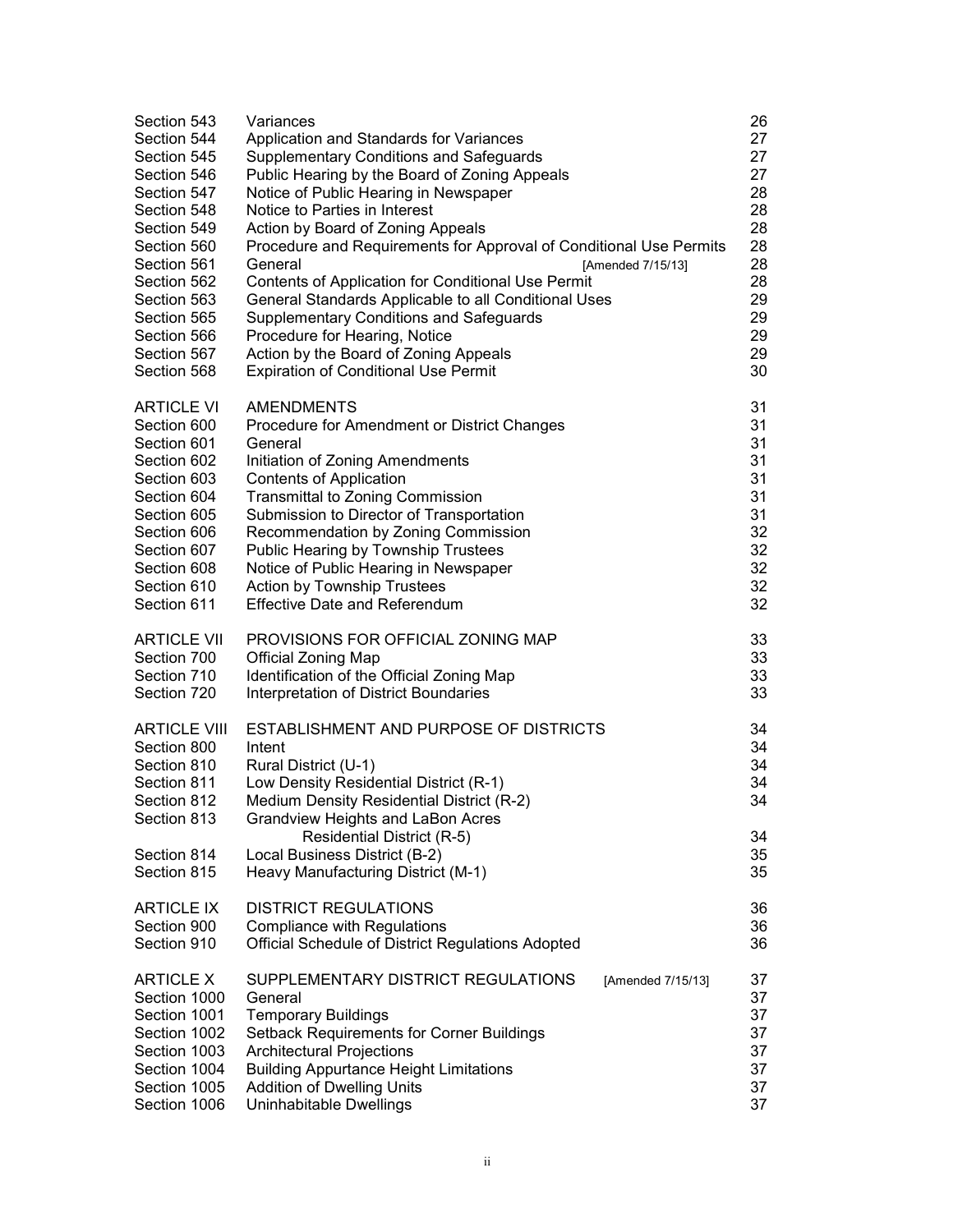| Section 1007       | Yard/Property Requirements                              | 37 |
|--------------------|---------------------------------------------------------|----|
| Section 1008       | Visibility at Intersections                             | 37 |
| Section 1009       | <b>Multi-Family Dwellings</b>                           | 38 |
| Section 1010       | Non-Residential Uses Abutting Residential Districts     | 38 |
| Section 1011       | <b>Television Satellite Reception Dishes</b>            | 38 |
| Section 1012       | Solar Energy Systems                                    | 38 |
| Section 1013       | <b>Swimming Pools</b>                                   | 39 |
| Section 1014       | Ponds                                                   | 39 |
| Section 1015       | Trash Area                                              | 39 |
| Section 1016       | Vehicle Parking and Storage                             | 39 |
| Section 1017       | <b>Undesirable Conditions</b>                           | 39 |
| Section 1018       | Roadside Sales                                          | 40 |
| Section 1019       | Special Provisions for Commercial and Industrial Uses   | 40 |
| Section 1020       | Home Occupation                                         | 40 |
| Section 1021       | Fire Hazards                                            | 40 |
| Section 1022       | <b>Electrical Disturbance</b>                           | 40 |
| Section 1023       | Noise                                                   | 40 |
| Section 1024       | <b>Air Pollution</b>                                    | 41 |
| Section 1025       | Erosion                                                 | 41 |
| Section 1026       | <b>Water Pollution</b>                                  | 41 |
| Section 1027       | Mining Extraction, Storage and Processing               | 41 |
| Section 1028       | Gas and Oil Wells                                       | 42 |
| Section 1029       | <b>Wind Energy Systems</b>                              | 42 |
| Section 1030       | <b>General Conditions for Adult Entertainment Use</b>   | 43 |
| Section 1031       | General Conditions for Medical Marijuana Entities       | 44 |
| Section 1032       | <b>Accessory Dwellings</b>                              | 44 |
| <b>ARTICLE XI</b>  | OFF-STREET PARKING AND LOADING REQUIREMENTS             | 45 |
| Section 1100       | <b>General Requirements</b>                             | 45 |
| Section 1110       | <b>Parking Space Dimensions</b>                         | 45 |
| Section 1111       | Loading Space Requirements and Dimensions               | 45 |
| Section 1112       | Paving                                                  | 45 |
| Section 1113       | Drainage                                                | 45 |
| Section 1114       | Maintenance                                             | 45 |
| Section 1115       | Lighting                                                | 45 |
| Section 1116       | <b>Location of Parking Spaces</b>                       | 45 |
| Section 1117       | Screening and/or Landscaping                            | 46 |
| Section 1118       | Minimum Distance and Setbacks                           | 46 |
| Section 1119       | Joint Use                                               | 46 |
| Section 1120       | <b>Wheel Blocks</b>                                     | 46 |
| Section 1121       | Width of Driveway Aisle                                 | 46 |
| Section 1130       | <b>Parking Space Requirements</b>                       | 46 |
|                    | Section 1131 General Interpretations                    | 47 |
| <b>ARTICLE XII</b> | <b>SIGNS</b>                                            | 48 |
| Section 1200       | Intent                                                  | 48 |
| Section 1201       | <b>Governmental Signs Excluded</b>                      | 48 |
| Section 1202       | General Requirements for all Signs and Districts        | 49 |
| Section 1203       | Measurement of Sign Area                                | 49 |
| Section 1210       | Signs Permitted in all Districts not Requiring a Permit | 49 |
| Section 1211       | Signs Permitted in any District Requiring a Permit      | 49 |
| Section 1212       | Signs Permitted in Business and Manufacturing Districts |    |
|                    | Requiring a Permit                                      | 49 |
| Section 1220       | <b>Temporary Signs</b>                                  | 50 |
| Section 1221       | <b>Free Standing Signs</b>                              | 50 |
| Section 1222       | Wall Signs Pertaining to Non-Conforming Uses            | 50 |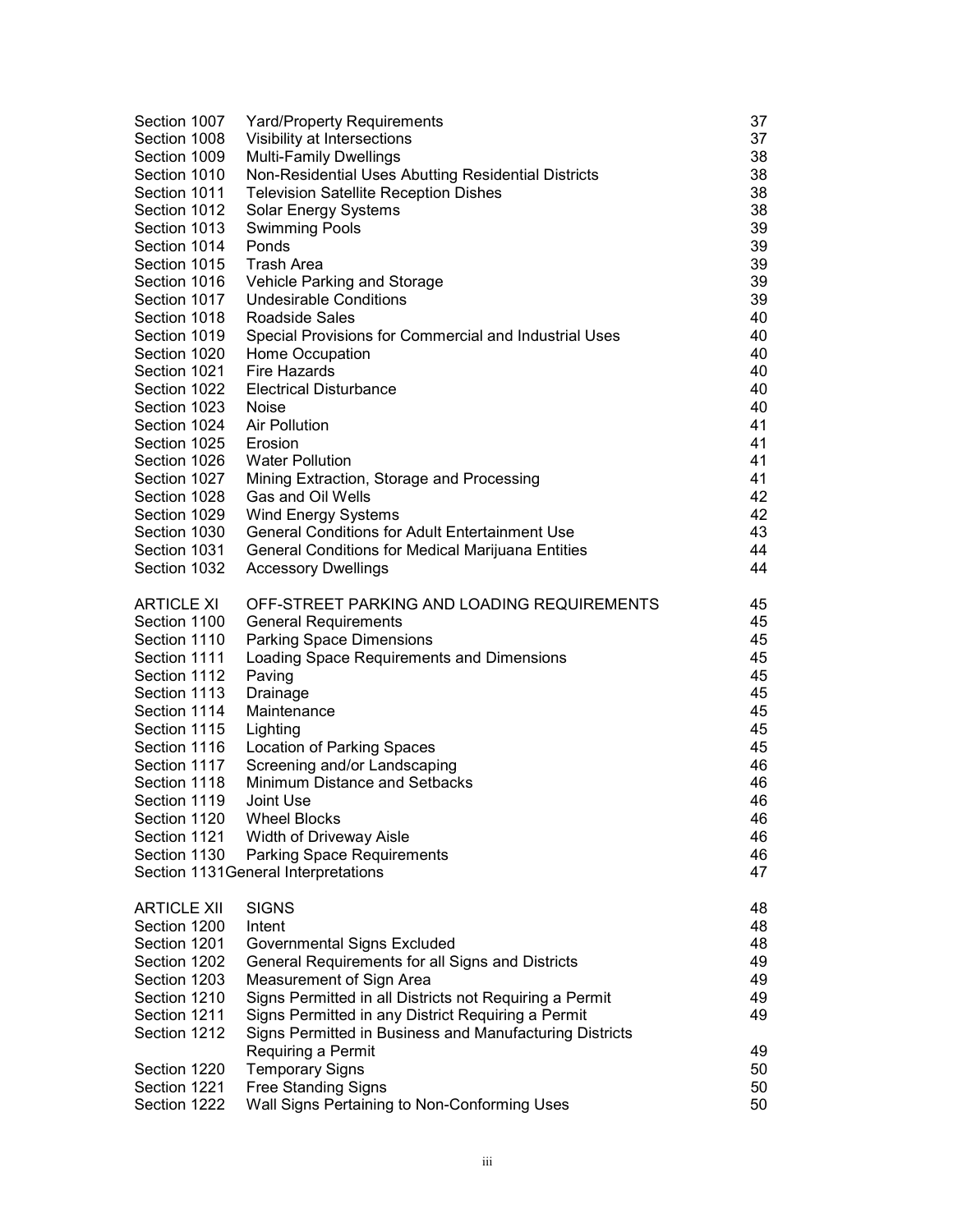| Section 1230<br>Section 1240<br>Section 1241<br>Section 1242<br>Section 1243<br>Section 1244<br>Section 1250<br>Section 1251 | <b>Political Signs</b><br><b>Sign-Setback Requirements</b><br><b>Increased Setback</b><br>Setbacks for Off-Premises Signs<br>Setbacks for Public and Quasipublic Signs<br><b>Special Yard Provisions</b><br>Limitation<br>Violations | 50<br>50<br>50<br>50<br>50<br>51<br>51<br>51 |
|------------------------------------------------------------------------------------------------------------------------------|--------------------------------------------------------------------------------------------------------------------------------------------------------------------------------------------------------------------------------------|----------------------------------------------|
| <b>ARTICLE XIII</b>                                                                                                          | PLANNED UNIT DEVELOPMENT                                                                                                                                                                                                             | 52                                           |
| Section 1300                                                                                                                 | <b>Objectives for Planned Unit Developments</b>                                                                                                                                                                                      | 52                                           |
| Section 1301                                                                                                                 | <b>Provisions Governing Planned Unit Developments</b>                                                                                                                                                                                | 52                                           |
| Section 1302                                                                                                                 | Application and Procedure                                                                                                                                                                                                            | 52                                           |
| Section 1310                                                                                                                 | <b>Uses Permitted</b>                                                                                                                                                                                                                | 52                                           |
| Section 1320                                                                                                                 | Minimum Project Area                                                                                                                                                                                                                 | 53                                           |
| Section 1321                                                                                                                 | Project Ownership                                                                                                                                                                                                                    | 53                                           |
| Section 1322                                                                                                                 | Common Open Space                                                                                                                                                                                                                    | 53                                           |
| Section 1323                                                                                                                 | Disposition of Open Space                                                                                                                                                                                                            | 53                                           |
| Section 1324                                                                                                                 | <b>Utility Requirements</b>                                                                                                                                                                                                          | 53                                           |
| Section 1325                                                                                                                 | <b>Minimum Lot Sizes</b>                                                                                                                                                                                                             | 53                                           |
| Section 1326                                                                                                                 | Lots to Abut upon Common Open Space                                                                                                                                                                                                  | 53                                           |
| Section 1327                                                                                                                 | <b>Height Requirements</b>                                                                                                                                                                                                           | 54                                           |
| Section 1328                                                                                                                 | Parking                                                                                                                                                                                                                              | 54                                           |
| Section 1329                                                                                                                 | <b>Perimeter Yards</b>                                                                                                                                                                                                               | 54                                           |
| Section 1340                                                                                                                 | <b>Arrangement of Commercial Uses</b>                                                                                                                                                                                                | 54                                           |
| Section 1341                                                                                                                 | Arrangement of Industrial Uses                                                                                                                                                                                                       | 54                                           |
| Section 1350                                                                                                                 | Procedure for Approval of PUD District                                                                                                                                                                                               | 54                                           |
| Section 1351                                                                                                                 | <b>Pre-Application Meeting</b>                                                                                                                                                                                                       | 54                                           |
| Section 1352                                                                                                                 | Contents of Application for Approval of Preliminary                                                                                                                                                                                  |                                              |
|                                                                                                                              | Development Plan                                                                                                                                                                                                                     | 55                                           |
| Section 1353                                                                                                                 | Public Hearing by Zoning Commission                                                                                                                                                                                                  | 55                                           |
| Section 1354                                                                                                                 | Notice of Public Hearing by Zoning Commission in Newspaper                                                                                                                                                                           | 55                                           |
| Section 1356                                                                                                                 | Approval in Principle by Zoning Commission                                                                                                                                                                                           | 55                                           |
| Section 1357                                                                                                                 | <b>Final Development Plan</b>                                                                                                                                                                                                        | 56                                           |
| Section 1358                                                                                                                 | Contents of Application for Approval of Final Development Plan                                                                                                                                                                       | 56                                           |
| Section 1360                                                                                                                 | Recommendation by Zoning Commission                                                                                                                                                                                                  | 57                                           |
| Section 1361                                                                                                                 | Criteria for Recommendations by Zoning Commission                                                                                                                                                                                    | 57                                           |
| Section 1362                                                                                                                 | Action by Appeals Board                                                                                                                                                                                                              | 57                                           |
| Section 1363                                                                                                                 | <b>Supplementary Conditions and Safeguards</b>                                                                                                                                                                                       | 57                                           |
| Section 1364                                                                                                                 | <b>Expiration and Extension of Approval Period</b>                                                                                                                                                                                   | 58                                           |
| <b>ARTICLE XIV</b>                                                                                                           | MOBILE HOME PARKS AND MOBILE HOME INDIVIDUALLY                                                                                                                                                                                       | 59                                           |
| Section 1400                                                                                                                 | Intent                                                                                                                                                                                                                               | 59                                           |
| Section 1410                                                                                                                 | <b>Approval Procedures</b>                                                                                                                                                                                                           | 59                                           |
| Section 1420                                                                                                                 | <b>General Standards for Mobile Home Parks</b>                                                                                                                                                                                       | 59                                           |
| Section 1430                                                                                                                 | Mobile Home Park Requirements                                                                                                                                                                                                        | 59                                           |
| Section 1440                                                                                                                 | Minimum Floor Area                                                                                                                                                                                                                   | 59                                           |
| Section 1441                                                                                                                 | Mobile Homes Individually                                                                                                                                                                                                            | 59                                           |
|                                                                                                                              |                                                                                                                                                                                                                                      |                                              |
| <b>ARTICLE XV</b>                                                                                                            | <b>EXTERIOR LIGHTING</b>                                                                                                                                                                                                             | 61                                           |
| Section 1500                                                                                                                 | Intent                                                                                                                                                                                                                               | 61                                           |
| Section 1501                                                                                                                 | Plan                                                                                                                                                                                                                                 | 61                                           |
| Section 1502                                                                                                                 | <b>Illumination Levels</b>                                                                                                                                                                                                           | 61                                           |
| Section 1503                                                                                                                 | <b>Direct Glare Control</b>                                                                                                                                                                                                          | 61                                           |
| Section 1504                                                                                                                 | <b>Light Trespass</b>                                                                                                                                                                                                                | 61                                           |
| Section 1505                                                                                                                 | <b>Prohibited Light</b>                                                                                                                                                                                                              | 61                                           |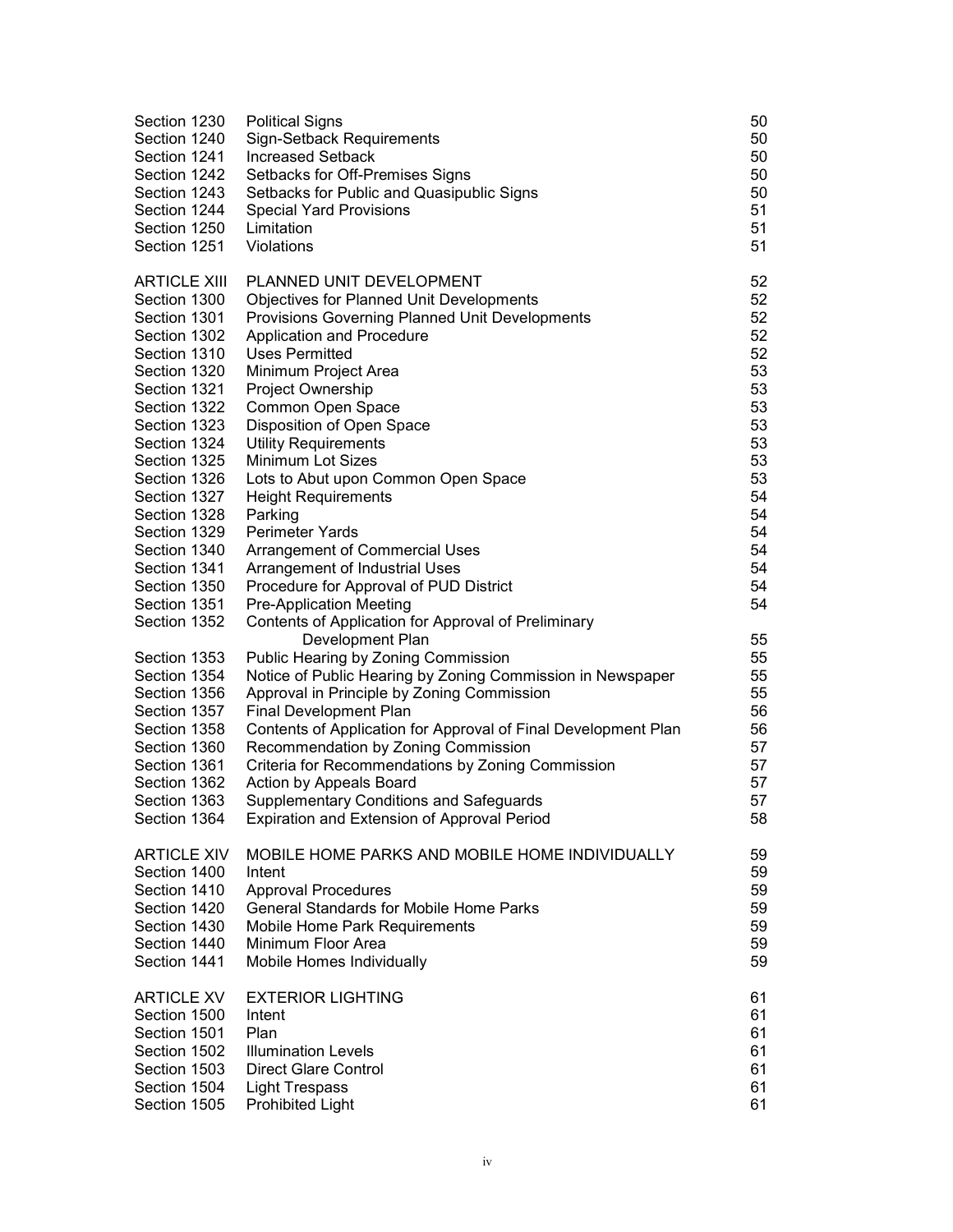|  | Section 1506 Exceptions to Lighting Regulations                                                                                                                                                                                                     | 62 |
|--|-----------------------------------------------------------------------------------------------------------------------------------------------------------------------------------------------------------------------------------------------------|----|
|  | Procedure for Amending a Township Zoning<br>Resolution (Text) when Initiated by<br>Motion of Township Zoning Commission                                                                                                                             | 63 |
|  | Procedure for Amending a Township Zoning<br>Resolution upon Application by<br>Landowner or Lessee or when the<br><b>Township Zoning Commission Initiates</b><br>Proceedings to Rezone<br>Ten (10) or Fewer Parcels or More than<br>Ten (10) Parcels | 65 |
|  | Authorization                                                                                                                                                                                                                                       | 68 |

v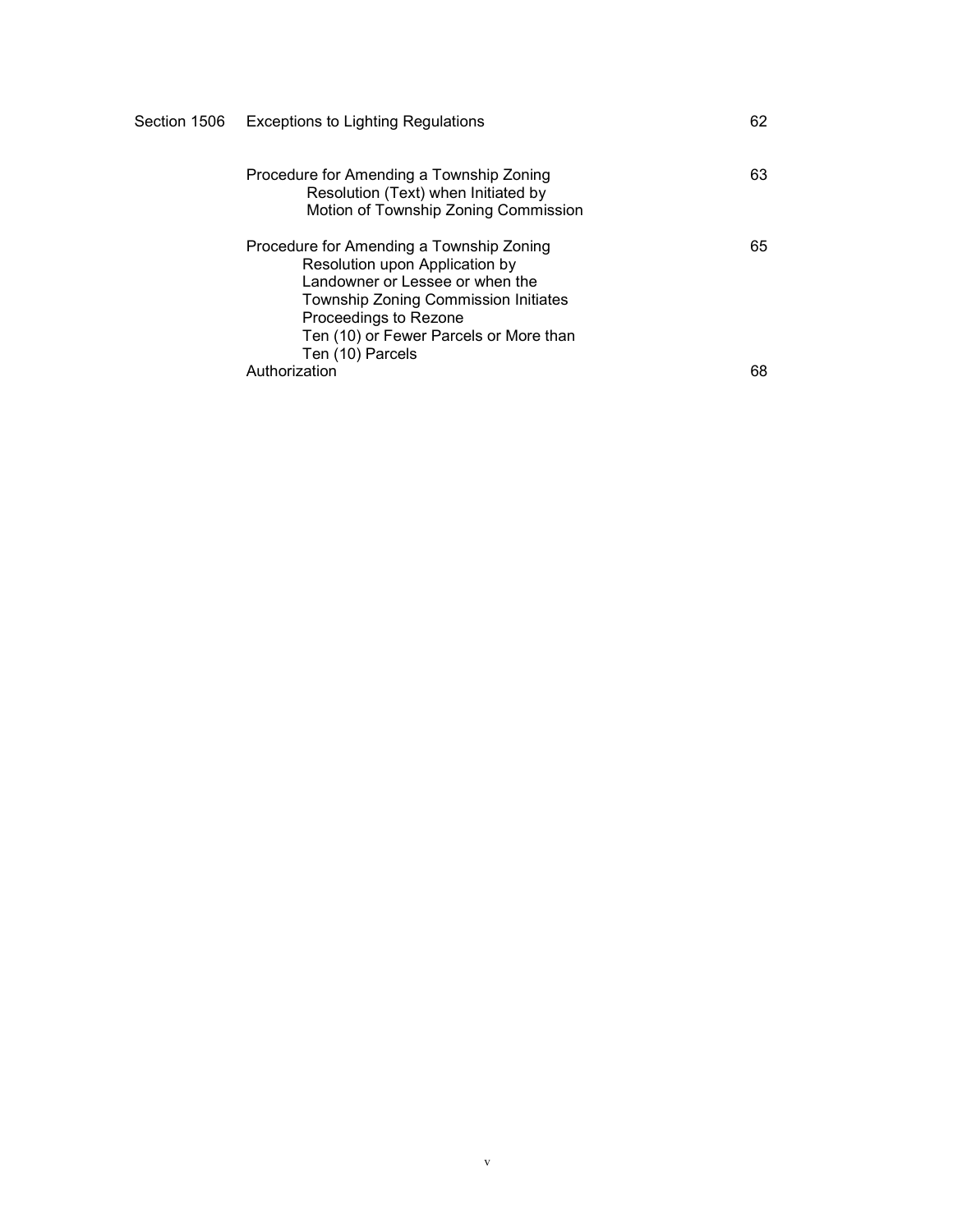#### PREAMBLE

A RESOLUTION OF THE TOWNSHIP OF JOHNSON, CHAMPAIGN COUNTY, OHIO, ENACTED IN ACCORDANCE WITH A COMPREHENSIVE PLAN AND THE PROVISIONS OF CHAPTER 519, OHIO REVISED CODE, DIVIDING THE TOWNSHIP INTO ZONES AND DISTRICTS, ENCOURAGING, REGULATING, AND RESTRICTING THEREIN THE LOCATION, CONSTRUCTION, RECONSTRUCTION, ALTERATION AND USE OF STRUCTURES AND LAND: PROMOTING THE ORDERLY DEVELOPMENT OF RESIDENTIAL, BUSINESS, INDUSTRIAL, RECREATIONAL, AND PUBLIC AREAS: PROVIDING FOR ADEQUATE LIGHT, AIR, AND CONVENIENCE OF ACCESS TO PROPERTY BY REGULATING THE USE OF LAND AND BUILDINGS AND THE BULK OF STRUCTURES IN RELATIONSHIP TO SURROUNDING PROPERTIES: LIMITING CONGESTION IN THE PUBLIC RIGHTS-OF-WAY: PROVIDING THE COMPATIBILITY OF DIFFERENT LAND USES AND THE MOST APPROPRIATE USE OF LAND; PROVIDING FOR THE ADMINISTRATION OF THIS RESOLUTION AS PROVIDED HEREAFTER, AND PRESCRIBING PENALTIES FOR THE VIOLATION OF THE PROVISIONS IN THIS RESOLUTION OR ANY AMENDMENT THERETO. ALL FOR THE PURPOSE OF PROTECTING THE PUBLIC HEALTH, SAFETY, COMFORT AND GENERAL WELARE; AND FOR THE REPEAL THEREOF

THEREFORE BE IT RESOLVED BY THE BOARD OF TRUSTEES OF THE TOWNSHIP OF JOHNSON, CHAMPAIGN COUNTY, OHIO.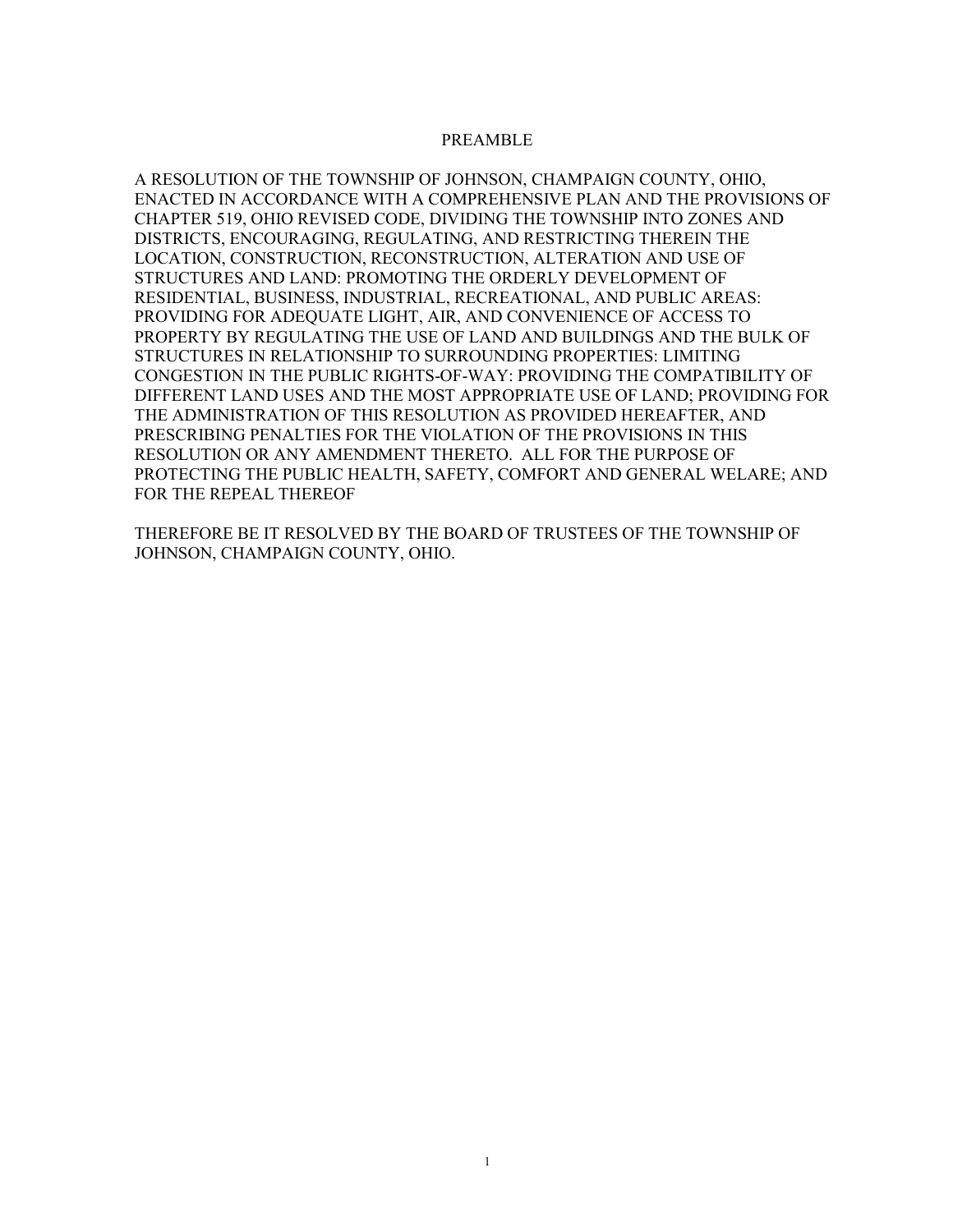### ARTICLE I - TITLE, INTERPRETATION AND ENACTMENT

Section 100 - Title. This Resolution shall be known, and may be cited to, as the "Zoning Resolution of the Township of JOHNSON, Champaign County, Ohio."

Section 110 - Provisions of Resolution Declared to be Minimum Requirements. In their interpretation and application, the provisions of this Resolution shall be held to be minimum requirements, adopted for the promotion of the public health, safety, and the general welfare. Whenever the requirements of this Resolution conflict with the requirements of any other lawfully adopted rules, regulations, ordinances or resolutions, the most restrictive, or that imposing the higher standards shall govern.

Section 120 - Separability Clause. Should any section or provision of this Resolution be declared by the courts to be unconstitutional or invalid, such decision shall not affect the validity of the Resolution as a whole, or any part thereof other than the part so declared to be unconstitutional or invalid.

Section 130 - Replacement of Existing Resolution, Effective Date. The existing Resolution shall, upon adoption of this Resolution, be replaced by this Resolution and this Resolution shall have full force and effect. This Resolution shall become effective from and after the date of its approval and adoption, as provided by law.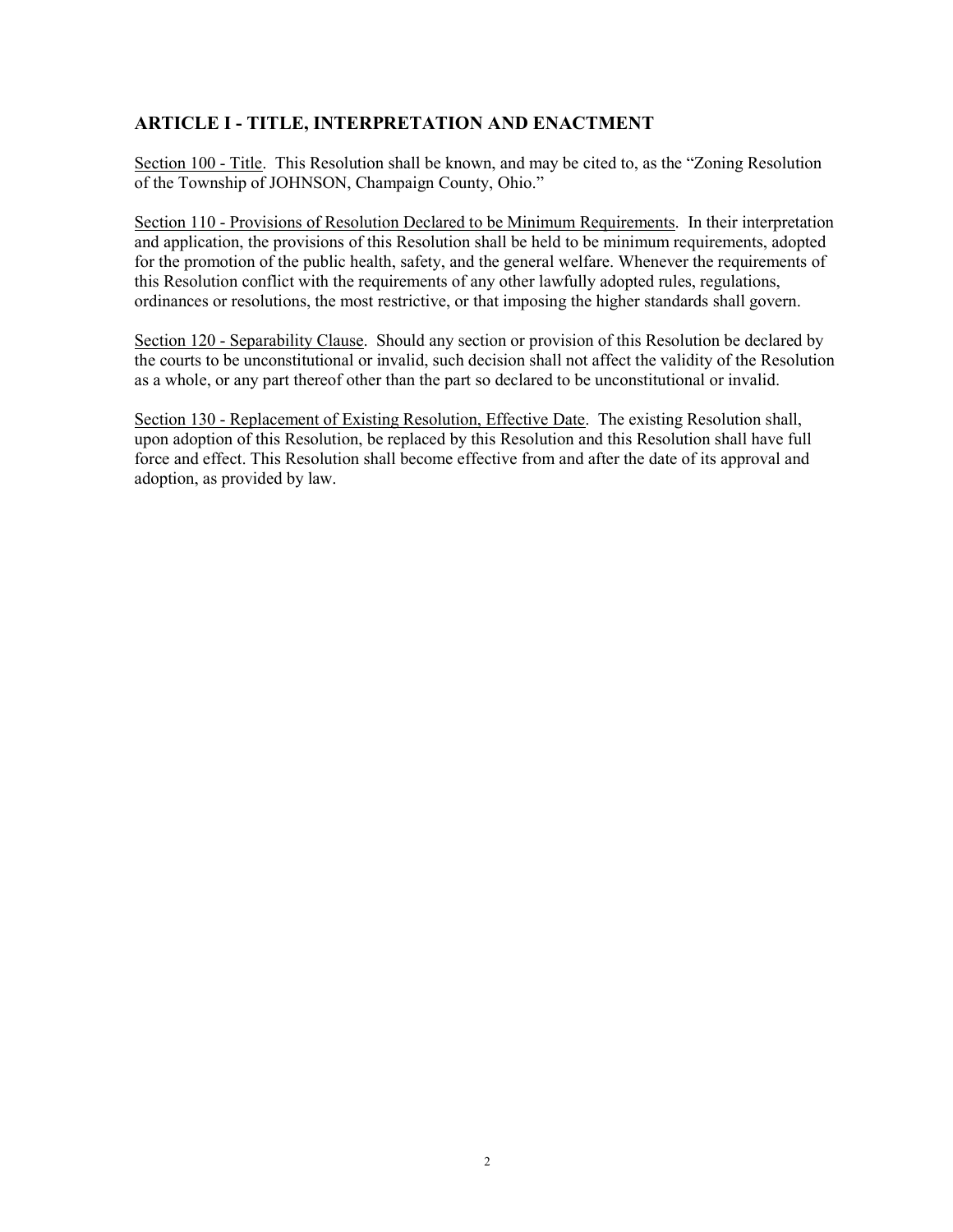### ARTICLE II - DEFINITIONS

Interpretation of Terms or Words. Certain terms or words used herein shall be interpreted as follows:

The word 'person' includes a firm, association, organization, partnership, trust, company, or corporation, as well as an individual.

- 1. The present tense includes the future tense, the singular number includes the plural, and the plural number includes the singular.
- 2. The word 'shall' is a mandatory requirement, the word 'may' is a permissive requirement, and the word 'should' is a preferred requirement.
- 3. The words 'used' or 'occupied' include the words 'intended, designed, or arranged to be used or occupied.'
- 4. The word 'lot' includes the words 'plot' or 'parcel'.

Accessory Use or Structure. A use or structure on the same lot with, and of a nature customarily incidental and subordinate to, the principal use or structure.

Adult Entertainment Facilities. A facility having a significant portion of its function as adult entertainment, which includes the following listed categories:

- 1. Adult Bookstore. An establishment having books, magazines, and other periodicals which are distinguished or characterized by their emphasis on matter depicting or relating to 'specified sexual activities' or 'specified anatomical areas' as a substantial or significant portion of its stock in trade or has a segment, section or sections devoted to the sale or display of such material.
- 2. Adult Booth. Any area of a sexually-oriented business establishment or tattoo parlor set off from the remainder of such establishment by one or more walls or other dividers or partitions and used to show, play, or otherwise demonstrate any adult materials or to view any live performance that is distinguished or characterized by an emphasis on the exposure, depiction, or description of 'specified anatomical areas' or the conduct or simulation of 'specified sexual activities'.
- 3. Adult Material. Any of the following, whether new or used:

a. Books, magazines, periodicals, or other printed matter, or digitally stored materials that are distinguished or characterized by an emphasis on the exposure, depiction, or description of 'specified anatomical areas' or the conduct or simulation of 'specified sexual activities'.

b. Films, motion pictures, video- or audiocassettes, slides, computer displays, or other visual representations or recordings of any kind that are distinguished or characterized by an emphasis on the exposure, depiction, or description of 'specified anatomical areas' or the conduct or simulation of 'specified sexual activities'.

c. Instruments, novelties, devices, or paraphernalia that are designed for use in connection with 'specified sexual activities' or that depict or describe 'specified anatomical areas'.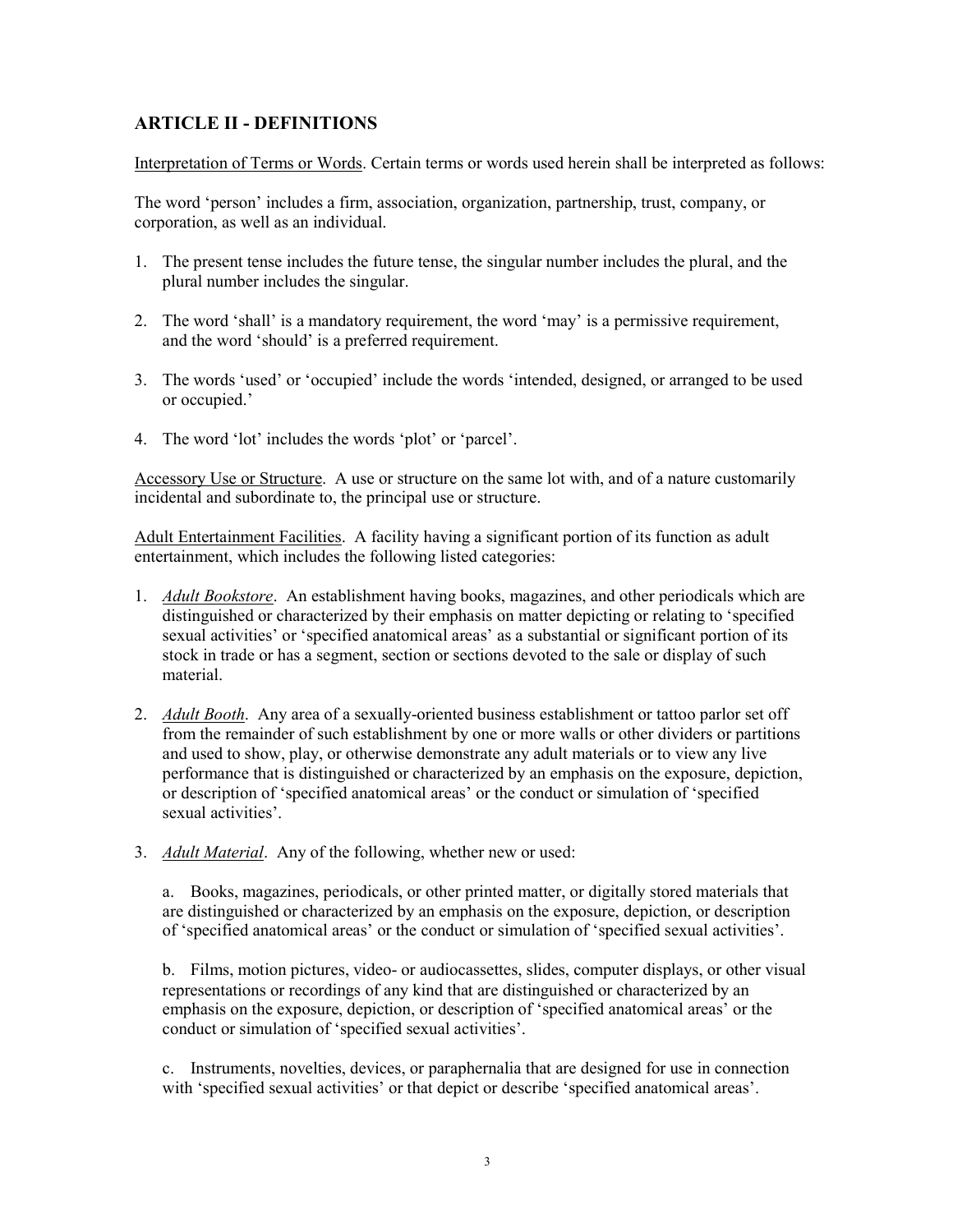- 4. *Adult Mini Motion Picture Theatre.* A facility with a capacity for less than fifty (50) persons, used for presenting material distinguished or characterized by an emphasis on matter depicting, describing, or relating to 'specified sexual activities' or 'specified anatomical areas,' for observation by patrons therein.
- 5. Adult Motion Picture Theatre. A facility with a capacity of fifty (50) or more persons, used for presenting material distinguished or characterized by an emphasis on matter depicting, describing, or relating to 'specified sexual activities' or 'specified anatomical areas,' for observation by patrons therein.
- 6. Adult Entertainment Business. Any establishment involved in the sale or services or products characterized by the exposure or presentation of 'specified anatomical areas' or physical contact of live males or females, and which is characterized by salacious conduct appealing to prurient interest for the observation or participation in by patrons. Services or products included within the scope of adult entertainment business are photography, dancing, reading, massage, and similar functions which use activities or entertainment facilities specified above.

Agriculture. 'Agriculture' shall include farming, dairying, pasturage, horticulture, viticulture, animal and poultry husbandry and the raising and/or sales of agricultural products.

Animal Feed Lot. Means a paved animal feeding or holding area or other lot, pen, yard, or other feeding or holding area, where grass or other suitable vegetative cover is not maintained.

Automotive Repair. The repair, rebuilding or reconditioning of motor vehicles or parts thereof, including collision services, painting and steam cleaning of vehicles.

Alterations, Structural. Any change in the supporting members of a building such as bearing walls, columns, beams, or girders.

Basement. A story all or partly underground but having at least one-halt of its height below the average level of the adjoining ground.

Building. Any structure designed or intended for the support, enclosure, shelter, or protection of persons, animals, chattels, or property.

Building, Accessory. A subordinate building detached from, but located on the same lot as, the principal building, the use of which is incidental and accessory to that of the main building or use.

Building, Height. The vertical distance measured from the average elevation of the proposed finished grade at the front of the building to the highest point of the roof for flat roofs, to the deck line of mansard roofs, and the mean height between eaves and ridge for gable, hip and gambrel roofs. Where a building is located on sloping terrain, the height may be measured from the average ground level of the grade at the building wall.

Building Line. See "Setback Line."

Building, Principal. A building in which is conducted the main or principal use of the lot on which said building is situated.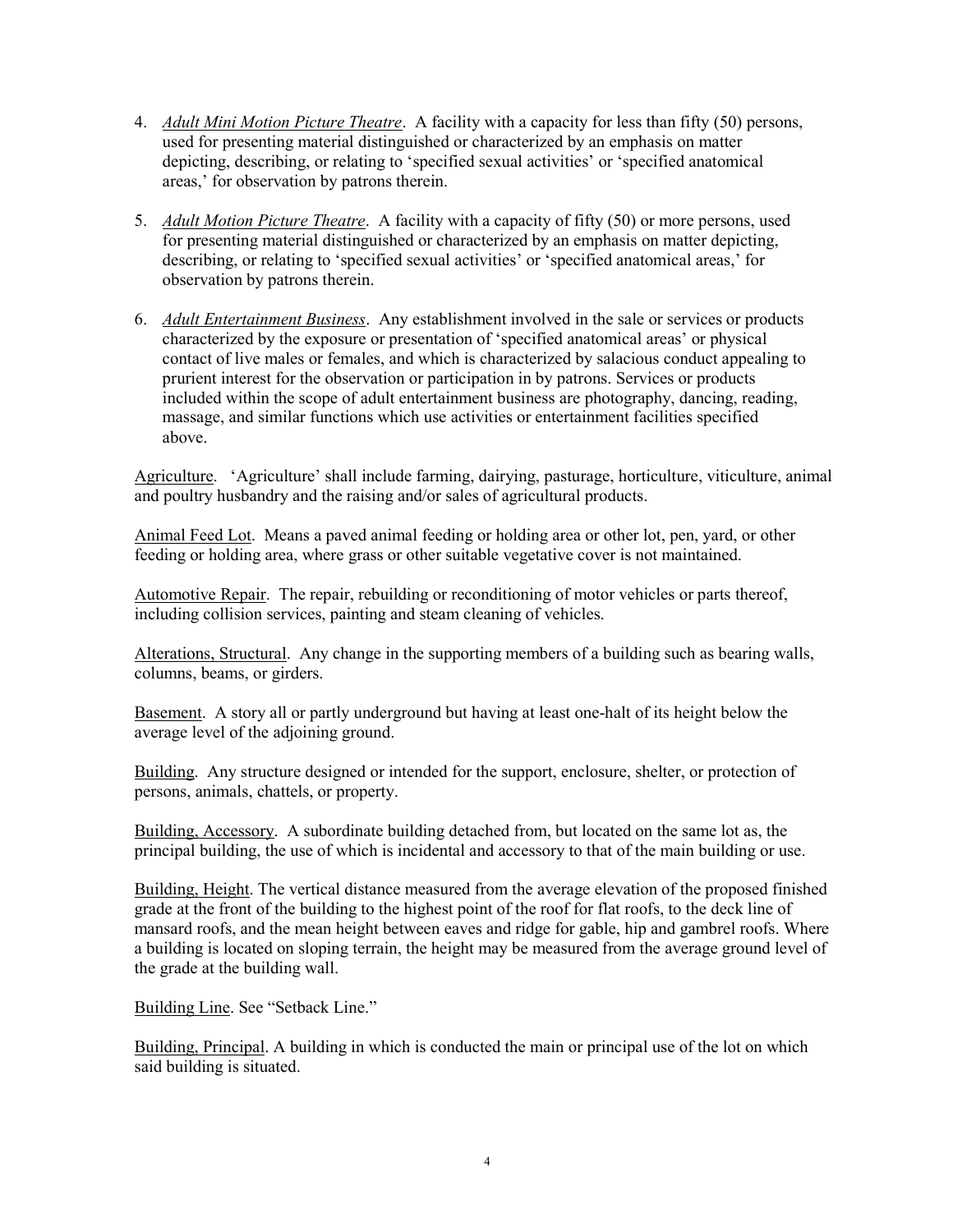Business, Convenience-Type Retail. A retail business whose market area is the neighborhood or part of the community, which provides convenience-type goods and personal services for the daily needs of the people within the residential area. Uses include, but need not be limited to: drugstores, beauty salons, barber shops, carry outs, dry cleaning and laundry facilities, and supermarkets.

Business, Drive-in. Any business, structure or premise which is designed primarily to serve occupants of motor vehicles without the occupants having to leave the vehicle.

Business, Service. Any profit making activity which renders primarily services to the public or to other commercial or industrial enterprises. Some retail sales may be involved in connection with the service rendered.

Business, Shopping-Type Retail. A retail or service business which supplies a wide variety of comparison goods and services to consumers in a market area that includes the community or an area greater than a community. Examples of shopping-type businesses are: furniture stores, automobile sales and service and clothing shops.

Channel. A natural or artificial watercourse of perceptible extent with bed and banks to confine and conduct continuously or periodically flowing water.

Chassis. The steel undercarriage, supporting framework to which a dwelling is permanently attached

Clinic. A place used for the care, diagnosis and treatment of sick, ailing, infirm, or injured persons, and those who are in need of medical and surgical attention, but who are not provided with board or room or kept overnight on the premises.

Club. A building or portion thereof or premises owned or operated by a person for a social, literary, political, educational, fraternal or recreational purpose primarily for the exclusive use of members and their guests.

Comprehensive Development Plan. A plan, or any portion thereof, adopted by the Regional Planning Commission and the Board of County Commissioners showing the general location and extent of present and proposed physical facilities including housing, industrial, and commercial uses, major thoroughfares, parks, schools, and other community facilities. This plan established the goals, objectives, and policies of the community.

Conditional Use. A use permitted within a district other than a principally permitted use, requiring a conditional use permit and approval of the Board of Zoning Appeals. Conditional uses permitted in each district are listed in the Official Schedule of District Regulations.

Conditional Use Permit. A permit issued by the Zoning Inspector upon approval by the Board of Zoning Appeals to allow a use, other than a principally permitted use, to be established within the district.

Corner Lot. See "Lot Types."

Cul-de-Sac. See "Thoroughfare."

Density. A unit of measurement; the number of dwelling units per acre of land.

1. Gross Density. The number of dwelling units per acre of the total land to be developed.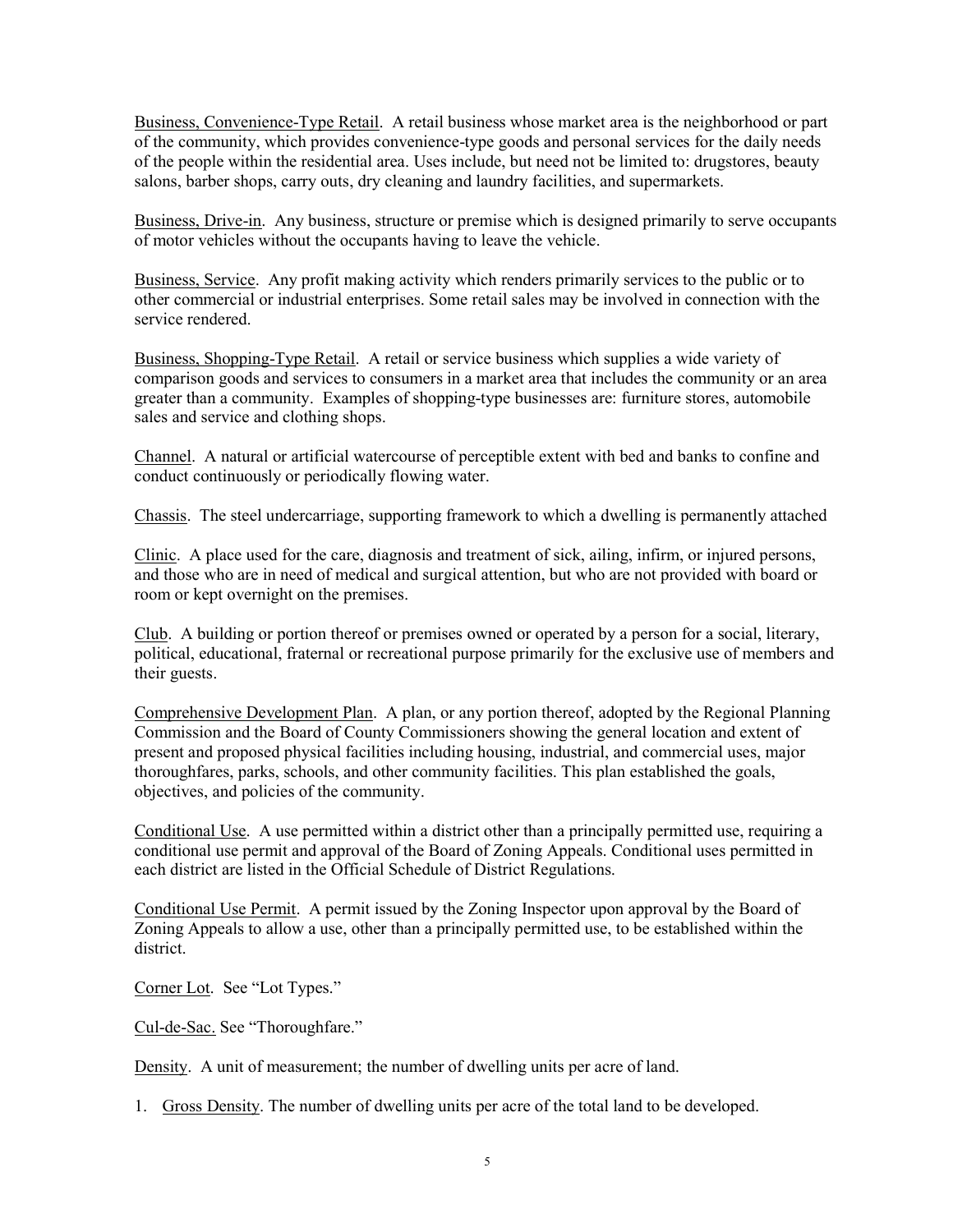2. Net Density. The number of dwelling units per acre of land when the acreage involved includes only the land devoted to residential uses.

Dwelling. Any building or structure (except a house trailer or mobile home, as defined hereafter) which is wholly or partly used or intended to be used for living or sleeping by one or more human occupants.

Dwelling, Accessory. A Dwelling located on the same lot as a principal Single-Family Dwelling, for occupancy by either (a) a Family member over the age of 55 or (b) a Family member with a physical or mental disability. The occupant of an Accessory Dwelling must be a member of the Family of the resident occupant of the principal Single-Family Dwelling.

Dwelling, Industrialized Unit. A building unit or assembly of closed construction fabricated in an offsite facility, that is substantially self-sufficient as a unit or as part of a greater structure, and that requires transportation to the site of intended use. 'Industrialized Unit,' includes units installed on the site as independent units, as part of a group of units, or incorporated with standard construction methods to form a completed structural entity. 'Industrialized Unit' does not include a manufactured or mobile home as defined herein.

Dwelling, Manufactured Home. A non self-propelled building unit or assembly of closed construction that is fabricated in an off-site facility and constructed in conformance with the Federal construction and safety standards established by the Secretary of Housing and Urban Development pursuant to the "Manufactured Housing Construction and Safety Standards Act of 1974," 88 stat. 700, 42 U.S.C.A. 5415, 5403, and that has a permanent label or tag affixed to it, as specified in 42 U.S.C.A. 5415, certifying compliance with all applicable Federal construction and safety standards.

Dwelling, Mobile Home. A non-self-propelled building unit or assembly of closed construction that is fabricated in an off-site facility, built on a permanent movable chassis which is 8 feet or more in width and more than 35 feet in length, which when erected on site is 320 or more square feet, that is transportable in one or more sections and which does not qualify as a manufactured home or industrialized unit, as defined herein.

Dwelling, Multi-Family. A dwelling consisting of two or more dwelling units including condominiums with varying arrangements of entrances and party walls.

Dwelling, Rooming House (Boarding House, Lodging House, Dormitory). A dwelling or part thereof, other than a hotel, motel or restaurant where meals and/or lodging are provided for compensation, for three or more unrelated persons where no cooking or dining facilities are provided in the individual rooms.

Dwelling, Single-Family. A detached individual dwelling which accommodates one family living as one housekeeping unit. A "principal Single-Family Dwelling" is a Single-Family Dwelling that also constitutes a Principal Building as defined in this Zoning Resolution. The type of construction of a Single-Family Dwelling shall conform to the applicable building code, or be classified as an Industrialized Unit under the Ohio Basic Building Code, or conform to the Ohio Revised Code (ORC 519.212) definition of permanently-sited manufactured housing. Permanently-Sited Manufactured Housing must: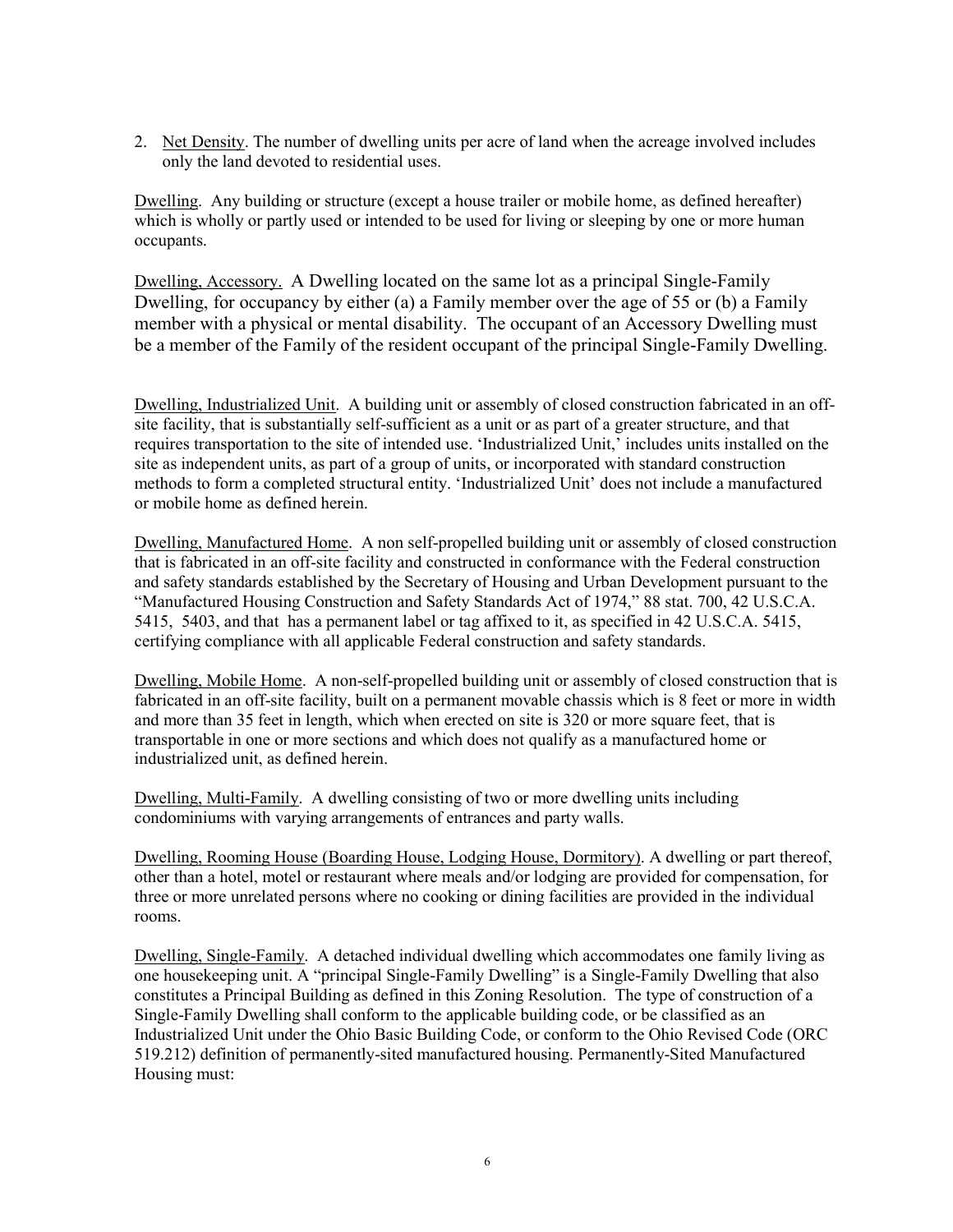- 1. Be constructed pursuant to the HUD Code (Manufactured Housing Construction and Safety Standards Act of 1974, 42 U.S.C.A. 88 stat.700, 5401 and 5403) after January 1, 1995;
- 2. Have a permanent label or tag attached to it as specified in 42 U.S. C.A. 5415, certifying compliance with all federal construction and safety standards;
- 3. Be attached to a permanent frost-free foundation meaning permanent masonry, concrete, or a locally approved footing or foundation (slab, crawl space foundation or full foundation), and connected to appropriate utilities;
- 4. Excluding any additions, have a width of at least 22 feet and a length of at least 22 feet, as manufactured;
- 5. Have a total living area of 1,000 square feet, excluding garages, porches, or attachments;
- 6. Have a conventional residential siding (i.e. lap, clapboard, shake, masonry, vertical natural materials), a 6-inch minimum eave overhang, and a minimum 'A' roof pitch of 3:12;
- 7. Have removed its indicia of mobility (temporary axles, trailer tongue, running lights) upon placement upon its foundation;
- 8. Meet all applicable zoning requirements uniformly imposed on all single-family dwellings in the particular district (excepting contrary requirements for minimum roof pitch and requirements that do not comply with HUD code standards for manufactured housing);
- 9. And, is not located in a manufactured home park as defined by ORC 3733.01.

Dwelling Unit. Space, within a dwelling, comprising living, dining, sleeping room or rooms, storage closets, as well as space and equipment for cooking, bathing and toilet facilities, all used by only one family and its household employees.

Easement. Authorization by a property owner for the use by another, and for a specified purpose, of any designated part of his property.

Essential Services. The erection, construction, alteration, or maintenance, by public utilities or municipal or other governmental agencies, of underground gas, electrical, water transmission, or distribution systems, collection, communication, supply or disposal systems or sites, including poles, wires, mains, drains, sewers, pipes, traffic signals, hydrants, or other similar equipment and accessories in connection therewith which are reasonably necessary for the furnishing of adequate service by such public utilities or municipal or other governmental agencies or for the public health or safety or general welfare, but not including buildings.

Family. "Family" means either a "traditional family" or a "functional family" occupying a dwelling unit. A traditional family consists of one or more persons related to each other by birth, marriage, or adoption. A functional family consists of two or more persons whose relationship is functionally equivalent to a traditional family, but who are not related by blood, marriage, or adoption. A functional family must have a durable and distinct character with a demonstrable and recognizable bond characteristic of a cohesive family unit.

The following factors are indicators that a group of individuals is a "functional family":

- a. The sharing of social life such that joint economic, social, and cultural life is practiced on a permanent basis.
- b. The presence of minor dependent children regularly residing in the household and enrolled in local schools with one or more members of the household acting in the role of parents.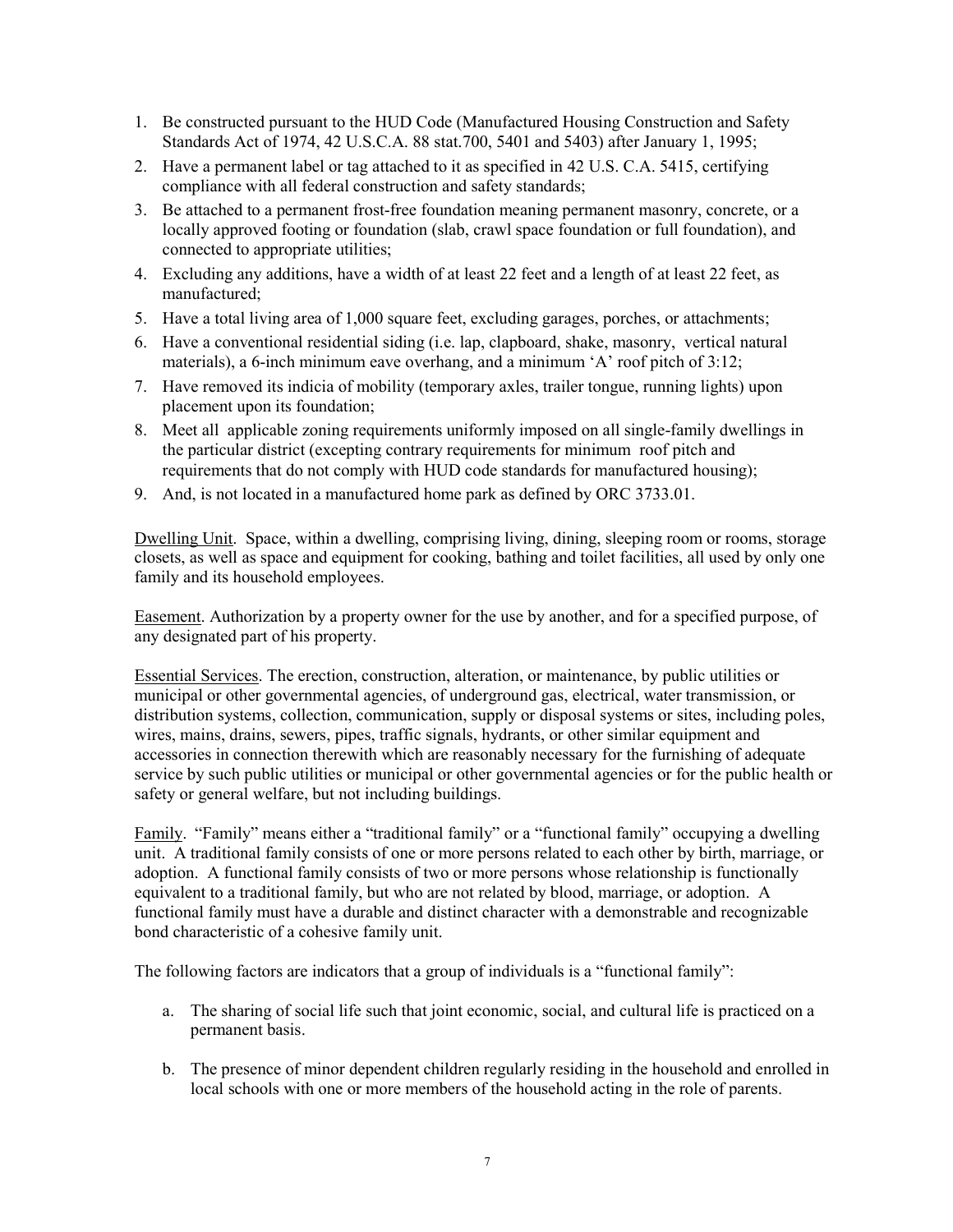- c. The household has been living together as a unit for a year or more, whether in the current dwelling unit or other dwelling units.
- d. The individuals use the address of the dwelling unit for the purposes of voter registration, driver's license, motor vehicle registration, receipt of income from employment or governmental program; legal communications or notices, including health insurance or other programmatic communications; and the payment of taxes.
- e. Furniture and appliances are owned in common.
- f. Some members of the household are employed full-time in the community.

The following factors are indicators that a group of individuals is not a functional family:

- a. Different residents of the dwelling unit are away during the summer and do not share a single summer address.
- b. One or more individuals are claimed as dependents on the income tax returns of individuals not resident in the household.
- c. Persons occupying a boarding house, hotel, lodging house, group rental house, or fraternity or sorority house do not constitute a functional family.

Flood Plain. That land, including the flood fringe and the floodway subject to inundation by the regional flood.

Flood, Regional. Large floods which have previously occurred or which may be expected to occur on a particular stream because of like physical characteristics. The regional flood generally has an average frequency of the one hundred (100) year recurrence interval flood.

Floodway. That portion of the flood plain, including the channel, which is reasonably required to convey the regional flood waters. Floods of less frequent recurrence are usually contained completely within the floodway.

Floodway Fringe. That portion of the flood plain, excluding the floodway, where development may be allowed under certain restrictions.

Floor Area of a Residential Building. The sum of the gross horizontal area of the several floors of a residential building, excluding basement floor areas not devoted to residential use and attached garages, but including the area of roofed porches and roofed terraces. All dimensions shall be measured between interior faces of walls.

Floor Area of a Non-Residential Building (To be used in calculating parking requirements). The floor area of the specified use excluding stairs, washrooms, elevator shafts, maintenance shafts and rooms.

Floor Area, Usable. Measurement of usable floor area shall be the sum of the horizontal areas of the several floors of the building, measured from the interior faces of the exterior walls.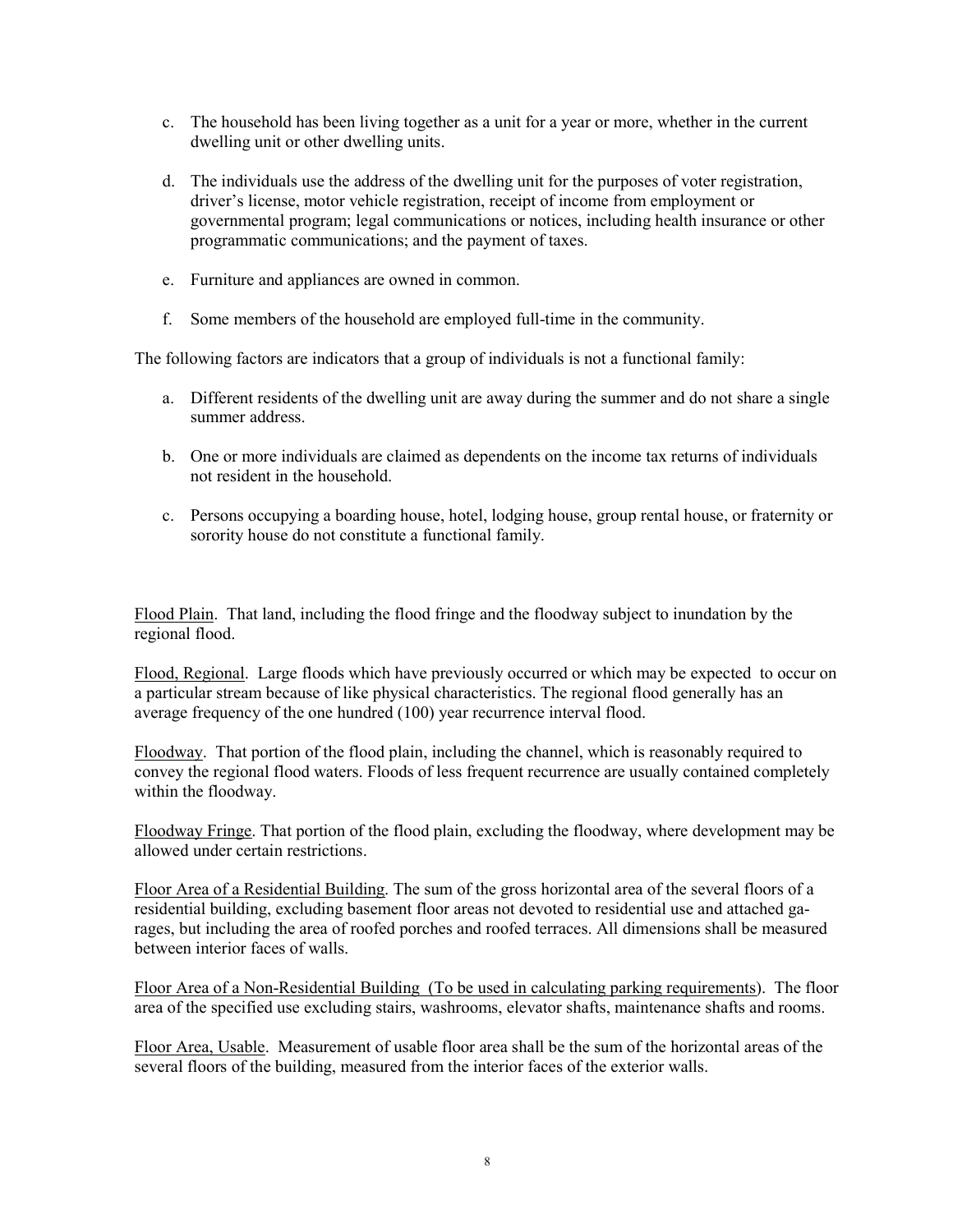Food Processing. The preparation, storage, or processing of food products. Examples of these activities include bakeries, dairies, canneries, meat processing plants' and similar activities.

Forestry. The propagation and harvesting of forest trees.

Gasoline Service Station. Buildings and premises where gasoline, oil, grease, batteries, tires, and automobile accessories may be supplied and dispensed at retail.

Home Occupation. A trade, profession or business conducted in a dwelling unit. When conducted in the dwelling unit, the occupation is incidental and subordinate to its use as a residence by the occupants.

Kennel. Any lot or premise, on which dogs, cats or other household pets are boarded, bred or exchanged for monetary compensation.

Lighting. The distribution of light; giving light or being lighted; the practice or manner of arranging lights; illumination.

- 1. Footcandle. A measure of light intensity. The amount of light received by 1 square foot of a surface that is 1 foot from a point source of light.
- 2. Glare. The brightness of a light source that makes it difficult to visually determine what is present in the field of view. The ability to see clearly is 'clouded' or disrupted by a bright light source that extends beyond an originally desired or planned target area for the lighting.
- 3. Light Trespass. Light emitted by a luminaire that shines beyond the property on which the luminaire is installed.
- 4. *Lumen*. A unit of light flow or luminous flux. The lumen rating of a lamp is a measure of the total light output of the lamp.
- 5. Luminaire. A complete lighting unit including the lamps or bulbs, together with the parts required to distribute the light, to position and protect the lamps, and to connect the lamps to a power supply.
- 6. Spotlight or Floodlight. Any lamp that incorporates a reflector or a refractor to concentrate the light out put into a directed beam in a particular direction.

Loading, Space, Off-Street. Space logically and conveniently located for bulk pickups and deliveries, scaled to delivery vehicles expected to be used by, and accessible to, such vehicles when required off-street parking spaces are filled. Required off-street loading space is not to be included as off-street parking space in computation of required off-street parking space. All off-street loading spaces shall be located totally outside of any street or alley right-of-way.

Lot. For the purposes of this Resolution a lot is a parcel of land of sufficient size to meet minimum zoning requirements for use, coverage, and area for one principal building together with its accessory building and which provided such yards and other open spaces as are herein required. Such lot shall have frontage on an improved public street, or on an approved private street, and may consist of:

1. A single lot of record.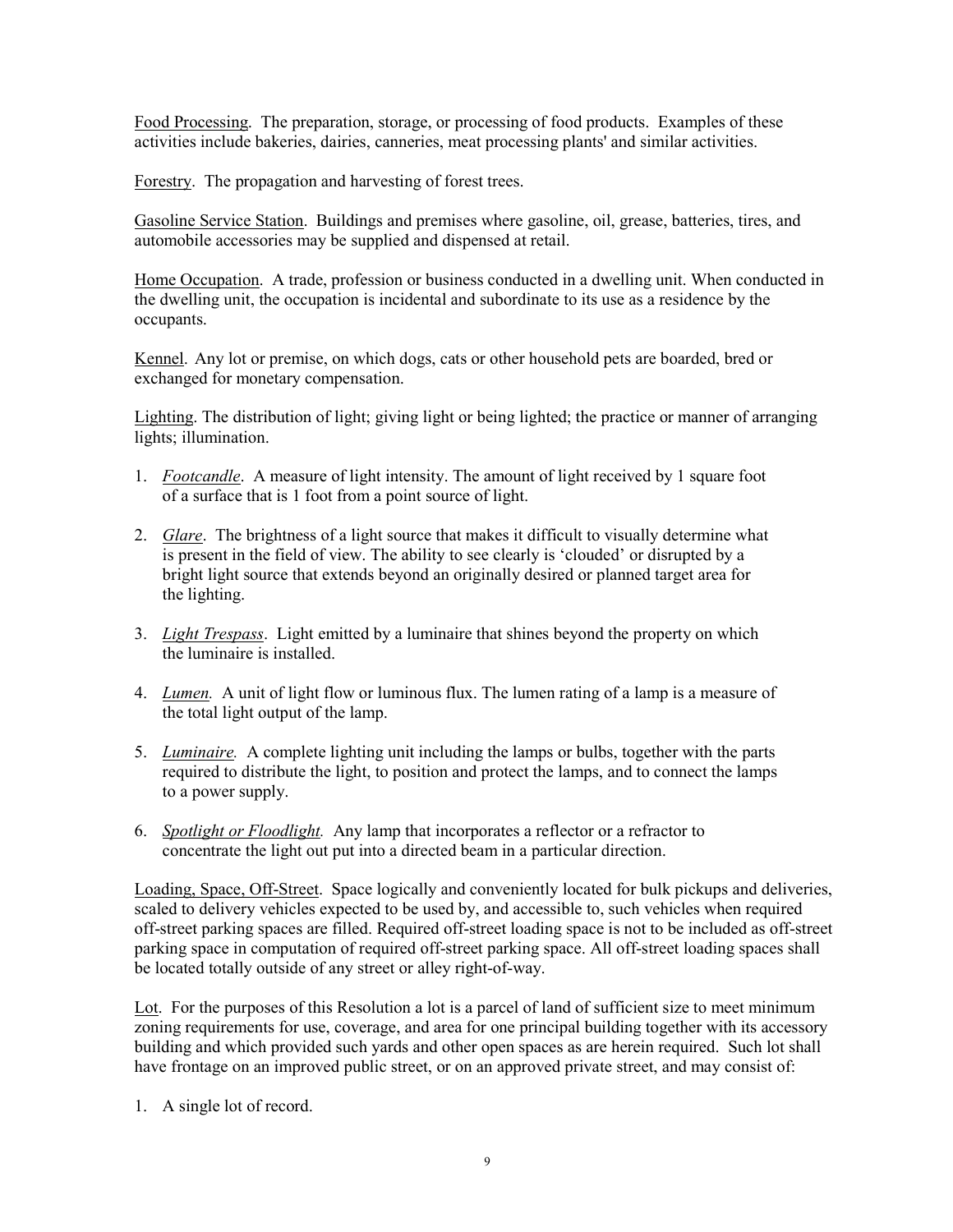- 2. A portion of a lot of record.
- 3. A combination of complete lots of record, of complete lots of record and portions of lots of record, or of portions of lots of record.

Lot, Coverage. The ratio of enclosed ground floor area of all buildings on a lot to the horizontally projected area of the lot, expressed as a percentage.

Lot, Frontage. The front of a lot shall be construed to be the portion nearest the street. For the purpose of determining yard requirements on corner lots and through lots, all sides of a lot adjacent to streets shall be considered frontage, and yards shall be provided as indicated under 'yard' in this section. Also, see "Lot Measurements, Width."

Lot, Minimum Area of. The area of a lot is computed exclusive of any portion of the right-of-way of any public or private street.

Lot, Measurements. A lot shall be measured as follows:

- 1. Depth. The distance between the mid-points of straight lines connecting the foremost points of the side lot lines in front and rearmost points of the side lot lines in the rear. No lot shall have an average depth, which is more than three (3) times its average width.
- 2. *Width*. The distance between straight lines connecting front and rear lot lines at each side of the lot, measured at the street or road right-of-way line, except on cul-de-sac streets (roads) where it is measured at the setback line. Also see "Lot Frontage."

Lot of Record. A lot which is part of a subdivision recorded in the office of the County Recorder, or a lot or parcel described by metes and bounds, the description of which has been so recorded.

Lot, Types. Terminology used in this Resolution with reference to corner lots, interior lots and through lots is as follows:

- 1. Corner Lot. A lot located at the intersection of two or more streets. A lot abutting on a curved street or streets shall be considered a corner lot if straight lines drawn from the foremost points of the side lot lines to the foremost point of the lot meet at an interior angle of less than one hundred thirty-five (135) degrees.
- 2. Interior Lot. A lot with only one frontage on a street.
- 3. Through Lot. A lot other than a corner lot with frontage on more than one street. Through lots abutting two streets may be referred to as double frontage lots.
- 4. Reversed Frontage Lot. A lot on which frontage is at right angles to the general pattern in the area. A reversed frontage lot may also be a corner lot.

Major Thoroughfare Plan. The portion of Comprehensive Plan adopted by the Board of County Commissioners indicating the general location recommended for arterial, collector and local thoroughfares within the appropriate jurisdiction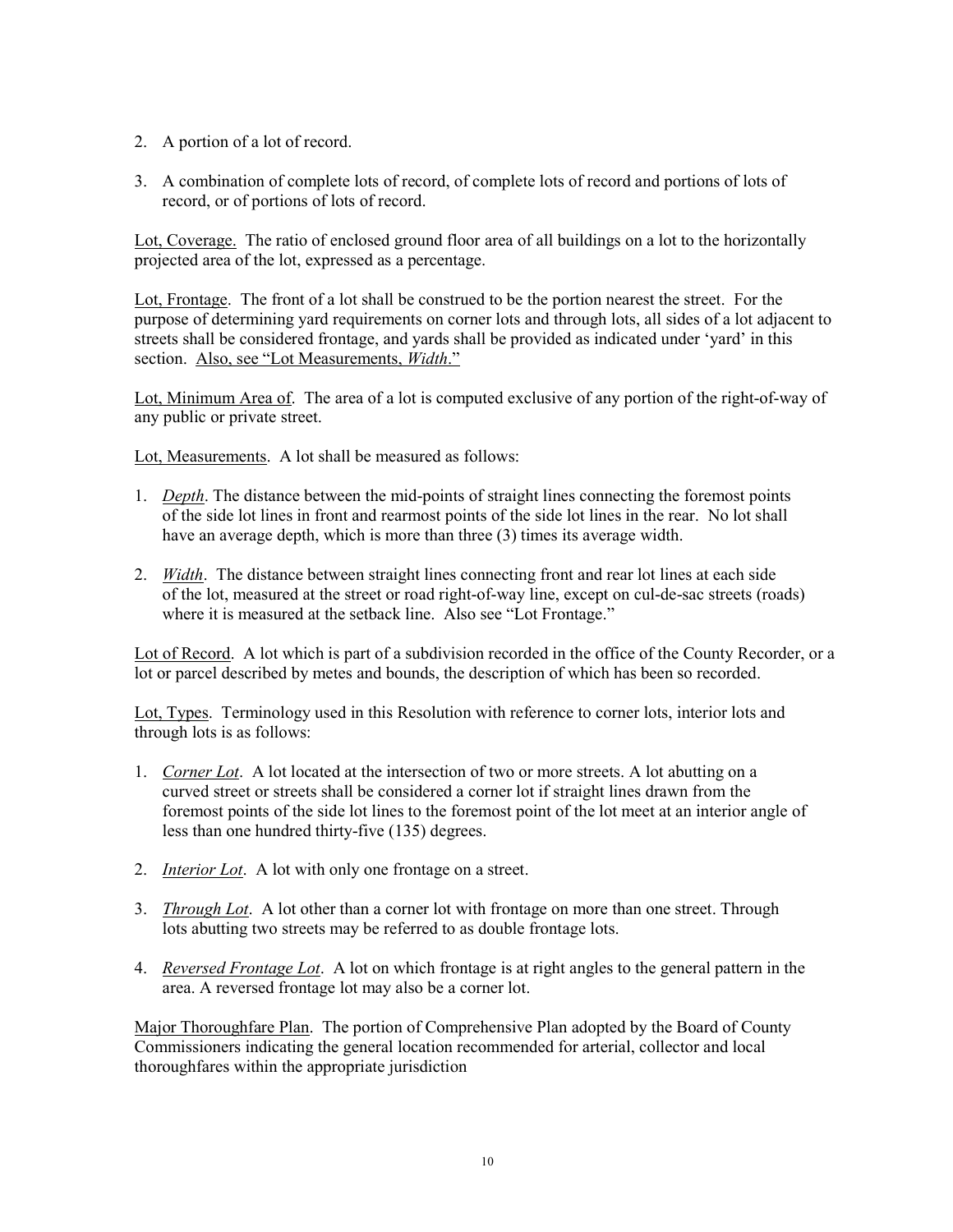Manufactured Dwelling (Mobile Home) Park. Any site, or tract of land under single ownership, upon which three (3) or more manufactured dwellings (mobile homes) used for habitation are parked, either free of charge or for revenue purposes; including any roadway, building, structure, vehicle, or enclosure used or intended for use as a part of the facilities of such park.

Manufacturing, Heavy. Manufacturing, processing, assembling, storing, testing and similar industrial uses which are generally major operations and extensive in character; require large sites, open storage and service areas, extensive services and facilities, ready access to regional transportation; and normally generate some nuisances such as smoke, noise, dust, glare, air pollution, odor, but not beyond the district boundary to any large extent.

Manufacturing, Light. Manufacturing or other industrial uses which are usually controlled operations; relatively clean, quiet, and free of objectionable or hazardous elements such as smoke, noise, odor or dust; operating and storing within enclosed structures; and generating little industrial traffic And no major nuisances.

Marijuana. All parts of a plant of the genus cannabis, whether growing or not; the seeds of a plant of that type; the resin extracted from a part of a plant of that type; and every compound, manufacture, salt, derivative, mixture, or preparation of a plant of that type or of its seeds or resin. "Marijuana" does not include the mature stalks of the plant, fiber produced from the stalks, oils or cake made from the seeds of the plant, or any other compound, manufacture, salt, derivative, mixture, or preparation of the mature stalks, except the resin extracted from the mature stalks, fiber, oil or cake, or the sterilized seed of the plant that is incapable of germination.

Medical marijuana. Marijuana that is cultivated, processed, dispensed, tested, possessed, or used for a medical purpose.

Medical marijuana entity. A State-licensed medical marijuana cultivator, process, dispensary, or testing laboratory.

Medical marijuana, cultivate. To grow, harvest, package and transport medical marijuana pursuant to Ohio Revised Code 3796.

Medical marijuana cultivator. An entity authorized by the State of Ohio to grow, harvest, package and transport medical marijuana as permitted under Ohio Revised Code 3796.

Medical marijuana dispensary. An entity licensed pursuant to Ohio Revised Code Chapter 3796 and any rules promulgated thereunder to sell or dispense medical marijuana to qualifying patients and caregivers.

Medical marijuana, dispense. The delivery of medical marijuana to a patient or the patient's registered caregiver that is package in a suitable container appropriately labeled for subsequent administration to or use by a patient who has an active patient registration with the State of Ohio, authorizing them to receive medical marijuana.

Medical marijuana, manufacture. The process of converting harvested plant material into marijuana extra by physical or chemical means for use as an ingredient in a medical marijuana product.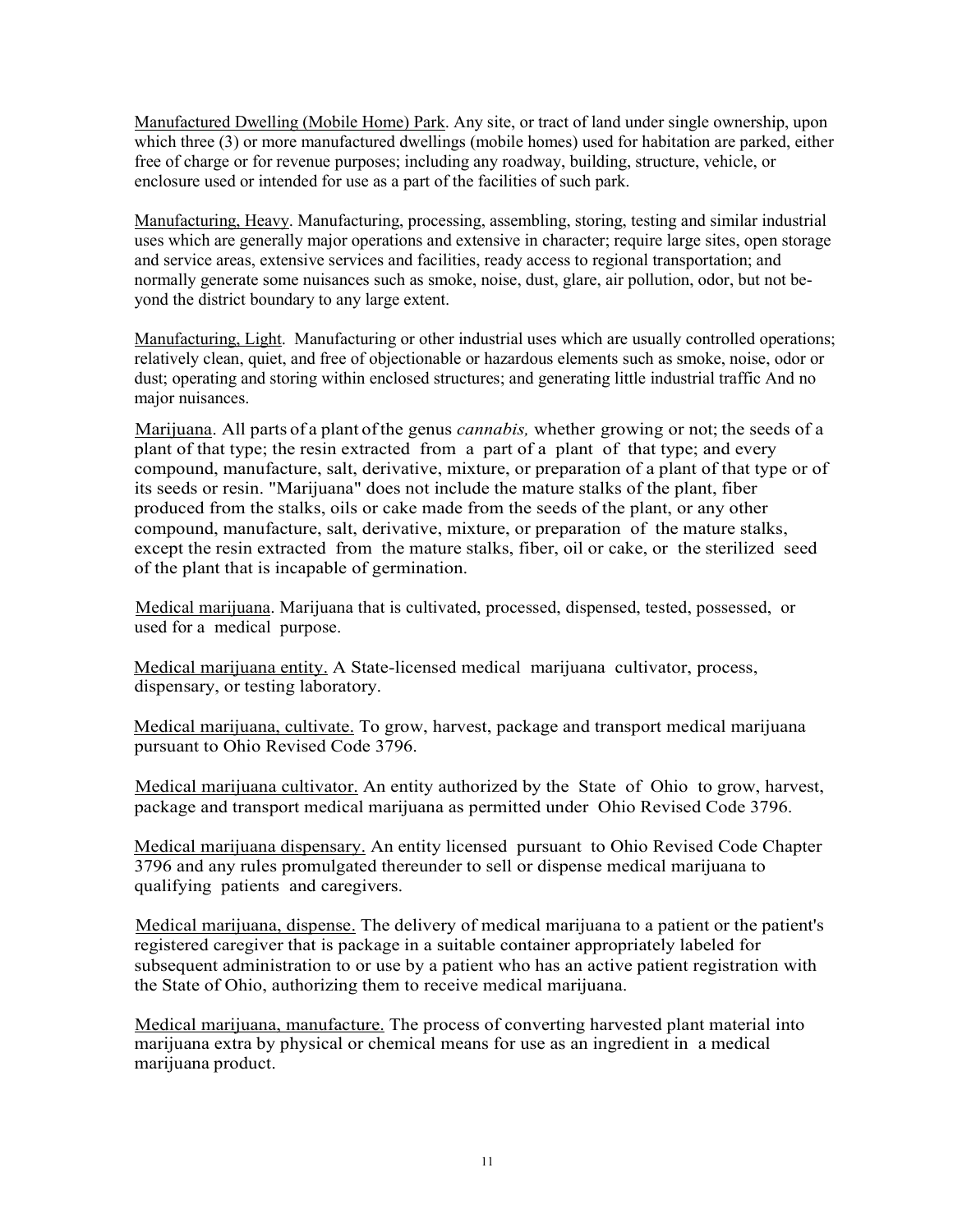Medical marijuana processor. An entity that has been issued a certificate of operation by the State of Ohio to manufacture medical marijuana products.

Medical marijuana testing laboratory. An independent laboratory located in Ohio that has been issued a certificate of operation by the State of Ohio to have custody and use of controlled substances for scientific and medical purposes and for purposes of instruction, research, or analysis.

Mining, Commercial Quarries, Sand and Gravel Pits. Any mining, quarrying or processing of limestone, clay, sand and gravel or other mineral resources. Also referred to as mineral extraction.

Non-Conformities. A building, structure or use of land existing at the time of enactment of this Resolution, and which does not conform to the regulations of the district or zone in which it is situated.

Nursery, Nursing Home. A home or facility for the care and treatment of babies, children, pensioners, or elderly people.

Offices. Quasi-commercial uses which may often be transitional between retail business and/or manufacturing and residential uses. Office business generally accommodates such occupations as administrative, executive, professional, accounting, clerical, drafting, etc. Institutional offices of a charitable, philanthropic, financial or religious or educational nature are also included in this classification.

Open Space. An area substantially open to the sky which may be on the same lot with a building. The area may include, along with the natural environmental features, water areas, swimming pools and tennis courts, any other recreational facilities that the zoning commission deems permissive. Streets, parking areas, structures for habitation, and the like shall not be included.

Parking Space, Off-Street. For the purpose of this Resolution an off street parking space shall consist of an area adequate for parking an automobile with room for opening doors on both sides, together with properly related access to a public street or alley and maneuvering room, but shall be located totally outside of any street or alley right-of-way.

Performance Bond or Surety Bond. An agreement by a subdivider or developer with the Board of County Commissioners for the amount of the estimated construction cost guaranteeing the completion of physical improvements according to plans and specifications within the time prescribed by the subdivider's agreement

Personal Services. Any enterprise conducted for gain which primarily offers services to the general public such as shoe repair, watch repair, barber shops, florists, beauty parlors and similar activities.

Printing and Publishing. Any business which is engaged in the printing and/or publishing of newspapers, magazines, brochures, business cards and similar activities either for profit or non-profit.

Public Service Facility. The erection, construction, alteration, operation, or maintenance of buildings, power plants, or substations, water treatment plants or pumping station, sewage disposal or pumping plants and other similar public service structures by a public utility, by a railroad, whether publicly or privately owned, or by a governmental agency, including the furnishing of electrical, gas, rail transport, communication, public or private water and sewage service and sanitary landfills, but excluding telecommunication towers.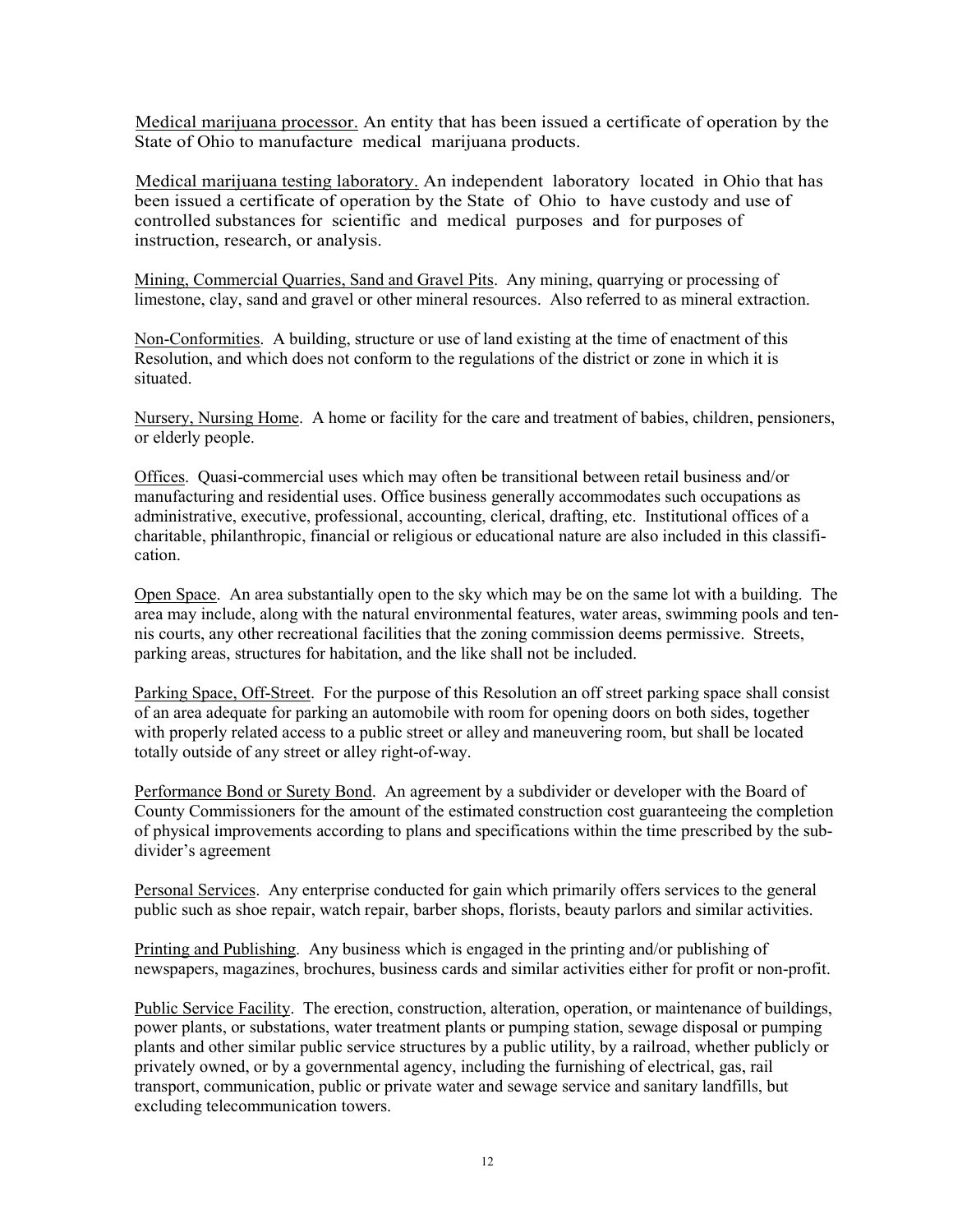Public Uses. Public parks, schools, administrative and cultural buildings and structures, not including public land or buildings devoted solely to the storage and maintenance of equipment and materials and public service facilities.

Public Way. An alley, bridge, channel, ditch, easement, expressway, freeway, highway, land, road, sidewalk, street walk, bicycle path; or other ways in which the general public or a public entity have a right, or which are dedicated, whether improved or not.

Quasi-public Use. Churches, and other facilities of an educational, religious, charitable, philanthropic, or non-profit nature.

Recreation, Commercial. Any business which is operated as a recreational enterprise, either publicly or privately owned, for profit. Examples include, but are not limited to: Golf Courses, Bowling Alleys, Swimming Pools, tourist attractions, etc.

Recreation, Non-commercial. Any business which is operated as a recreational enterprise, either publicly or privately owned, for nonprofit. Examples are: fishing areas, parks, archery ranges, etc.

Recreational Equipment. Means designed or used for transporting people and/or animals from one location to another and back for pleasure, fun and enjoyment whether by land, air, or water. Basic entities include any type of tent, off-road vehicles (i.e. All-Terrain Vehicle- ATV's), light aircraft (i.e., gliders and ultra lights), and water craft (i.e., jet skis and boats).

Recreational Vehicle. A vehicular type unit primarily designed as temporary living quarters for recreational, camping, or travel use, which either has its own motive power or is mounted on or drawn by another vehicle. The basic entities are: travel trailer, camping trailer, truck camper, and motor home.

Recreational Vehicle Park. A parcel of land upon which two or more recreational vehicle sites are located, established, or maintained for occupancy by recreational vehicles of the general public as temporary living quarters for recreation or vacation purposes.

Recreational Vehicle Site. A plot of ground within a recreational vehicle park intended for the accommodation of either a recreational vehicle, tent, or other individual camping unit on a temporary basis.

Right-of-Way. A strip of land taken or dedicated for use as a public way. In addition to the roadway, a right of way normally incorporates the curbs, lawn strips, sidewalks, lighting, and drainage facilities, and may include special features required by the topography or treatment (such as grade separation, landscaped areas, viaducts, and bridges).

Seat. For purposes of determining the number of off-street parking spaces for certain uses, the number of seats is the number of seating units installed or indicated, or each twenty-four (24) lineal inches of benches, pews, or space for loose chairs.

Service Station. Any building, structure, or land used for the dispensing and sale at retail of any automobile fuels, oils, or accessories, including lubrication of automobiles and replacement or installation of minor parts and accessories but not including major repair work.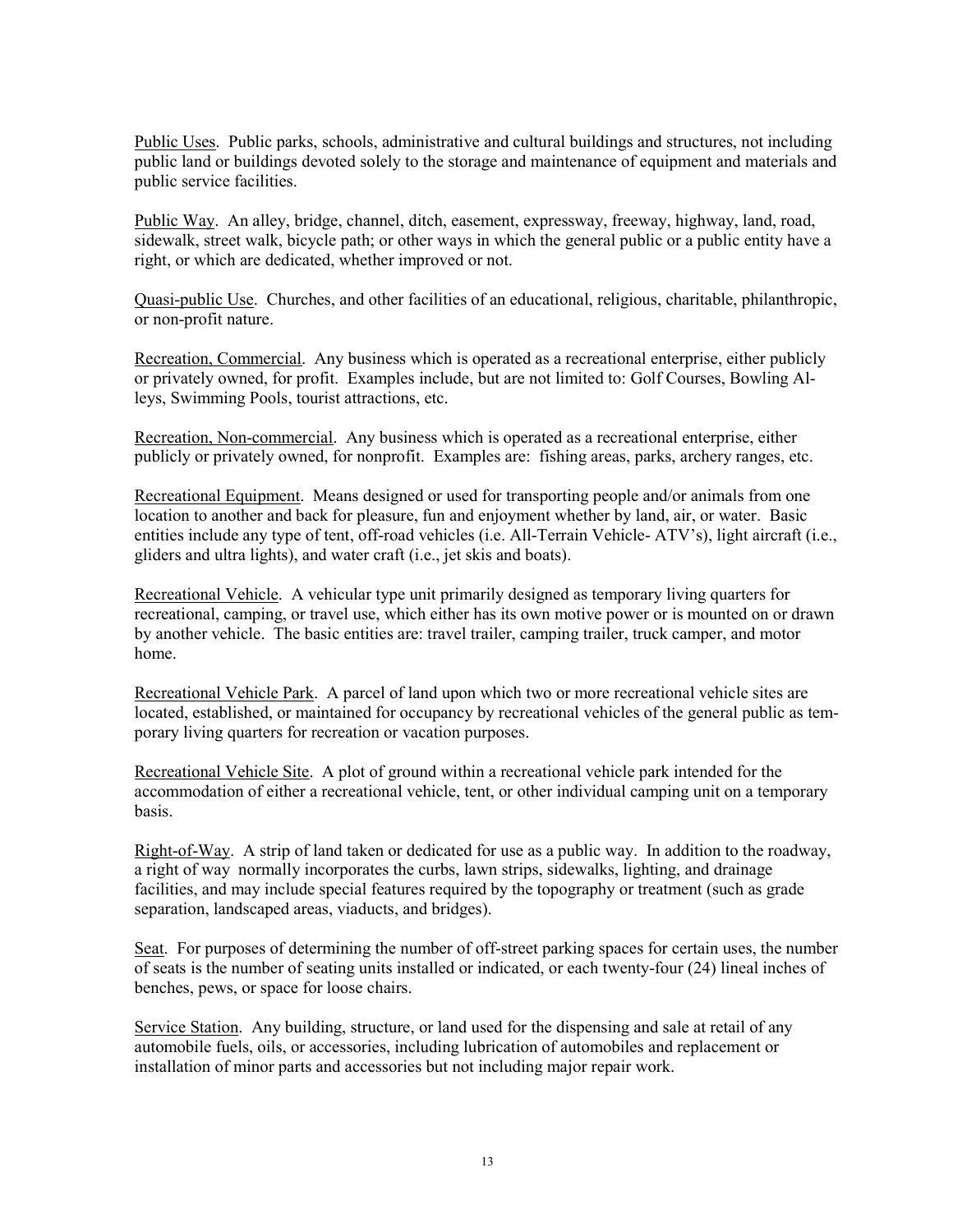Setback Line. A line established by the Zoning Resolution generally parallel with and measured from the lot line, defining the limits of a yard in which no building, other than accessory building, or structure may be located above ground, except as may be provided in said code.

Sewers, Central or Group. An approved sewage disposal system which provides a collection network and disposal system and central sewage treatment facility for a single development, community, or region.

Sewers, On-Site. A septic tank or similar installation on an individual lot which utilizes an aerobic bacteriological process or equally satisfactory process for the elimination of sewage and provides for the proper and safe disposal of the effluent, subject to the approval of health and sanitation officials having jurisdiction.

Sidewalk. That portion of the road right-of-way outside the roadway, which is improved for the use of pedestrian traffic.

Sign. Any device designated to inform or attract the attention of persons not on the premises on which the sign is located.

- 1. Sign, On-Premises. Any sign related to a business or profession conducted, or a commodity or service sold or offered upon the premises where such sign is located.
- 2. Sign, Off-Premises. Any sign unrelated to a business or profession conducted or to a commodity or service sold or offered upon the premises where such sign is located.
- 3. Sign, Illuminated. Any sign illuminated by electricity, gas, or other artificial light including reflecting or phosphorescent light.
- 4. Sign, Lighting Device. Any light, string of lights, or group of lights located or arranged so as to cast illumination on a sign.
- 5. Sign, Ground. A display sign supported by uprights or braces in or upon the ground surface.
- 6. Sign, Marquee. A display sign attached to or hung from a marquee, canopy or other covered structure projecting from and supported by the building and extending beyond the building wall, building line or street lot line.
- 7. Sign, Pole. Any sign which is erected on a pole or poles, which is wholly or partially independent of any building for support.
- 8. Sign, Projecting. A display sign which is attached directly to the building wall and which extends more than fifteen inches from the face of the wall.
- 9. Sign, Roof. A display sign which is erected, constructed and maintained above the roof of the building.
- 10. Sign, Temporary. A display sign, banner or other advertising device constructed on cloth, canvas, fabric or other light temporary material, with or without a structural frame, intended for a limited period of display, including decorative displays for holidays or public demonstrations.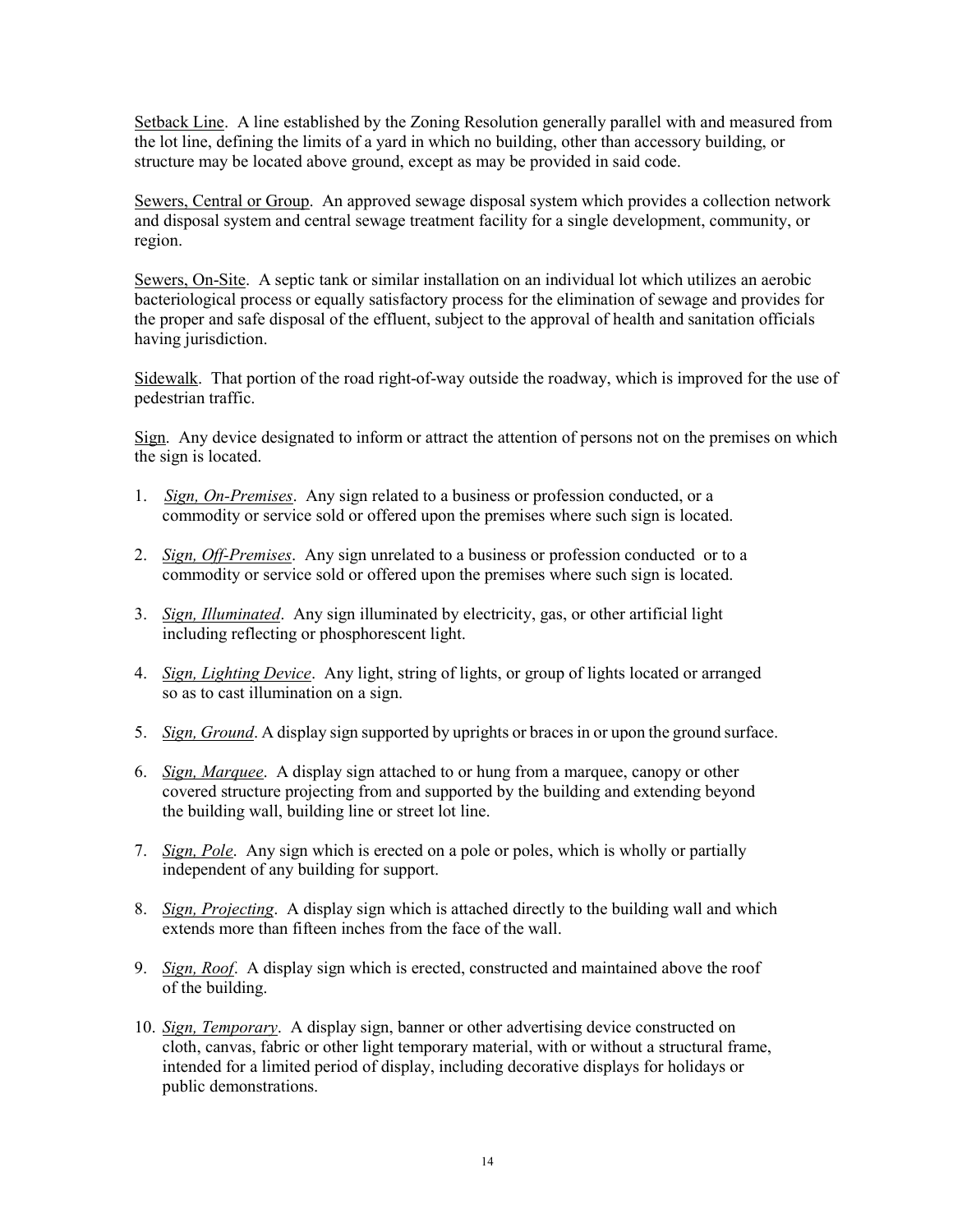11. Sign, Wall. A display sign which is painted on or attached directly to the building wall and which extends not more than fifteen inches from the face of the wall.

Stick-Built. A way of describing any structure built from boards or lumber and other building materials in which a substantial amount of the required material and construction labor are brought together in final form at the foundation site.

Story. That part of a building between the surface of a floor and the ceiling immediately above.

Street, Thoroughfare or Road. The full width between property lines bounding every public way or whatever nature with a part thereof to be used for vehicular traffic and designated as follows:

- 1. Alley. A minor Street used primarily for vehicular service access to the back or side of properties abutting on another street.
- 2. Arterial Street. A general term denoting a highway primarily for through traffic, carrying heavy loads and large volume of traffic, usually on a continuous route.
- 3. Collector Street. A thoroughfare, whether within a residential, industrial, commercial, or other type of development, which primarily carries traffic from local streets to arterial streets, including the principle entrance and circulation routes within residential subdivisions.
- 4. Cul-de-Sac. A local street of relatively short length with one end open to traffic and the other end terminating in a vehicular turnaround.
- 5. Dead-end Street. A street temporarily having only one (1) outlet for vehicular traffic and intended to be extended or continued in the future.
- 6. Local Street. A street primarily for providing access to residential or other abutting property.
- 7. Loop Street. A type of local street, each end of which terminates at an intersection with the same arterial or collector street, and whose principle radius points of the one hundred eighty (180) degree system of turns are not more than one thousand (1000) feet from said arterial or collector street, nor normally more than six hundred (600) feet from each other.
- 8. Marginal Access Street. A local or collector street, parallel and adjacent to an arterial or collector street, providing access to abutting properties and protection from arterial or collector streets. (Also called Frontage Street).

Structure. Anything constructed or erected, the use of which requires location on the ground, or attachment to something having a fixed location on the ground. Among other things, structures include buildings, mobile homes, walls, fences and billboards.

Supply Yards. A commercial establishment storing and offering for sale building supplies, steel supplies, coal, heavy equipment, feed and grain, and similar goods.

Swimming Pool. A pool, pond, lake, or open tank containing at least 1.5 feet of water at any point and maintained by the owner or manager. Farm ponds are exempt from this definition.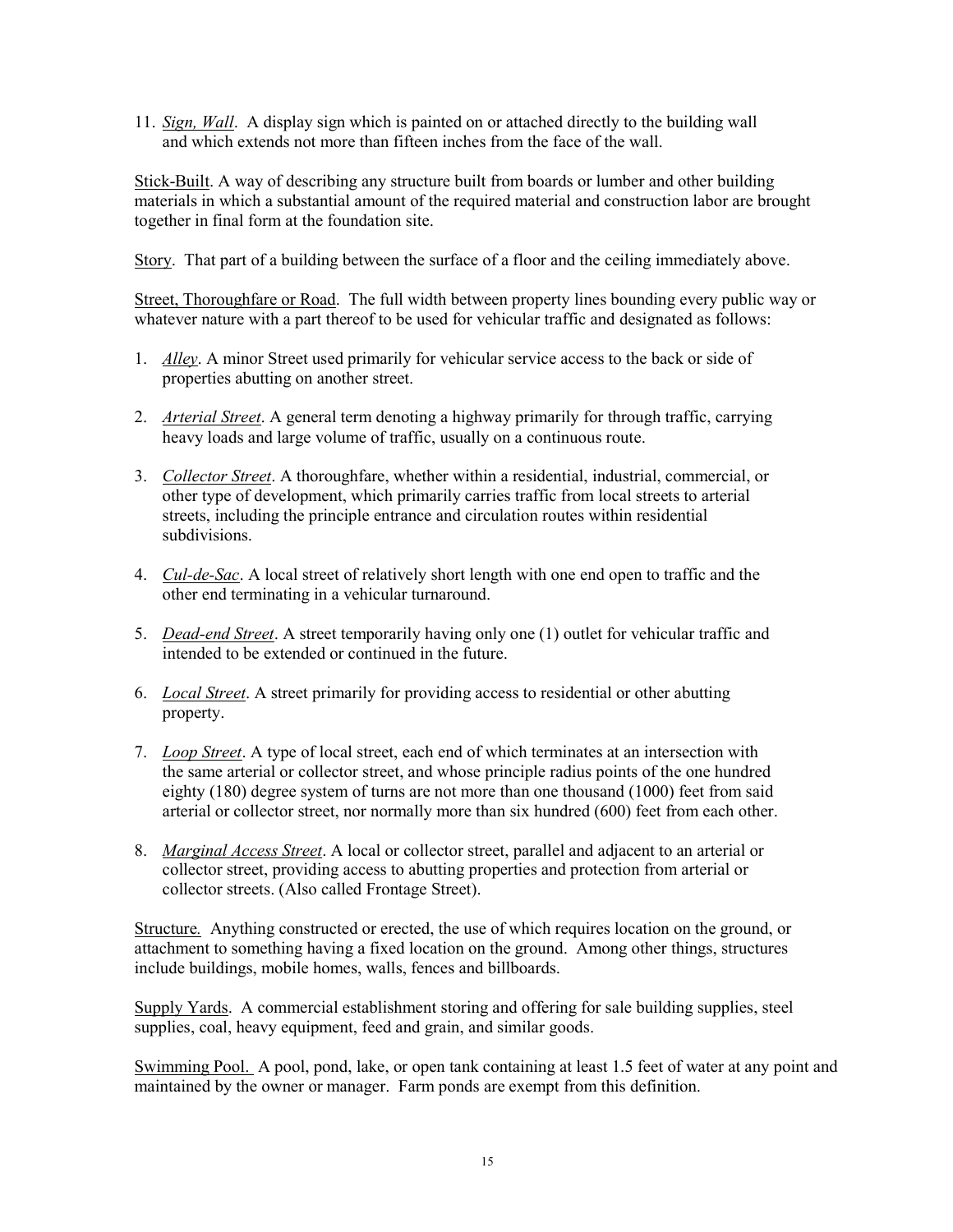- 1. Private. Exclusively used without paying an additional charge for admission by the residents and guests of a single household, a multifamily development, or a community, the members and guests of a club, or the patrons of a motel or hotel, and accessory use.
- 2. Community. Operated with a charge for admission; a primary use.

Through Lot. See "Lot types."

Transportation, Director of. The Director of the Ohio Department of Transportation.

Transient Lodgings. A building in which lodging or boarding and lodging are provided and offered to the public for compensation. As such it is open to the public in contradistinction to a boarding house, rooming house, lodging house, or dormitory which is herein separately defined. Examples include: hotel, motel and apartment hotel.

Transport Terminals. Any business, structure or premise which primarily receives or distributes goods.

Undesirable Conditions. Any use, structure, or activity which, if allowed to exists, will tend to result in undesirable neighborhoods and/or diminishing property values in the surrounding neighborhood. This also includes junk, rubbish, or garbage, or any materials which have fulfilled their intended purpose and are allowed to set for an inordinate amount of time leading to vermin attraction, toxic runoff into land, air or streams, potential human safety hazards, and unsightly landscapes.

- 1. Rubbish. Waste paper or plastic, tin ware or aluminum ware, tin or aluminum cans, tin or aluminum cuttings, boxes, glass, straw and wood shavings, barrels, lumber, paper cartons not considered recyclable, and yard waste that is not 'compost material'. Yard waste includes, but is not limited to, logs, branches or cut limbs, brush, lawn cuttings, hedge trimmings, and leaves generated by clearing, maintenance and/or cleaning up of natural materials growing on the property.
- 2. Garbage. Accumulation of trash, refuse, or litter, specifically including, but not limited to, containers once containing edible, drinkable, or useable materials, as well as dead animals (or animal parts), and discarded edible or drinkable, or perishable items.
- 3. *Junk*. Unused or unusable building materials, furniture, machinery, appliances, motor vehicles, or parts from any of these. Building materials include, but are not limited to: lumber, bricks, concrete or cinder blocks, plumbing materials, electrical wiring or equipment, heating ducts or equipment, shingles, mortar, concrete, cement, nails, screws, or any other materials used in constructing any structure, and unused or unusable motor vehicles. Motor vehicles include any type of junk motor vehicle as defined in Section 505.173 of the Ohio Revised Code. 'Parts' include, but are not limited to, any incomplete portions, sections, or segments of normally complete motor vehicles, appliances, machinery, furniture, and building materials. Parts also include scrap metals (e.g., copper, brass, iron, steel, aluminum), non- metals (e.g., any form or type of plastic) and any materials that do not otherwise fit the description of rubbish, yard waste, or garbage (e.g., rubber, rope, rags, and batteries.)
- 4. Nuisance-type activity. Any condition or use of the interior or exterior of a dwelling, premises, or property which is detrimental to the premises or property of another or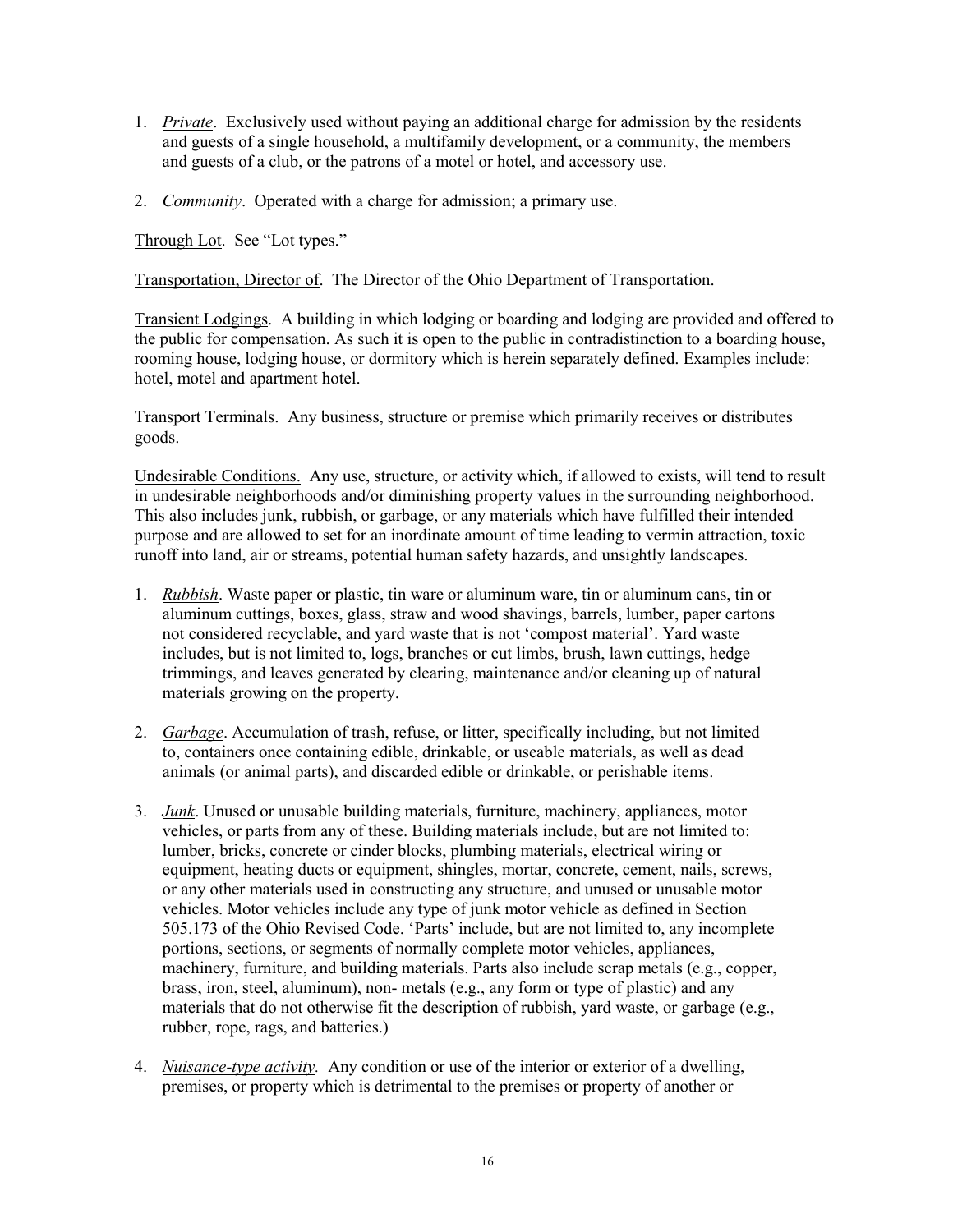which causes, or even tends to cause, substantial decrease in the peace and tranquility or value of other property in the surrounding neighborhood.

Use. The specific purposes for which land or a building is designated, arranged, intended, or for which it is or may be occupied or maintained.

Variance. A variance is a modification of the strict terms of the relevant regulations where such modification will not be contrary to the public interest and where, owing to conditions peculiar to the property and not the result of the action of the applicant, a literal enforcement of the regulations would result in unnecessary and undue hardship.

Veterinary Animal Hospital or Clinic. A place used for the care, grooming, diagnosis, and treatment of sick, ailing, infirm, or injured animals, and those who are in need of medical or surgical attention, and may include overnight accommodations on the premises for the treatment, observation and/or recuperation. It may also include boarding that is incidental to the primary activity.

Vicinity Map. A drawing located on the plat which sets forth by dimensions or other means, the relationship of the proposed subdivision or use to other nearby developments or landmarks and community facilities and services within the general area in order to better locate and orient the area in question.

Walkway. A public way, four (4) feet or more in width, for pedestrian use only, whether along the side of a road or not.

Wholesale and Warehousing. Business establishments that generally store and sell commodities in large quantities or by the piece to retailers, jobbers, other wholesale establishments, or manufacturing establishments. These commodities are basically for further resale, for use in the fabrication of a product, or for use by a business service.

Wind Energy System. A wind energy conversion system consisting of a wind turbine, a tower, and associated control or conversion electronics, which has an aggregate rated capacity of less than 5 MW (five megawatts, which equals five million watts). Also see the Ohio Revised Code definition for "Small Wind Energy Systems" - 519.213A.

- 1. Flicker. The moving shadow created by the sun shining on rotating blades of a wind turbine.
- 2.  $L_{90}$  Sound Level. A background noise measurement representing a sound level exceeded 90 percent (90%) of the time.
- 3. Shadow. The outline created on the surrounding area by the sun shining on a wind energy system.
- 4. Tower Height. The height above grade of the complete wind energy system, including the height of both the turbine tower, and turbine with the blades at their highest point. (See following definitions.)
- 5. Turbine. The parts of a wind system including the rotating devices (e.g., rotor and blades), generator and tail.
- 6. Turbine Tower. The support structure to which the turbine and rotor are attached.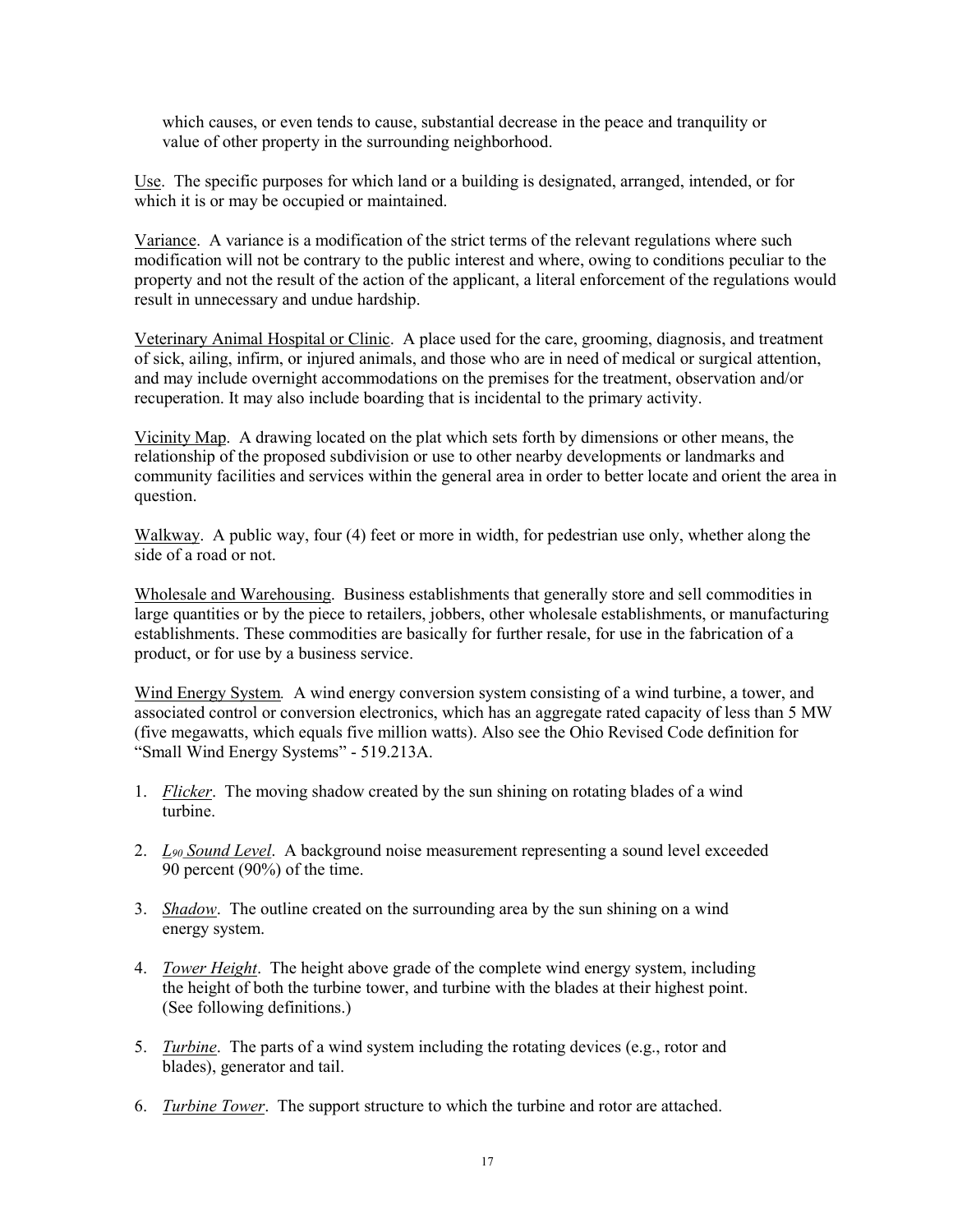Yard. A required open space other than a court unoccupied and unobstructed by any structure or portion of a structure from three (3), feet above the general ground level of the graded lot upward; provided, accessories, ornaments, and furniture may be permitted in any yard, subject to height limitations and requirements limiting obstruction of visibility.

- 1. Yard, Front. A yard extending between side lot lines across the front of a lot and from the front lot line to the front of the principal building.
- 2. Yard, Rear. A yard extending between side lot lines across the rear of a lot and from the rear lot line to the rear of the principal building.
- 3. Yard, Side. A yard extending from the principal building to the side lot line on both sides of the principal building between the lines establishing the front and rear yards.

Zoning Certificate. A document issued by the Zoning Inspector authorizing the occupancy or use of a building or structure or the actual use of lots or land in accordance with the previously issued Zoning Permit.

Zoning Permit. A document issued by the zoning inspector authorizing the use of lots, structures, uses of land and structures, and the characteristics of the uses.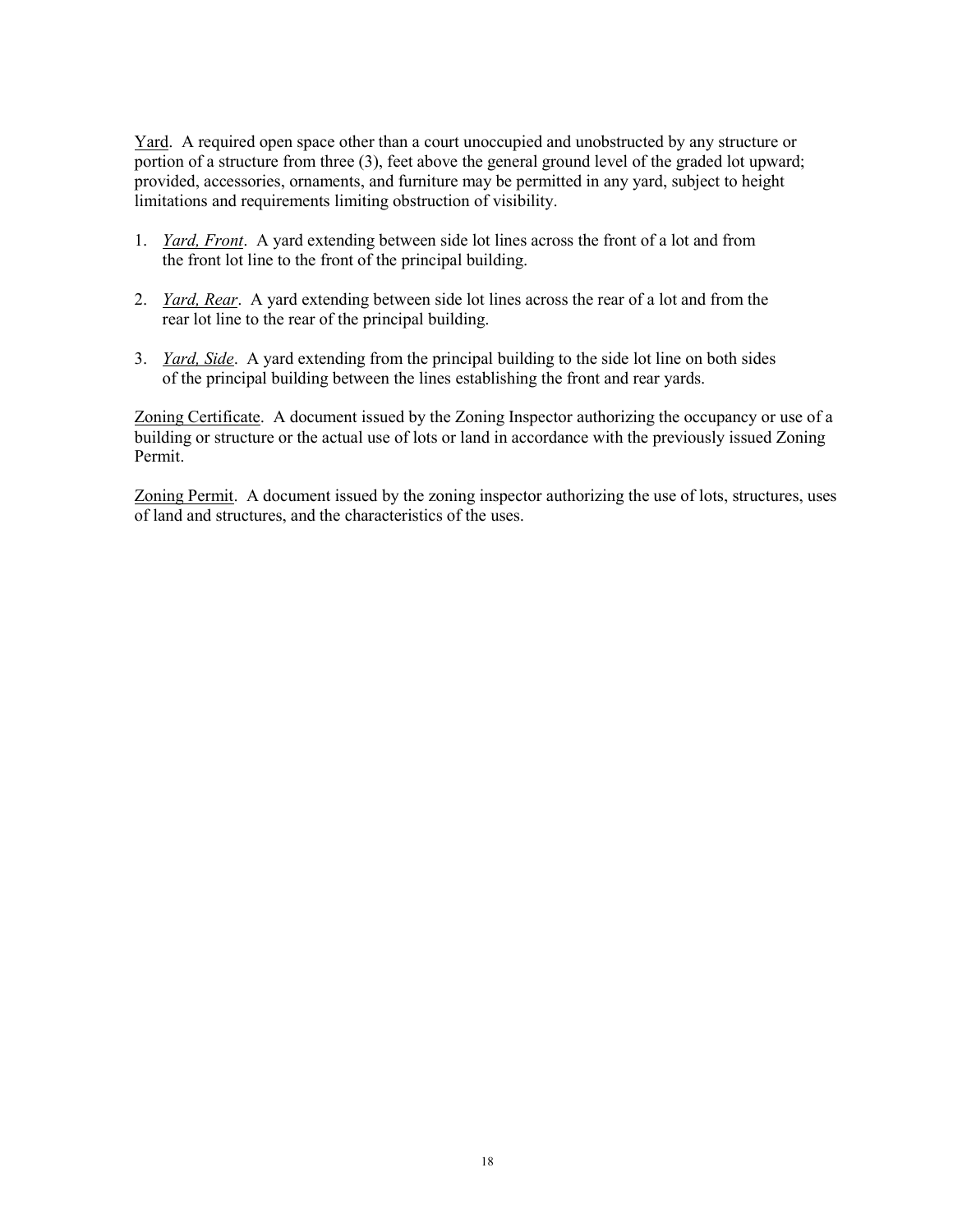# ARTICLE III - ENFORCEMENT

Section 300 - Zoning Permits Required. No building, or other structure, shall be erected, moved, added to, structurally altered, nor shall any building, structure or land be established or changed in use without a permit therefore, issued by the Zoning Inspector. Zoning permits shall be issued only in conformity with the provisions of this Resolution unless the Zoning Inspector receives a written order from the Board of Zoning Appeals deciding an appeal, conditional use, or variance as provided by this Resolution.

Section 301 - Contents of Application for Zoning Permit. The application for zoning permit shall be signed by the owner or applicant attesting to the truth and exactness of all information supplied on the application. Each application shall clearly state that the permit shall expire and may be revoked if work has not begun within six months or substantially completed within one and one-half (1-1/2) years. At a minimum, the application shall contain the following information:

- 1. Name, address, and phone number of applicant
- 2. Legal description of property
- 3. Existing use
- 4. Proposed use
- 5. Zoning district
- 6. Plans in duplicate drawn to scale, showing the actual dimensions and the shape of the lot to be built upon; the exact size and location of existing buildings on the lot, if any; and the location and dimensions of the proposed building(s) or alteration
- 7. Building heights
- 8. Number of off-street parking spaces or loading berths
- 9. Number of dwelling units
- 10. Such other matters as may be necessary to determine conformance with, and provide for the enforcement of this Resolution.

Section 302 - Approval of Zoning Permit. Within ten (30) days after the receipt of an application, the Zoning Inspector shall either approve or disapprove the application in conformance with the provisions of this Resolution. All zoning permits shall, however, be conditional upon the commencement of work within six months. One copy of the plans shall be returned to the applicant by the Zoning Inspector after the Zoning Inspector shall have marked such copy, either as approved or disapproved and attested to same, by his signature on such copy. One copy of plans, similarly marked, shall be retained by the Zoning Inspector. The Zoning Inspector shall issue a placard, to be posted in a conspicuous place on the property in question, attesting to the fact that the use or alteration is in conformance with the provisions of this Resolution.

Section 303 - Submission to Director of Transportation. Before any zoning permit is issued affecting any land within three-hundred (300) feet of the centerline of a proposed new highway, or a highway for which changes are proposed as described in the certification to local officials by the Director of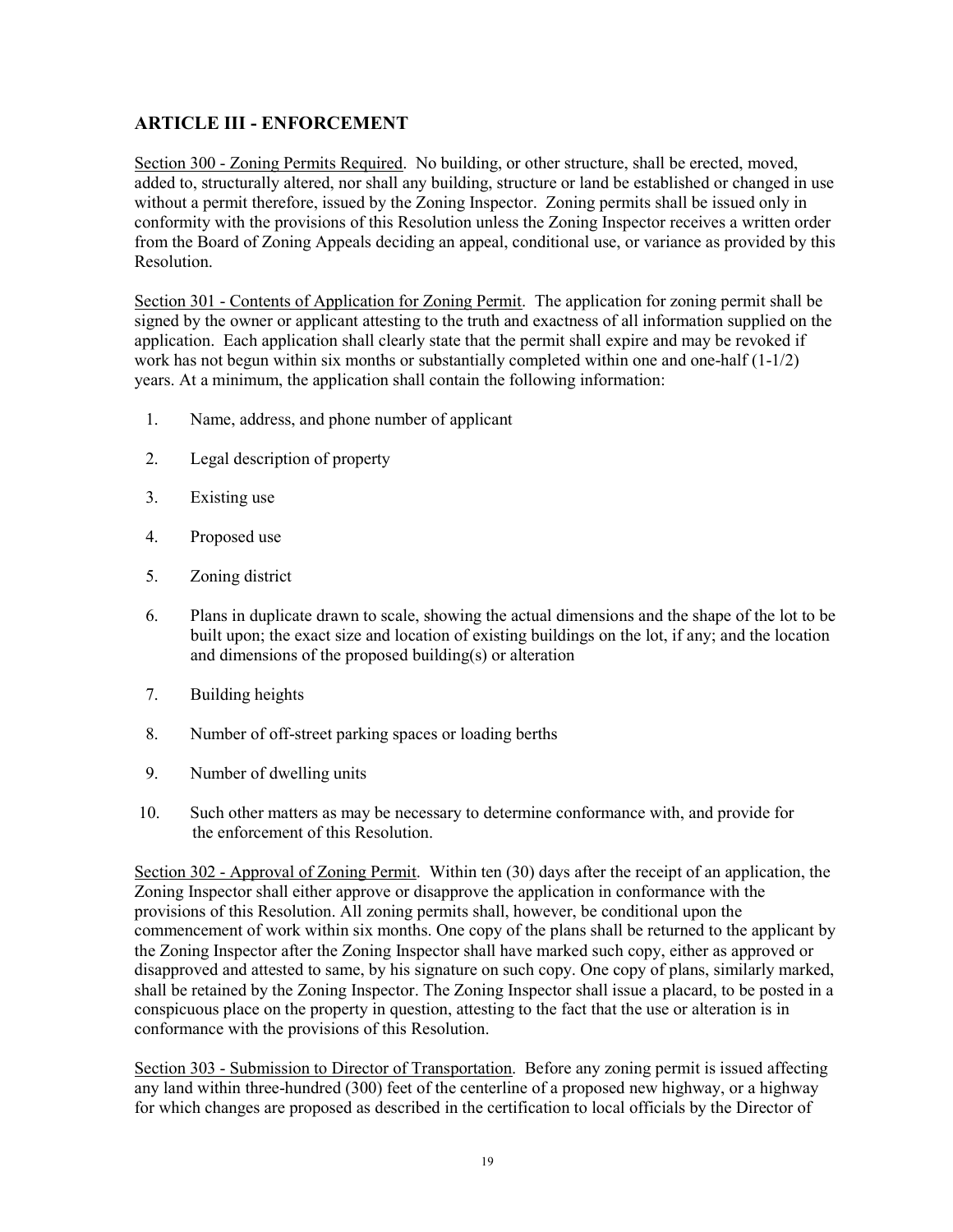Transportation, or any land within a radius of five-hundred (500) feet from the point of intersection of said centerline with any public road or highway, the Zoning Inspector shall give notice, by registered mail to the Director of Transportation, that he shall not issue a zoning permit for one-hundred twenty (120) days from the date the notice is received by the Director of Transportation. If the Director of Transportation notifies the Zoning Inspector that he shall proceed to acquire the land needed, then the Zoning Inspector shall refuse to issue the zoning permit. If the Director of Transportation notifies the Zoning Inspector that acquisition at this time is not in the public interest or upon the expiration of the one-hundred twenty (120) day period or any extension thereof agreed upon by the Director of Transportation and property owner, the Zoning Inspector shall, if the application is in conformance with all provisions of this Resolution, issue the zoning permit

Section 304 - Expiration of Zoning Permit. If the work described in any zoning permit has not begun within six months from the date of issuance thereof, said permit shall expire; it shall be revoked by the Zoning Inspector, and written notice thereof shall be given to the persons affected. If the work described in any zoning permit has not been substantially completed within one and one-half  $(1/2)$ years of the date of issuance thereof, said permit shall expire and be revoked by the Zoning Inspector, and written notice thereof shall be given to the persons affected, together with notice that further work as described in the cancelled permit shall not proceed unless and until a new zoning permit has been obtained or extension granted. Extensions, if granted, shall be in six months increments, not to exceed one and one-half (1½) years.

Section 310 - Certificate of Occupancy. It shall be unlawful to use or occupy or permit the use or occupancy of any building or premises, or both, or part thereof, hereafter created, erected, changed, converted, or wholly or partly altered or enlarged in its use or structure, until a certificate of occupancy shall have been issued by the Zoning Inspector stating that the proposed use of the building or land conforms to the requirements of this Resolution.

Section 311 - Temporary Certificate of Occupancy. A temporary certificate of occupancy may be issued by the Zoning Inspector for a period not exceeding six (6) months during alterations or partial occupancy of a building pending its completion.

Section 312 - Record of Zoning Permits and Certificates of Occupancy. The Zoning Inspector shall maintain a record of all zoning permits and certificates of occupancy and copies shall be furnished upon request to any person.

Section 320 - Failure to Obtain a Zoning Permit or Certificate of Occupancy. Failure to obtain a zoning permit or certificate of occupancy shall be a violation of this Resolution and punishable under Section 350 of this Resolution.

Section 330 - Construction and Use. Zoning permits or certificates of occupancy issued on the basis of plans and applications approved by the Zoning Inspector authorize only the use and arrangement, set forth in such approved plans and applications or amendments thereto, and no other use, arrangement, or construction. Use, arrangement, or construction contrary to that authorized shall be deemed a violation of this Resolution and punishable as provided in Section 350 of this Resolution.

Section 340 - Complaints Regarding Violations. Whenever a violation of this Resolution occurs, or is alleged to have occurred, any person may file a written complaint. Such complaint, stating fully the causes and basis thereof, shall be filed with the Zoning Inspector. The Zoning Inspector shall record properly such complaint and immediately investigate and take action thereon as provided by this Resolution.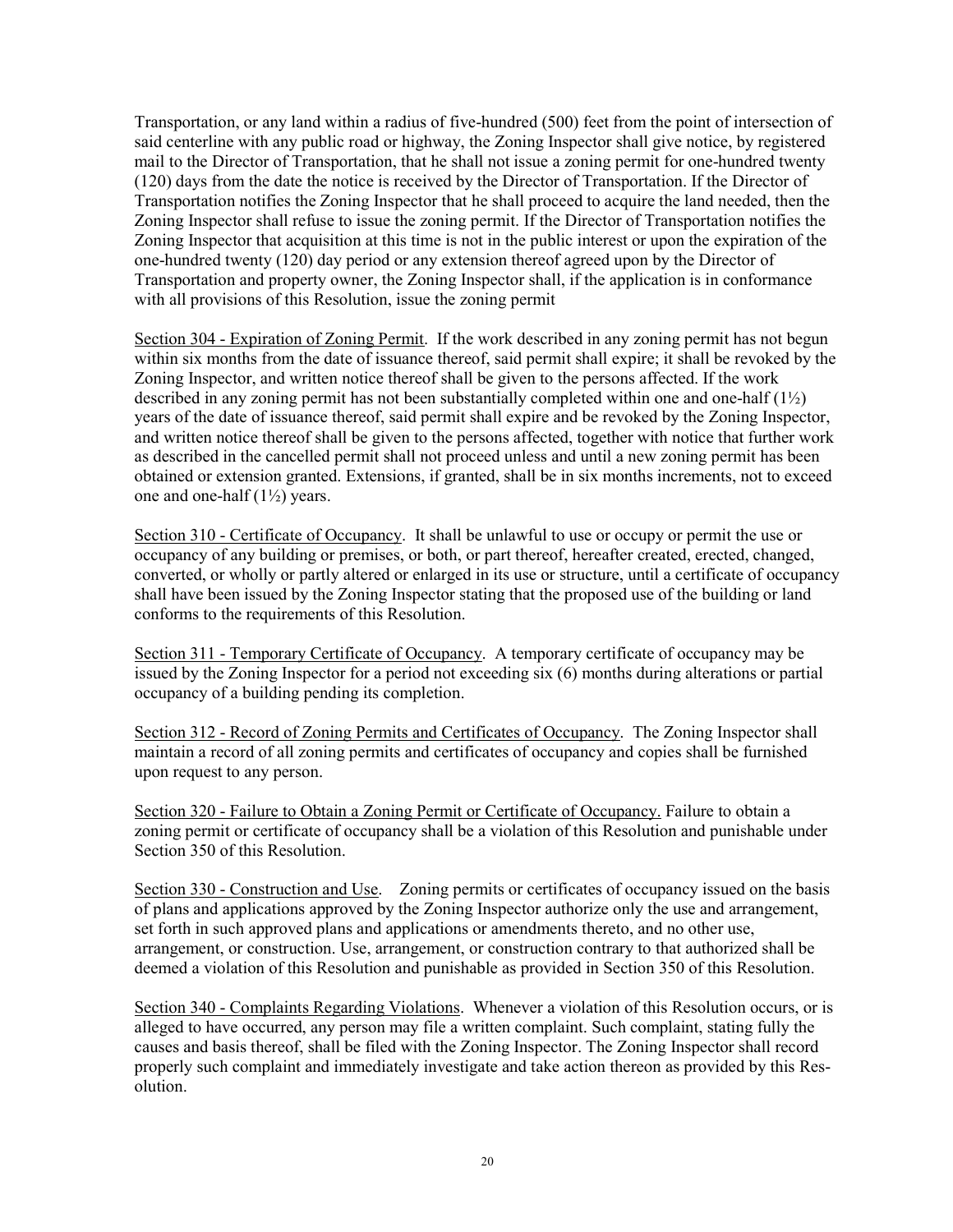Section 350 - Penalties for Violation. Violation of the provisions of this Resolution, or failure to comply with any of its requirements, including violations of conditions and safeguards established in various sections of this Resolution, shall constitute a minor misdemeanor. Any person who violates this Resolution, or fails to comply with any of its requirements, shall upon conviction thereof be fined up to one-hundred (100) dollars and, in addition, shall pay all costs and expenses involved in the case.

Section 360 - Schedule of Fees, Charges and Expenses. The Board of Township Trustees shall by Resolution establish a schedule of fees, charges, and expenses and a collection procedure for zoning permits, amendments, appeals, variances, conditional use permits, plan approvals, and other matters pertaining to the administration and enforcement of this Resolution requiring investigations, inspections, legal advertising, postage, and other expenses. The schedule of fees shall be posted in the office of the Zoning Inspector and may be altered or amended only by the Township Trustees. Until all applicable fees, charges and expenses have been paid in full, no action shall be taken on any application or appeal.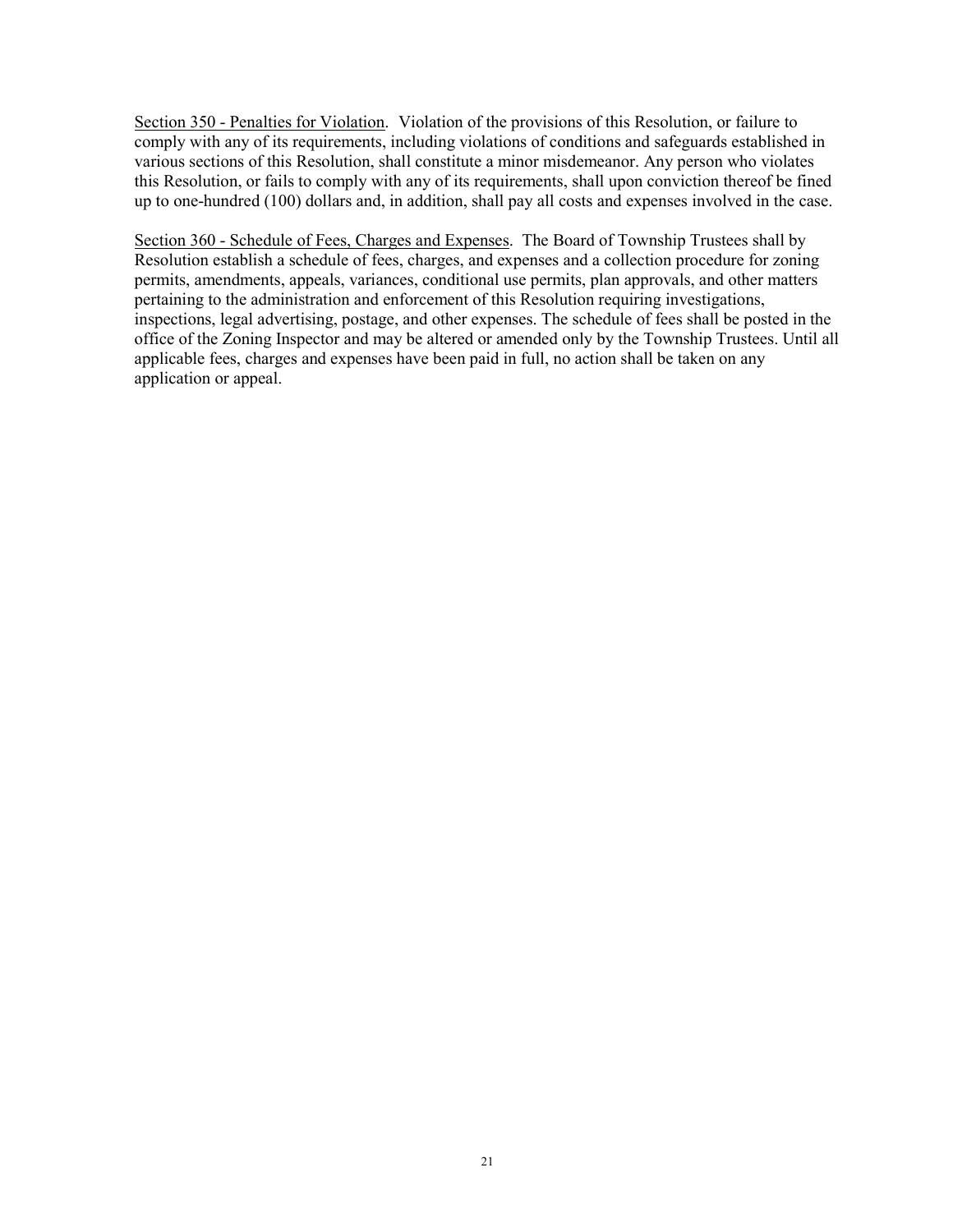#### ARTICLE IV - NON-CONFORMITIES

Section 400 - Intent. Within the districts established by this Resolution or future amendments that may later be adopted, there exists lots, uses of land, structures, and uses of structures and land in combination, which were lawful before this Resolution was passed or amended, but which would be prohibited, regulated, or restricted under the terms of this Resolution or future amendments. It is the intent of this Resolution to permit these non-conformities to continue until they are removed or discontinued. It is further the intent of this Resolution that non-conformities shall not be enlarged upon, expanded or extended, nor be used as grounds for adding other structures or uses prohibited elsewhere in the same district.

Section 410 - Incompatibility of Non-Conformities. Non-conformities are declared by this Resolution to be incompatible with permitted uses in the districts in which such use is located. A non-conforming use of land, or a non-conforming use of a structure and land in combination, shall not be extended or enlarged after passage of this Resolution by attachment on a building or premises of additional signs intended to be seen from off the premises, or by the addition of other uses of a nature which would be generally prohibited in the district in which such use is located.

Section 420 - Avoidance of Undue Hardship. To avoid undue hardship, nothing in this Resolution shall be deemed to require a change in the plans, construction, or designated use of any building on which actual construction was lawfully begun prior to the effective date of adoption or amendment of this Resolution and upon which actual building construction has been carried on diligently. Actual construction is hereby defined to include the placing of construction materials in permanent position and fastened in a permanent manner. Where demolition or removal of an existing building has been substantially begun preparatory to rebuilding, such demolition or removal shall be deemed to be actual construction, provided that work shall be carried out diligently.

Section 430 - Single Non-Conforming Lots of Record. In any district in which single-family dwellings are permitted, a single-family dwelling and customary accessory buildings may be erected on any single lot of record at effective date of adoption or amendment of this Resolution notwithstanding limitations imposed by other provisions of this Resolution. Such lot must be in separate ownership and not of continuous frontage with other lots in the same ownership. This provision shall apply even though such lot fails to meet the requirements for area or width, or both, that are generally applicable in the district, provided that yard dimensions and requirements other than those applying to area or width, or both, of the lot shall conform to the regulations for the district in which such lot is located. Variances of requirements listed in Article IX and X of this Resolution other than lot area or lot width shall be obtained only through action of the Board of Zoning Appeals, as provided in Section 540 through 549.

Section 431 - Non-Conforming Lots of Record in Combination. If two or more lots or a combination of lots and portions of lots with continuous frontage in single ownership are of record at the time of passage or amendment of this Resolution, and if all or part of the lots with no buildings do not meet the requirements established for lot width and area, the lands involved shall be considered to be an undivided parcel for he purposes of this Resolution, and no portion of said parcel shall be used or sold in a manner which diminished compliance with lot width and area requirements established by this Resolution; nor shall any division of any parcel be made which creates a lot with a width or area below the requirements stated in this Resolution.

Section 440 - Non-Conforming Uses of Land. Where, at the time of adoption of this Resolution lawful uses of land exist which would not be permitted by the regulations imposed by this Resolution, the uses may be continued as long as they remain otherwise lawful, provided: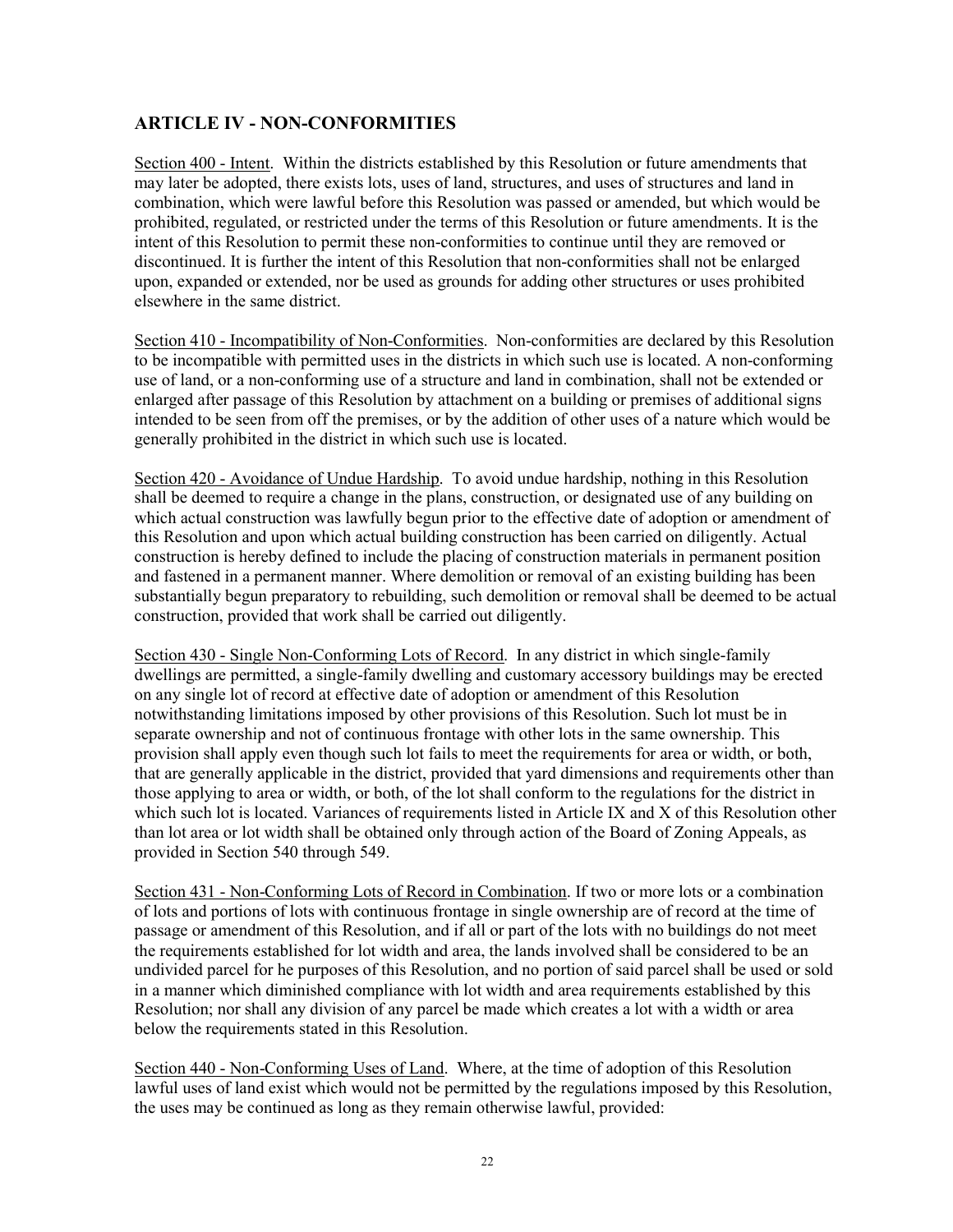- 1. No such non-conforming uses shall be enlarged or increased, nor extended to occupy a greater area of land than was occupied at the effective date of adoption or amendment of this Resolution.
- 2. No such non-conforming uses shall be moved in whole or in part to any portion of the lot or parcel other than that occupied by such uses at the effective date of adoption or amendment of this Resolution.
- 3. If any such non-conforming uses of land are discontinued or abandoned for more than two (2) years (except when government action impedes access to the premises), any subsequent use of such land shall conform to the regulations specified by this Resolution for the district in which such land is located.
- 4. No additional structure not conforming to the requirements of this Resolution shall be erected in connection with such nonconforming use of land.

Section 450 - Non-Conforming Structures. Where a lawful structure exists at the effective date of adoption or amendment of this Resolution by reason of restrictions on area, lot coverage, height, yards, location on the lot, bulk, or other requirements concerning the structure, such structure may be continued so long as it remains otherwise lawful, subject to the following provisions:

- 1. No such non-conforming structure may be enlarged or altered in a way which increases its non-conformity, but any structure or portion thereof may be altered to decrease its non-conformity;
- 2. Should such non-conforming structure or non-conforming portion of structure be destroyed by fire or an act of God, it may, after approval by the Board of Zoning Appeals, be reconstructed as it previously existed. All remaining debris shall be cleared away and disposed of properly within two months of the time of destruction;
- 3. Should such structure be moved for any reason for any distance whatever, it shall thereafter conform to the regulations for the district in which it is located after it is moved.

Section 460 - Non-Conforming Uses of Structures or of Structures and Land in Combination. If a lawful use involving individual structures, or of a structure and land in combination, exists at the effective date of adoption or amendment of this Resolution that would not be allowed in the district under the terms of this Resolution, the lawful use may be continued as long as it remains otherwise lawful, subject to the following provisions:

- 1. No existing structure devoted to a use not permitted by this Resolution in the district in which it is located shall be enlarged, extended, constructed, reconstructed, moved, or structurally altered except in changing the use of the structure to a use permitted in the district in which it is located;
- 2. Any non-conforming use may be extended throughout any parts of a building which were manifestly arranged or designed for such use at the time of adoption or amendment of this Resolution; but no such use shall be extended to occupy any land outside such building;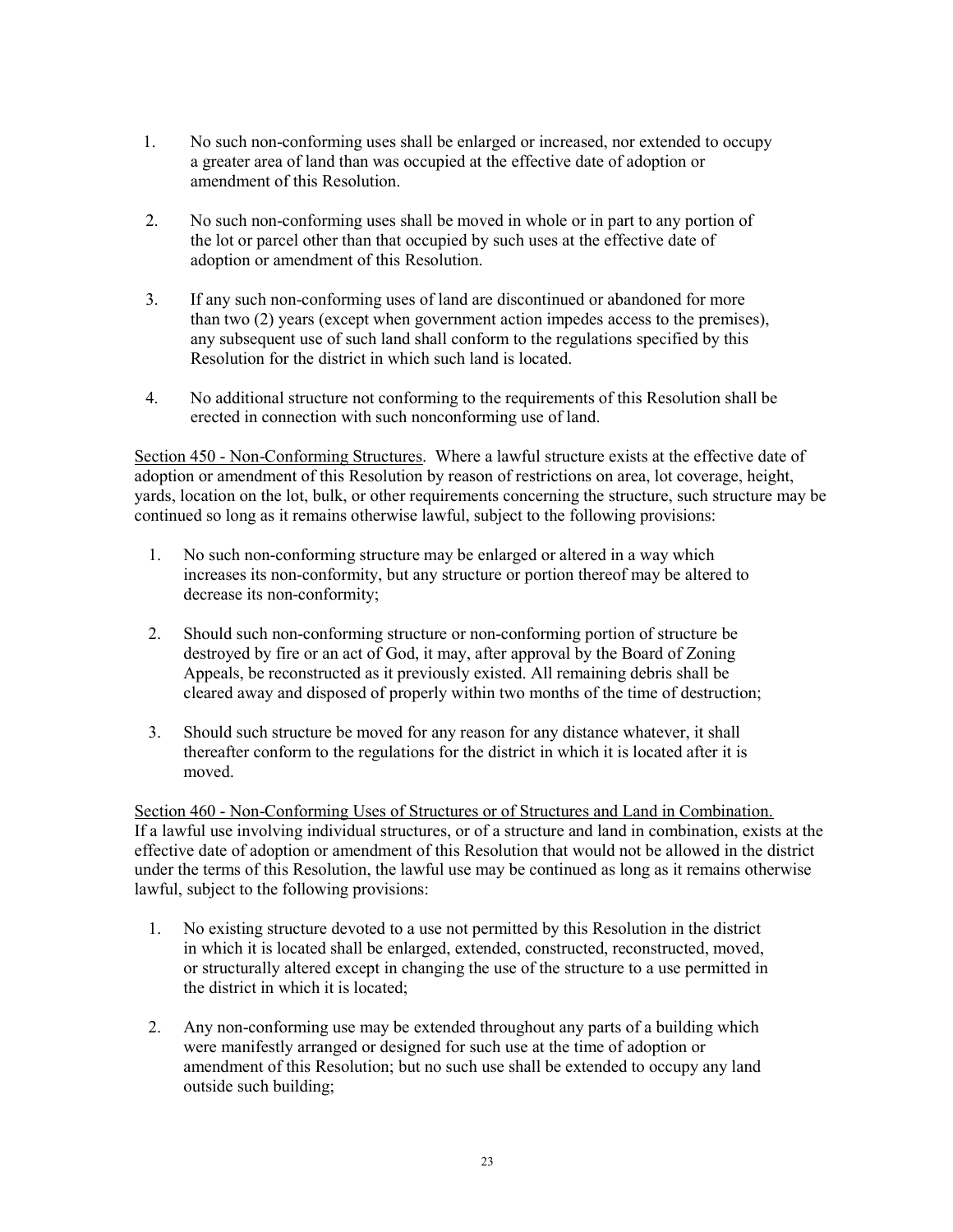- 3. If no structural alterations are made, any non-conforming use of a structure or structure and land, may, upon appeal to the Board of Zoning Appeals, be changed to another non-conforming use provided that the Board of Zoning Appeals shall find that the proposed use is equally appropriate or more appropriate to the district than the existing non-conforming use. In permitting such change, the Board of Zoning Appeals may require appropriate conditions and safeguards in accord with other provisions of this Resolution.
- 4. Any structure, or structure and land in combination, in or on which a non-conforming use is superseded by a permitted use, shall thereafter conform to the regulations for the district, and the non-conforming use may not thereafter be resumed;
- 5. When a non-conforming use of a structure, or structure and land in combination is discontinued or abandoned for more than two (2) years (except when government action impedes access to the premises), the structure, or structure and land in combination, shall not thereafter be used except in conformity with the regulations of the district in which it is located;
- 6. Where non-conforming use status applies to a structure and land in combination, removal or destruction of the structure shall eliminate the non-conforming status of the land except as stated in Section 450 paragraph 2.

Section 470 - Repairs and Maintenance. On any non-conforming structure or portion of a structure containing a non-conforming use, work may be done on ordinary repairs, or on repair or replacement of non-bearing walls, fixtures, wiring, or plumbing, provided that the cubic content existing when it became non-conforming shall not be increased. Nothing in this section shall be deemed to prevent the strengthening or restoring to a safe condition of any building or part thereof declared to be unsafe by any official charged with protecting the public safety, upon order of such official.

Section 480 Uses Under Conditional Use Provisions Not Non-Conforming Uses. Any use which is permitted as a conditional use in a district under the terms of this Resolution shall not be deemed a nonconforming use in such district, but shall without further action be considered a conforming use.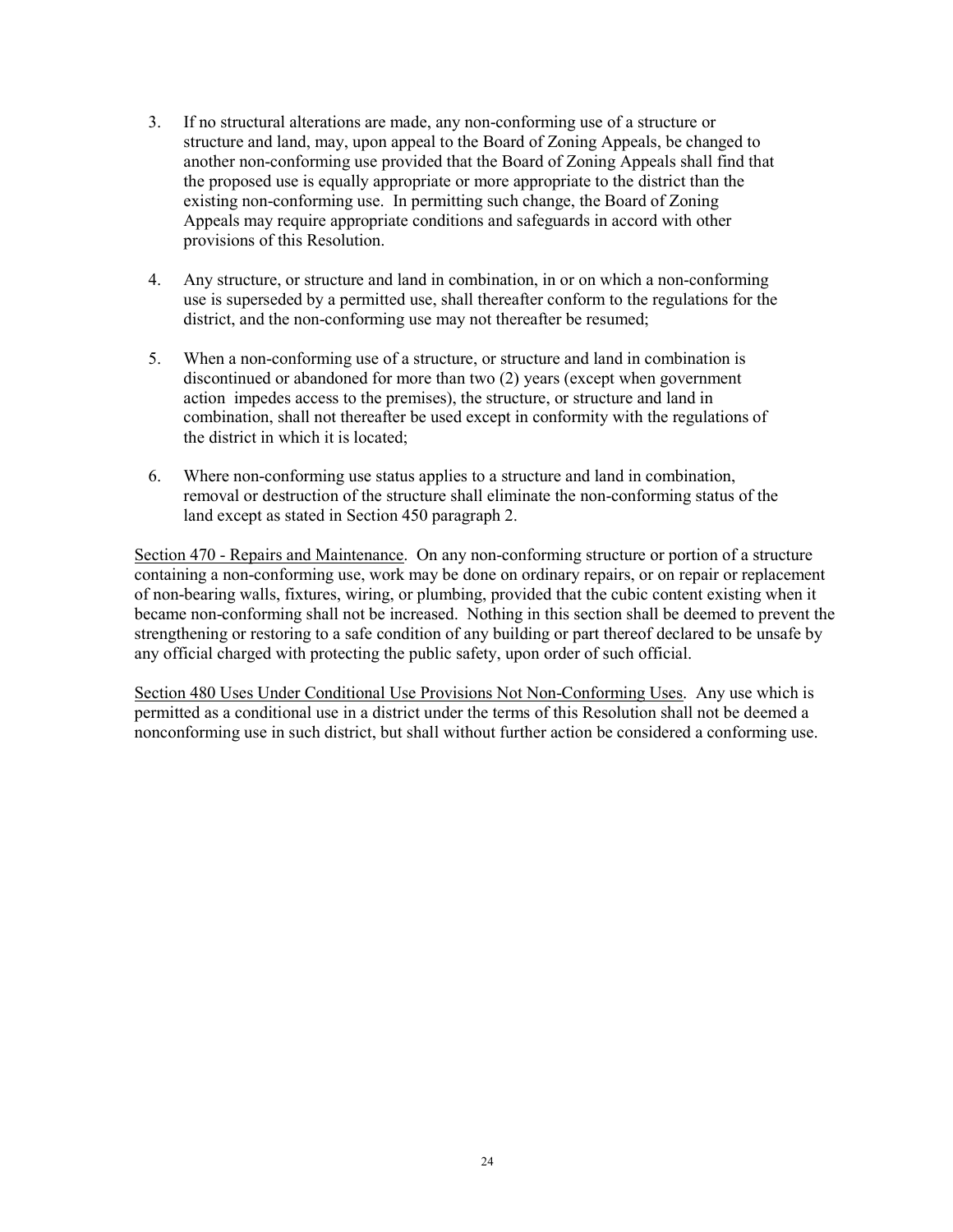# ARTICLE V - ADMINISTRATION

Section 500 - Office of Zoning Inspector Created. A Zoning Inspector designated by the Board of Township Trustees shall administer and enforce this Resolution. He may be provided with the assistance of such other persons as the Trustees may direct.

Section 501 - Duties of Zoning Inspector. For the purpose of this Resolution, the Zoning Inspector shall have the following duties:

- 1. Upon finding that any of the provisions of this Resolution are being violated, he shall notify in writing the person responsible for such violation(s) ordering the action necessary to correct such violation;
- 2. Order discontinuance of illegal uses of land, buildings, or structures;
- 3. Order removal of illegal buildings or structures or illegal additions or structural alterations;
- 4. Order discontinuance of any illegal work being done;
- 5. Take any other action authorized by this Resolution to ensure compliance with or to prevent violation(s) of this Resolution. This may include the issuance of, and action on, zoning and certificate of occupancy permits and such similar administrative duties as are permissible under the law.

Section 510 - Proceedings of Zoning Commission. The Commission shall adopt rules necessary to the conduct of its affairs in keeping with the provisions of this Resolution. Meetings shall be held at the call of the chairperson and at such other times as the Commission may determine. All meetings shall be open to the public. The Commission shall keep minutes of its proceedings showing the vote of each member upon each question, or if absent or failing to vote, indicating such fact, and shall keep records of its examinations and other official actions all of which shall be a public record and be immediately filed in the office of the Commission.

Section 511 - Duties of Zoning Commission. For the purpose of this Resolution the Commission shall have the following duties:

- 1. Initiate proposed amendments to this Resolution;
- 2. Review all proposed amendments to this Resolution.

#### Section 512 – Notice of Meetings of Zoning Commission and Board of Zoning Appeals.

- 1. The Zoning Commission and Board of Zoning Appeals shall each provide public notice of the time and place of their respective regularly scheduled meetings of the Zoning Commission by at least one of the following methods:
	- (a) Posting the notice on the Township website;
	- (b) Posting the notice on a sign or placard legible from the front door of the Township Hall; or
	- (c) Publication in a newspaper of general circulation in the Township.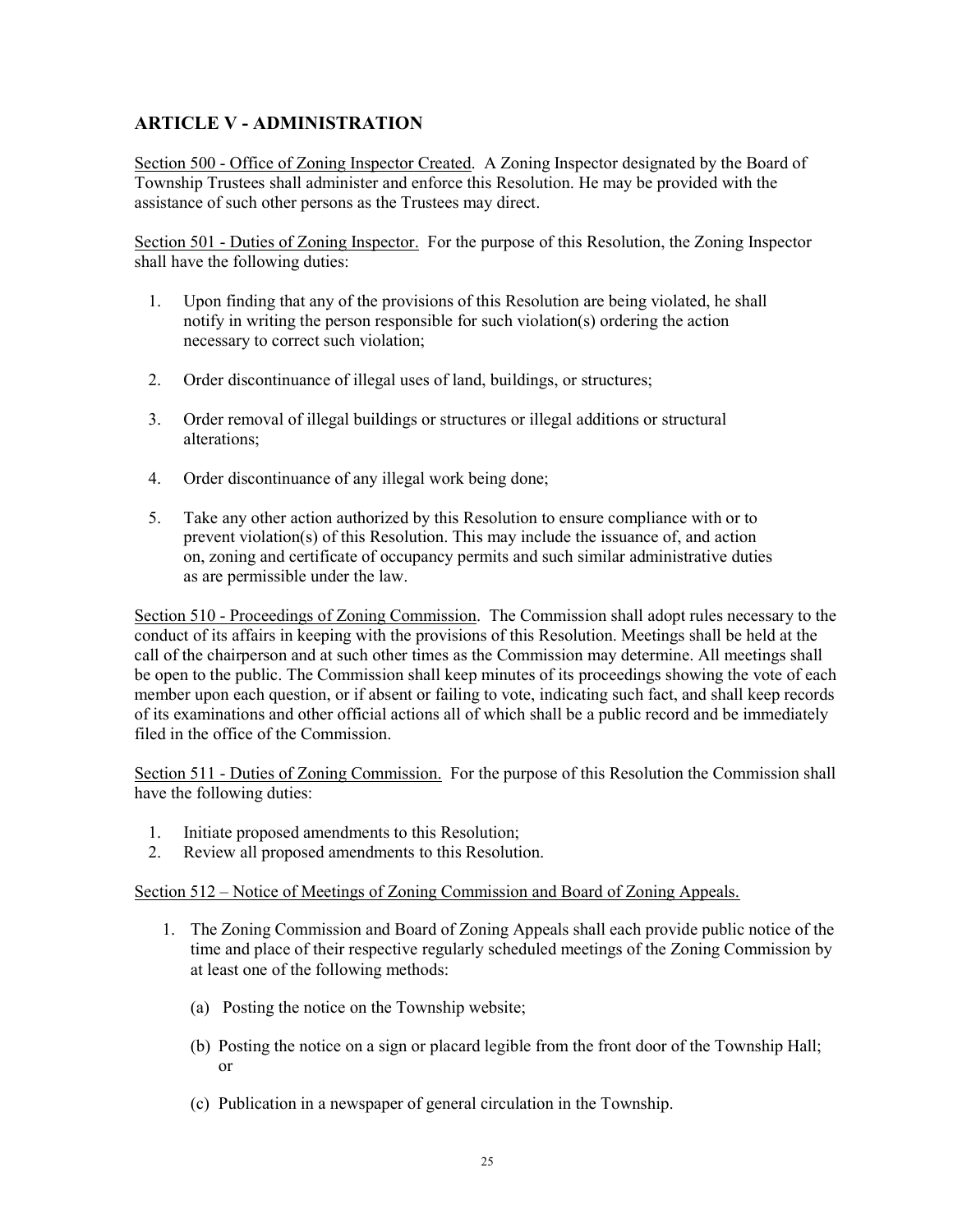- 2. The Zoning Commission and Board of Zoning Appeals shall each provide public notice of the time, place, and purpose of their respective special meetings by either posting on the Township website or by publication in a newspaper of general circulation in the Township. Neither the Zoning Commission nor the Board of Zoning Appeals shall hold a special meeting unless it gives at least at least 24 hours' advance notice to all news media that have requested notification, except in the event of an emergency requiring immediate official action. In the event of an emergency, the member or members calling the meeting shall notify all news media that have requested notification immediately of the time, place, and purpose of the meeting.
- 3. Any person, upon request to the Zoning Commission or Board of Zoning Appeals and payment of a fee of \$20 to either or each body, may obtain reasonable advance notification of all meetings of the body to whom the request is submitted at which any specific type of public business is to be discussed. Advance notification may include distribution of the meeting agenda by email or mailing the meeting agenda in self-addressed, stamped envelope provided by the person requesting notice.
- 4. This Section 512 does not apply to public hearings conducted by the Board of Zoning Appeals

Section 520 - Board of Zoning Appeals Created. A Board of Zoning Appeals is-hereby created, which shall consist of five (5) members to be appointed by the Board of Township Trustees each for a term of five (5) years, except that the initial appointments shall be one (1), two  $(2)$ , three (3), four (4) and five (5) year terms. Each member shall be a resident of the township. The Board of Township Trustees may appoint two alternate members to the Board of Appeals for terms to be determined by the Board of Township Trustees. An alternate member shall take the place of an absent regular member at any meeting of the Board of Appeals. An alternate member shall meet the same appointment criteria as a regular member. Members of the Board may be removed from office by the Trustees for cause upon written charges and after public hearing. Vacancies shall be filled by appointment by the trustees for the unexpired term of the member affected.

Section 521 - Proceedings of the Board of Zoning Appeals. The Board shall adopt rules necessary to the conduct of its affairs in keeping with the provisions of this Resolution. Meetings shall be held at the call of the chairperson and at such other times as the Board may determine. The chairperson, or in his absence the acting chairperson, may administer oaths and compel the attendance of witnesses. All meetings shall be open to the public. The Board shall keep minutes of its proceedings, showing the vote of each member upon each question, or if absent or failing to vote, indicating such fact, and shall keep records of its examinations and other official actions, all of which shall be a public record and be immediately filed in the office of the Board.

Section 522 - Duties of the Board of Zoning Appeals. In exercising its duties, the Board may, as long as such action is in conformity with the terms of this Resolution, reverse or affirm, wholly or partly, or modify the order, requirement, decision, or determination appealed from and may make such order, requirement, decision, or determination as ought to be made, and to that end shall have the powers of the Zoning Inspector from whom the appeal is taken. The concurring vote of three (3) members of the Board shall be necessary to reverse any order, requirement, decision, or determination of the Zoning Inspector, or to decide in favor of the applicant on any matter upon which it is required to pass under this Resolution or to effect any variation in the application of this Resolution. For the purpose of this Resolution the Board has the following specific responsibilities: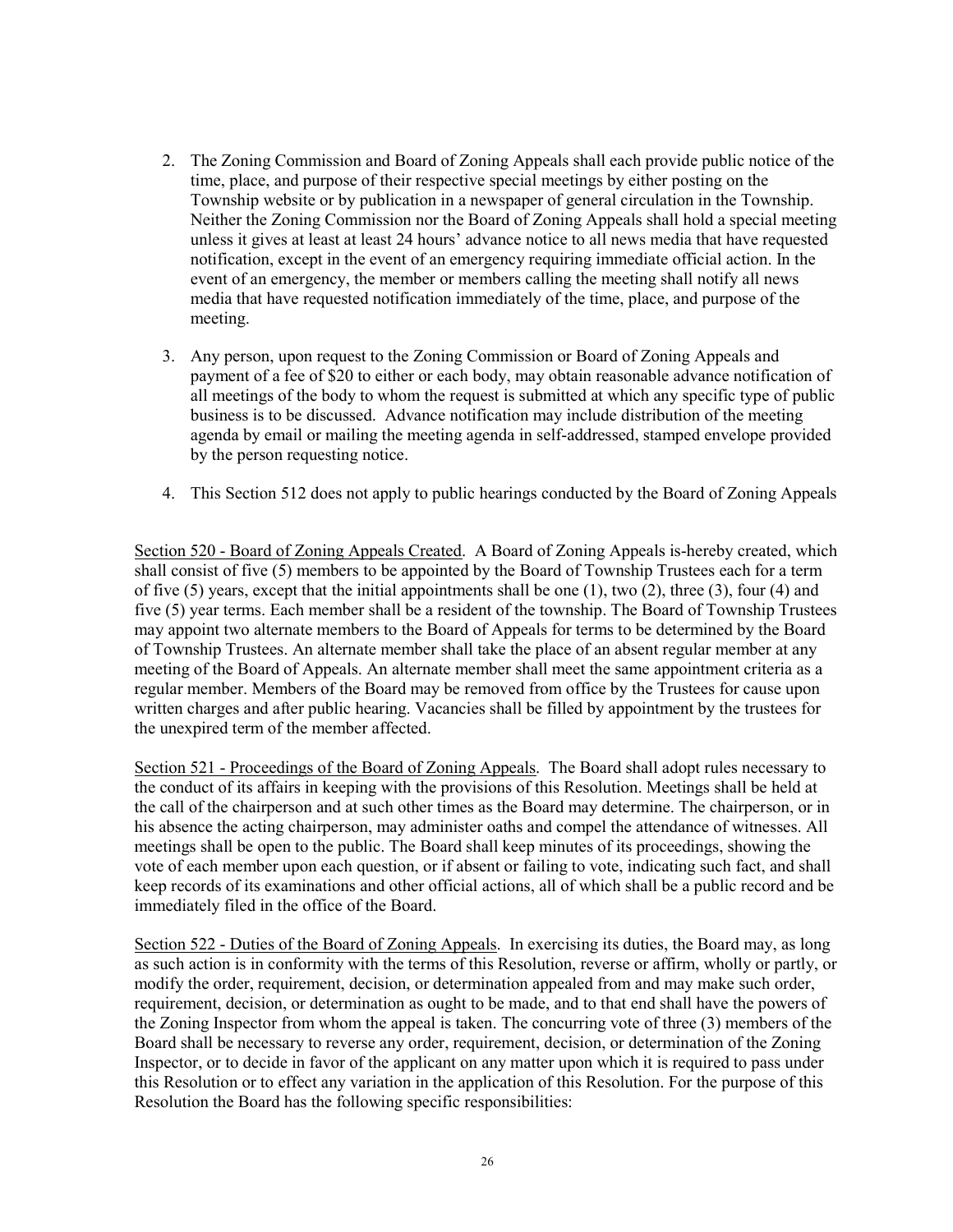- 1. To hear and decide appeals where it is alleged there is an error in any order, requirement, decision, interpretation, or determination made by the Zoning Inspector;
- 2. To authorize such variances from the terms of this Resolution as will not be contrary to the public interest, where, owing to the special conditions, a literal enforcement of this Resolution will result in unnecessary hardship, and so that the spirit of this Resolution shall be observed and substantial justice done;
- 3. To grant conditional use permits as specified in the Official Schedule of District Regulations and under the conditions specified in Article 9 and such additional safeguards as will uphold the intent of this Resolution.

Section 530 - Duties of Zoning Inspector, Board of Zoning Appeals, Legislative Authority and Courts on Matters of Appeal. It is the intent of this Resolution that all questions of interpretation and enforcement shall be first presented to the Zoning Inspector, and that such questions shall be presented to the Board only on appeal from the decision of the Zoning Inspector, and that recourse from the decisions of the Board shall be to the courts as provided by law. It is further the intent of this Resolution that the duties of the Township Trustees in connection with this Resolution shall not include hearing and deciding questions of interpretation and enforcement that may arise. The procedure for deciding such questions shall be as stated in this section and this Resolution. Under this Resolution the Township Trustees shall have only the duties of considering and adopting or rejecting proposed amendments or the repeal of this Resolution as provided by law, and of establishing a schedule of fees and charges as stated in Section 360 of this Resolution. Nothing in this Resolution shall be interpreted to prevent any official of the Township from appealing a decision of the Board to the courts as provided in the Ohio Revised Code. Any such appeal shall be made within ten (10) days of the Board's written decision.

Section 540 - Procedure and Requirements for Appeals and Variances. Appeals and variances shall conform to the procedures an requirements of Sections 541-549, inclusive, of this Resolution. As specified in Section 522, the Board of Zoning Appeals has appellate jurisdiction relative to appeals and variances.

Section 541 - Appeals. Appeals to the Board of Zoning Appeals concerning interpretation or administration of this Resolution may be taken by any person aggrieved or by any officer or bureau of the legislative authority of the Township affected by any decision of the Zoning Inspector. Such appeal shall be taken within twenty (20) days after the decision by filing, with the Zoning Inspector and with the Board of Zoning Appeals, a notice of appeal specifying the grounds upon which the appeal is being taken. The Zoning Inspector shall transmit to the Board of Zoning Appeals all the papers constituting the record upon which the action appealed from was taken.

Section 542 - Stay of Proceedings. An appeal stays all proceedings in furtherance of the action appealed from, unless the Zoning Inspector from whom the appeal is taken certifies to the Board of Zoning Appeals after the notice of appeal is filed with him that by reason of facts stated in the application, a stay would in his opinion, cause imminent peril to life and property. In such case, proceedings shall not be stayed other than by a restraining order which may be granted by the Board of Zoning Appeals or by a court of record on application, on notice to the Zoning Inspector from whom the appeal is taken on due cause shown.

Section 543 - Variances. The Board of Zoning Appeals may authorize upon appeal in specific cases such variance from the terms of this Resolution as will not be contrary to the public interest where, owing to special conditions, a literal enforcement of the provisions of this Resolution would result in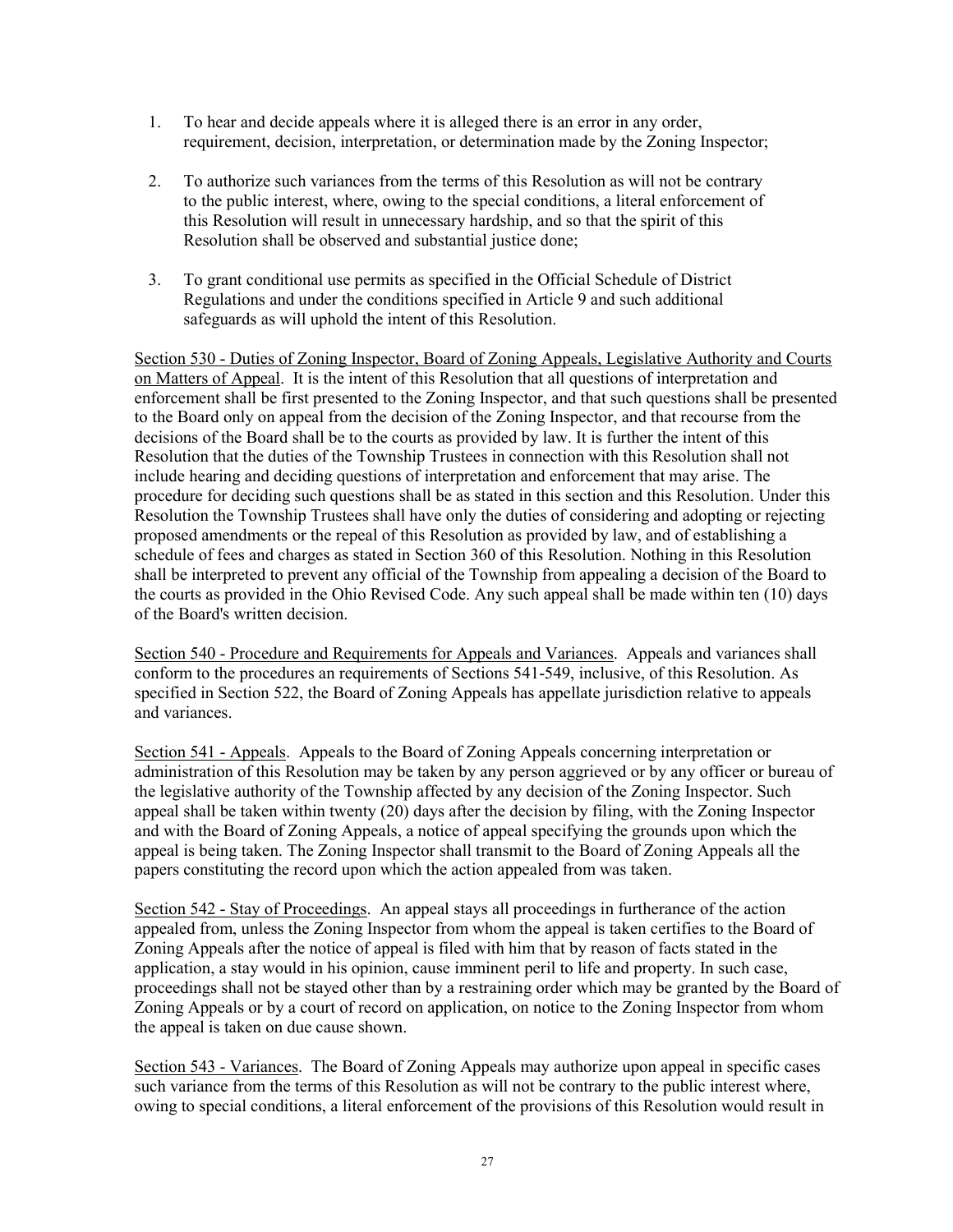unnecessary hardship. No non-conforming use of neighboring lands, structures, or buildings in the same district and no permitted or non-conforming use of lands, structures, or buildings in other districts shall be considered grounds for issuance of a variance. Variances shall not be granted on the grounds of convenience or profit, but only where strict application of the provisions of this Resolution would result in unnecessary hardship.

Section 544 - Application and Standards for Variances. A variance from the terms of this Resolution shall not be granted by the Board of Zoning Appeals, unless and until a written application for a variance is submitted to the Zoning Inspector and the Board of Zoning Appeals containing:

- 1. Name, address, and phone number of applicants;
- 2. Legal description of property;
- 3. Description or nature of variance requested;
- 4. A narrative statement demonstrating that the requested variance conforms to the following standards:
	- a. That special conditions and circumstances exist which are peculiar to the land, structure, or building involved and which are not applicable to other lands, structures, or buildings in the same district:
	- b. That a literal interpretation of the provisions of this Resolution would deprive the applicant of rights commonly enjoyed by other properties in the same district under the terms of this Resolution;
	- c. That special conditions and circumstances do not result from the actions of the applicant.
	- d. That granting the variance requested will not confer on the applicant any special privilege that is denied by this Resolution to other lands, structures, or buildings in the same district.

A variance shall not be granted unless the Board makes specific findings of fact based directly on the particular evidence presented to it, which support conclusions that the standards and conditions imposed by subsection 4 of this section have been met by the applicant.

Section 545 - Supplementary Conditions and Safeguards. Under no circumstances shall the Board of Zoning Appeals grant an appeal or variance to allow a use not permissible under the terms of this Resolution in the District involved, or any use expressly or by implication prohibited by the terms of this Resolution in said district. In granting any appeal or variance, the Board of Zoning Appeals may prescribe appropriate conditions and safeguards in conformity with this Resolution. Violation of such conditions and safeguards, when made a part of the terms under which the appeal or variance is granted, shall be deemed a violation of this Resolution and punishable under Section 350 of this Resolution.

Section 546 - Public Hearing by the Board of Zoning Appeals. The Board of Zoning Appeals shall hold a public hearing within twenty (20) days after the receipt of an application for an appeal or variance from the Zoning Inspector or an applicant.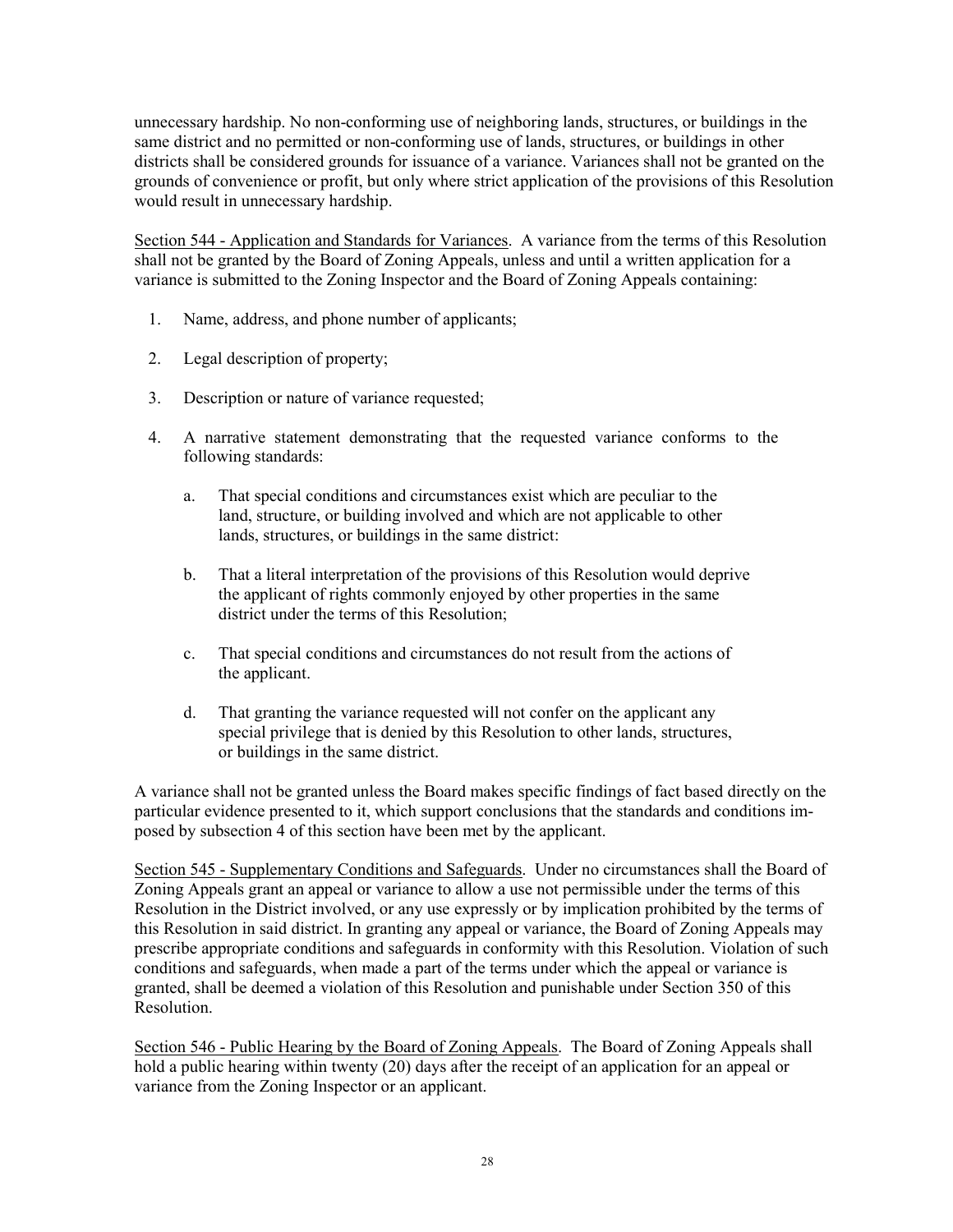Section 547 - Notice of Public Hearing in Newspaper. Before holding the public hearing required in Section 546, notice of such hearing shall be given in one newspaper of general circulation in the Township at least ten (10) days before the date of said hearing. The notice shall set forth the time and place of the public hearing and the nature of the proposed appeal or variance.

Section 548 - Notice to Parties in Interest. Before holding the public hearing required in Section 546, written notice of such hearing shall be mailed by the chairperson of the Board of Zoning Appeals, by first class mail, at least ten (10) days before the day of the hearing to all parties in interest. Parties of interest shall include, but not be limited to, property owners contiguous to and directly across the road (street) from the property concerned. The notice shall contain the same information as required of notices published in newspapers as specified in Section 547.

Section 550 - Action by Board of Zoning Appeals. Within thirty (30) days after the public hearing required in Section 547, the Board of Zoning Appeals shall either approve, approve with supplementary conditions as specified in Section 545, or disapprove the request for appeal or variance. The Board of Zoning Appeals shall further make a finding that the reasons set forth in the application justify the granting of the variance that will make possible a reasonable use of the land, building, or structure. Appeals from Board decisions shall be made in the manner specified in Section 530.

Section 560 - Procedure and Requirements For Approval of Conditional Use Permits. Conditional uses shall conform to the procedures and requirements of Section 561-568, inclusive of this Resolution.

Section 561 - General. It is recognized that an increasing number of new kinds of uses are appearing daily, and that many of these and some other more conventional uses possess characteristics of such unique and special nature relative to location, design, size, method of operation, circulation, and public facilities that each specific use must be considered individually. These specific uses as they are conditionally permitted under the provisions of Article IX, shall follow the procedures and requirements set forth in Sections 562-568, inclusive. Conditional uses shall only be granted if all other requirements of the Resolution are met.

Section 562 - Contents of Application for Conditional Use Permit. An application for Conditional Use Permit shall be filed with the chairperson of the Board of Zoning Appeals by at least one owner or lessee of property for which such conditional use is proposed. At a minimum, the application shall contain the following information:

- 1. Name, address, and phone number of applicant;
- 2. Legal description of property;
- 3. Description of existing use;
- 4. Zoning district;
- 5. Description of proposed conditional use;
- 6. A plan of the proposed site for the conditional use showing the location of all buildings, parking and loading area, traffic access and traffic circulation, open spaces, landscaping, refuse and service areas, utilities, signs, yards, and such other information as the Board may require to determine whether the proposed conditional use meets the intent and requirements of this Resolution.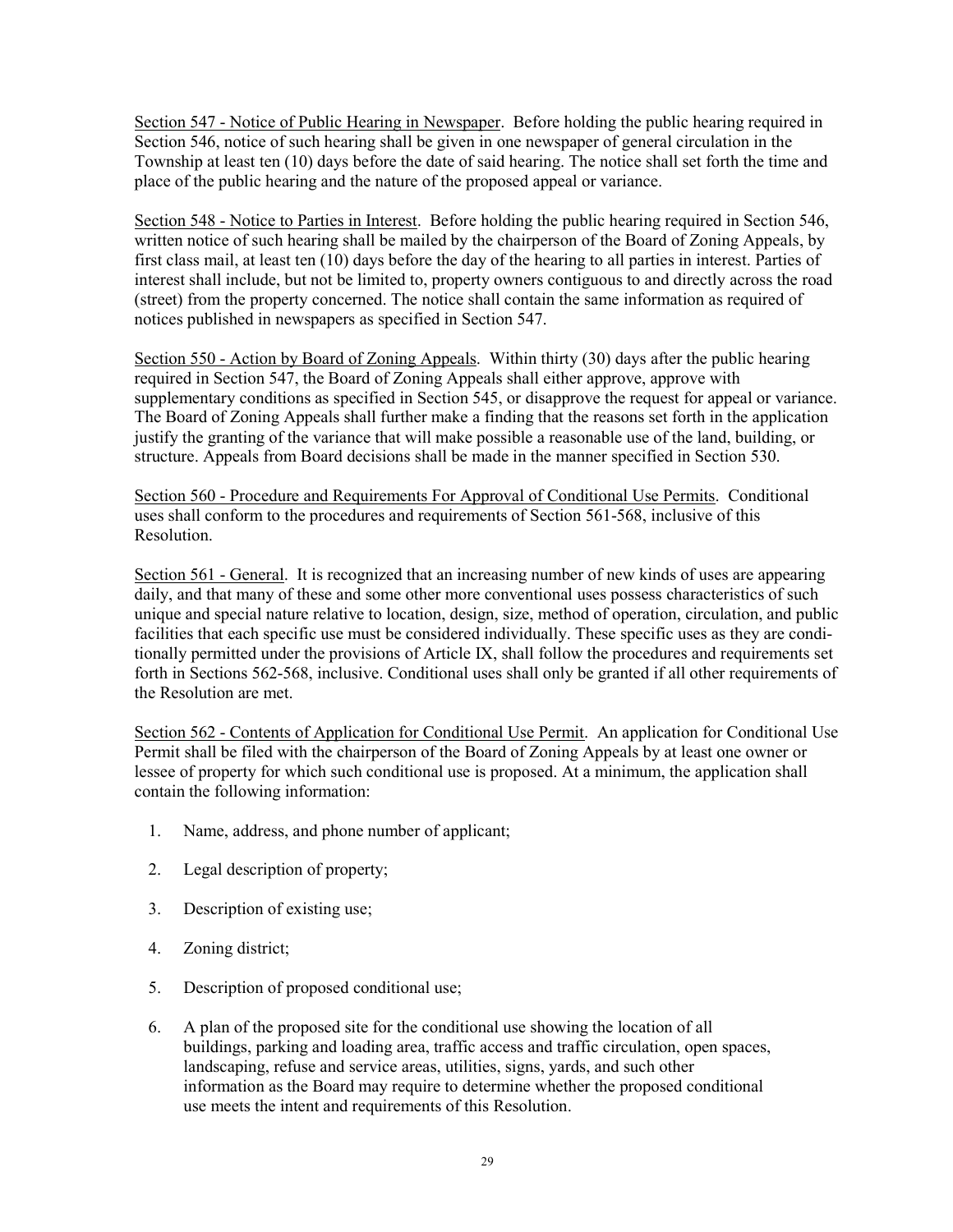7. A narrative statement evaluating the effects on adjoining property; the effect of such elements as noise, odor and fumes and on adjoining property; a discussion of the general compatibility with adjacent and other properties in the district; and the relationship of the proposed use to the Comprehensive Plan.

Section 563 - General Standards Applicable to all Conditional Uses. The Board shall review the particular facts and circumstances of each proposed use in terms of the following standards and shall find adequate evidence showing that such use at the proposed location:

- 1. Is in fact a conditional use as established under the provisions of Article IX and appears on the Official Schedule of District Regulations adopted by Section 910 for the zoning district involved;
- 2. Will be designed, constructed, operated, and maintained so as to be harmonious and appropriate in appearance with the existing or intended character of the general vicinity and that such use will not change the essential character of the same area;
- 3. Will not be hazardous or disturbing to existing or future neighboring uses;
- 4. Will be served adequately by essential public facilities and services such as highways, streets, police and fire protection, drainage structures, refuse disposal, water and sewer, and schools; or that the persons or agencies responsible for the establishment of the proposed use shall be able to provide adequately any such services;
- 5. Will not create excessive additional requirements at public cost for public facilities and services and will not be detrimental to the economic welfare of the community;
- 6. Will not involve uses, activities, processes, materials, equipment, and conditions of operation that will be detrimental to property or the general welfare by reason of excessive production of traffic, noise, smoke, fumes, or odors;
- 7. Will have vehicular approaches to the property which shall be so designed as not to create an interference with traffic on surrounding public thoroughfares.

Section 565 - Supplementary Conditions and Safeguards. In granting any conditional use, the Board may prescribe appropriate conditions and safeguards in conformity with this Resolution. Violations of such conditions and safeguards, when made a part of the terms under which the conditional use is granted, shall be deemed a violation of this Resolution and punishable under Section 350 of this Resolution.

Section 566 - Procedure for Hearing, Notice. Upon receipt of the application for a -conditional use permit specified in Section 562, the Board shall hold a public hearing, publish notice in a newspaper, and give written notice to all parties in interest according to the procedures specified in Section 545 through 548.

Section 567 - Action by the Board of Zoning Appeals. Within thirty (30) days after the public hearing required in Section 566, the Board shall either approve, approve with supplementary conditions as specified in Section 565, or disapprove the application as presented. If the application is approved or approved with modifications, the Board shall direct the Zoning Inspector to issue a Conditional Use Permit listing the specific conditions specified by the Board for approval. If the application is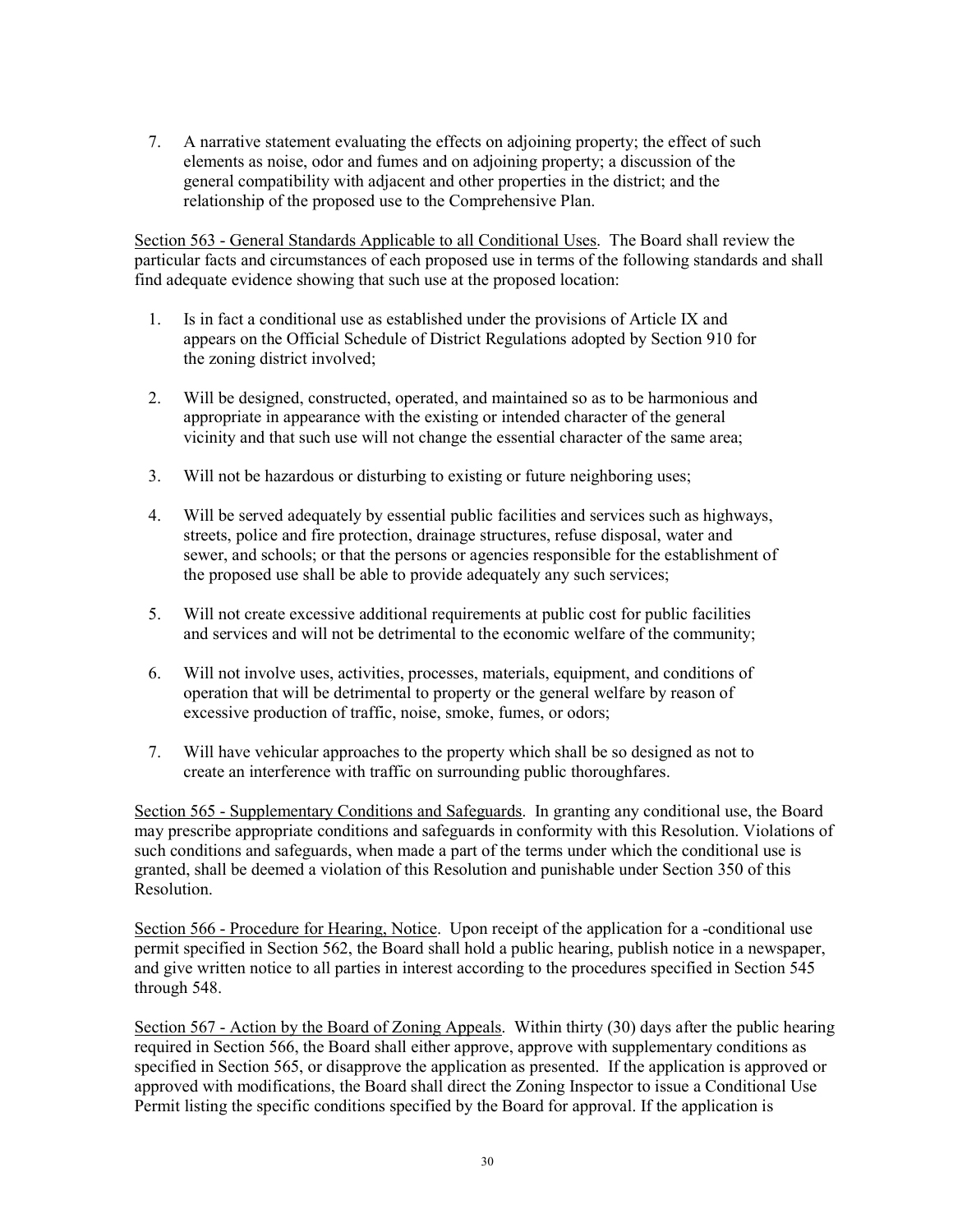disapproved by the Board, the applicant may seek relief through the Court of Common Pleas. Appeals from Board decisions shall be made in the manner specified in Section 530.

Section 568 - Expiration of Conditional Use Permit. A Conditional Use Permit shall be deemed to authorize only one particular conditional use and said permit shall automatically expire if, for any reason, the conditional use shall cease for more than two (2) years. Conditional Use Permits shall expire upon sale or transfer of the property in question.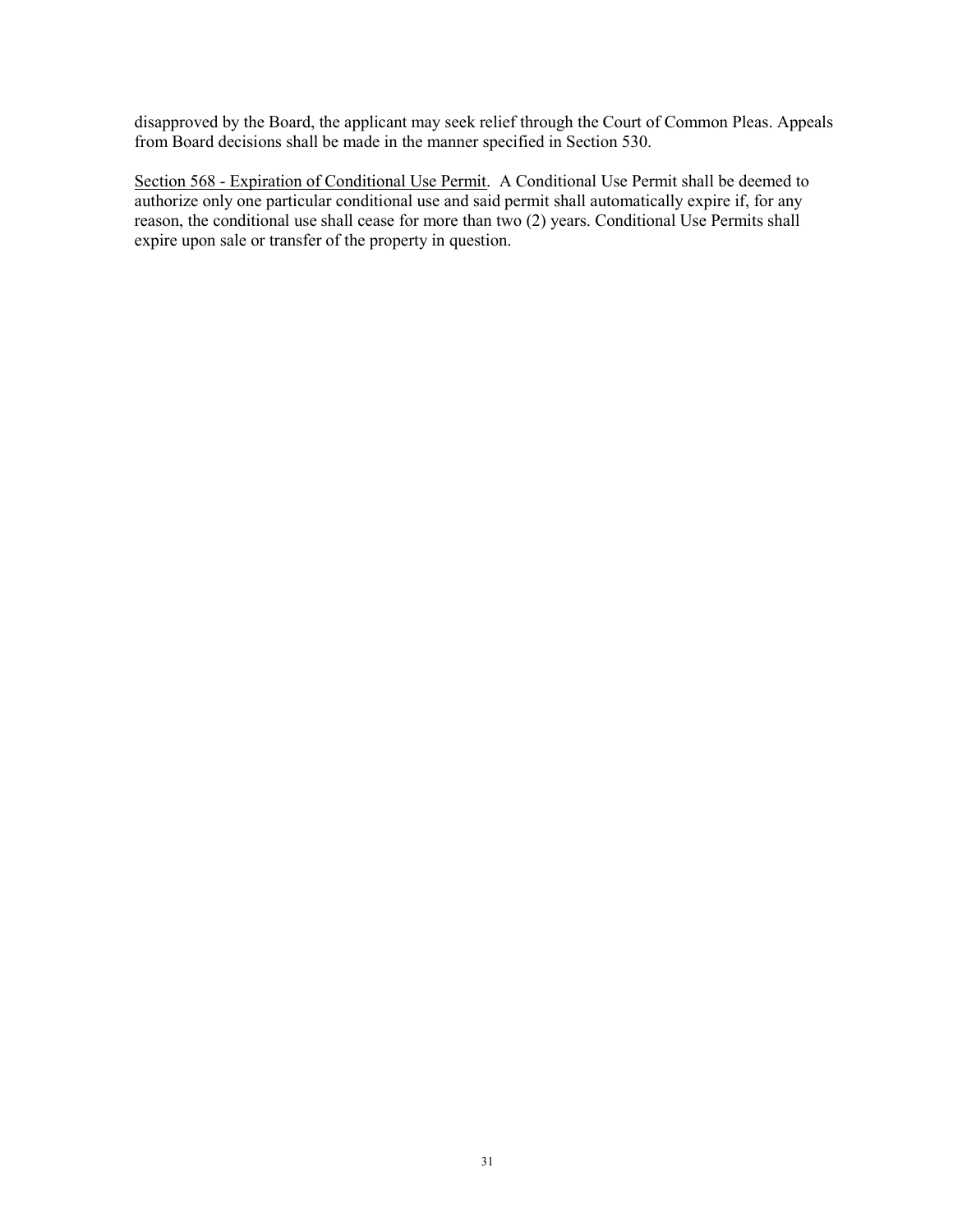# ARTICLE VI - AMENDMENTS

Section 600 - Procedure for Amendment or District Changes. This Resolution may be amended utilizing the procedures specified in Section 601-611, inclusive, of this Resolution.

Section 601 - General. Whenever the public necessity, convenience, general welfare, or good zoning practices require, the Board of Township Trustees may by Resolution, after receipt of recommendation thereon from the Zoning Commission, and subject to procedures provided by law, amend, supplement, change or repeal the regulations, restrictions, and boundaries or classification of property.

Section 602 - Initiation of Zoning Amendments. Amendments to this Resolution may be initiated in one of the following ways:

- 1. By adoption of a motion by the Zoning Commission;
- 2. By adoption of a resolution by the Township Trustees;
- 3. By the filing of an application by at least one (1) owner or lessee of property within the area proposed to be changed or affected by said amendment.

Section 603 - Contents of Application. Applications for amendments to the official Zoning map, adopted as part of this Resolution by Section 700, shall contain at least the following information:

- 1. Name, address, and phone number of applicant;
- 2. Present use;
- 3. Present zoning district;
- 4. Proposed use;
- 5. Proposed zoning district;
- 6. A vicinity map at a scale approved by the Zoning Inspector showing property lines, thoroughfares, existing and proposed zoning, and such other items as the Zoning Inspector may require;
- 7. A list of all property owners and their addresses who are within, contiguous to, or directly across the road (street) from the parcel(s) proposed to be rezoned and others that may have a substantial interest in the case, except that addresses need not be included where more than ten (10) parcels are to be rezoned;
- 8. A fee as established by the Township Trustees according to Section 360.

Section 604 - Transmittal to Zoning Commission. Immediately after the adoption of a resolution by the Township Trustees or the filing of an application by at least one (1) owner or lessee of property, said resolution or application shall be transmitted to the Commission.

Section 605 - Submission to Director of Transportation. Before any zoning amendment is approved affecting any land within three hundred (300) feet of the centerline of a proposed new highway or highway for which changes are proposed as described in the certification to local officials by the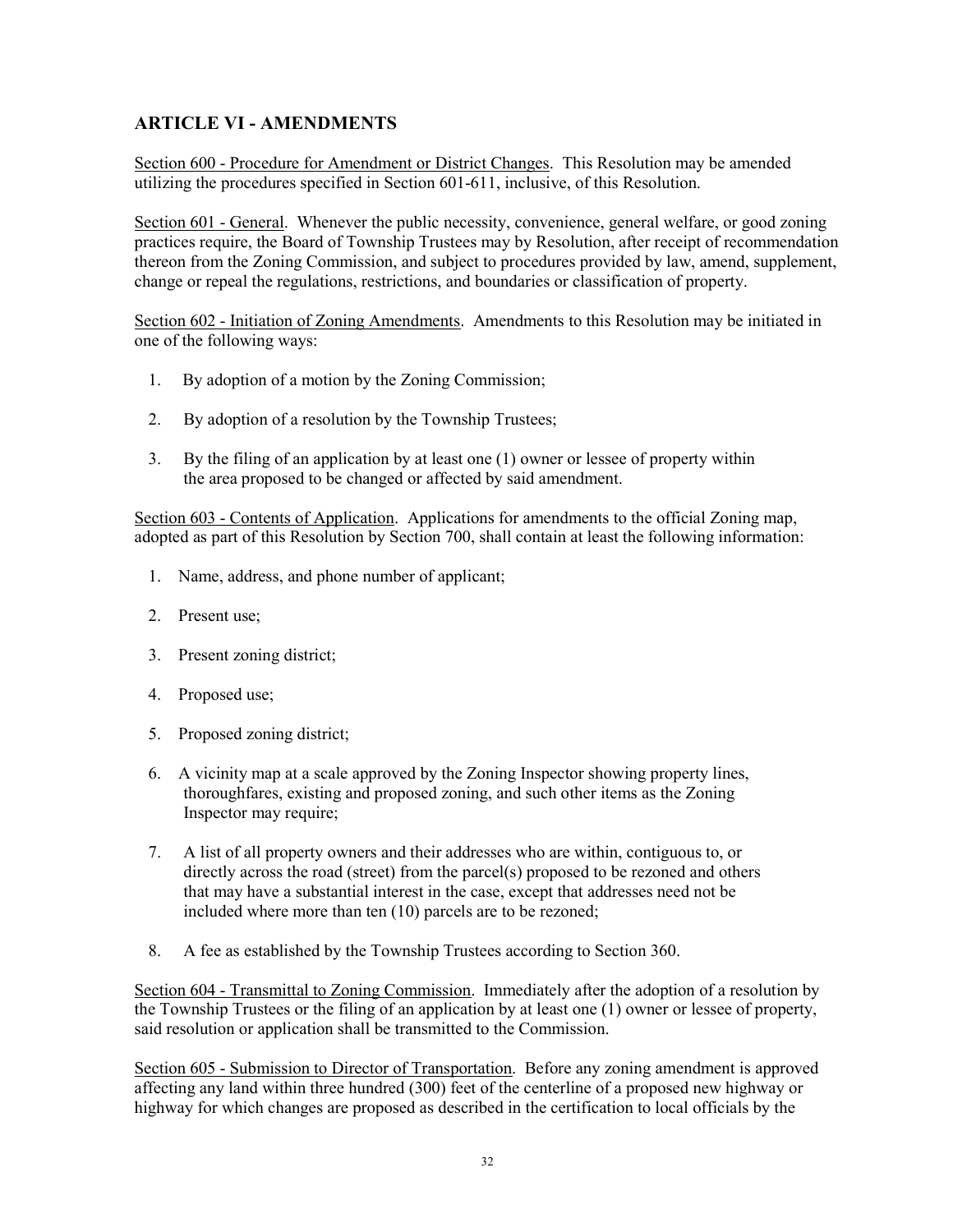Director of Transportation, or within a radius of five hundred (500) feet from the point of intersection of said centerline with any public road or highway the Commission shall give notice, by registered or certified mail to the Director of Transportation. The Commission may proceed as required by law, however, the Township Trustees shall not approve the amendment for one hundred twenty (120) days from the date the notice is received by the Director of Transportation. If the Director of Transportation notifies the Trustees that he shall proceed to acquire the land needed, then the Trustees shall refuse to approve the rezoning. If the Director of Transportation notifies the Trustees that acquisition at this time is not in the public interest or upon the expiration of the one hundred twenty (120) day period or any extension thereof agreed upon by the Director of Transportation and the property owner, the Trustees shall proceed as required by law.

Section 606 - Recommendation by Zoning Commission. Within seventy (70) days from the receipt of the proposed amendment, the Zoning Commission, after public hearing and complying with all requirements of Chapter 519.12 of the Ohio Revised Code, shall transmit its recommendation to the Township Trustees. The Zoning Commission may recommend that the amendment be granted as requested, or it may recommend a modification of the amendment requested, or it may recommend that the amendment be denied.

Section 607 - Public Hearing by Township Trustees. Upon receipt of the recommendation from the Zoning Commission, the Township Trustees shall schedule a public hearing. Said hearing shall be not more than thirty (30) days from the receipt of the recommendation from the Zoning Commission.

Section 608 - Notice of Public Hearing in Newspaper. Notice of the public hearing required in Section 607 shall be given by the Township Trustees by at least one (1) publication in one (1) or more newspapers of general circulation in the Township. Said notice shall be published at least fifteen (15) days before the date of the required hearing. The published notice shall set forth the time and place of the public hearing and a summary of the proposed amendment.

Section 610 - Action by Township Trustees. Within twenty (20) days after the public hearing required by Section 607, the Township Trustees shall either adopt or deny the recommendation of the Zoning Commission, or adopt some modification thereof. In the event the Trustees denies or modifies the recommendation of the Zoning Commission, it must do so by unanimous vote.

Section 611 - Effective Date and Referendum. Such amendment adopted by the Trustees shall become effective thirty (30) days after the date of such adoption unless within thirty (30) days after the adoption of the amendment, there is presented to the Township Trustees a referendum petition, which is filed in accordance with Section 519.12 of the Ohio Revised Code as amended.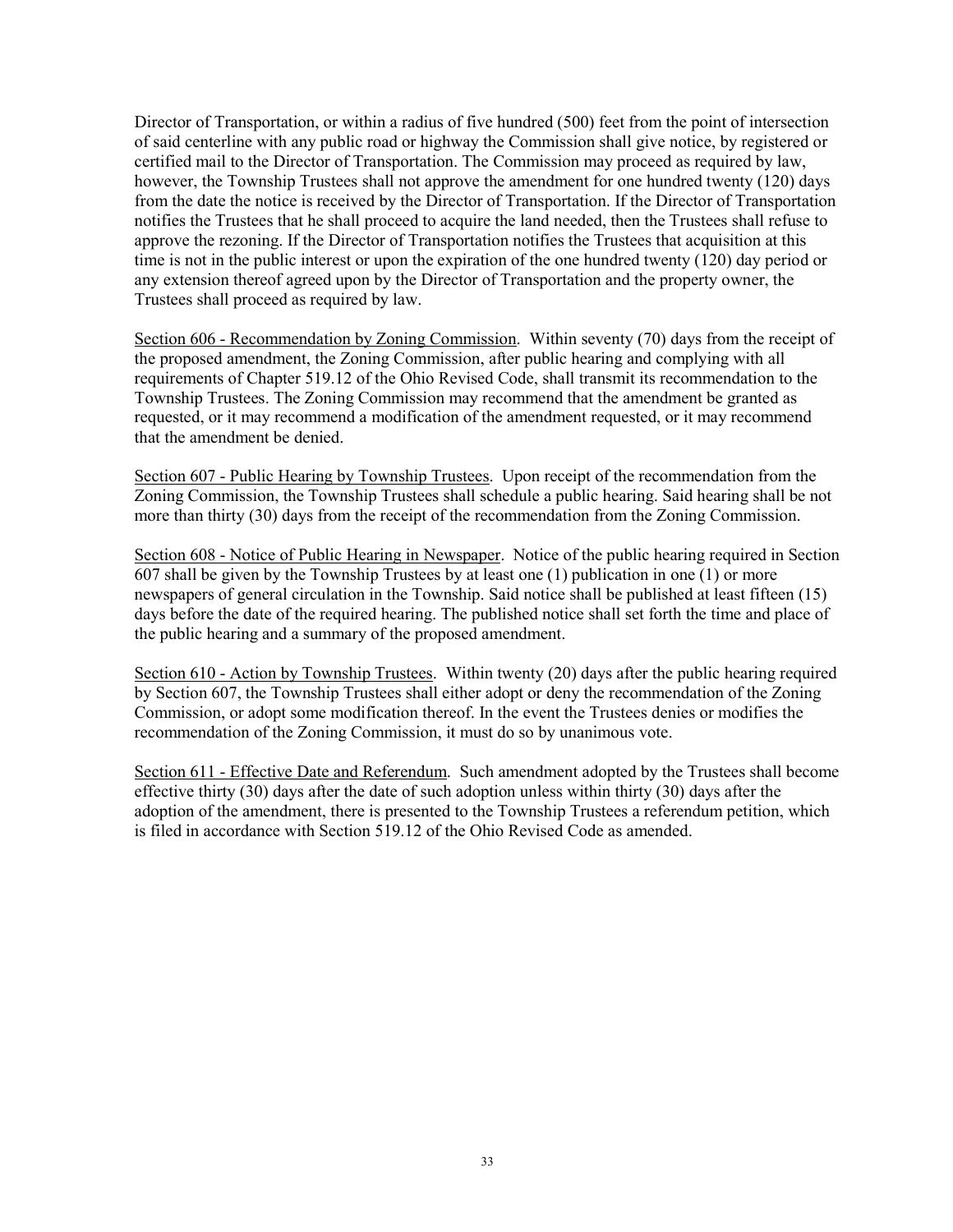## ARTICLE VII - PROVISIONS FOR OFFICIAL ZONING MAP

Section 700 - Official Zoning Map. The districts established in Article VII of this Resolution, as shown on the Official Zoning Map, together with all explanatory matter thereon, are hereby adopted as part of this Resolution.

Section 710 - Identification of the Official Zoning Map. The Official Zoning Map shall be identified by the signature of the Chairperson of the Board of Township Trustees and attested to by the Clerk.

Section 720 - Interpretation of District Boundaries. Where uncertainty exists with respect to theboundaries of any of the zoning districts as shown on the Official Zoning Map, the following rules shall apply:

- 1. Where district boundaries are indicated as approximately following the center lines of thoroughfares or highways, street lines, or highway right-of-ways lines, such center lines, street lines, or highway right-of-way lines shall be construed to be such boundaries;
- 2. Where district boundaries are so indicated that they approximately follow the lot lines, such lot lines shall be construed to be such boundaries;
- 3. Where district boundaries are so indicated that they are approximately parallel to the center lines or street lines of streets, or the center lines or right-of-way lines of highways, such district boundaries shall be construed as being parallel thereto and at such distance there from as indicated on the Official Zoning Map. If no distance is given, such dimensions shall be determined by the use of the scale shown on the Official Zoning Map;
- 4. Where the boundary of a district follows a railroad line, such boundary shall be deemed to be located in the middle of the main tracks of said railroad line.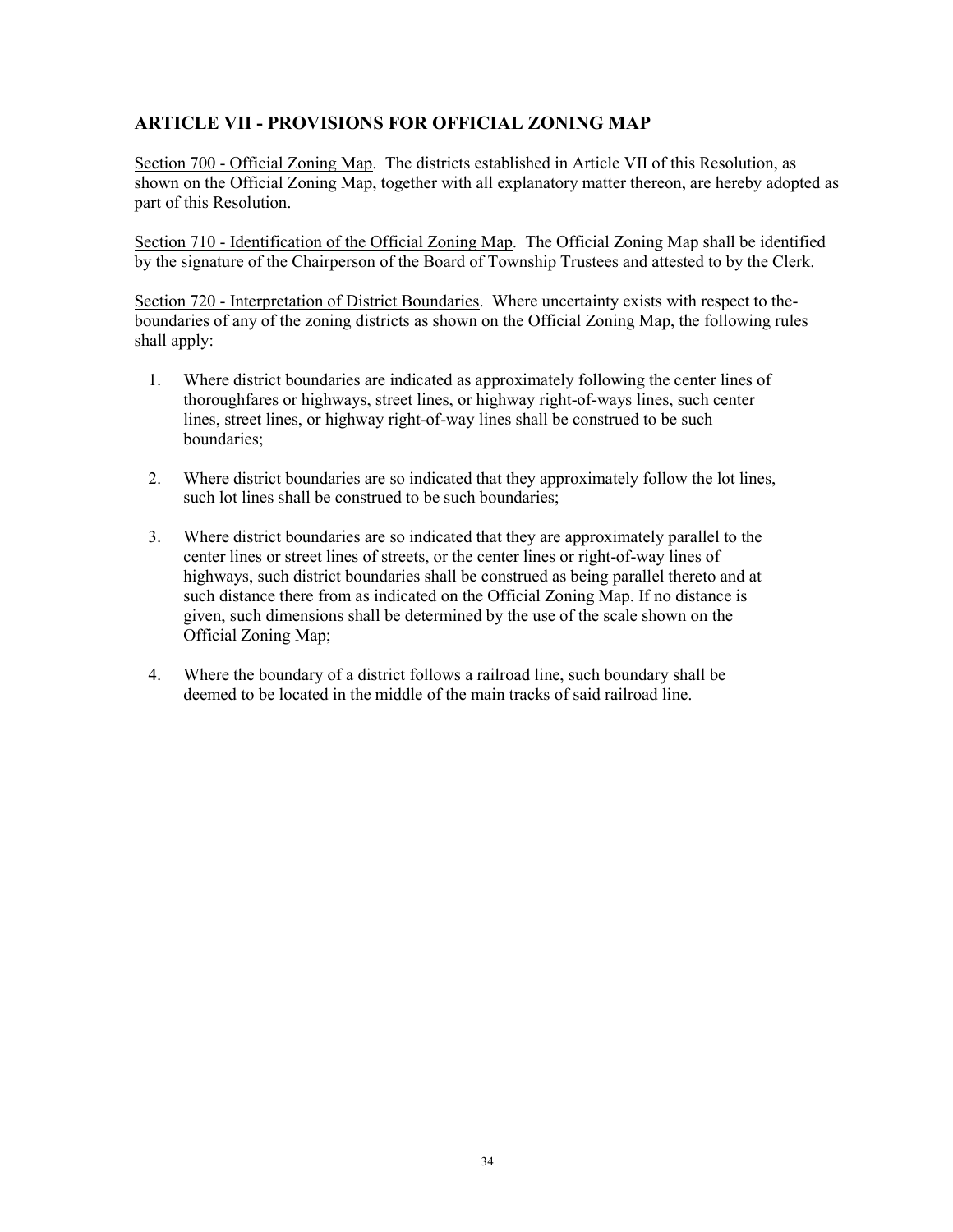### ARTICLE VIII - ESTABLISHMENT AND PURPOSE OF DISTRICTS

Section 800 - Intent. The following zoning districts are hereby established for the township. For the interpretation of this Resolution, the zoning districts have been formulated to realize the general purposes as set forth in the preamble of this Resolution. In addition, the specific purpose of each zoning district shall be as stated.

Section 810 - Rural District (U-1). The intention of the rural district is to provide land which issuitable or used for agriculture, conservation, very low density residence and public and quasipublic purpose. Very low density residential land use refers to single-family farm dwellings and isolated residential developments not requiring a major plat under the county's subdivision regulations (A major plat consists of 6 or more lots). On-site water and sewer facilities are permitted, provided such facilities comply with the county health department regulations. Specific permitted and conditional uses are listed on the Official Schedule of District Regulations.

Section 811 - Low Density Residential District  $(R-1)$ . The purpose of the low density residential district is to provide land for single family dwelling units not to exceed four dwelling units per acre with a central sewerage system. This district shall also include land that is subdivided which requires a major plat under the county's subdivision regulations. (A major plat consists of 6 or more lots).Specific permitted and conditional uses are listed on the Official Schedule of District Regulations.

Section 812 - Medium Density Residential District (R-2). The purpose of the medium density residential district is to provide land for single and multi-family housing units not to exceed eight (8) families per acre with a central sewerage system. This district also more closely resembles the existing density in the unincorporated communities within the township.

Section 813 - Grandview Heights and Labon Acres Residential District (R-5). The purpose of the Grandview Heights and Labon Acres residential district is to provide for residential development in accordance with the following prescribed rules and regulations by the residents of Grandview Heights and Labon Acres.

- 1. Any additional accessory buildings such as utility storage or garage, must be constructed with approved new materials for roof and siding.
- 2. No mobile homes are permitted.
- 3. No buildings for business purposes shall be erected without a petition signed by a majority of the 'free holders' to present to the Zoning Commission.
- 4. No buildings to house or raise poultry or livestock are permitted.
- 5. New residential buildings shall be set back to conform with existing dwellings plus meet all other zoning regulations.
- 6. Any owner of camping and recreational equipment may park or store equipment on single family residential property subject to the following conditions:
	- a. Recreational equipment parked and stored shall not have fixed connections to electricity, water, gas, or sanitary sewer facilities, and at no time, shall this equipment be used for living or housekeeping purposes.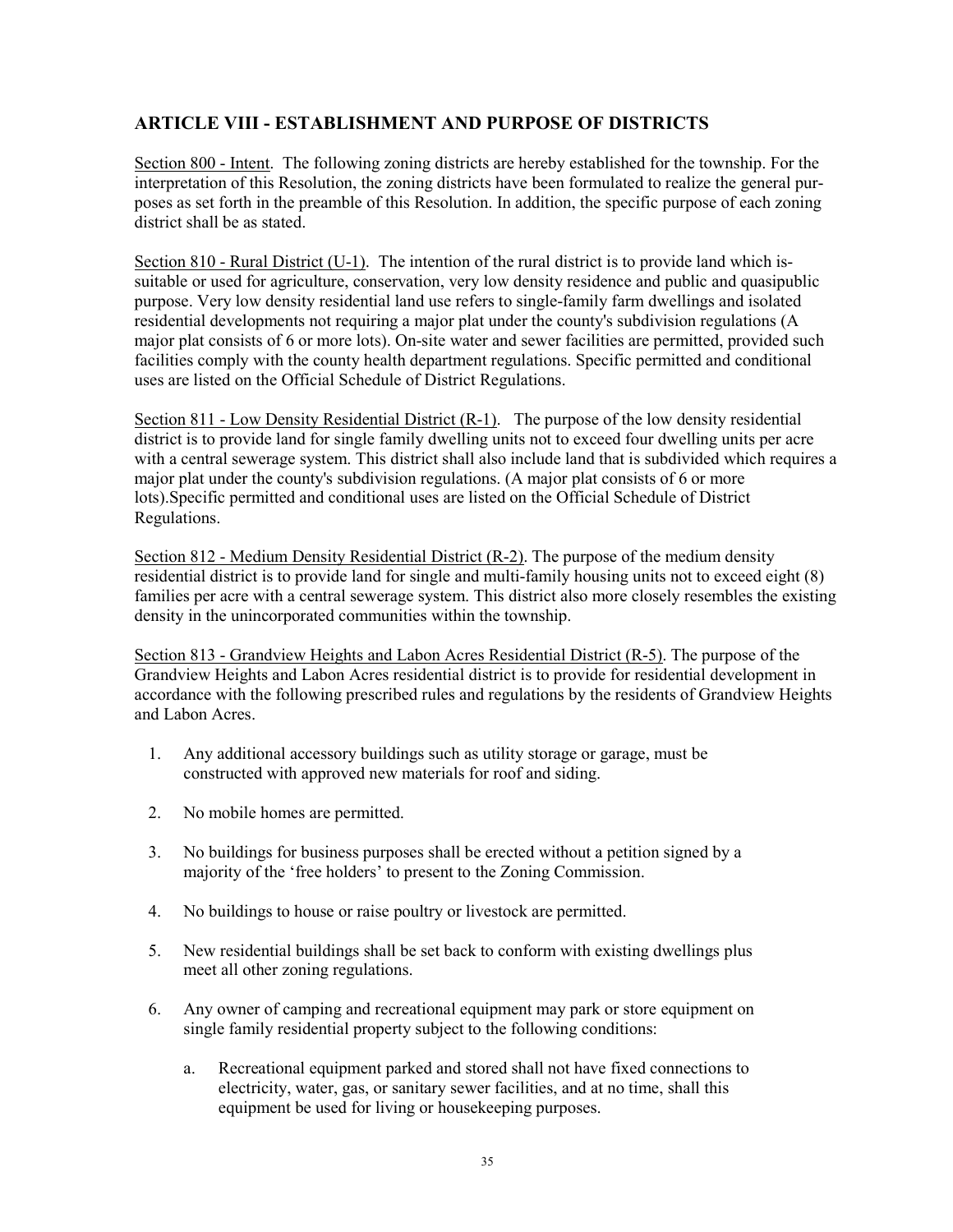- b. If the camping and recreational equipment is parked or stored outside of a garage, it shall be parked or stored to the rear of the front building line, except as provided in 2., subparagraph (e). The setback requirement in the side or rear yard shall be a minimum of three (3) feet.
- c. In spite of the provisions elsewhere herein, camping and recreational equipment may be parked anywhere on the premises for loading or unloading purposes, for a period of not more than forty-eight (48) hours.
- d. All recreational equipment must be kept in good repair.
- e. In the event that there is not access available for said equipment to be moved to the rear of the front building line for not space for storage of equipment on the lot to the rear of the front building line, the said equipment may be parked on the lot forward of said front building line, but as close to the building line as possible.

Section 814 - Local Business District (B-2). The purpose of the local business district is to provide land for retail and personal service establishments offering convenience type goods and services for the daily needs of the people. Specific permitted uses and conditional uses are listed on the Official Schedule of District Regulations.

Section 815 - Heavy Manufacturing District (M-2). The purpose of the heavy manufacturing district is to provide land for major manufacturing, processing, storage, warehousing, research, and testing establishments which require large sites, require ready access to regional transportation, have open storage and service areas, generate traffic, and may create some nuisances beyond the district boundary, but not to any large extent.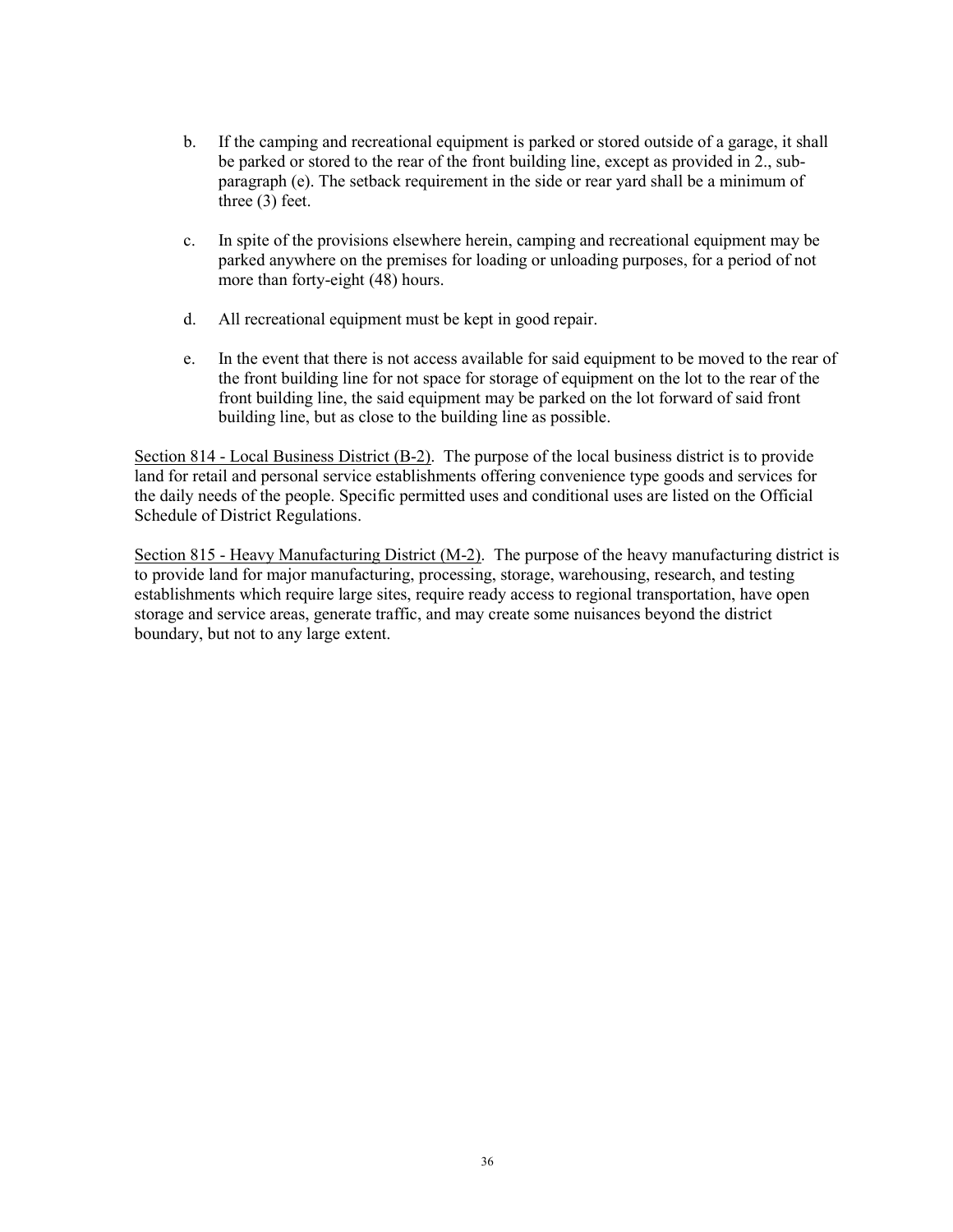### ARTICLE IX - DISTRICT REGULATIONS

Section 900 - Compliance with Regulations. The regulations for each district set forth by this Resolution shall be minimum regulations and shall apply uniformly to each class or kind of structure or land, except as hereinafter provided, or as otherwise granted, by the Board of Zoning Appeals.

- 1. No building, structure or land shall be used or occupied and no building or structure or part thereof shall be erected, constructed, reconstructed, moved or structurally altered except in conformity with all of the regulations herein specified for the district in which it is located.
- 2. No building or other structure shall be erected or altered:
	- a. to provide for greater height or bulk;
	- b. to accommodate or house a greater number of families;
	- c. to occupy a greater percentage of lot area;
	- d. to have narrower or smaller rear yards, front yards, side yards or other open spaces.
- 3. No yard or lot existing at the time of passage of this Resolution shall be reduced in dimension or area below the minimum requirements set forth herein. Yards or lots created after the effective date of this Resolution shall meet at least the minimum requirements set forth herein.

Section 910 - Official Schedule of District Regulations Adopted. District regulations shall be as set forth in the Official Schedule of District Regulations hereby adopted and declared to be a part of this Resolution and in Article X of this Resolution, "Supplementary District Regulations."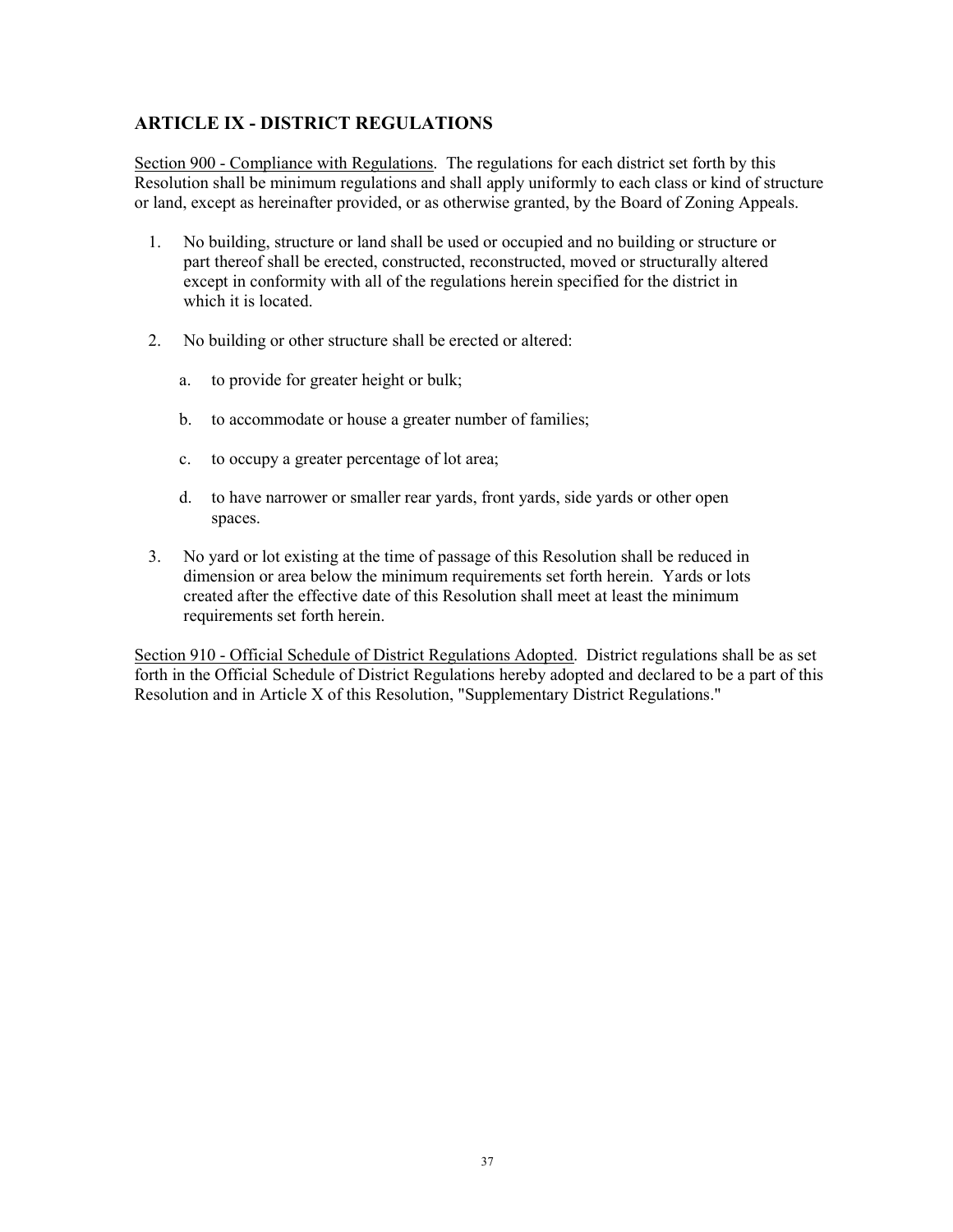## ARTICLE X - SUPPLEMENTARY DISTRICT REGULATIONS

Section 1000 - General. The purpose of supplementary district regulations is to set specific conditions for various uses, classification of uses or areas where problems may frequently be encountered.

Section 1001 - Temporary Buildings. Temporary buildings, construction trailers, equipment and materials used in conjunction with construction work only may be permitted in any district during the period construction work is in progress, but such temporary facilities shall be removed upon completion of the construction work. Storage of such facilities or equipment beyond the completion date of the project shall require a zoning permit authorized by the Zoning Inspector.

Section 1002 - Setback Requirements for Corner Buildings. On a corner lot the principal building and its accessory structures shall be required to have the same setback distance from all street right-of-way lines as required for the front yard in the district in which such structures are located.

Section 1003 - Architectural Projections. Open structures such as porches, canopies, balconies, platforms, carports, covered patios, and similar architectural projections shall be considered parts of the building to which attached and shall not project into the required minimum front, side or rear yard.

Section 1004 - Building Appurtance Height Limitations. The height limitations contained in the Official Schedule of District Regulations do not apply to spires, belfries, cupolas, antennas, water tanks, ventilators, chimneys, or other appurtenances usually required to be placed above the roof level and not intended for human occupancy, except where the height of such structures will constitute a hazard.

Section 1005 - Addition of Dwelling Units. A residence may be converted to accommodate an increased number of dwelling units provided:

- 1. The yard dimensions, including minimum lot width, still meet the yard dimensions required by the zoning regulations for new structures in that district in which the dwelling is located;
- 2. The lot area per family equals the lot area requirements for new structures in that district;
- 3. The floor area per dwelling unit is not reduced to less than that which is required for new construction in that district.

Section 1006 – Uninhabitable Dwellings. Dwellings that are uninhabitable as determined by the Health Inspector and the Champaign County Building Inspector will be demolished and cleaned up within 30 days of this determination so as to restrict entry. A plan shall be presented to the Health Department to either prepare the building for cleanup or demolition or to restore the dwelling to a habitable condition.

Section 1007 – Yard/Property Requirements. In addition to yard requirements specified in the "Official Schedule of District Regulations" and in other sections of this Resolution, the provisions of Sections 1008-1017, inclusive, shall apply.

Section 1008 - Visibility at Intersections. On a corner lot in any district, nothing shall be erected, placed, planted, or allowed to grow in such a manner as to materially impede vision between a height of two and a half  $(2-\frac{1}{2})$  and ten (10) feet above the center line grades of the intersecting streets in the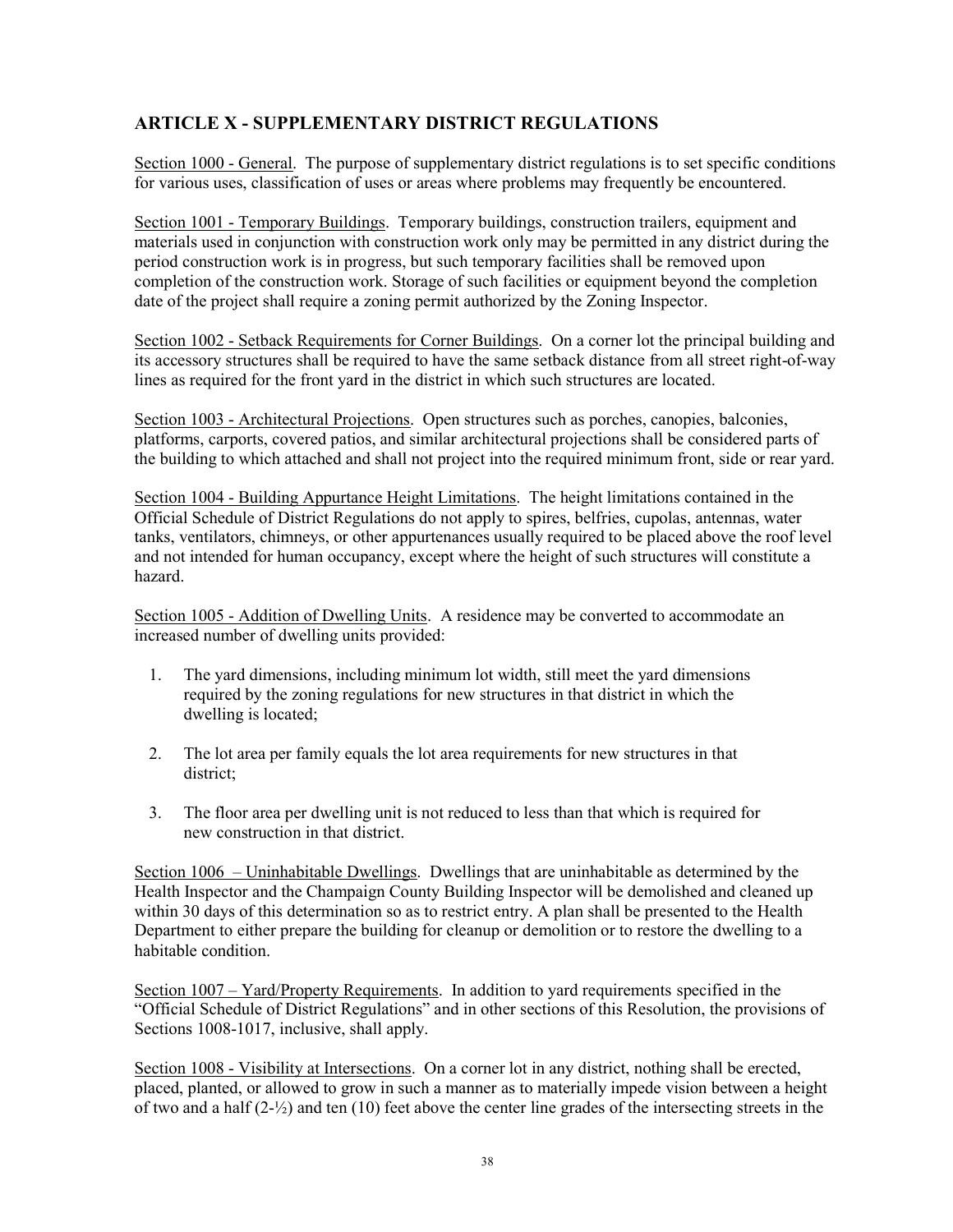area bounded by the right-of-way lines of such corner lots and a line joining points along said street lines fifty (50) feet from the point of intersection.

Section 1009 - Multi-Family Dwellings. Multi-family dwellings shall be considered as one (1) building for the purpose of determining front, side and rear yard requirements. The entire group as a unit shall require one (1) front, one (1) rear and two (2) side yards as specified for dwellings in the appropriate district. Each individual building shall meet all yard requirements for the appropriate district as though it were on an individual lot.

Section 1010 - Non-Residential Uses Abutting Residential Districts. Non-residential buildings or uses shall not be located in or conducted closer than forty (40) feet to any lot line of a residential district, except that the minimum yard requirements may be reduced to fifty (50) percent of the requirement, if acceptable landscaping or screening approved by the Zoning Inspector is provided.

Section 1011 - Television Satellite Reception Dishes. A television satellite dish reception dish exceeding twenty-four (24) inches in diameter shall not be located in any front yard nor in any side yard closer to the front lot line than the front of an adjoining residential structure which may exist within one hundred (100) feet from the lot on which the dish is proposed. Said dish shall meet the minimum side and rear yard requirements for accessory structures.

Section 1012 - Solar Energy Systems. Solar energy systems are permitted in all districts, subject to the following conditions:

- 1. A permit shall be issued by the Township Zoning Inspector after submission and review of the following items. The application for said permit shall include standard drawings and an engineering analysis of the complete solar energy system. The standard drawings shall include a line drawing of the electrical components in sufficient detail to allow for a determination that the manner of installation conforms to the National Electric Code and that all conditions set forth in this resolution are addressed (including system location with respect to property lines and all other structures). The analysis shall be certified by a professional mechanical, structural, and/or civil engineer. The analysis shall also show planned maintenance tasks with an appropriate schedule for each.
- 2. The solar energy system is for the primary purpose of offsetting all or part of the electricity requirements of the property on which the system is to be located. "Offsetting all or part of the electricity requirements of the property on which the system is to be located" means either (a) generation of electricity for direct consumption on the property, or (b) net metering or similar arrangements whereby the electricity produced by the solar energy system displaces electricity that would otherwise be purchased from an electric utility or supplier for the property. Solar energy systems for commercial generation of electricity for resale are not permitted, unless specifically authorized as a permitted or conditional use in the applicable zoning district.
- 3. The solar energy system shall be set back from side and rear lots according to the minimum distances shown for Accessory Structures Buildings in the "Official Schedule of District Regulations."
- 4. Visual impacts of a solar energy system will be minimized for the sake of surrounding neighbors and the community. This may include, but not be limited to system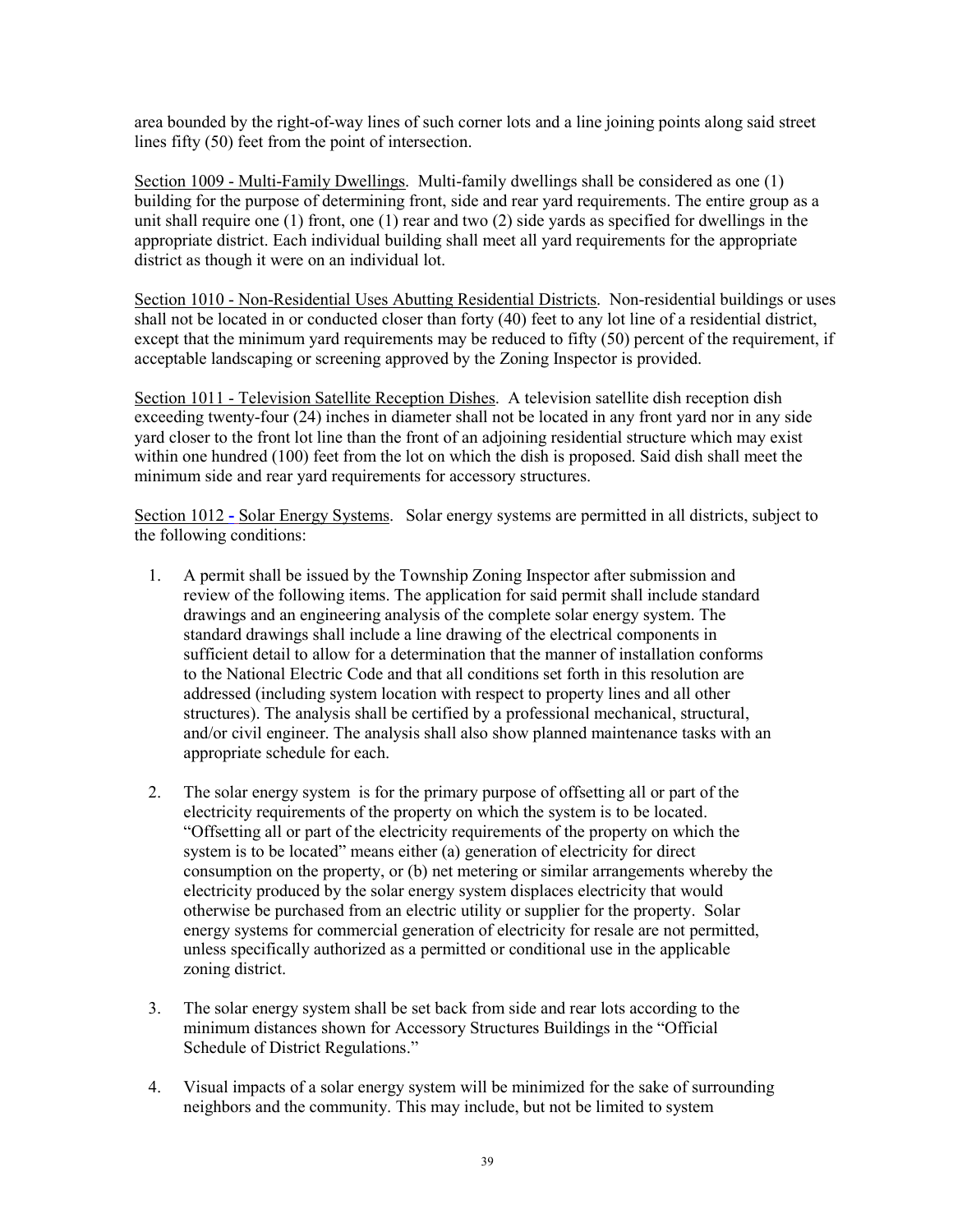appearance, reflections, and screening of ground mounted electrical and control equipment. All electrical conduits shall be underground.

- 5. The color of a solar energy system shall either be the stock color from the manufacturer or a non-reflective, unobtrusive color that blends in with the surrounding environment.
- 6. All signs, both temporary and permanent, are prohibited on the solar energy system except for manufacturer's or installer's identification.
- 7. Any storage cabinet or building needed for storage cells or related mechanical equipment shall meet all requirements specified herein for Accessory Structures.
- 8. Any roof mounted solar energy system shall meet the County Building Regulations requirements.

Section 1013 - Swimming Pools. All swimming pools shall be installed to meet Champaign County Building Regulation requirements. Pools, including any walks, paved areas, or accessory structures adjacent thereto, shall not be located closer than ten (10) feet to any property line of the property on which it is located.

Section 1014 - Ponds. Pond construction and use shall be in accordance with requirements established by both the Champaign County Soil & Water Conservation District (CCSWCD) and State Regulations. All pond setbacks shall be at least thirty (30) feet from any lot property line to the high water mark. Should one of the property lines be a roadway, the setback shall be at least one hundred (100) feet from the road right of way to the high water mark. Should earth mounds or tree lines be used, the setback shall be at least fifty (50) feet from the road right of way to the high water mark.

Section 1015 - Trash Areas. All commercial, industrial, and multi-family residential uses that provide trash and/or garbage collection areas shall be enclosed on at least three sides by a solid wall or fence a minimum of four (4) feet in height, or one (1) foot higher than the receptacles therein, if such area is not within an enclosed building or structure. Provisions for adequate vehicular access to and from such area or areas for collection of trash and/or garbage as determined by the Zoning Inspector shall be required.

Section 1016 - Vehicle Parking and Storage. Automotive vehicles without current license plates shall not be parked or stored on any residentially zoned property other than in completely enclosed buildings. The parking of a disabled vehicle within a residential district for a period of more than thirty (30) days shall be prohibited, unless such vehicle is stored in an enclosed garage or other accessory building. The parking or storage of a junked, dismantled or wrecked automotive vehicle or parts thereof within any district which is in public view from any highway for a period of more than thirty (30) days shall be prohibited. This section shall not apply to properly licensed junk yards.

Section 1017 - Undesirable Conditions. The following undesirable condition requirements shall apply. Any undesirable condition found to meet these requirements shall be corrected within 30 days following notification by the Zoning Inspector.

1. No owner or occupant of land shall keep or allow to be kept on the property, any junk, rubbish and/or garbage for a period not to exceed four (4) days within any calendar month (not including any regular rubbish and garbage pickups). Once rubbish and garbage is removed, the same shall not be returned to the property. Rubbish or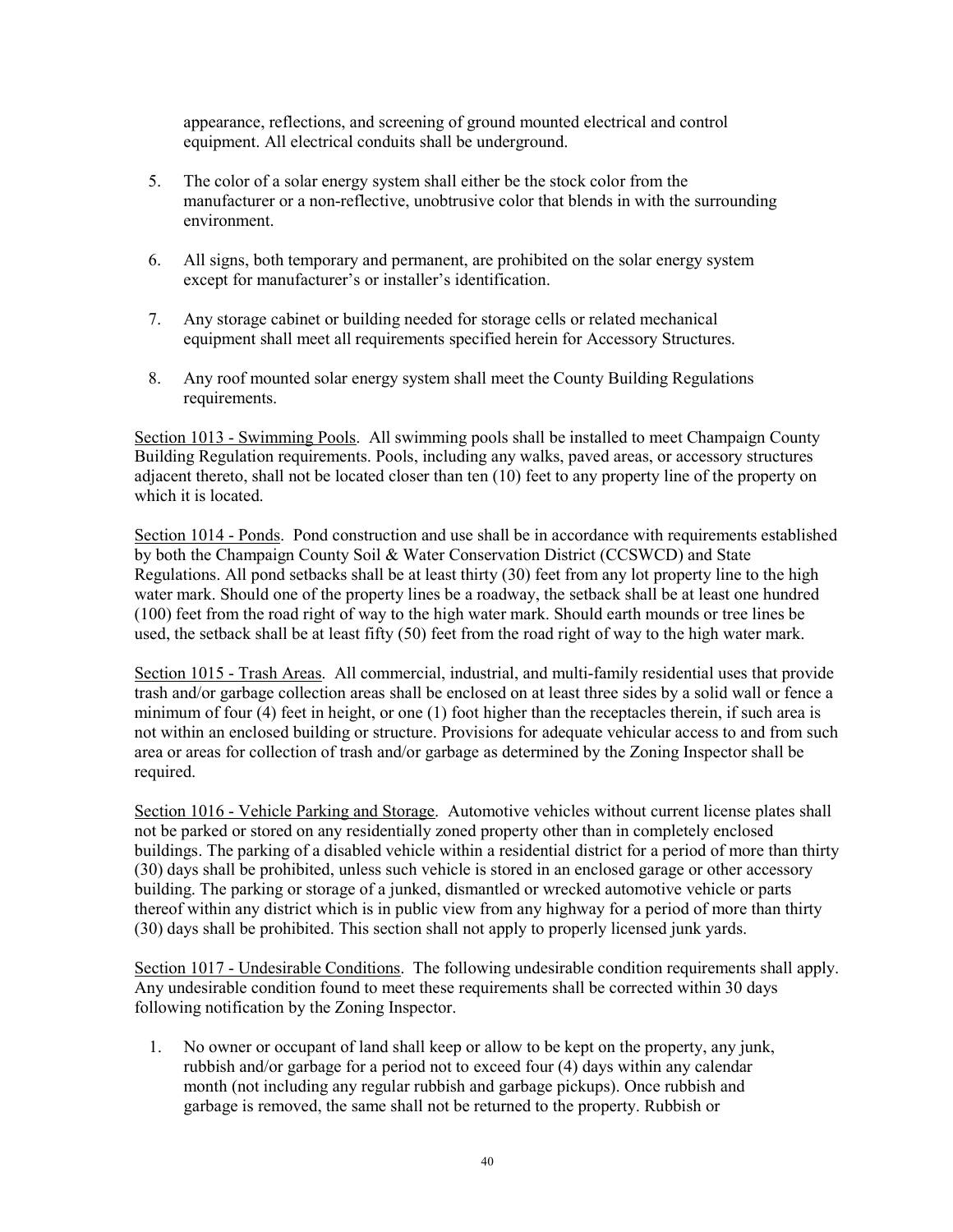garbage must be stored in metal, plastic or rubber container(s) designed for same and to prevent entry by animals. Exception: Junk yard or recycling center licensed and lawfully operating as permitted by the Ohio Revised Code.

2. No person, firm or corporation of any kind shall maintain or permit to be maintained any nuisance type activity on property owned, leased, rented or occupied by such person, firm or corporation which may be injurious to the health, peace and quiet, safety or tranquility of the residents or property owners of the surrounding neighborhood or causes substantial diminution of value of the surrounding properties in the neighborhood. Property owners shall not transfer their property deed until all rubbish, garbage, construction and demolition debris, and junk is removed. New property owners shall not be granted a certificate of occupancy until all rubbish, garbage, construction and demolition debris, and junk is removed.

Section 1018 - Roadside Sales. All roadside sales, including items for sale and any structure(s) used to house or contain them, shall be set back not less than ten (10) feet from the street (road) right-ofway line. If located within two-hundred (200) feet of a street (road) intersection, such sales shall comply with the front yard requirements of the district in which the sale is to be being conducted. Adequate off-street parking must be provided in all cases. Under no circumstances shall items be placed in any road right-of-way.

Section 1019 - Special Provisions for Commercial and Industrial Uses. No commercial or industrial use, as designated on the Official Schedule of District Regulations and as defined herein, nor any land or building in any district, shall be used or occupied in any manner creating dangerous, injurious, noxious or otherwise objectionable conditions which could adversely affect the surrounding areas or adjoining premises. However, any use permitted by this Resolution may be undertaken and maintained, if acceptable measures and safeguards to reduce dangerous and objectionable conditions to acceptable limits are accomplished in accordance with the requirements in Sections 1020-1026, inclusive.

Section 1020 - Home Occupation. Home occupation shall be clearly incidental to the residential use of the dwelling unit. Not more than thirty-five (35) percent of floor area of the dwelling unit shall be used in the conduct of the home occupation. There shall be no change in the outside appearance of the building or premises or other visible evidence of the conduct of such home occupation other than one sign, not exceeding four square feet in area, non-illuminated, and mounted flat against the wall of the principal building. As an option, a sign could be placed on premises (e.g. viewable from roadway) as long as the setback requirements (Section 1240-1242) are met. No traffic shall be generated by such occupation in greater volume than would normally be expected in such a residential area. Any need for parking generated by the conduct of such home occupation shall meet the off-street parking requirements as specified in this Resolution.

Section 1021 - Fire Hazards. Any activity involving the use or storage of flammable chemicals, petroleum products, or explosive material shall be protected by adequate fire-fighting and fire prevention equipment and by such safety devices as are normally used in the handling of any such material. Such hazards shall be kept removed from adjacent activities to a distance which is compatible with the potential danger involved.

Section 1022 - Electrical Disturbance. No activity shall emit electrical disturbance adversely affecting the operation of any equipment at any point other than that of the creator of such disturbance. The disturbance must be due solely to the creator and not due to defective wiring, connections, or equipment at the receiving point.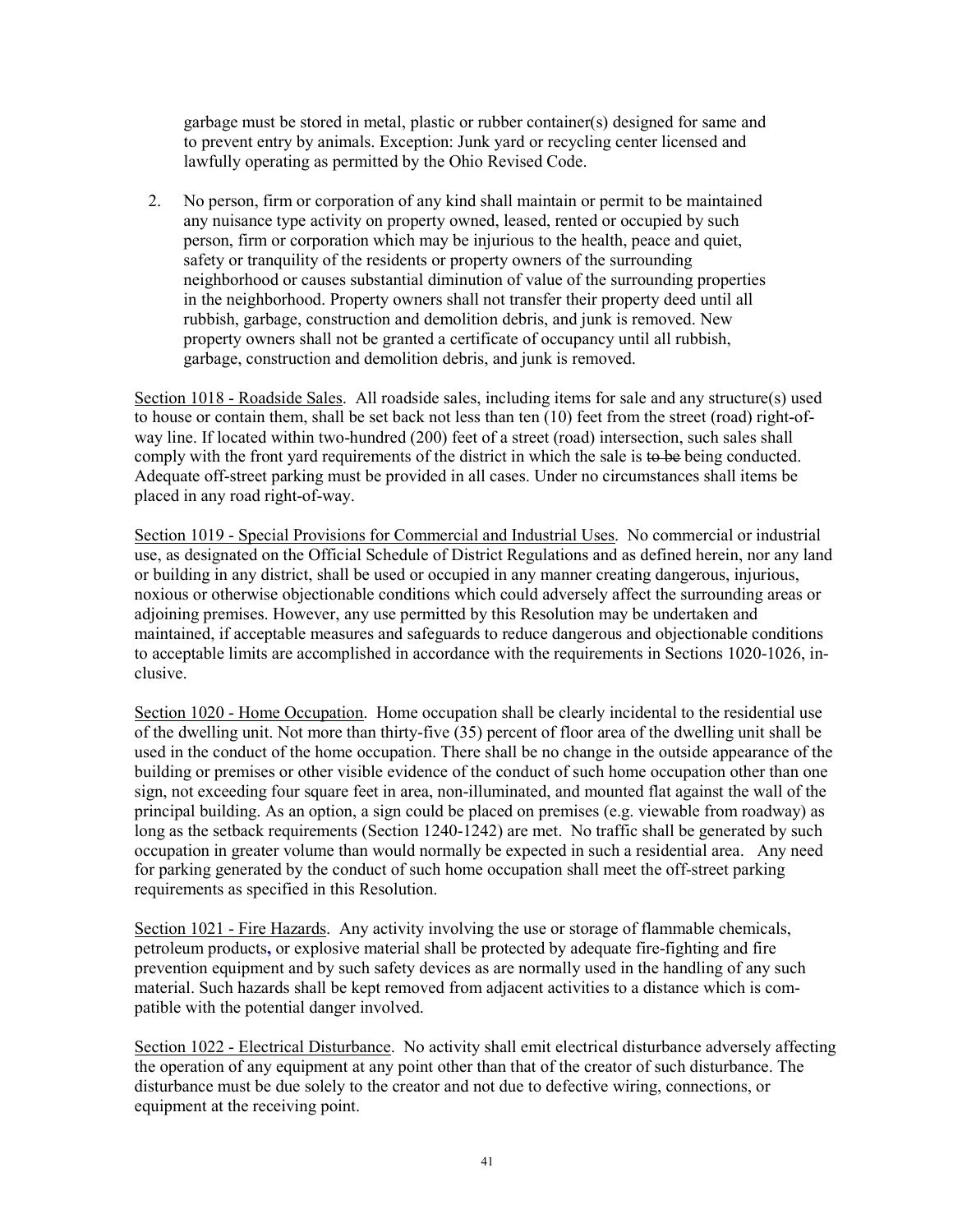Section 1023 - Noise. Noise, due to volume or frequency, shall be muffled or otherwise controlled. The Zoning Inspector shall determine acceptable levels following review of the commercial and/or industrial use data showing calculated noise emanations before the use is approved. Disaster or fire sirens and related apparatus used solely for public purposes are exempt from this requirement.

Section 1024 - Air Pollution. Air pollution exceeding Ohio Environment Protection Agency (E.P.A.) standards for the specified material use shall be subject to the requirements and regulations established therein.

Section 1025 - Erosion. Any wearing away of land by running water, wind, or other geological agents progressing toward neighboring properties shall be controlled before changing the existing, neighboring property conditions.

Section 1026 - Water Pollution. Water pollution, as defined or determined by the County Board of Health or the Ohio E.P.A., shall be subject to corrective measures, requirements and regulations as established by the Board of Health or the Ohio E.P.A.

Section 1027 - Mining Extraction, Storage and Processing. The extraction, storage and processing of minerals, clay, sand, and gravel shall be conducted in accordance with the following. The special provisions of Section 1020 shall also apply.

- 1. The operator shall file with the Zoning Inspector a location map which clearly shows areas to be mined and the location of adjacent properties, roads and natural features.
- 2. The operator shall submit information on the anticipated depth of excavations and on depth and probable effect on the existing water table as coordinated with the Ohio Division of Water.
- 3. The operator may be required to file with the Board of Township Trustees a performance bond, or other surety, payable to the township and conditioned on the faithful performance of all requirements contained in the approved restoration plan. The bond or other surety shall be released upon written certification of the zoning inspector that the restoration is complete and in compliance with the restoration plan.
- 4. Mineral extraction, storage or processing shall not be conducted closer than 500 feet from any residential district, nor closer than 500 feet from any structure used for human occupancy in any other district.
- 5. Methods and procedures for the determination of the existence of any dangerous and objectionable elements shall conform to applicable standard measurement procedures published by the American Standards Association, Inc., New York, the Manufacturing Chemists' Association, Inc., Washington, D.C., the United States Bureau of Mines and the Ohio Environmental Protection Agency.
- 6. The operator may be required to file with the Board of Zoning Appeals a detailed plan for the restoration of the area to be mined which shall include the anticipated future use of the restored land.
- 7. The zoning inspector, prior to the issuance of a zoning permit, may require the submission of statements and plans indicating the manner in which dangerous and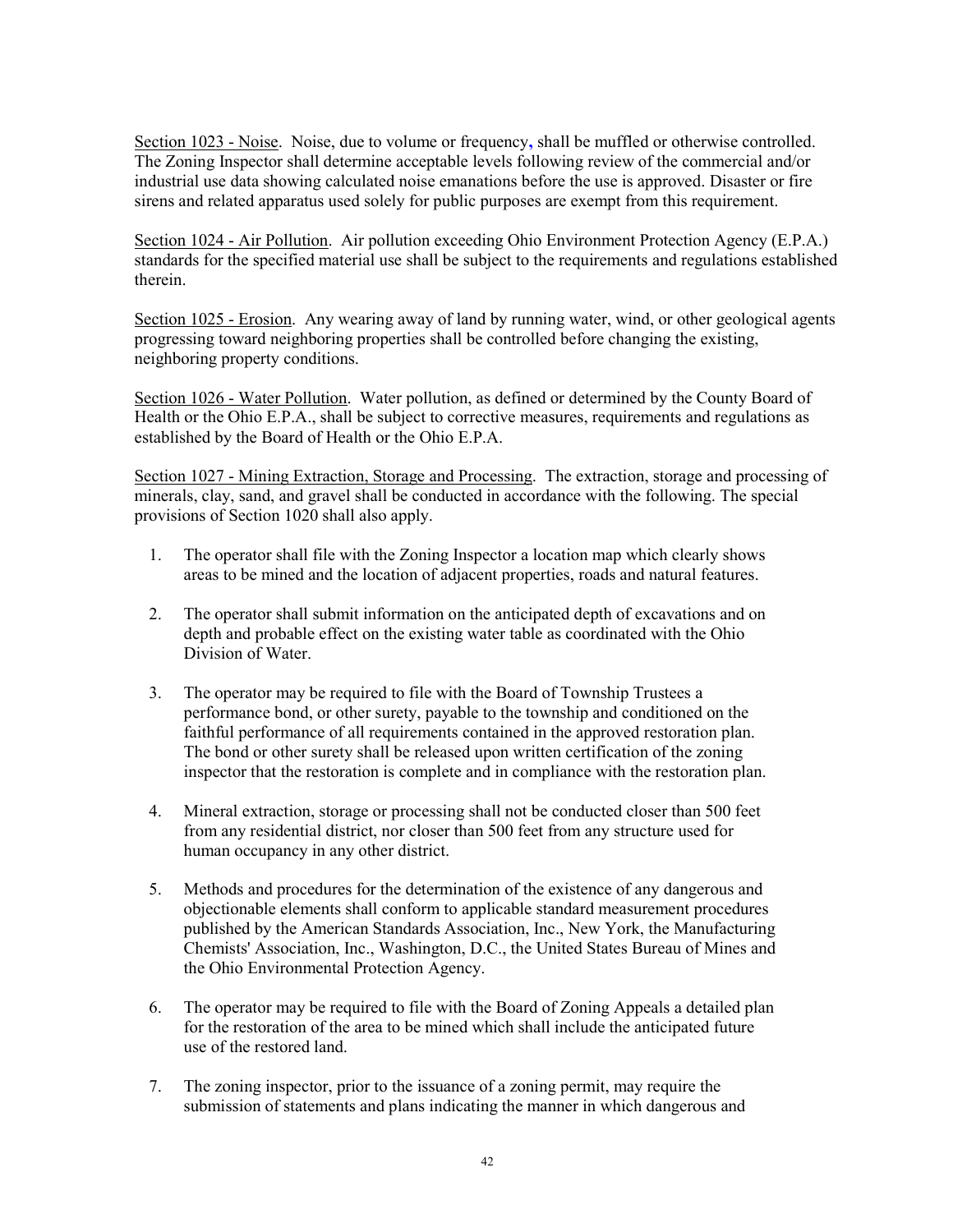objectionable elements involved in processing and in equipment operations are to be eliminated or reduced to acceptable limits and tolerances. The area being mined or that has been mined shall be posted with "No Trespassing" signs to discourage human injury to the general public.

8. An 8-foot tall fence shall be placed around the complete perimeter of the mined area.

Section 1028 - Gas and Oil Wells. The exploration and drilling of gas and oil wells and the production and storage of gas and/or oil shall comply with the rules and regulations as adopted by the State of Ohio for the drilling and production of gas and/or oil wells. The site shall be maintained in good condition and drilling equipment and structures shall be removed when they are no longer needed for use at the well.

Section 1029 - Wind Energy Systems. Wind energy systems are permitted in all districts, subject to the following conditions:

- 1. A permit shall be issued by the Township Zoning Inspector after submission and review of standard drawings and an engineering analysis of the complete wind energy system. The standard drawings shall include a line drawing of the electrical components in sufficient detail to allow for a determination that the manner of installation conforms to the National Electric Code and that all conditions set forth in this resolution are addressed. The analysis shall be certified by a professional mechanical, structural, and/or civil engineer. The analysis shall include valid proof that the system is designed to meet the flicker, shadow, noise, and wind requirements. It shall also show planned maintenance tasks with an appropriate schedule for each.
- 2. A permit shall not be issued until evidence has been given that the utility company has been informed of the customer's intent to install a grid-connected, customer-owned wind energy system. Off-grid systems shall be exempt from informing the utility company.
- 3. Tower height shall not exceed the height for which lighting is required by FAA regulations, nor shall it exceed the height recommended by the manufacturer or distributor of the system.
- 4. No moving part of the wind energy system shall extend within twenty (20) feet of the ground. No blades may extend over parking areas, driveways or sidewalks.
- 5. A wind energy system shall be setback at least 1.1 times the tower height from all neighboring property lines and all road right-of-way lines. The system shall be placed in such a manner that, if it was to fall, whatever direction the fall occurs would be contained solely on the property on which the turbine is located.
- 6. Decibel (sound pressure) levels for a wind energy system shall not exceed 5 decibels (dBA) above preconstruction L90 sound levels measured at the property lines, except during short-term events such as utility outages and severe windstorms.
- 7. A wind energy system shall comply with all applicable Federal Aviation Administration requirements, including Part 77 of Title 14 of the Code of Federal Aviation Regulations regarding installations close to airports.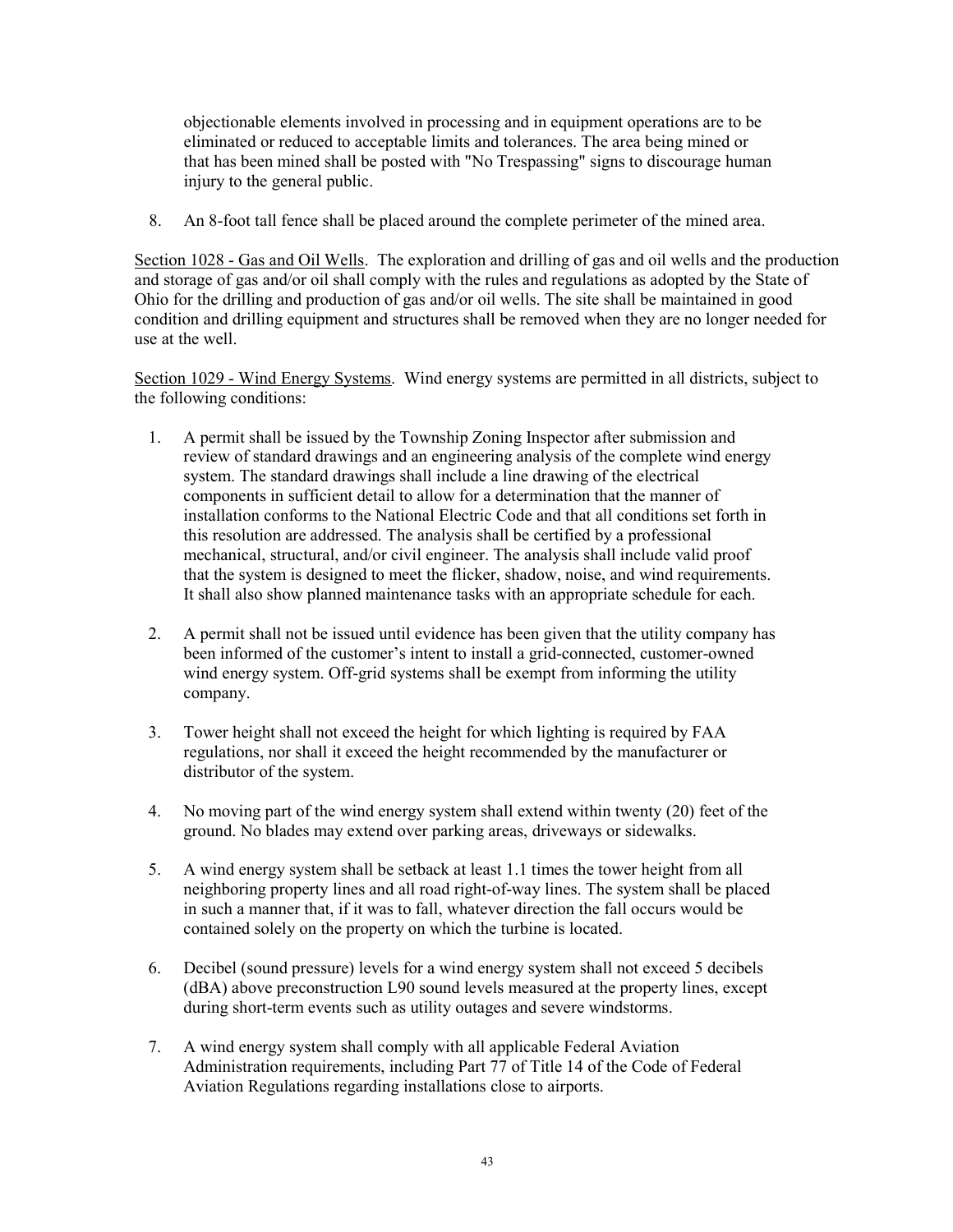- 8. A wind energy system shall be sited in a manner that does not result in significant shadowing or flicker impacts. The applicant shall have the burden of proving that this effect does not have significant adverse impact on neighboring or adjacent uses either through citing or mitigation.
- 9. All signs, both temporary and permanent, are prohibited on the wind energy system, except as follows:
	- a. manufacturer's or installer's identification on the wind turbine.
	- b. appropriate warning signs and placards.

 Should these types of signs be used, they shall meet the requirements set forth in ARTICLE XII.

- 10. Visual impacts of a wind energy system will be minimized for the sake of surrounding neighbors and the community. This may include, but not be limited to system appearance, buffering, and screening of ground mounted electrical and control equipment. All electrical conduits shall be underground.
- 11. The color of a wind energy system shall either be the stock color from the manufacturer or a non-reflective, unobtrusive color that blends in with the surrounding environment.
- 12. A wind energy system shall not be artificially lit unless such lighting is required by the Federal Aviation Administration (FAA). If lighting is required, the applicant shall provide a copy of the FAA determination to establish the required markings and/or lights for the small wind energy system.
- 13. A wind energy system shall be maintained in good working order. Should a wind energy system become inoperable or abandoned, and is not brought back to good working order within 30 days, the owner shall provide written notice of inoperation or abandonment to the Zoning Inspector. In the event the system continues to be inoperable or abandoned for more than180 days, the owner shall be required to dismantle and remove the system, all apparatuses, supports or other associated hardware, above and below grade, from the property within 90 days. Should the owner fail to do so, then the Township, after giving reasonable notice, shall be authorized to enter upon the lands and cause the system and all associated elements to be removed, with the cost of removal assessed against the owner's real estate tax liability.

Section 1030 - General Conditions for Adult Entertainment Use. Adult entertainment facilities are permitted within the M-1 and M-2 zoned districts only and subject to the following conditions:

- 1. No adult entertainment facility shall be established within one thousand (1,000) feet of any areas zoned for residential use.
- 2. No adult entertainment facility shall be established within a radius of one thousand five hundred (1,500) feet of any school, library, or teaching facility, whether public or private, governmental or commercial which school, library, or teaching facility is attended by persons under eighteen (18) years of age.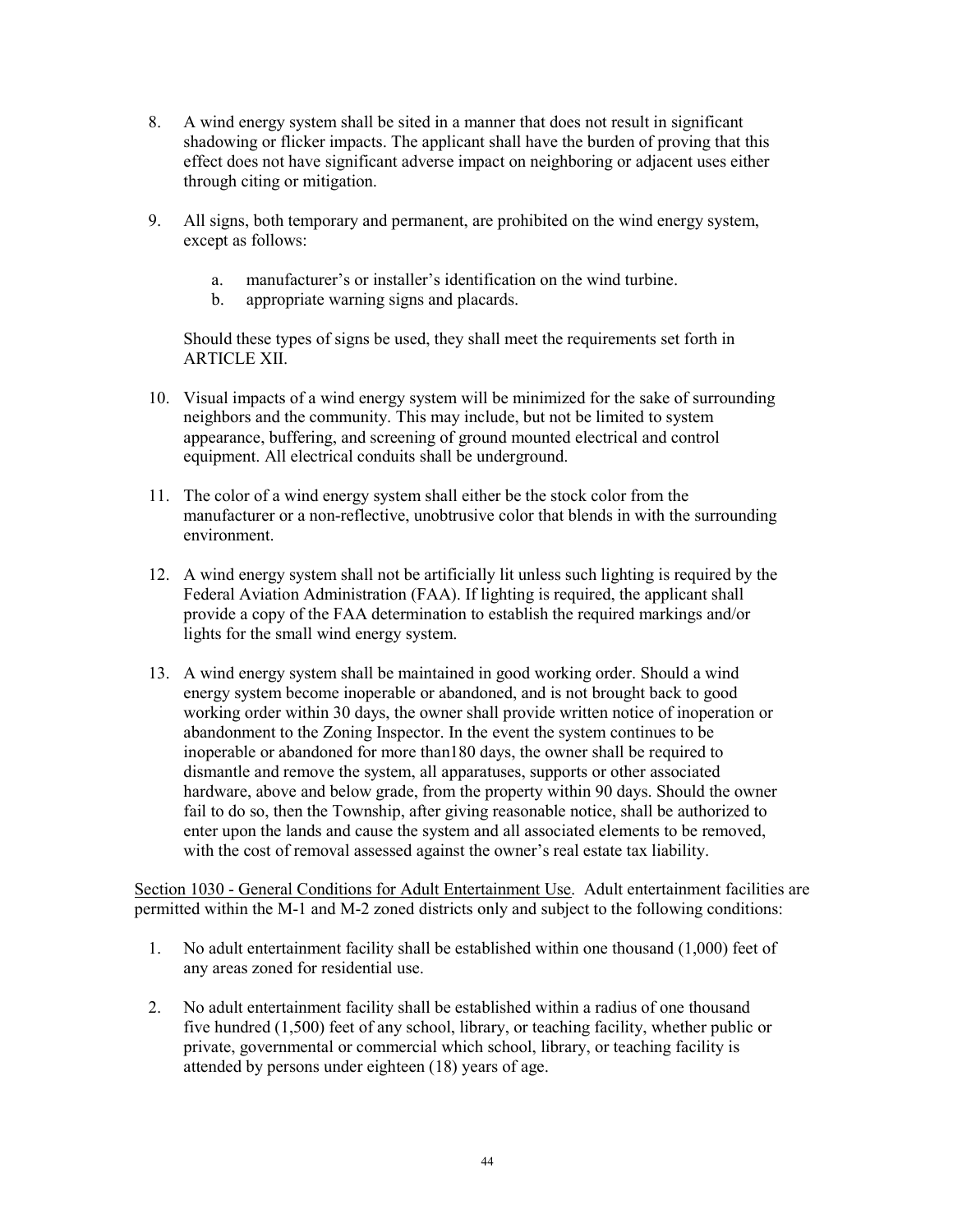- 3. No adult entertainment facility shall be established within a radius of one thousand five hundred (1,500) feet of any park or recreational facility attended by persons under eighteen (18) years of age.
- 4. No adult entertainment facility shall be established within a radius of two thousand (2,000) feet of any other adult entertainment facility.
- 5. No adult entertainment facility shall be established within a radius of one thousand five hundred (1,500) feet of established church, synagogue, or permanently established place of religious services which is attended by persons under eighteen (18) years of age.
- 6. No advertisements, displays, or other promotional materials shall be shown or exhibited so as to be visible to the public from pedestrian sidewalks or walkways, or from other areas public or semi-public.
- 7. All openings, entries, or windows of adult entertainment facilities shall be located, covered, or serviced in such a manner as to prevent a view into the interior from any public or semi-public area, sidewalk, or street. For new construction, any adult entertainment facility building shall be oriented so as to minimize any possibility of viewing the interior from public or semi-public areas.
- 8. No screens, loudspeakers, or sound equipment shall be used for adult motion picture theatres (enclosed or drive-in) that can be seen or discerned by the public from public or semi-public areas.

Off-street parking shall be provided in accordance with the standards for permitted use within M-1 and M-2 zoned districts.

Section 1031 - General Conditions for Medical Marijuana Entities. In the interest of protecting the public health, safety, and general welfare, this section establishes zoning regulations that provide for State-authorized medical marijuana land uses consistent with Ohio Revised Code Chapter 519 and Ohio Revised Code Chapter 3796. Ohio Revised Code Section 519.21 allows regulation of the location of medical marijuana cultivators, processors, or retail dispensaries within the township.

1. Prohibited in Zoning Districts Unless Explicitly Permitted. No medical marijuana entity shall be located in a zoning district where it is not explicitly listed as a permitted or conditionally permitted use. Further, medical marijuana entities are not permitted as or at home occupations.

2. Not An Agricultural Use. Medical marijuana is not considered an "agricultural" use pursuant to Ohio Revised Code Section 519.21(D).

3. Temporary or Mobile Building Prohibited. No medical marijuana entity shall be located within a temporary or mobile building in any zoning district.

Section 1032—Accessory Dwellings.

1. Where specified within residential zoning districts, Accessory Dwellings may be permitted as a conditional use, subordinate to and associated with a principal Single-Family Dwelling, provided that the following standards are met: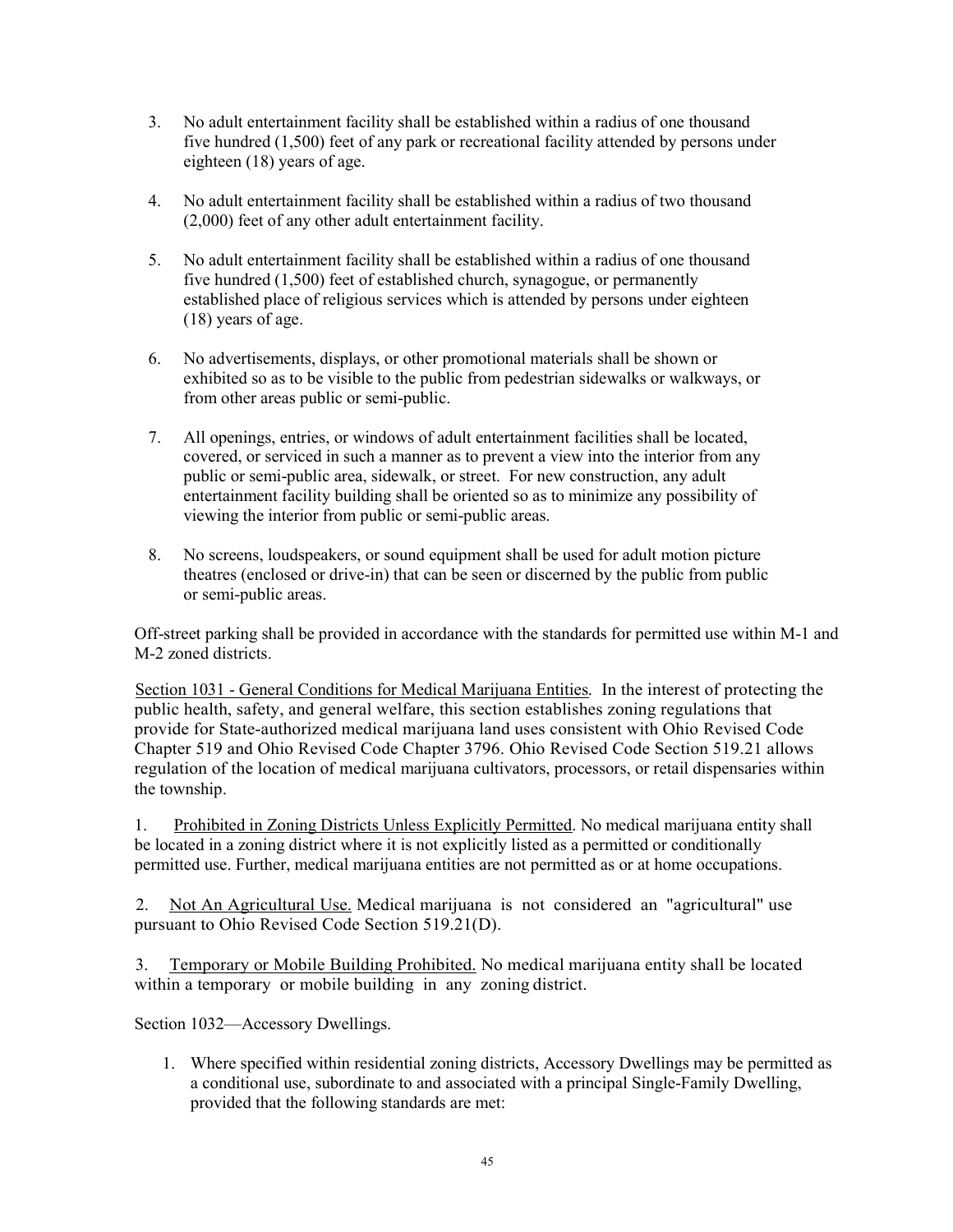- a. The size of the Accessory Dwelling shall not be smaller than 600 square feet of floor area, nor larger than 816 square feet of floor area. The height of the Accessory Dwelling shall not exceed 20 feet.
- b. The Accessory Dwelling shall maintain a single-family residential appearance that is compatible with the principal Single-Family Dwelling and the neighborhood. An architectural rendering and floor plan shall be provided to and approved by the Board of Zoning Appeals.
- c. The lot coverage required in the Official Schedule of District Regulations shall not be exceeded.
- d. The Accessory Dwelling shall have public water and sewer service, or both the principal Single-Family Dwelling and the Accessory Dwelling shall be connected to water supply and wastewater disposal systems that are approved by the Health Department.
- e. Off-street parking for the principal Single-Family Dwelling and the Accessory Dwelling shall meet the requirements of Article XI OFF-STREET PARKING AND LOADING REQUIREMENTS. In addition to the parking spaces required for the Single-Family Dwelling, the Accessory Dwelling shall also provide for two off-street parking spaces. No parking space on the lot shall block another.

The Accessory Dwelling shall meet the standards of the current edition of the Ohio Residential Building Code.

2. As long as the Accessory Dwelling is used as a residence for (a) a Family member over the age of 55 or (b) a Family member with a physical or mental disability, the principal use of the property retains its single-family dwelling status. Conversion of an Accessory Dwelling to a rental unit for the use of persons other than (a) a Family member over the age of 55 or (b) a Family member with a physical or mental disability requires zoning approval as a Multi-Family Dwelling.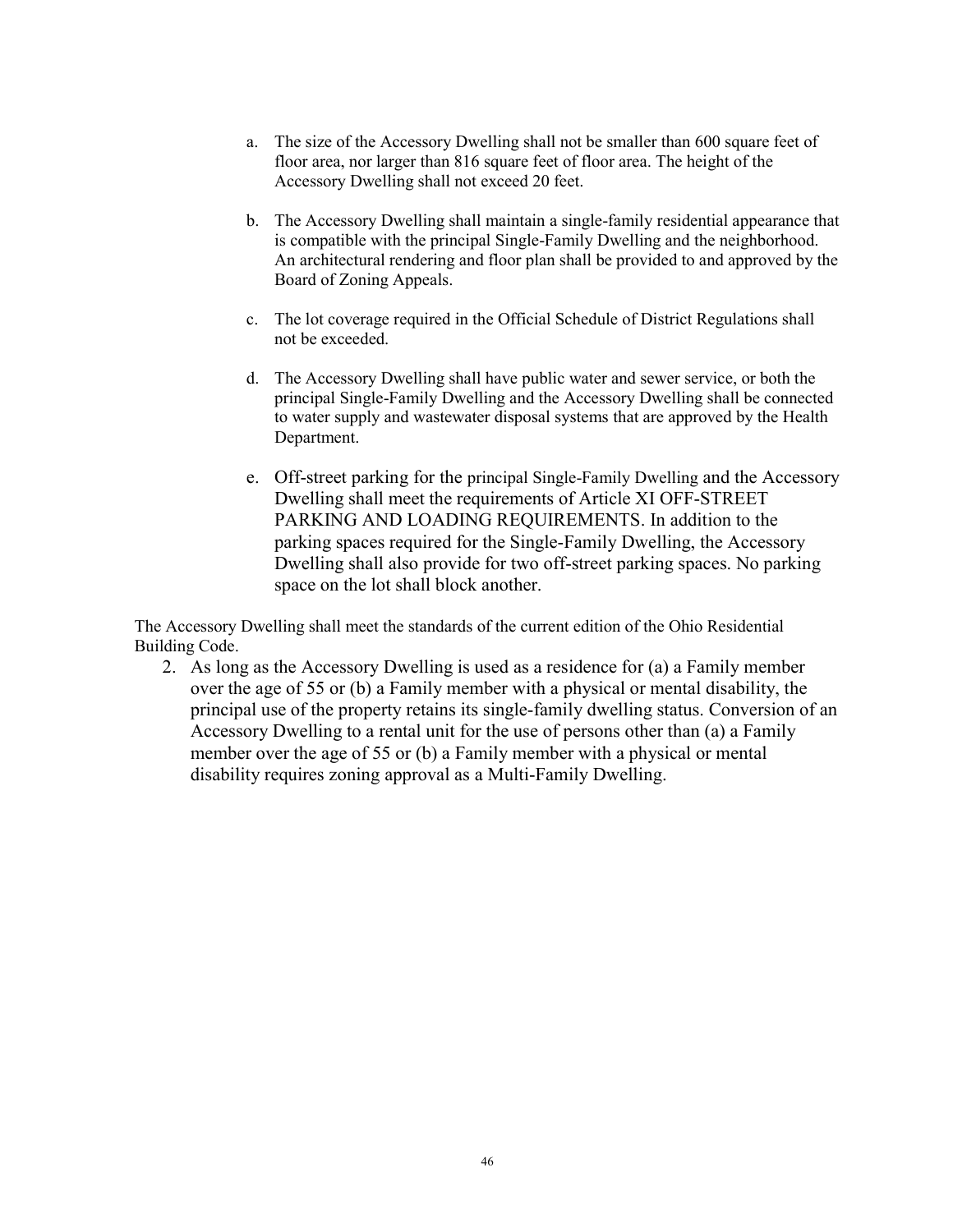## ARTICLE XI - OFF-STREET PARKING AND LOADING REQUIREMENTS

Section 1100 - General Requirements.

- 1. No building or structure shall be erected, substantially altered, or its use changed unless permanently maintained off-street parking and/or loading spaces have been provided in accordance with the provisions of this Resolution.
- 2. The provisions of this Article, except when there is a change of use, shall not apply to any existing building or structure.
- 3. Whenever a building or structure constructed after the effective date of this Resolution is changed or enlarged in floor area, number of employees, number of dwelling units, seating capacity, or otherwise to create a need for an increase in the number of existing parking spaces, additional parking spaces shall be provided on the basis of the enlargement or change. Whenever a building or structure existing prior to the effective date of this Resolution is enlarged to the extent of fifty (50) percent or more in floor area, number of employees, number of housing units, seating capacity or otherwise, said building or structure shall then and thereafter comply with the full parking requirements set forth herein.

Section 1110 - Parking Space Dimensions. A parking space shall have minimum rectangular dimensions of not less than nine (9) feet in width and nineteen (19) feet in length for ninety (90) degree parking, nine (9) feet in width and twenty-three (23) feet in length for parallel parking, ten (10) feet in width and nineteen (19) feet in length for sixty (60) degree parking, and twelve (12) feet in width and nineteen (19) feet in length for forty-five (45) degree parking. All dimensions shall be exclusive of driveways, aisles and other circulation areas. The number of required off-street parking spaces is established, in Section 1130 of this Resolution.

Section 1111 - Loading Space Requirements and Dimensions. A loading space shall have minimum dimensions of not less than twelve (12) feet in width, fifty (50) feet in length, exclusive of driveways, aisles and other circulation areas and a height of clearance of not less than fifteen (15) feet. One offstreet loading space shall be provided and maintained on the same lot requiring delivery of goods and having a modified gross floor area of up to five thousand (5,000) square feet. One loading, space shall be provided for each additional ten thousand (10,000) square feet or fraction thereof of ground floor area.

Section 1112 - Paving. The required number of parking and loading spaces as set forth in Sections 1111 and 1130, together with driveways, aisles and other circulation areas, shall be improved with such material to provide a durable and dust-free surface.

Section 1113 - Drainage. All parking and loading areas shall provide for proper drainage of surface water to prevent the drainage of such water onto adjacent properties or walkways.

Section 1114 - Maintenance. The owner of property used for parking and/or loading shall maintain such area in good condition without holes and free of all dust, trash and other debris.

Section 1115 - Lighting. Any lights used to illuminate a parking lot shall be so arranged as to reflect the light away from the adjoining property.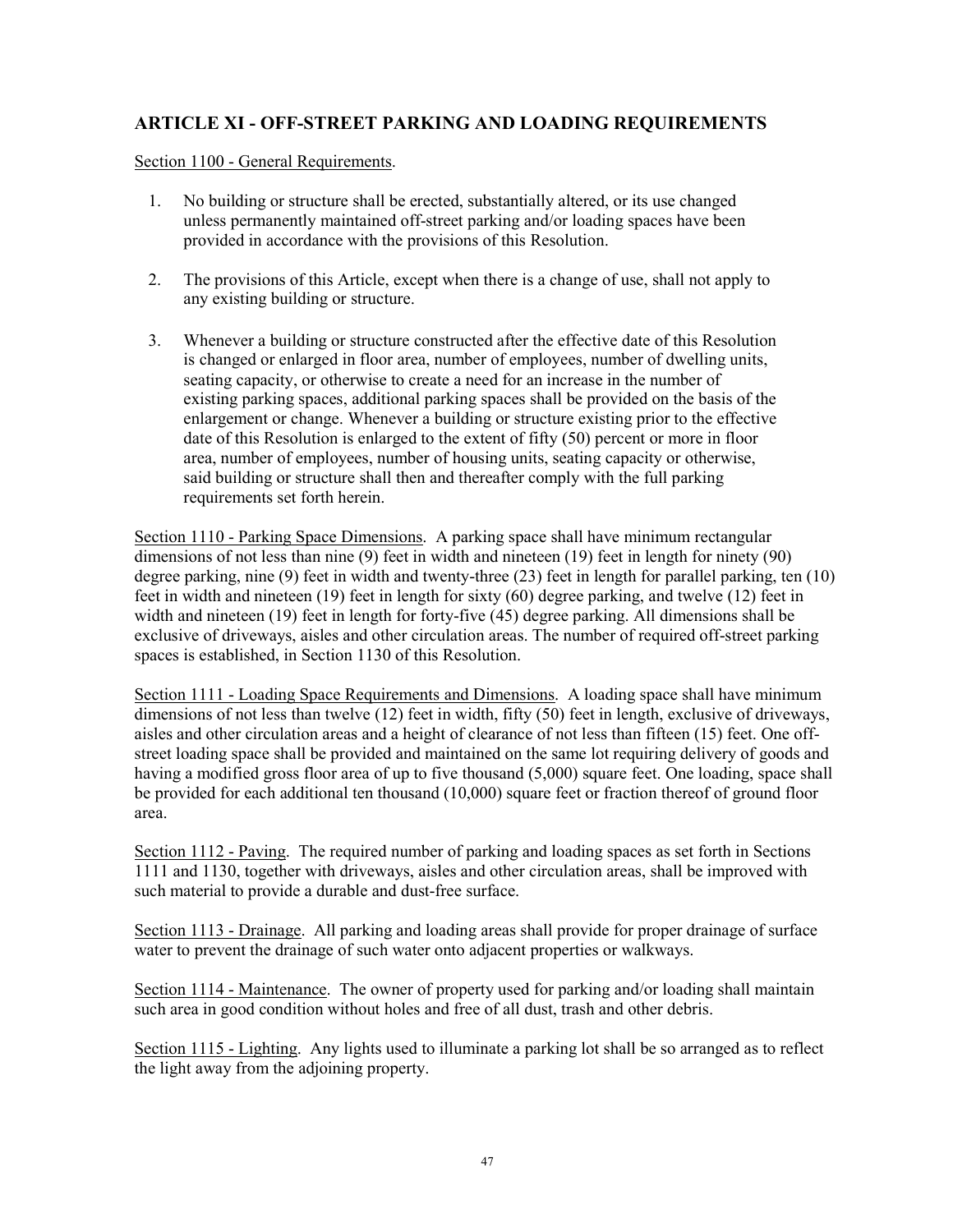Section 1116 - Location of Parking Spaces. The following regulations shall govern the location of offstreet parking spaces and areas:

- 1. Parking spaces for all detached residential uses shall be located on the same lot as the use which they are intended to serve;
- 2. Parking spaces for commercial, industrial or institutional uses shall be located not more than seven hundred (700) feet from the principal use;
- 3. Parking spaces for apartments or similar residential uses shall be located not more than three hundred (300) feet from the principal use.

Section 1117 - Screening and/or Landscaping. Whenever a parking area is located in or adjacent to a residential district it shall be effectively screened on all sides which adjoin or face any property used for residential purposes, by an acceptably designed fence, or planting screen. Such fence or planting screen shall be not less than four (4) feet nor more than six (6) feet in height and shall be maintained in good condition. In the event that terrain or other natural features are such that the erection of such fence of planting screen will not serve the intended purpose, then no such fence or planting screen and landscaping shall be required.

Section 1118 - Minimum Distance and Setbacks. No part of any parking area for more than ten (10) vehicles shall be closer than twenty (20) feet to any dwelling unit if located on an adjoining lot, unless separated by an acceptably designed screen. In no case shall any part of a parking area be closer than four (4) feet to any established road right-of-way.

Section 1119 - Joint Use. Two or more non-residential uses may jointly provide and use parking spaces when their hours of operation do not normally overlap, provided that a written agreement approved by the Zoning Inspector shall be filed with the application for a zoning permit.

Section 1120 - Wheel Blocks. Whenever a parking lot extends to a property line, wheel blocks or other suitable devices shall be installed to prevent any part of a parked vehicle from extending beyond the property line.

Section 1121 - Width of Driveway Aisle. Driveways serving individual parking spaces shall be not less than twenty-five (25) feet wide for ninety (90) degree parking, twelve (12) feet wide for parallel parking, seventeen and one-half  $(17/2)$  feet for sixty (60) degree parking and thirteen (13) feet for forty-five (45) degree parking.

Section 1130 - Parking Space Requirements. The following parking space requirements shall apply:

| TYPE OF USE                                                             | PARKING SPACES REQUIRED                |
|-------------------------------------------------------------------------|----------------------------------------|
| Single family or two family dwelling                                    | Two for each unit                      |
| Apartments, or multi-family dwellings                                   | Two for each unit                      |
| Mobile Homes                                                            | Two for each unit                      |
| Retail establishments                                                   | One for each 250 sq. ft. of floor area |
| Offices, public or professional,<br>administration or service buildings | One for each 400 sq. ft. of floor area |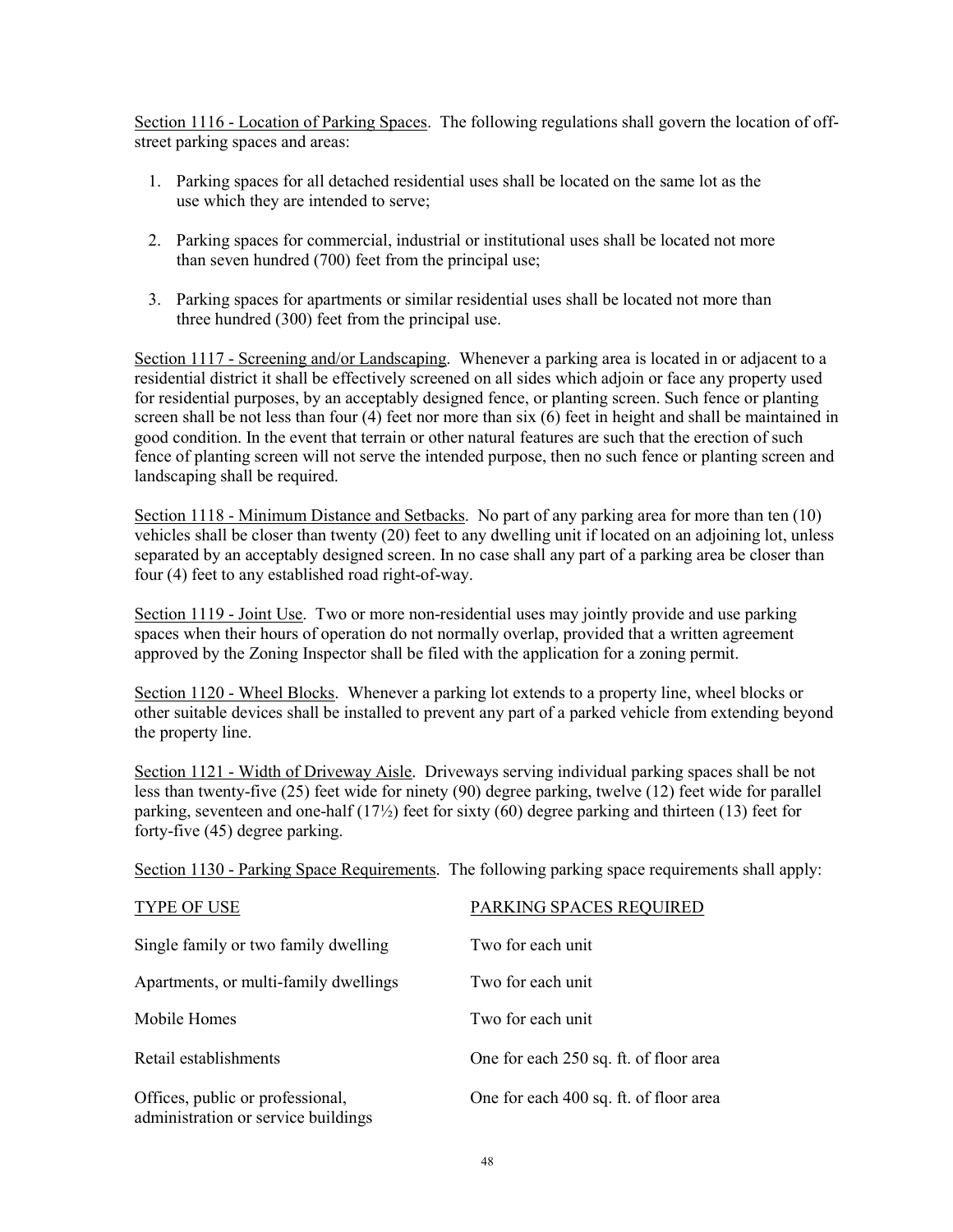| All other types of businesses or<br>commercial uses permitted in any<br>district | One for each 300 sq. ft. of floor area                                                |
|----------------------------------------------------------------------------------|---------------------------------------------------------------------------------------|
| Churches                                                                         | One for each 5 seats                                                                  |
| All types of manufacturing, storage<br>and wholesale uses                        | One for every 2 employees on the largest<br>shift for which the building is designed. |

Section 1131 - General Interpretations. The following rules shall govern:

- 1. Parking spaces for other permitted or conditional uses not listed in this Article shall be determined by the Board upon an appeal from a decision of the Zoning Inspector.
- 2. Fractional numbers shall be increased to the next whole number.
- 3. When a reason for parking demand is unusually low, then the parking space provisions cited above may be reduced proportionately by the Board upon an appeal from a decision of the Zoning Inspector.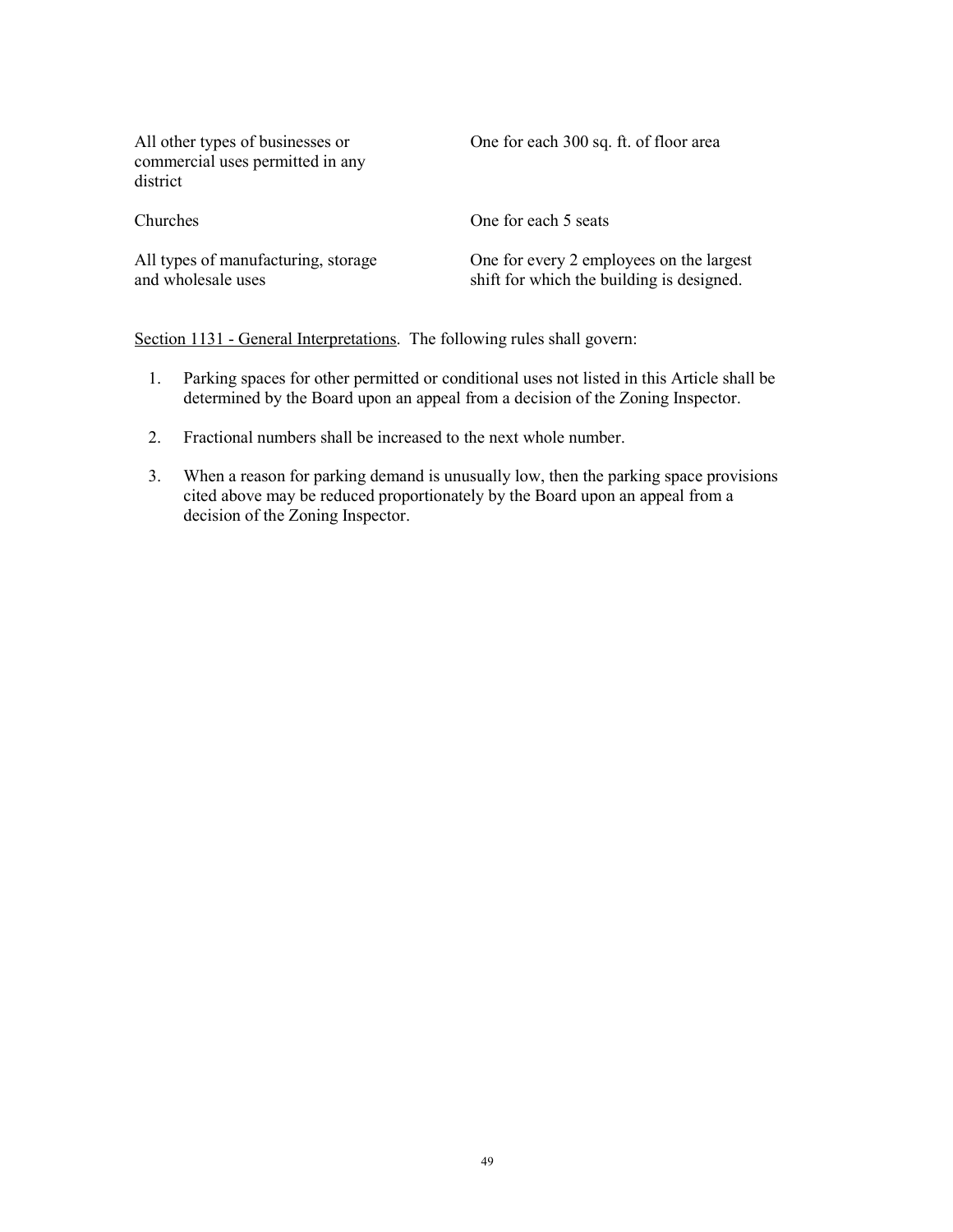### ARTICLE XII - SIGNS

Section 1200 - Intent. The purpose of this Article is to promote and protect the public health, welfare and safety by regulating existing and proposed outdoor advertising, outdoor advertising signs and outdoor signs of all types. It is intended to protect property values, create a more attractive economic and business climate, enhance and to protect the physical appearance of the township.

Section 1201 - Governmental Signs Excluded. 'Signs' do not include signs erected and maintained pursuant to and in discharge of any governmental function, or required by any law, ordinance or governmental regulation.

Section 1202 - General Requirements for all Signs and Districts. The regulations contained in this section shall apply to all signs and all use districts.

- 1. Any illuminated sign or lighting device shall employ only light emitting a light of constant intensity. In no event shall an illuminated sign or lighting device be placed or directed so as to permit the beams and illumination there from to be directed or beamed upon a public thoroughfare so as to cause glare or reflection that may constitute a traffic hazard or nuisance;
- 2. All wiring, fittings and materials used in the construction, connection and operation of electrically illuminated signs shall be in accordance with the provisions of the local electric code in effect, if any;
- 3. No sign shall be placed on the roof of any building, except those signs whose supporting structure is screened so that the sign appears to be a continuation of the face of the building.
- 4. No portable or temporary sign shall be placed on the front or face of a building or on any premises, except as provided in Section 1220 herein;
- 5. No sign or part thereof shall contain or consist of banners, posters, pennants, ribbons, streamers, spinners or other similar moving devices. Such devices, as well as strings of lights, shall not be used for the purpose of advertising or attracting attention when not part of a sign.,
- 6. No permanent sign erected of maintained in a window of a building, visible from any public or private street or highway, shall occupy more than twenty (20) percent of the window service.
- 7. No sign of any classification shall be installed, erected or attached in any form, shape, or manner to a fire escape, or any door or window giving access to fire escape.
- 8. All Signs hung and erected shall be plainly marked with the name of the person firm, firm, or corporation responsible for maintaining the sign
- 9. Should any sign be or become unsafe or be in danger of falling, the owner thereof, or the person maintaining the same, shall upon receipt of written notice from the Zoning Inspector, proceed at once to put such sign in a safe and secure condition or remove the sign.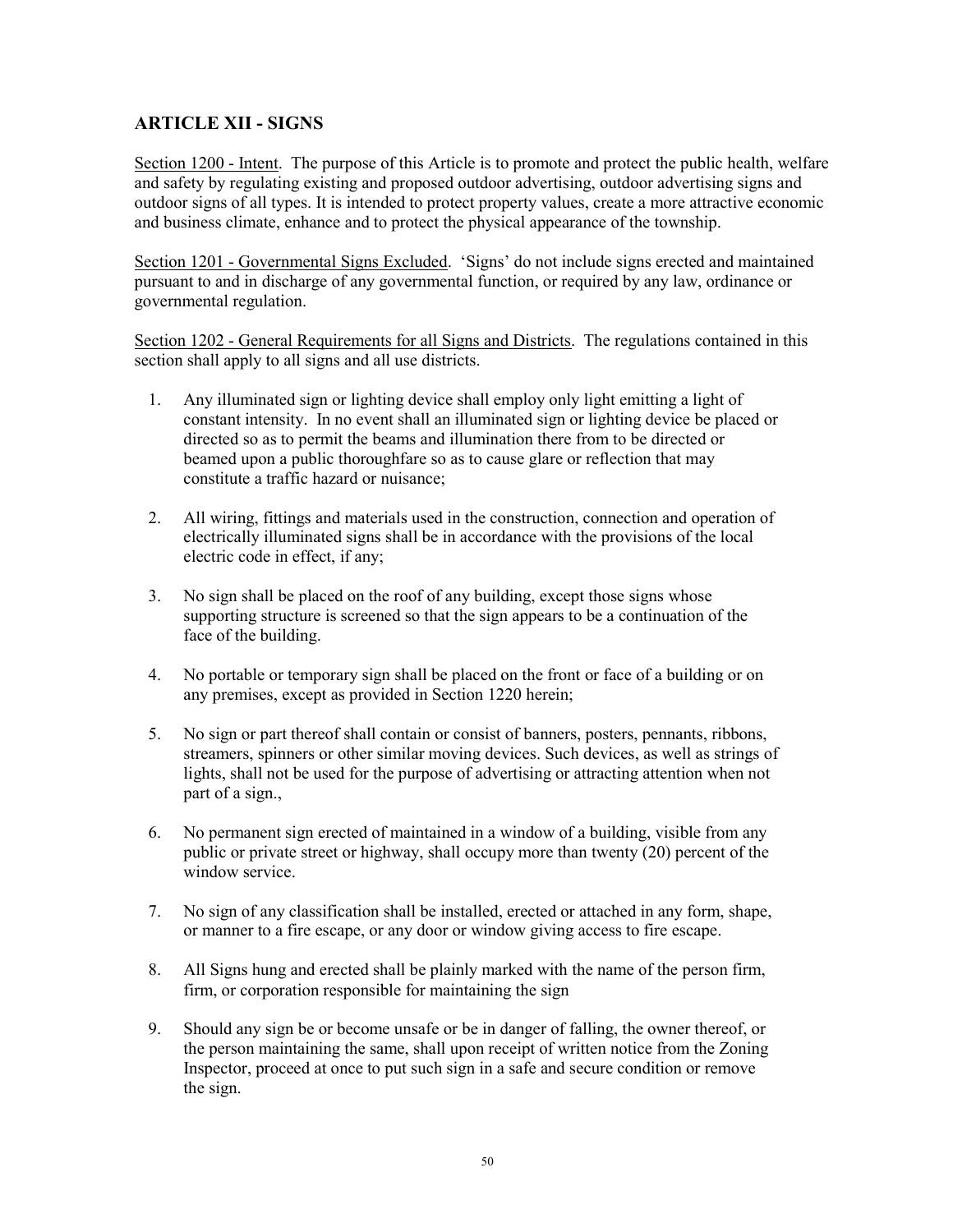10. No sign shall be placed in any public right-of-way, except publicly owned signs, such as traffic control signs and directional signs. Signs directing and guiding traffic and parking on private property, but bearing no advertising matter, shall be permitted on any property.

Section 1203 - Measurement of Sign Area. The surface area of a sign shall be computed as including the entire area within a regular, geometric form or combinations of regular, geometric forms comprising all of the display area of the sign and including all of the elements of the matter displayed. Frames and structural members not being advertising matter shall not be included in computation of surface area.

#### Section 1210 - Signs Permitted in all Districts not Requiring a Permit.

- 1. Signs advertising the sale, lease or rental of the premises upon which the sign is located, shall not exceed twelve (12) square feet in area, except in all residential districts where the area of the sign shall not be more than eight  $(8)$  square feet;
- 2. Professional name plates not to exceed two (2) feet by three (3) feet in area;
- 3. Signs denoting the name and address of the occupants of the premises, shall not exceed four (4) square feet in area.

### Section 1211 - Signs Permitted in any District Requiring a Permit.

- 1. Signs or bulletin boards customarily incidental to places of worship, social clubs or societies, which signs or bulletin boards shall not exceed fifteen (15) square feet in area and which shall be located on the premises of such institution;
- 2. Any sign advertising a commercial enterprise, including real estate developers or subdivider's in a district zoned residential or rural shall not exceed twelve  $(12)$  square feet in area and shall advertise only the names of the owners, trade names, products sold and/or the business or activity conducted on the premises where such sign is located.

Section 1212 - Signs Permitted in Business and Manufacturing Districts Requiring a Permit. The regulations set forth in this section shall apply to signs in the business and manufacturing districts and such shall require a permit.

1. On a business or manufacturing district, each business shall be permitted one flat or wall on-premises sign. Not withstanding the requirement contained in article II (2), Definitions, under the definition of "Sign, Wall," projection of wall signs shall not exceed two (2) feet measured from the face of the main building. The area of all permanent on-premises signs for any single business enterprise may have an area equivalent to one and one-half (1-1/2) square feet of sign area for each lineal foot of building width, or part of a building, occupied by such enterprise but shall not exceed a maximum area of one-hundred (100) square feet; provided however, that in the case of a flat or wall on-premises sign attached to the principle building meets the minimum setback requirements for a principal building exceeding fifty (50) feet, but not exceeding sixty-five (65) feet, in height (as set forth in the Official Schedule of District Regulations for M-2 Heavy Manufacturing District), then the area of the business sign shall not exceed a maximum area of three-hundred (300) square feet.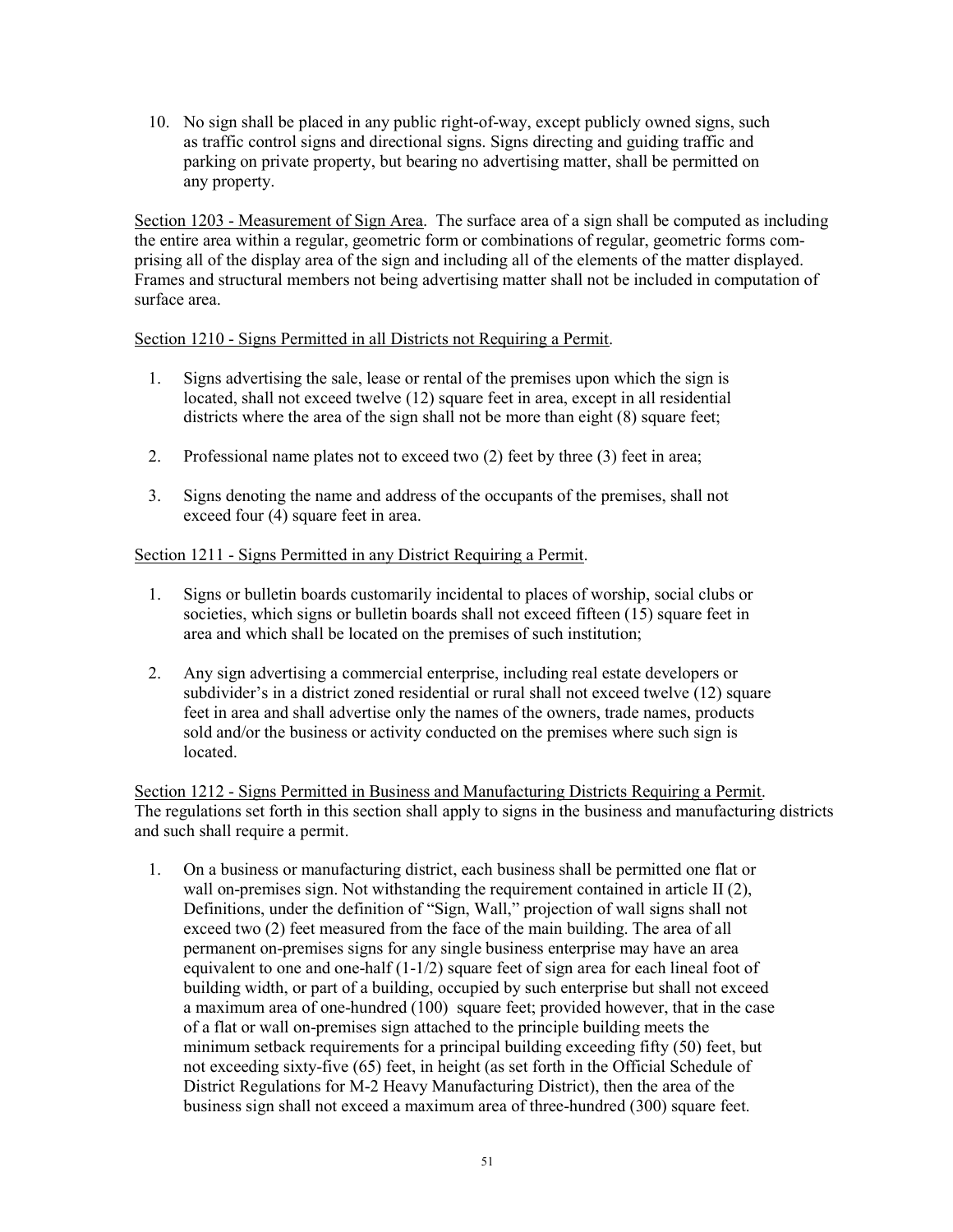- 2. In a business or manufacturing district, two off-premises signs with a total area not exceeding six hundred (600) square feet for both may be permitted at a single location. No single off-premises sign shall exceed one-thousand-two-hundred (1,200) square feet, nor shall off-premises signs visible to approaching traffic have a minimum spacing of less than two hundred (200) feet. Off-premises signs shall conform to all applicable yard and height regulations for the appropriate zoning district.
- 3. Off-premises wall signs shall have all structural and supporting members concealed from view.

Section 1220 - Temporary Signs. Temporary signs not exceeding sixty- four (64) square feet in area, announcing special public or institutional events, the erection of a building, the architect, the builders or contractors may be erected for a period of sixty (60) days plus the construction period. Such temporary signs shall conform to the general requirements listed in Section 1202, the setback requirements in Section 1240-1243 and, in addition, such other standards deemed necessary to accomplish the intent of this Article as stated in Section 1200.

Section 1221 - Free Standing Signs. Free-standing on-premises signs not over thirty (30) feet in height, having a maximum total sign area of one hundred (100) sq. feet and located not closer than ten (10) feet to any street (road) right-of-way line and not closer than thirty (30) feet to any adjoining lot line may be erected. In an area designated M-2 Heavy Manufacturing District, free standing signs shall have a minimum height of five (5) feet to the bottom of the sign; otherwise such minimum height shall be eight (8) feet.

Section 1222 - Wall Signs Pertaining to Non-Conforming Uses. On-premises wall signs pertaining to a non-conforming use shall be permitted on the same premises of such use, provided the area of such sign does not exceed twelve (12) feet.

Section 1230 - Political Signs. No political sign shall be posted in any place or in any manner that is destructive to public property upon posting or removal. All candidates for public office, their campaign committees, or other persons responsible for the posting on public property of campaign material shall remove such material within two (2) weeks following election day .

Section 1240 - Sign-Setback Requirements. Except as modified in Sections 1241-1244, on-premises signs, where permitted, shall be set back from the established right-of-way line of any thoroughfare at least ten (10) feet.

Section 1241 - Increased Setback. For every square foot by which any on-premises sign exceeds fifty (50) square feet, the setback shall be increased by one-half (1/2) foot, but need not exceed one hundred (100) feet.

Section 1242 - Setbacks for Off-Premises Signs. If a setback line is not established for the appropriate zoning district, off-premises signs shall be set back a minimum of ten (10) feet from the right-of-way line.

Section 1243 - Setbacks for Public and Quasipublic Signs. Real estate signs and bulletin boards for a church, school or any other public, religious or educational institution may be erected not less than ten (10) feet from the established right-of-way line of any street or highway, provided such sign or bulletin board does not obstruct traffic visibility at street or highway intersections.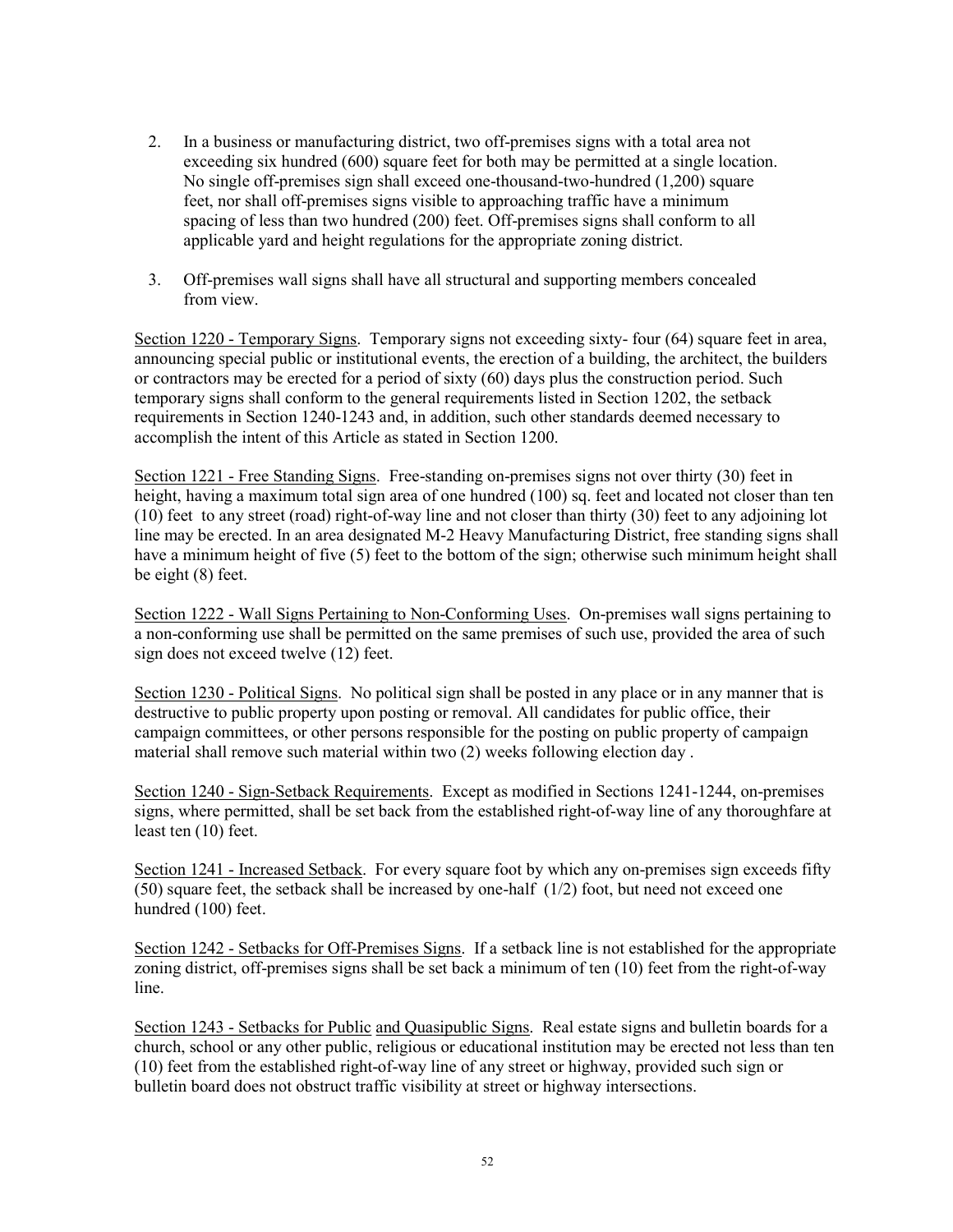Section 1244 - Special Yard Provisions. On-premises signs where permitted shall be erected or placed in conformity with the side and rear yard requirements of the district in which located, except that in any residential district, on-premises signs shall not be erected or placed within twelve (12) feet of a side or rear lot line. If the requirement for a single side yard in the appropriate zoning district is more than twelve (12) feet, the latter shall apply.

Section 1250 - Limitation. For the purposes of this Resolution, outdoor advertising off-premises signs shall be classified as a business use and be permitted in all districts zoned for business or lands used for agricultural purposes. In addition, regulation of signs along primary highways shall conform to the requirements of Ohio Revised Code, Chapter 5516, and the regulations adopted pursuant thereto.

Section 1251 - Violations. In case any sign shall be installed, erected, constructed, or maintained in violation of any of the terms of this resolution, the Zoning Inspector shall notify in writing the owner or lessee thereof to alter such sign so as to comply with this resolution. Failure to comply shall be deemed a violation and shall be punishable under Section 350 of this Resolution.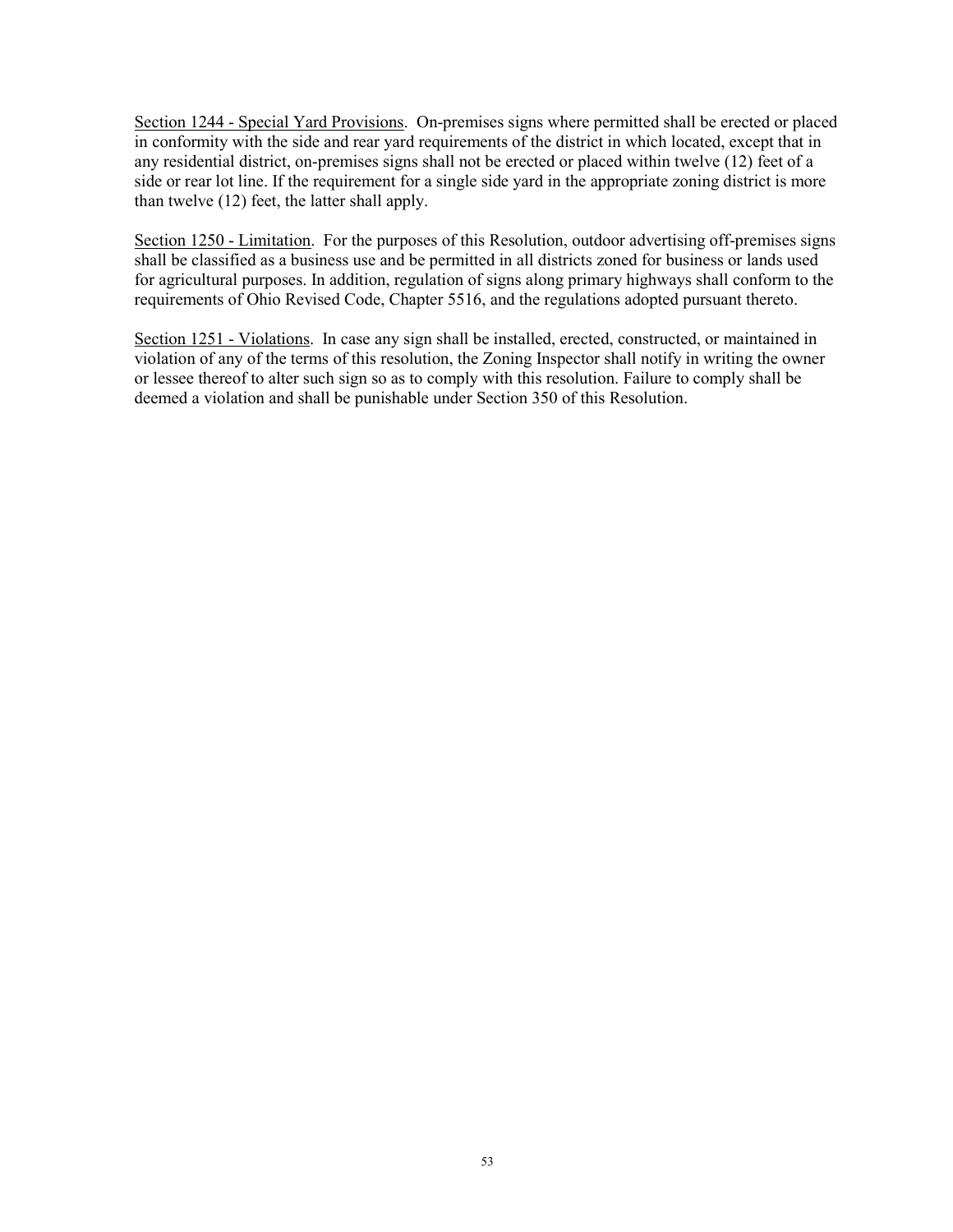## ARTICLE XIII - PLANNED UNIT DEVELOPMENT

Section 1300 - Objective for Planned Unit Developments. It shall be the policy of the Township Trustees to promote progressive development of land and construction thereon by encouraging planned unit developments to achieve:

- 1. A maximum choice of living environments by allowing a variety of housing and building types and permitting an increased density per acre and a reduction in lot dimensions, yards, building setbacks, and area requirements.
- 2. A more useful pattern of open space and recreation areas and, if permitted as part of the project, more convenience in the location of accessories commercial uses and services.
- 3. A development pattern which preserves and utilizes natural topography and geologic features, trees, and other vegetation, and prevents the disruption of natural drainage patterns.
- 4. A more efficient use of land than is generally achieved through conventional development resulting in substantial savings through shorter utilities and streets.
- 5. A development pattern in harmony with land use density, transportation facilities, and community facilities.

The Township is also prepared to accept a greater population density in undeveloped areas provided the developer can demonstrate that any increment of public cost clearly attributable to increased densities will be compensated for the private amenities and public benefits to be achieved by the plan of the development.

Section 1301 -Provisions Governing Planned Unit Developments. Because of the special characteristics of planned unit developments, special provisions governing the development of land for this purpose are required. Whenever there is a conflict or difference between the provisions of this Article and those of the other Articles of the Resolution, the provisions of this Article shall prevail. Subjects not covered by this Article shall be governed by the respective provisions found elsewhere in this Resolution.

Section 1302 - Application and Procedure. Upon approval by the Zoning Commission and the Board of Zoning Appeals, a planned unit development district may be applied to any existing residential district. Upon approval of a final development plan, the Official Zoning Map shall be annotated for the land area involved so that the district name includes 'PUD'. Planned Unit Development districts shall be approved by the Zoning Commission and the Board of Zoning Appeals in the manner provided in t Sections 1350-1354 of this Article.

Section 1310 - Uses Permitted. Compatible residential, commercial, industrial, public, and quasipublic uses may be combined in PUD districts provided that the proposed location of the commercial or industrial uses will not adversely affect adjacent property, and/or the public health, safety, and general welfare. Lot area and other yard requirements of the residential districts established in Article I (1) shall apply except as modified in Section 1325 and Section 1327.

The amount of land devoted to commercial and/or industrial use in a residential-commercial development shall be determined by the Zoning Commission and approved by the Board of Appeals.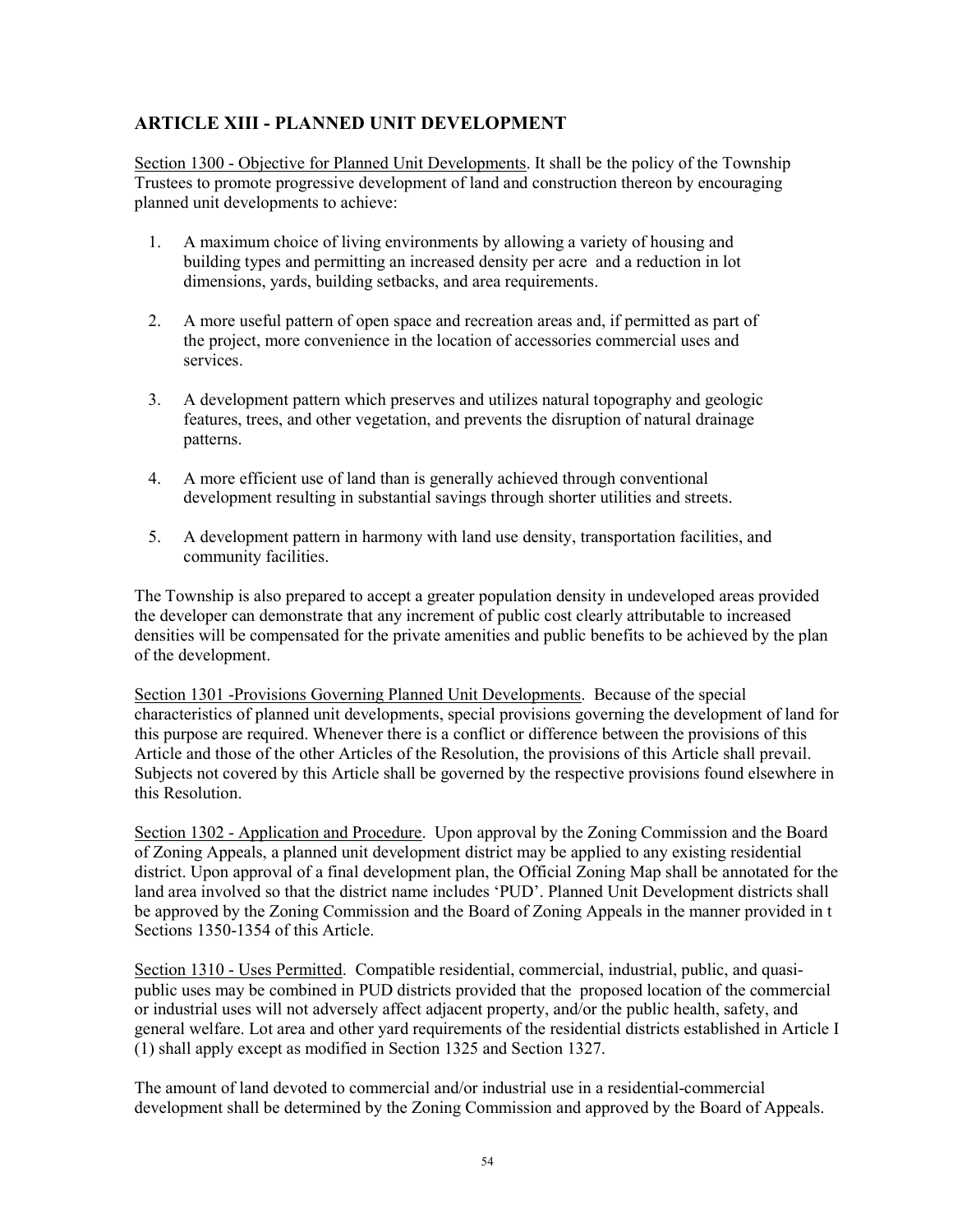Section 1320 - Minimum Project Area. The gross area of a tract of land to be developed in a planned unit development district shall be a minimum of ten (10) acres, provided, however, that smaller parcels may be considered on the basis of their potential to satisfy the objectives of this Article as stated in Section 1300. When the planned unit development proposes a mixture of residential uses with commercial and/or industrial uses, the Zoning Commission may limit the development of not more than eight  $(8)$  percent of the tract to commercial uses and not more than twelve  $(12)$  percent of the tract to industrial uses.

Section 1321 – Project Ownership. The project land may be owned, leased, or controlled either by a single person, or corporation, or by a group of individuals or corporations. Such ownership may be by a public or private corporation.

Section 1322 - Common Open Space. A minimum of ten (10) percent of the land developed in any planned unit development project shall be reserved for common open space and recreational facilities for the residents or users of the area being developed. The open space shall be disposed of as required in Section 1323 of this Resolution.

Section 1323 - Disposition of Open Space. The required amount of common open space land reserved under a planned unit development shall either by held in corporate ownership by owners of the project area for the use of each owner who buys property within the development or be dedicated to the Township and retained as common open space for parks, recreation, and related uses. All land dedicated to the Township must meet the Zoning Commission's requirements as to size, shape, and location. Public Utility and similar easements and right-of-ways for water courses and other similar channels are not acceptable for common open space dedication to the Township, unless such land or right-of-way is usable as a trail or other similar purpose and approved by the Zoning Commission. The responsibility of the maintenance of all open spaces shall be specified by the developer before approval of the final development plan.

Section 1324 - Utility Requirements. Underground utilities, including telephone and electrical systems, are required within the limits of all planned unit developments. Appurtenances to theses systems which can be effectively screened may be exempted from this requirement if the Zoning Commission finds that such exemption will not violate the intent or character of the proposed planned unit development.

#### Section 1325 - Minimum Lot Sizes.

- 1. Lot area per dwelling unit may reduced by not more than forty (40) percent of the minimum lot area required in the Official Schedule of District Regulations. A planned unit development need not conform to the density requirements of Article VIII (8). A diversification of lot sizes is encouraged.
- 2. Lot widths may be varied to allow for a variety of structural designs. It is also recommended that setbacks be varied.

Section 1326 - Lots to Abut Upon Common Open Space. Every property developed under the planned unit development approach should be designed to abut upon common open space or similar areas. A clustering of dwellings is encouraged. In areas where townhouses are used, there shall be no more than eight (8) townhouse units in any contiguous group.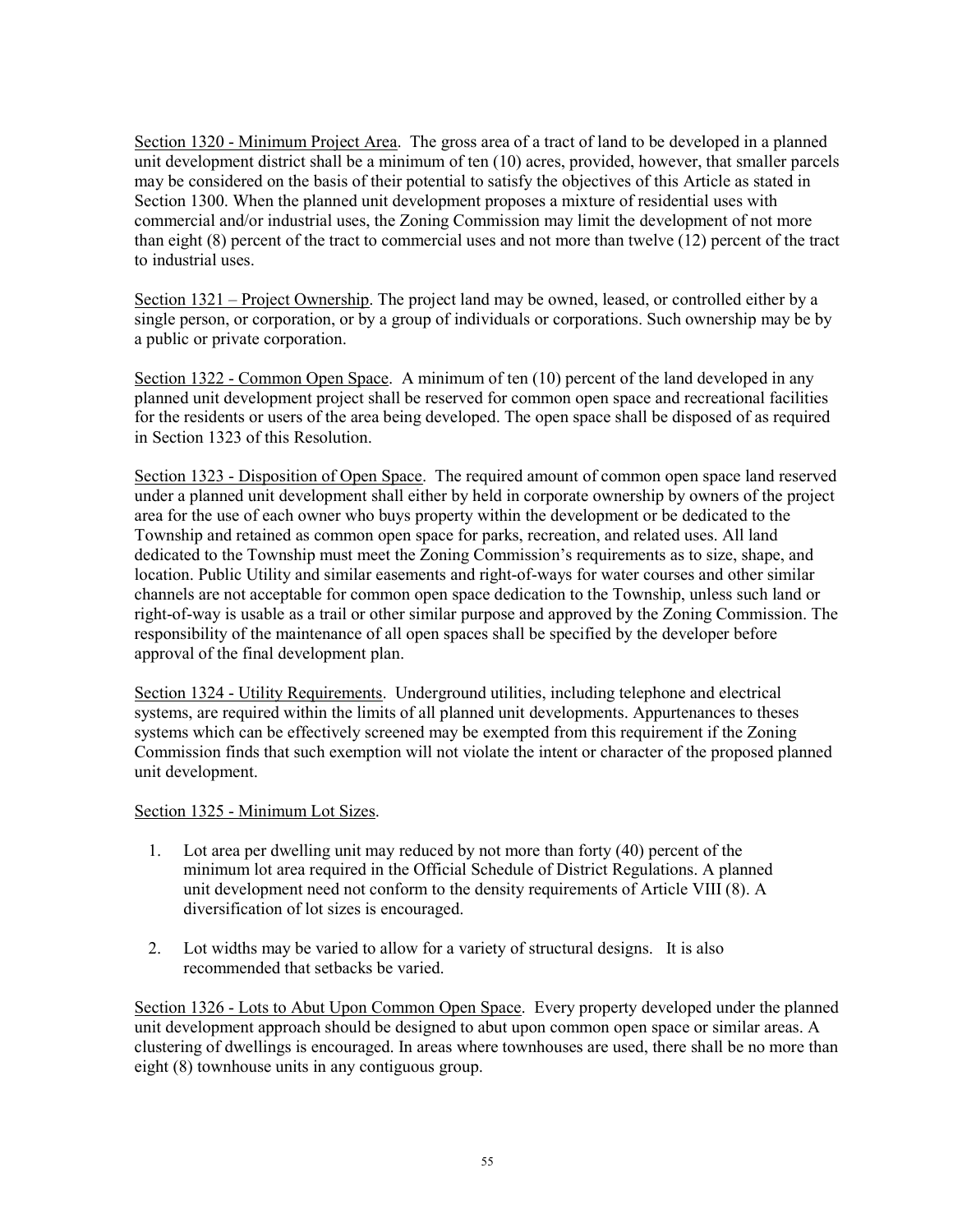Section 1327 - Height Requirements. For each foot of building height over the maximum height regulations specified in Article IX (9), the distance between such buildings and the side and year property lines of the planned unit development project area shall be increased by one (1) foot addition to the side and rear yard required in the districts.

Section 1328 - Parking. Off-street parking, loading, and service areas shall be provided in accordance with Article XI (11) of this Resolution. However, off-street parking and loading areas shall not be permitted within fifteen (15) feet of any residential use.

Section 1329 - Perimeter Yards. Notwithstanding the provisions of this Article, every lot abutting the perimeter of the planned unit development district shall maintain all yard requirements specified in Article IX (9) for the applicable conventional zoning district.

Section 1340 - Arrangement of Commercial Uses. When planned unit development districts include commercial uses, commercial buildings and establishments, they shall be planned as groups having common parking areas and common ingress and egress points in order to reduce the number of potential accident locations at intersections and thoroughfares. Planting screens or fences shall be provided on the perimeter of the commercial areas abutting residential areas.

The plan of the project shall provide for the integrated and harmonious design of buildings, and for adequate and properly arranged facilities for internal traffic circulation, landscaping, and such other features and facilities as may be necessary to make the project attractive and efficient from the standpoint of the adjoining and surrounding non-commercial areas.

All areas designed for future expansion or not intended for immediate improvement or development shall be landscaped or otherwise maintained in a neat and orderly manner as specified by the Zoning Commission.

Section 1341 - Arrangement of Industrial Uses. Planned unit development districts may include industrial uses if it can be shown that the development results in a more efficient and desirable use of land.

Industrial uses and parcels shall be developed in park-like surroundings utilizing landscaping and any existing woodlands as buffers to screen lighting, parking areas, loading areas or docks, and/or outdoor storage of raw materials or products. A planned unit industrial grouping in order to economize in the provision of such utility services is required. Thoroughfares shall be kept to a minimum throughout a planned industrial area in order to reduce through traffic.

Project side yards or forty (40) feet and a year yard of fifty (50) feet shall be required if the project is located adjacent to any residential uses. All intervening spaces between the right-of-way line and project building line and intervening spaces between buildings, drives, parking areas, and improved areas shall be landscaped with trees and plantings and properly maintained at all times.

Section 1350 - Procedure for Approval of PUD District. Planned unit development districts shall be approved in accordance with the procedures in Sections 1351-1364.

Section 1351 - Pre-Application Meeting. The developer shall meet with the Zoning Inspector and Commission prior to the submission of the preliminary development plan. The purpose of this meeting is to discuss early and informally the purpose and effect of this Resolution and the criteria and standards contained herein.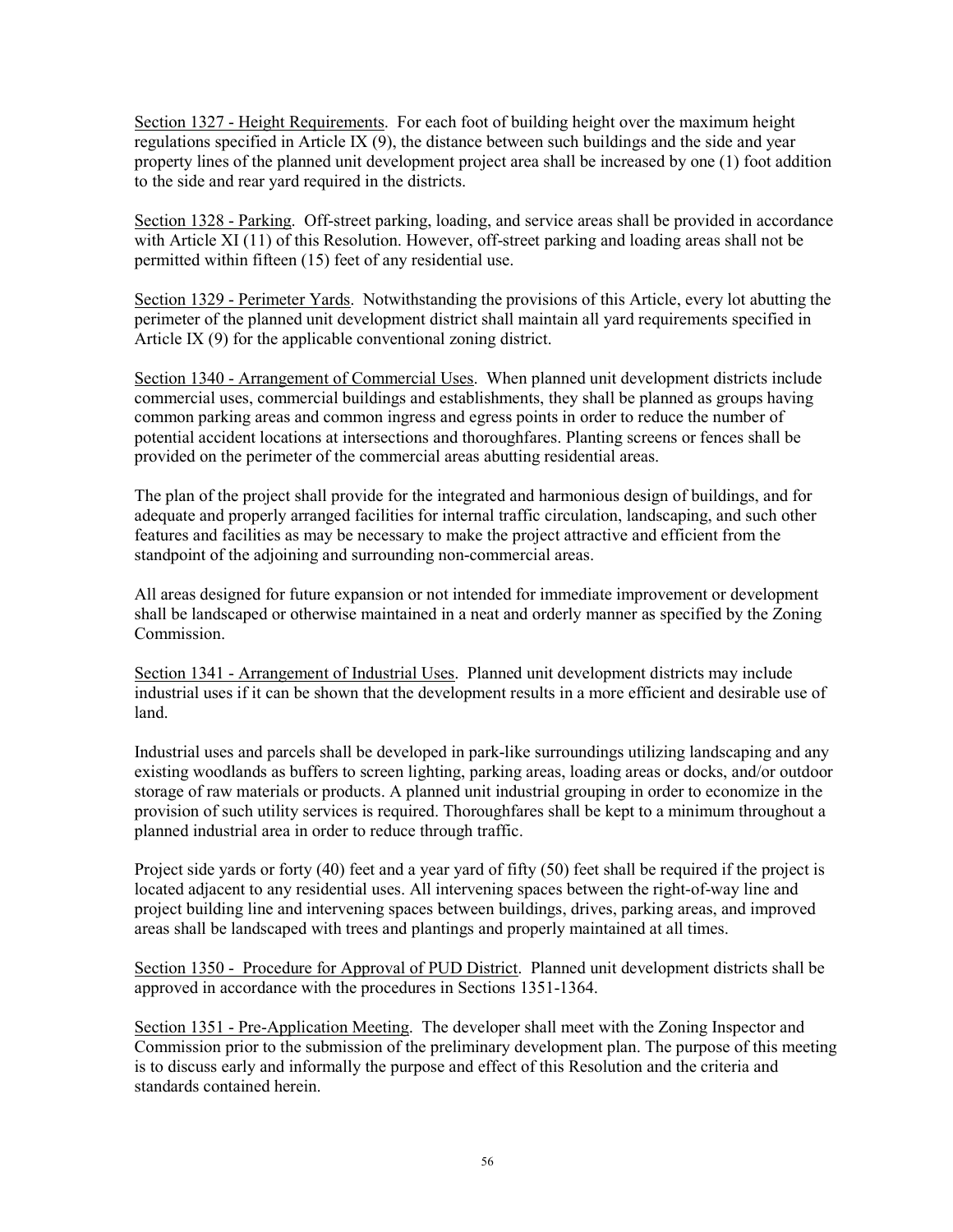Section 1352 - Contents of Application for Approval of Preliminary Development Plan. An application for preliminary planned unit development shall be filed with the Chairperson of the Zoning Commission by at least one owner, optionee, or lessee of property for which the planned unit development is proposed. At a minimum, the application shall contain the following information filed in duplicate:

- 1. Name, address, and phone number of applicant.
- 2. Name, address, and phone number of registered surveyor, registered engineer and/or urban planner assisting in the preparation of the preliminary development plan.
- 3. Legal description of the property.
- 4. Description of existing use.
- 5. Zoning district(s).
- 6. A vicinity map at a scale approved by the Zoning Commission, showing property lines, streets, existing and proposed zoning, and other such items the Zoning Commission may require.
- 7. A preliminary development plan at a scale approved by the Commission showing topography at two (2) feet intervals; location and type of residential, commercial, and industrial land uses; layout, dimensions, and names of existing and proposed streets, right-of-ways, utility easements, parks, and community spaces; layout and dimensions of lots and building setback lines; preliminary improvement drawings, showing water, sewer, drainage, electricity, telephone, and natural gas; and such other characteristics as the Zoning Commission deems necessary.
- 8. Proposed schedule for the development of the site.
- 9. Evidence that the applicant has sufficient control over the land in question to initiate the proposed development plan within two (2) years.

The application for preliminary planned unit development shall be accompanied by a written statement by the developer setting forth the reasons why, in his opinion, the planned unit development would be in the public interest and would be consistent with the Township's statement of objectives for planned unit development in section 1300 of this Resolution.

Section 1353 - Public Hearing by Zoning Commission. Within thirty (30) days after receipt of the preliminary development plan, the Zoning Commission shall hold a public hearing.

Section 1354 - Notice of Public Hearing by Zoning Commission in Newspaper. Before holding the public hearing provided in Section 1353, notice of such hearing shall be given in one (1) or more newspapers of general circulation in the Township at least twenty (20) days before the date of said hearing. The notice shall set forth the time and place of the public hearing, and a general description of the planned unit development.

Section 1356 - Approval in Principle by Zoning Commission. Within thirty (30) days after the public hearing required by Section 1353, the Zoning Commission shall review the preliminary development plan to determine if it is consistent with the intent and purpose of this Resolution, whether the proposed development advances the general welfare of the Township and neighborhood; and whether the benefits, combination of various land uses, and the interrelationship with the land uses in surrounding area justify deviation from standard district regulations. The Commission's approval in principle of the preliminary development plan shall be necessary before an applicant may submit a final development plan. Approval in principle shall not be construed to endorse a precise location of uses, configuration of parcels, or engineering feasibility.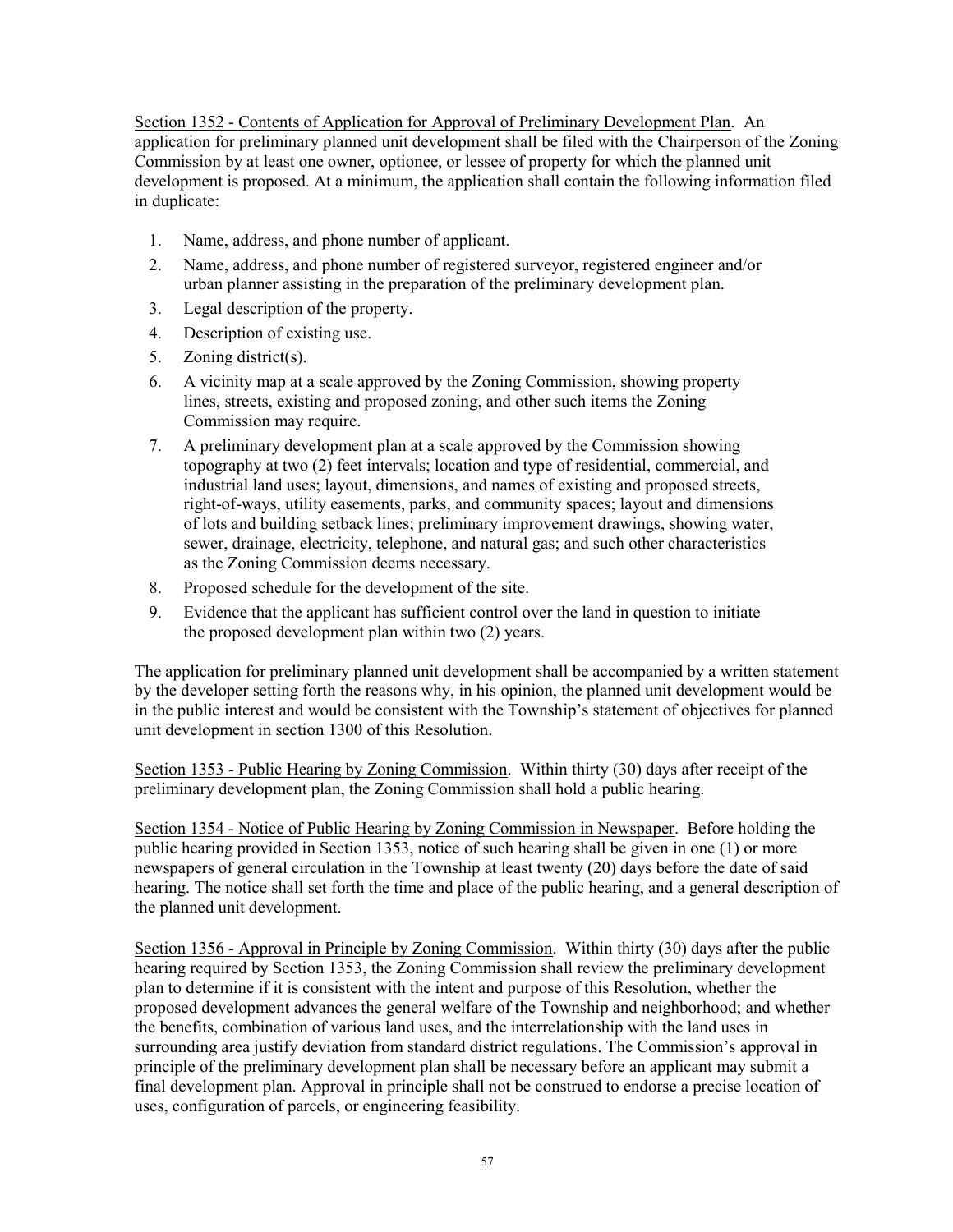Section 1357 - Final Development Plan. After approval in principle of the preliminary development plan, the developer shall submit a final development plan to the Zoning Commission. The final development plan shall be in general conformance with the preliminary development plan approved in principle. Five (5) copies of the final development plan shall be submitted and shall be endorsed by a qualified professional team which must include a registered land surveyor and registered civil engineer.

Section 1358 - Contents of Application for Approval of Final Development Plan. An application for approval of the final development plan shall be filed with the Chairperson of the Zoning Commission by at least one (1) owner, optionee, or lessee of property for which the planned unit development is proposed. Each application shall be signed by the owner, optionee, or lessee attesting to the truth and exactness of all information supplied on the application for final development plan. Each application shall clearly state that the approval shall expire and may be revoked if construction on the project has not begun within two years for the date of issuance of the approval. At a minimum, the application shall contain the following information:

- 1. A survey of the proposed development site, showing the dimensions and bearings of the property of the property lines, area in acres, topography, existing features of the development site, including major wooded areas, structures, streets, easements, utility lines, and land uses.
- 2. All the information required on the preliminary development plan; the location and sizes of lots, location and proposed density of dwelling units, non-residential building intensity; and land use considered suitable for adjacent properties.
- 3. A schedule for the development of units to be constructed in progression and a description of the design principles for buildings and street scapes, tabulation of the number of housing units proposed by type; estimated residential population by type of housing; estimated non-residential population; anticipated timing for each unit; and standards for height, open space, building density, parking areas, population density, and public improvements proposed for each unit of the development whenever the applicant proposes an exception from standard zoning district or other Resolutions governing development.
- 4. Engineering feasibility studies and plans showing, as necessary, water, sewer, drainage, electricity, telephone, and natural gas installations; waste disposal facilities; street improvements, and nature and extent of earth work required for site preparation and development.
- 5. Sit plan, showing buildings, various functional use areas, circulation, and their relationship.
- 6. Preliminary building plans, including floor plans and exterior elevations.
- 7. Landscaping plans.
- 8. Deed restriction, protective covenants, and other legal statements or devices to be used to control the use, development and maintenance of the land, and the improvements thereon, including those areas which are to be commonly owned and maintained.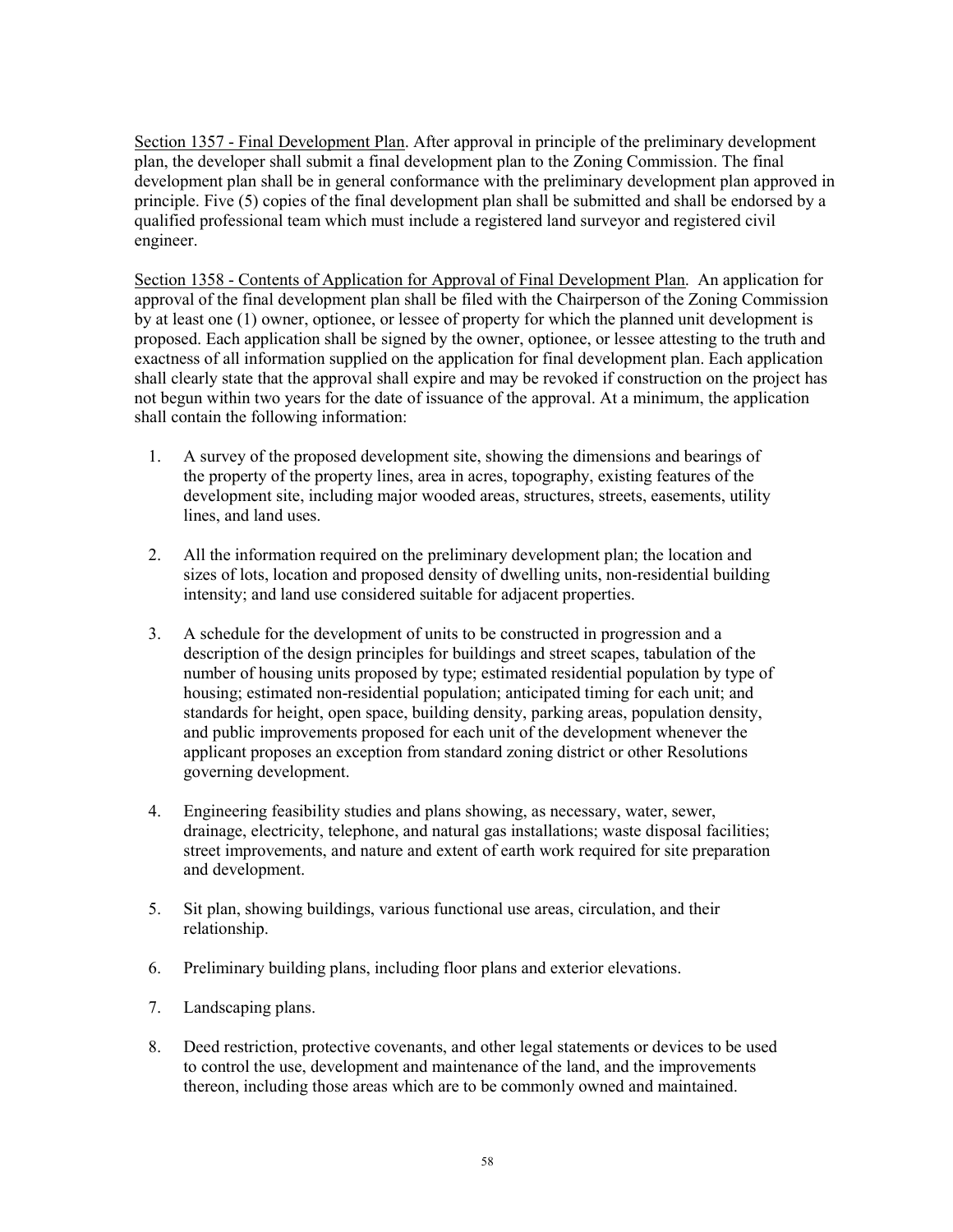Section 1360 - Recommendation by Zoning Commission. Within thirty (30) days after receipt of the final development plan, the Zoning Commission shall recommend to the Board of Appeals that the final development plan be approved as presented, approved with supplementary conditions, or disapproved. The Zoning Commission shall then transmit all papers constituting the record and the recommendations to the Appeals Board.

Section 1361- Criteria for Recommendation by Zoning Commission. Before making its recommendation as required in Section 1360, the Zoning Commission shall find that the facts submitted with the application and presented at the public hearing establish that:

- 1. The proposed development can be initiated with two (2) years of the date of approval.
- 2. Each individual unit of the development, as well as the total development, can exist as an independent unit capable of creating and environment of sustained desirability and stability or that adequate assurance will be provided that such objective will be attained; the uses proposed will not be detrimental to present and potential surrounding uses, but will have a beneficial effect which could not be achieved under standard district regulations.
- 3. The streets and thoroughfares proposed are suitable and adequate to carry anticipated traffic, and increased densities will not generate traffic in such amounts as to overload the street network outside the planned unit development.
- 4. Any proposed commercial development can be justified at the locations proposed.
- 5. Any exception from standard district requirements is warranted by the design and other amenities incorporated in the final development plan, in accord with the planned unit development and the adopted policy of the Zoning Commission and the Township Trustees.
- 6. The area surrounding said development can be planned an zoned in coordination and substantial compatibility with the proposed development.
- 7. The planned unit development is in general conformance with the Zoning Plan of the Township.
- 8. The existing and proposed utility services are adequate for the population densities and non-residential uses proposed.

Section 1362 - Action by Appeals Board. Within thirty (30) days after receipt of the final recommendation of the Zoning Commission, the Appeals Board shall, by Resolution, either approve, approve with supplementary conditions, or disapprove the application as presented. If the application is either approved or approved with conditions, the Appeals Board shall direct the Zoning Inspector to issue zoning permits only in accordance with the approved final development plan and the supplementary conditions attached thereto.

Section 1363 - Supplementary Conditions and Safeguards. In approving any planned unit development district, the Appeals Board may prescribe appropriate conditions and safeguards in conformity with this Resolution. Violation of such conditions or safeguards, when made a part of the terms under which the final development plan is approved, shall be deemed a violation of this Resolution and punishable under Section 350 of this Resolution.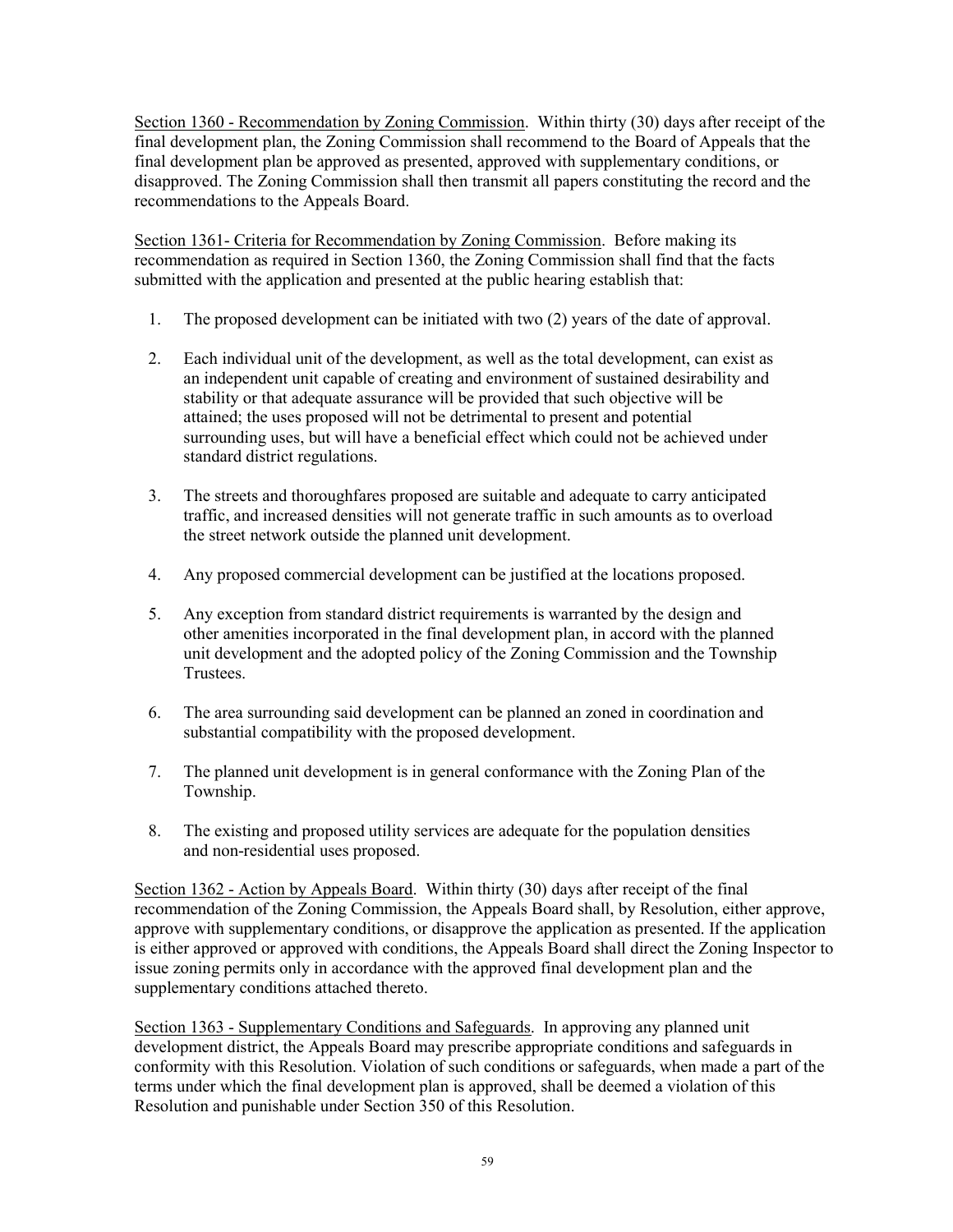Section 1364 - Expiration and Extension of Approval Period. The approval of a final development plan for a planned unit development district shall be for a period not to exceed two (2) years after approval is granted, the approved final development plan shall be void and the land shall revert to the district regulations in which it is located. An extension of the time limit or modification of the approved final development plan may be approved if the Zoning Commission finds that such extension or modification is not in conflict with the public interest.

No zoning amendment passed during the time period granted for the approved final development plan shall in any way effect the terms under which approval of the planned unit development was granted.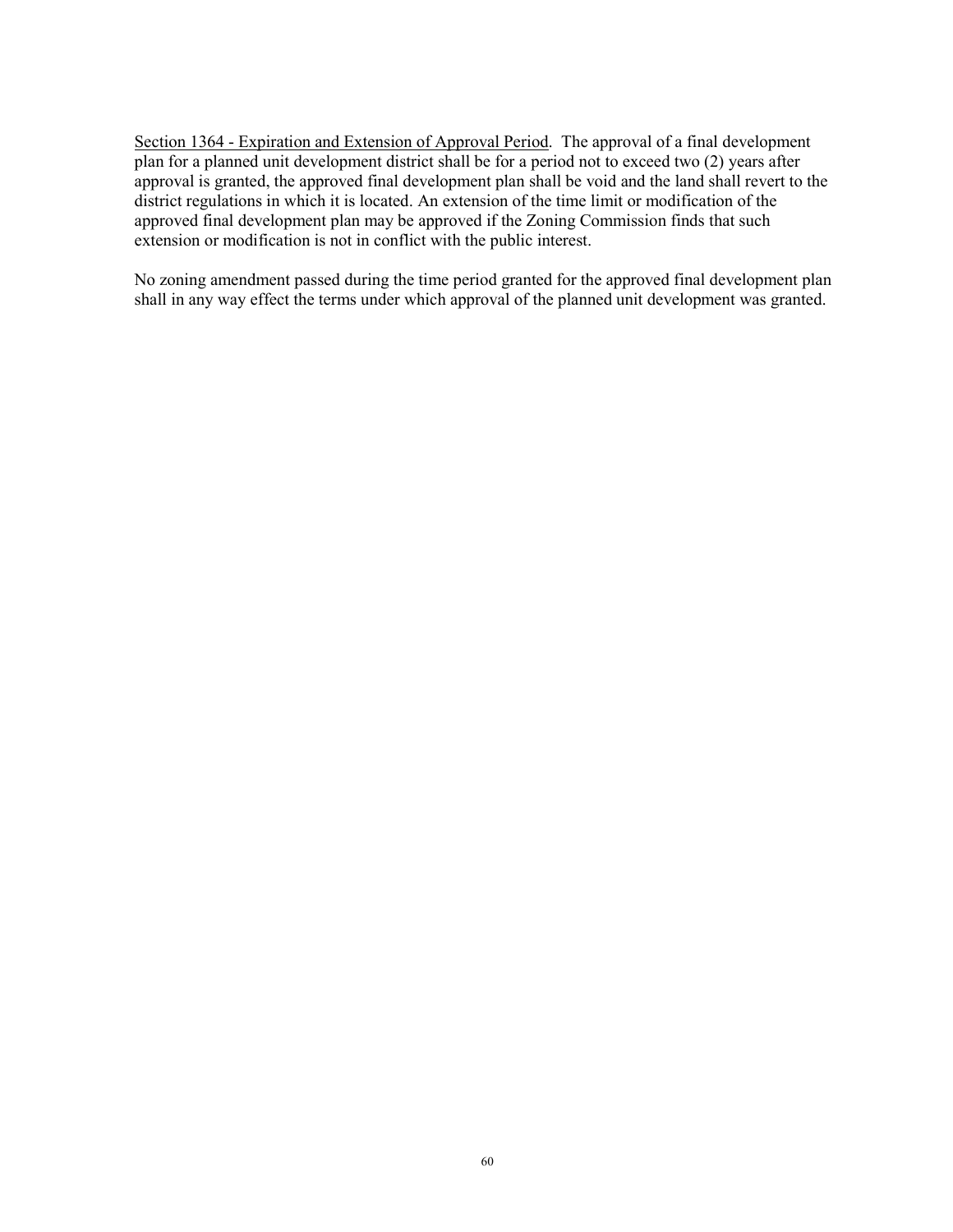## ARTICLE XIV - MANUFACTURED DWELLING (HOUSING); MOBILE HOME PARKS AND MANUFACTURED DWELLING (HOUSING); MOBILE HOMES INDIVIDUALLY

Section 1400 - Intent. It is the intent of this Article to regulate the location of, and to encourage, stabilize and protect the development of well-planned Manufactured dwelling (mobile home) parks.

Section 1410 - Approval Procedures. Manufactured dwelling (mobile home) parks shall be permitted only as a conditional use in the U-1 District and shall be developed according to the general standards and regulations stated and referenced in Article XIV (14).

Section 1420 - General Standards for Manufactured Dwelling (Mobile Home) Parks. The Board of Zoning Appeals shall review the particular facts and circumstances of each proposed or expanded manufactured dwelling (mobile home) park in terms of the following standards and shall find adequate evidence showing that the manufactured dwelling (mobile home) park development:

- 1. Will be designed, constructed, operated and maintained so as to be harmonious and appropriate in appearance with the existing or intended character of the general vicinity and that such use will not change the essential character of the same area;
- 2. Will not be hazardous or detrimental to existing or future neighboring uses;
- 3. Will be served adequately by essential public facilities and services such as highways, streets, police and fire protection, drainage, refuse disposal and schools; or that the persons or agencies responsible for the establishment of the proposed park shall be able to provide adequately any such services;
- 4. Will be consistent with the intent and purposes of this Resolution;
- 5. Will have vehicular approaches to the property which shall be so designed as not to create an interference with the traffic on surrounding public streets or roads;
- 6. Will not result in the destruction, loss or damage of natural features of major importance;
- 7. The minimum size of a manufactured dwelling (mobile home) park shall not be less than five (5) acres.

Section 1430 - Manufactured Dwelling (Mobile Home) Park Requirements. Manufactured dwelling (mobile home) parks shall be developed in accordance with the requirements of Chapter HE-27 of the Ohio Sanitary Code adopted by the Public Health Council under the authority of the Ohio Revised Code, Section 3733.02.

Section 1440 - Minimum Floor Area. Individual Manufactured dwellings (mobile homes) located within the park shall have a minimum floor area of nine hundred (900) square feet using accepted industry measurement standards.

Section 1441 - Manufactured Dwelling (Mobile Homes) Individually. No manufactured dwelling (mobile home) shall be allowed on any individual lot and shall be allowed only in manufactured dwelling (mobile home) parks. In the event that the primary residence becomes unlivable due to a fire or any act of nature, a temporary permit may be issued to place a mobile home on the site to be used as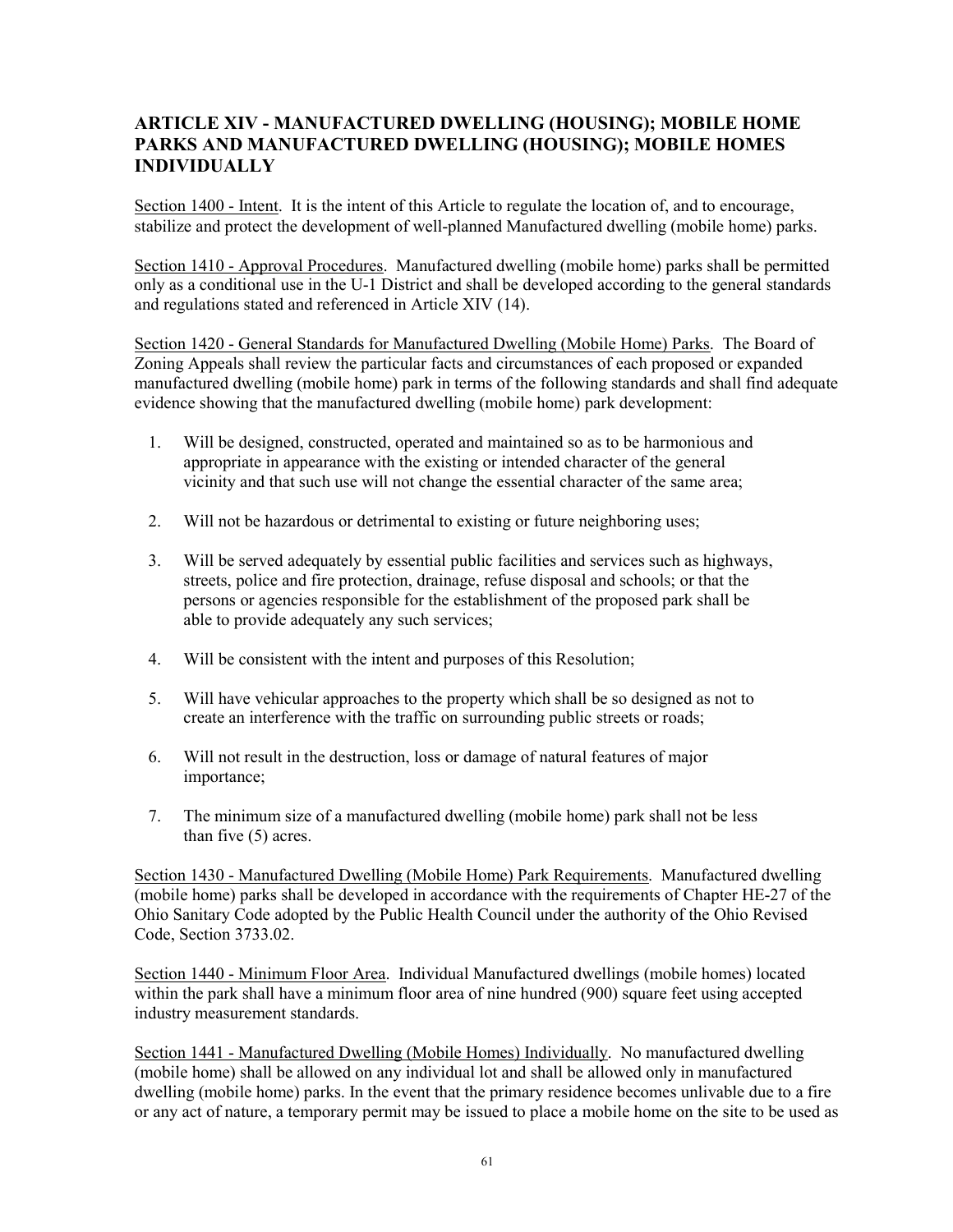a temporary dwelling if a conditional use is granted by the Appeals Board. This permit will be renewable on January 1 of each year at a fee set by the Township Trustees. The temporary dwelling may not be on the site for longer than thirty (30) months. (Re)construction of the dwelling must begin within six (6) months of the date of the original disaster or the temporary permit becomes invalid. The temporary mobile home foundation will be of the 'post and pier' type with tie-downs.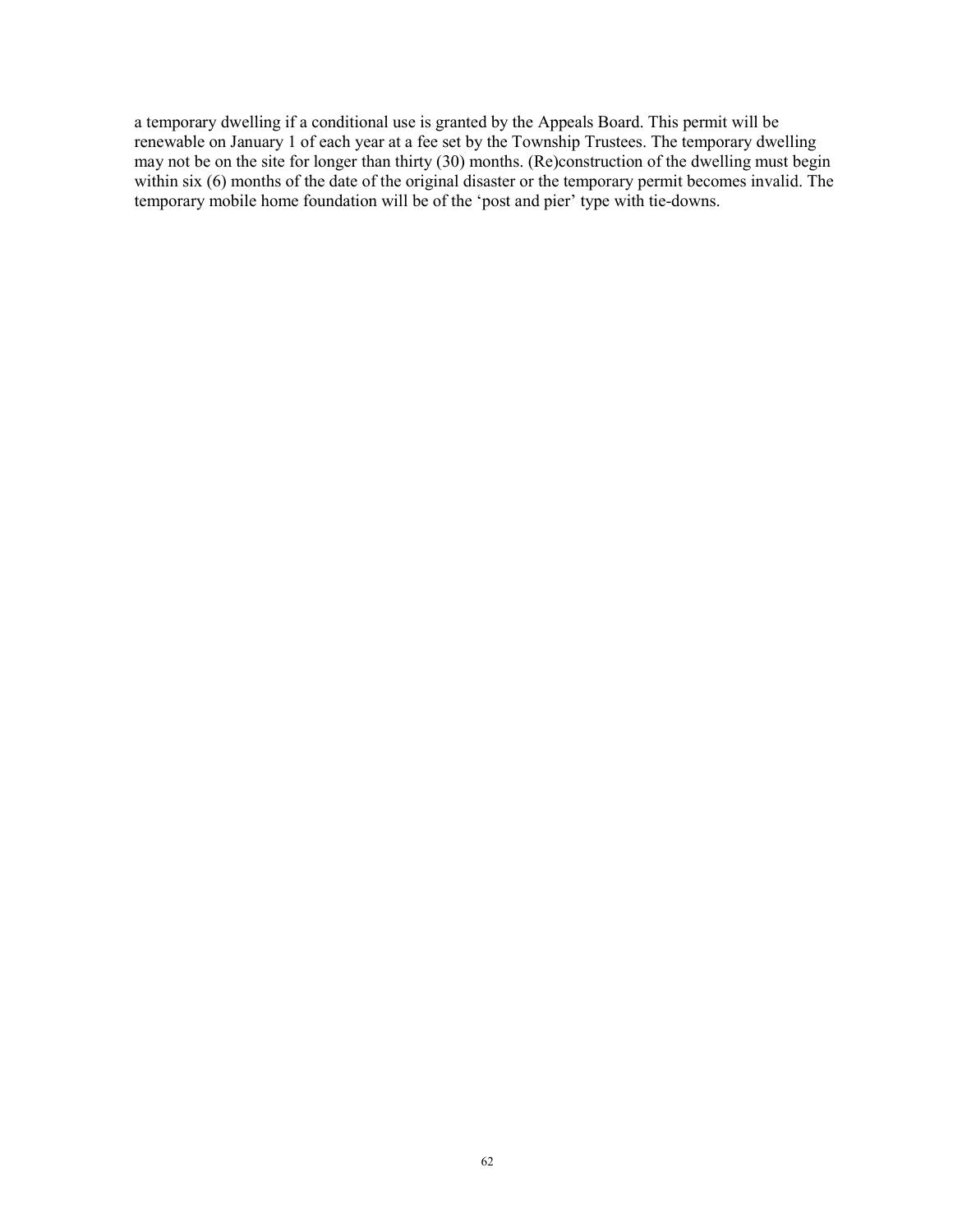# ARTICLE XV - EXTERIOR LIGHTING

Section 1500 - Intent. The intent of this Article is to maximize the creativity of the designer and user of lighting to produce and provide quality lighting while, at the same time, greatly limiting the amount of poor lighting which leads to wasted energy use and garish appearing landscapes. Proper lighting will promote the public safety, health and general welfare. It will also serve to help maintain the rural nature of the township while promoting a climate amenable to business and economic growth and development.

Section 1501 - Plan. An exterior lighting plan shall be submitted, show compliance with this Resolution, and be approved by the Zoning Inspector before a Zoning Permit is issued. The plan shall show layouts for the parking lot(s), driveway(s), pedestrian pathway(s), adjacent right-of-way(s) and locations for all exterior positioned luminaries.

Section 1502 - Illumination Levels. In general, and as a minimum, illumination levels and luminaire placement shall be adequate to facilitate safe and secure conduct of activities that are performed during all hours of night (from official sundown to sunrise). However, illumination shall not exceed 5 footcandles and shall not be continued longer than necessary to ensure the proper and complete conduct of these activities. For non-residential parking lots and pedestrian walkway areas, a minimum of 0.2 footcandles, and an average minimum of 0.5 footcandles, shall be provided over the area(s). The average maximum illumination for these same non-residential areas shall not exceed 3 footcandles. These illumination levels are as measured on the earthen surface onto which the light is directed. Harsh contrasts in lighting levels shall be avoided. Where practical, luminaries shall be automatically controlled so that illumination is discontinued during hours when lighting is not needed.

Section 1503 - Direct Glare Control. Any luminaire with a lamp or lamps rated at a total of MORE than 2000 lumens, and all flood or spot luminaires (floodlights or spotlights) with a lamp or lamps rated at a total of MORE than 1000 lumens shall not:

- 1. Emit any direct light above a horizontal plane through the lowest direct-light-emitting part of the luminaire.
- 2. Exceed a mounting height of 25 feet from the natural grade of the illuminated area. If the luminaire is placed near a property boundary, the luminaire shall be mounted at a height equal to or less than the value  $3 + (D/3)$ , where D is the distance in feet to the nearest property boundary.

Any luminaire with a lamp or lamps rated at a total of 2000 lumens or LESS, and all flood or spot luminaries with a lamp or lamps rated at 1000 lumens or LESS, may be used without restriction to light distribution or mounting height with the following exception: If any such flood or spot luminaire (floodlight or spotlight) is aimed, directed, or focused to direct light toward residential buildings on adjacent or nearby land, or to create glare perceptible to persons operating motor vehicles on public ways, the luminaire shall be redirected or its light output controlled as necessary to eliminate the direct focus or glare.

Section 1504 - Light Trespass. Illumination levels shall not exceed 0.3 horizontal footcandles (HFC) at any property line.

Section 1505 - Prohibited Light. The following light types are prohibited:

1. Laser source light or any similar high intensity light for outdoor advertising or entertainment, when projected above the horizontal.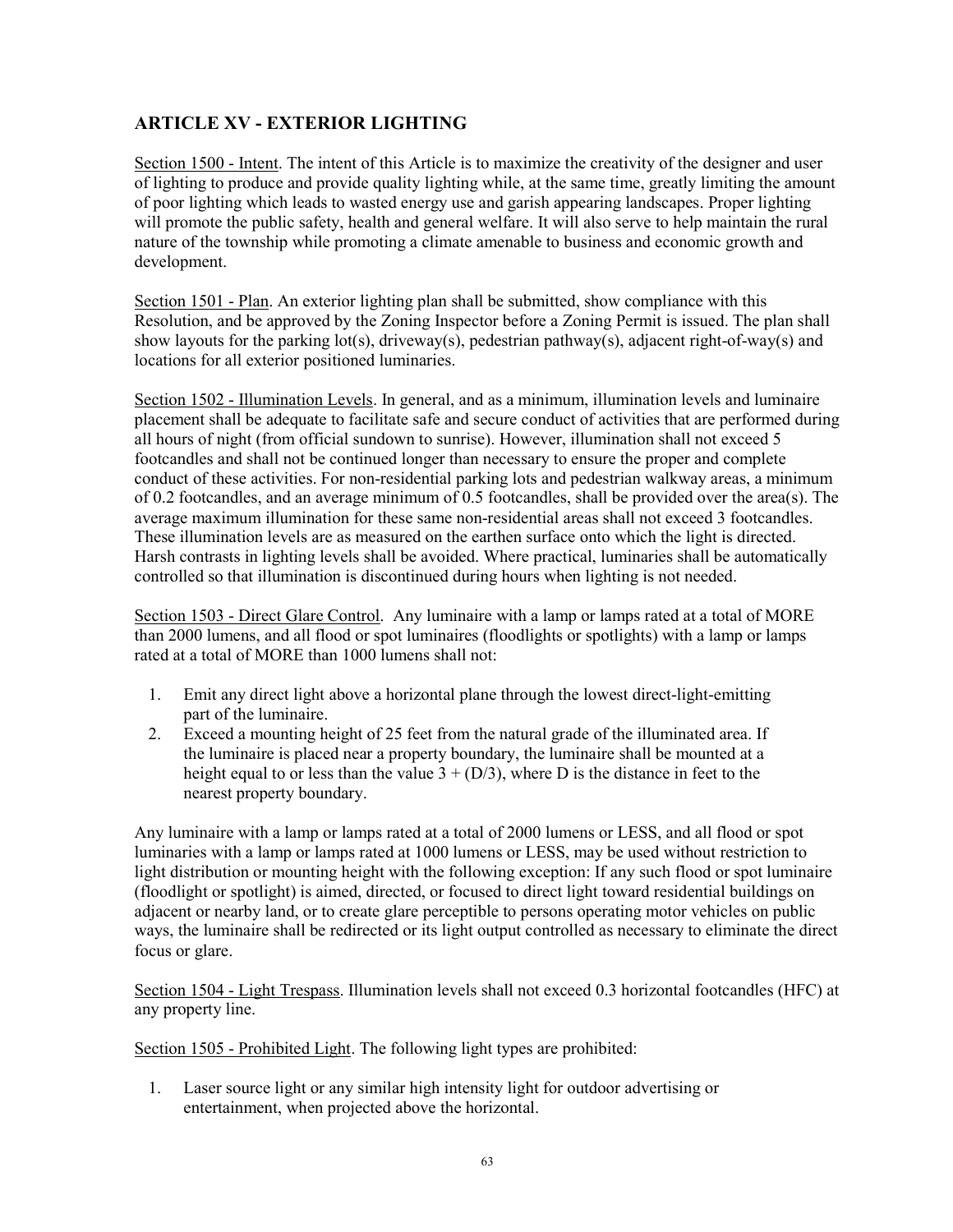- 2. Searchlights for advertising purposes or in novelty outdoor displays (for example, lighthouses).
- 3. Luminaires or devices with changing light intensity, brightness or color (for example, blinking, flashing, and fluttering). These devices, however, are permitted for temporary holiday displays.
- 4. All upward directed lights (except those illuminating the American flag).

Section 1506 - Exceptions to Lighting Regulations. The lighting regulations contained herein do not apply to:

- 1. Temporary situations that are not considered every day use,
- 2. Agricultural operations (see Article II. DEFINITIONS. Agriculture.)
- 3. Zoning District U-1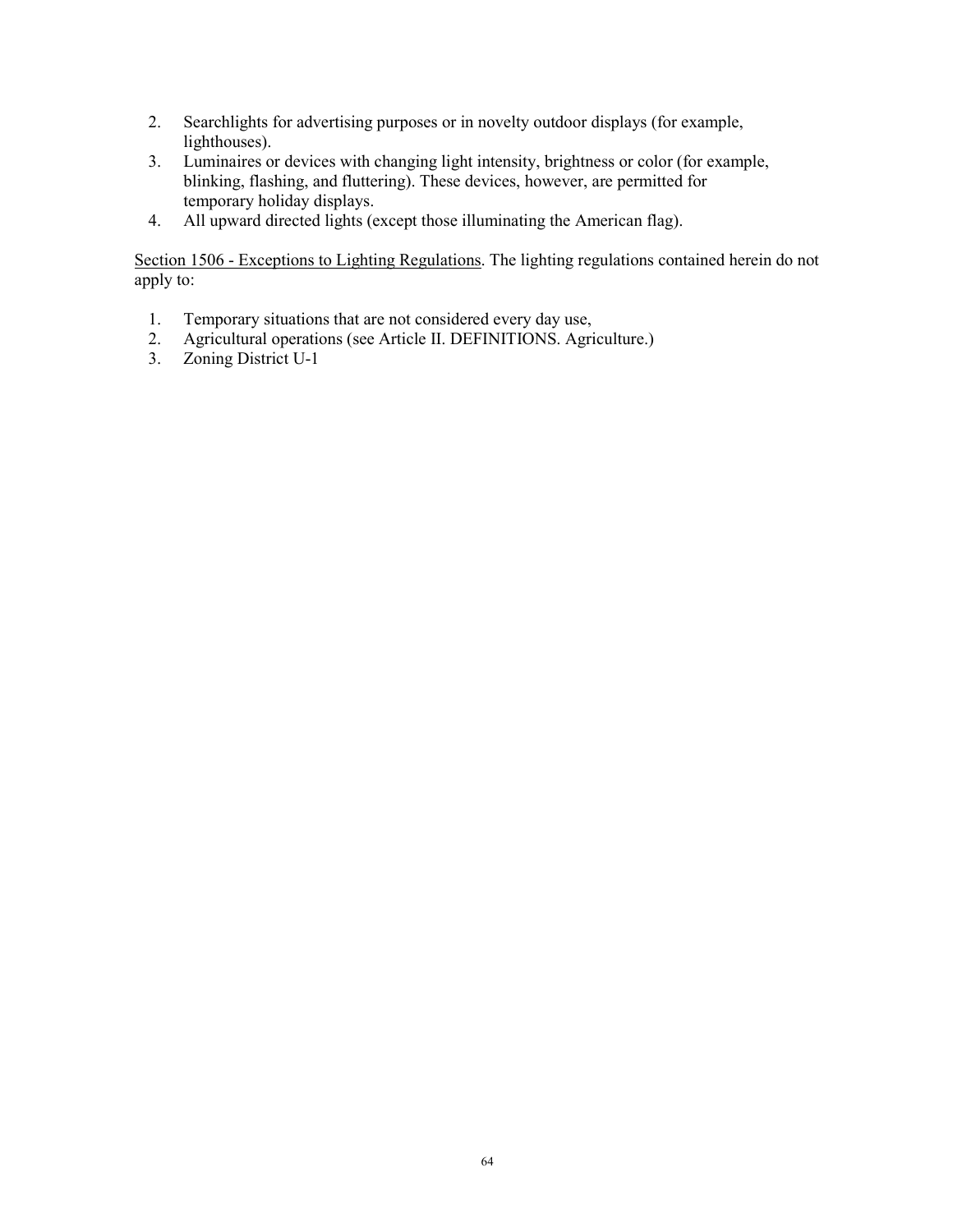### PROCEDURE FOR AMENDING A TOWNSHIP ZONING RESOLUTION (TEXT) WHEN INITIATED BY MOTION OF TOWNSHIP ZONING COMMISSION

1. Once the proposed amendment(s) have been prepared in final form, the Commission meets to: (1) adopt a motion to initiate the amendment(s) and,  $(2)$  to set a public hearing date\*. The Commission must provide notice of this meeting in accordance with Section 512 of the Zoning Resolution.

\* The public hearing date shall not be less than twenty (20) nor more than forty (40) days from the date of the above meeting at which the motion was adopted to initiate the amendment(s).

2. Within five (5) days after the adoption of such motion, the Commission shall transmit a copy thereof together with text and map pertaining thereto to the Logan-Union-Champaign County Planning Commission for its recommendation. The Planning Commission is to return its recommendation to the Township Zoning Commission for consideration at the Zoning Commission's public hearing.

3. Notice of the public hearing (set in item 1 above) shall be given by the Zoning Commission by one (1) publication in a newspaper of general circulation in the township at least ten (10) days in advance of the hearing date. The published notice shall state the date, time and place of the hearing and shall include all of the following:

- a. The name of the Zoning Commission that will be conducting the public hearing.
- b. A statement indicating that the motion is an amendment to the zoning resolution;
- c. The time and place where the text and maps of the proposed amendment will be available for examination for a period of at least ten (10) days prior to the hearing.
- d. The name of the person responsible for giving notice of the public hearing by publication;
- e. A statement that after the conclusion of such hearing the matter will be submitted to the Board of Township Trustees for it's action;
- f. Any other information requested by the Zoning Commission.
- 4. The hearing date arrives and the Zoning Commission holds the public hearing.

5. The Township Zoning Commission shall, within thirty (30) days after such hearing (can be the same night) recommend the approval or denial of the proposed amendment, or the approval of some modification thereof and submit such recommendation together with the resolution (motion), the text and map pertaining thereto, and the recommendation of the Champaign County Planning Commission thereon to the Board of Township Trustees.

6. The Township Trustees shall, upon receipt of the recommendation from the Township Zoning Commission, set a time for a public hearing, which date shall not be more than thirty (30) days from the date of the receipt of such recommendation from the Zoning Commission.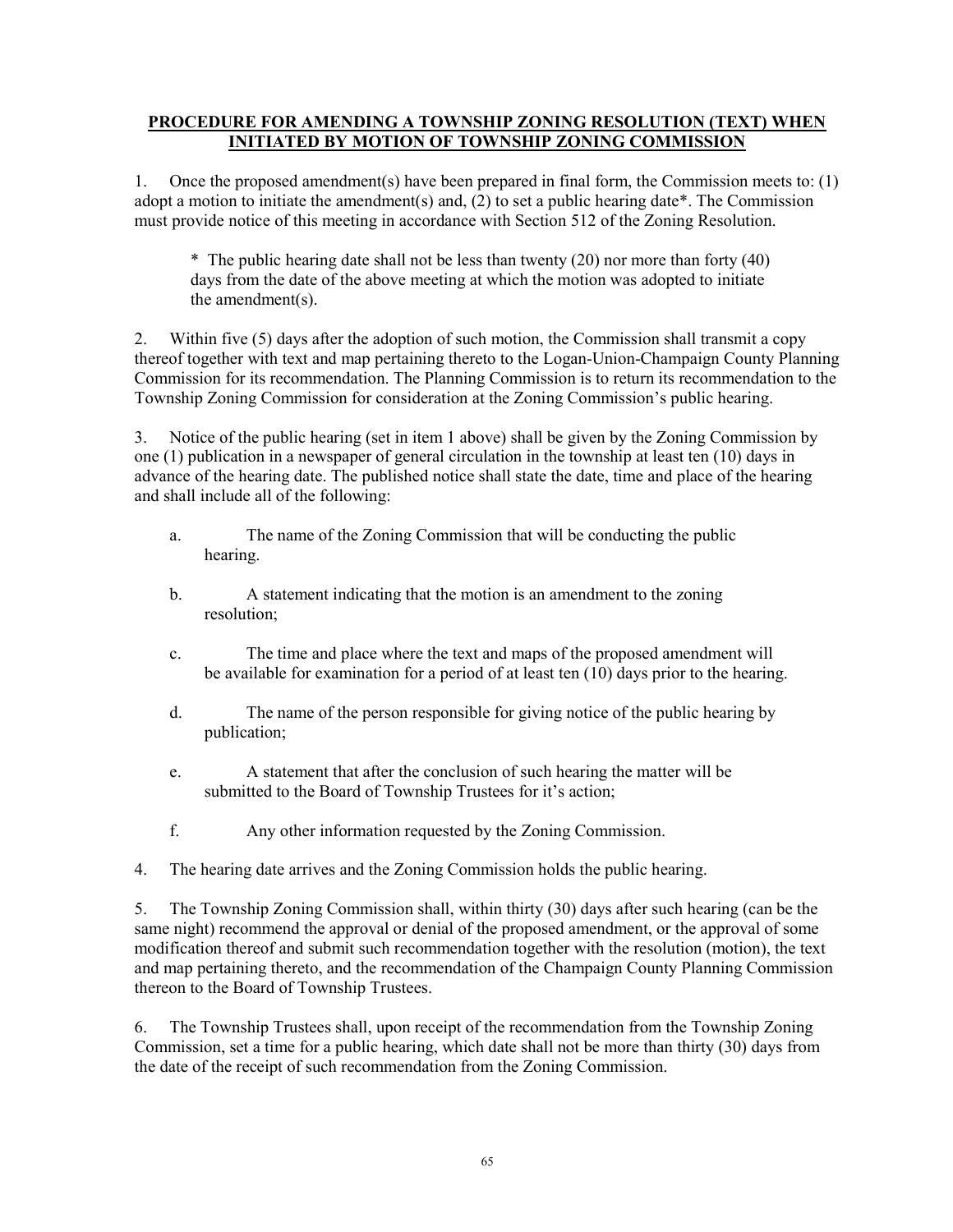7. Notice of such public hearing shall be given buy the Board of Trustees by one publication in a newspaper of general circulation in the Township, at least ten (10) days before the date of such hearing. The published notice shall state the date, time and place of the public hearing and shall include all of the following:

- a. The name of the board that will be conducting the hearing;
- b. A statement indicating that the motion is an amendment to the zoning resolution;
- c. The time and place when the text and maps of the proposed amendment will be available for examination for a period of at least ten  $(10)$  days prior to the hearing;
- d. The name of the person responsible for giving notice of the hearing by publication;
- e. Any other information requested by the Board of Trustees.
- 8. The hearing date arrives and the Board of Trustees hold the public hearing.

9. Within twenty (20) days after such hearing, the Trustees shall either adopt or deny the recommendation of the Zoning Commission or adopt some modification thereof. In the event the Trustees denies or modifies the recommendation of the Township Zoning Commission the unanimous vote of the Board of Trustees shall be required.

10. Such amendment adopted by the Trustees become effective thirty (30) days after the date of adoption, unless a petition, signed by a required number of registered electors, is presented to the Trustees requesting that the issue be put on the ballot.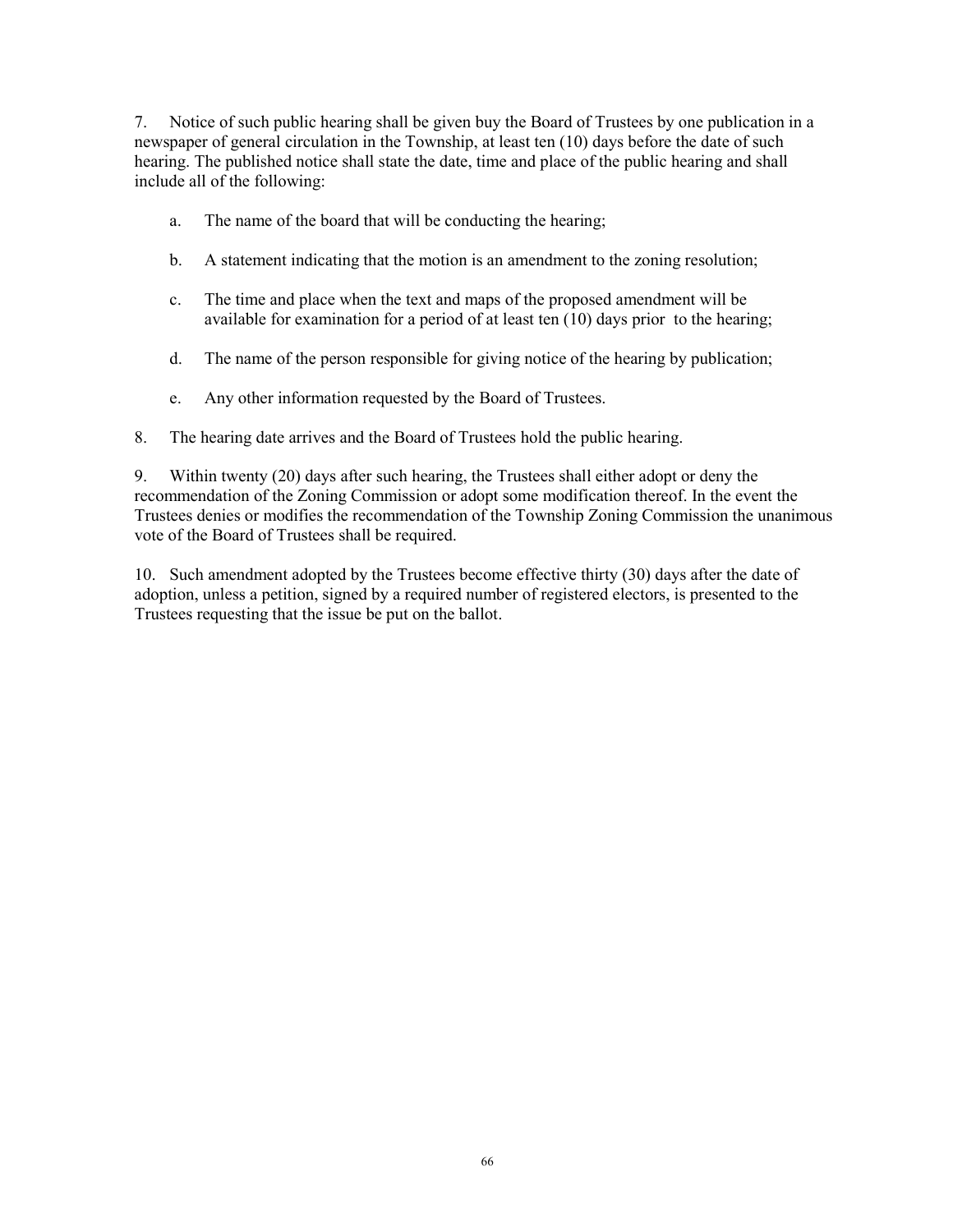## PROCEDURE FOR AMENDING A TOWNSHIP ZONING RESOLUTION UPON APPLICATION BY LANDOWNER OR LESSEE WHEN THE TOWNSHIP ZONING COMMISSION INITIATES PROCEEDINGS TO REZONE TEN (10) OR FEWER PARCELS OR MORE THAN TEN (10) PARCELS

1. Although it is permissible for the chairman to set the public hearing date himself, it is advisable for the entire Commission to meet to set the hearing date and to familiarize themselves with the Application. The Commission must provide notice of this meeting in accordance with Section 512 of the Zoning Resolution.

2. At the above meeting the Commission adopts a motion to set a public hearing date for the amendment (rezoning). The public hearing date shall not be less than twenty (20) nor more than forty (40) days from the date of the filing of such Application. This is all the action that is required at this meeting.

3. Within five (5) days after the filing (receipt) of the Application for Zoning Amendment (Rezoning), the Commission shall transmit a copy thereof together with text and map pertaining thereto to the Logan-Union-Champaign County Planning Commission for its recommendation. The Planning Commission is to return its recommendation to the Township Zoning Commission for consideration at the Zoning Commissions next public hearing.

4. Notice of the public hearing (set in item two (2) above) shall be given by the Zoning Commission by one (1) publication in a newspaper or general circulation in the Township at least ten (10) days in advance of the hearing date.

- a. If the proposed amendment intends to rezone or redistrict ten (10) or fewer parcels of land, as listed on the County Auditors current tax list, written notice of the hearing shall e mailed by the Zoning Commission, by first class mail, at least ten (10) days before the date of the hearing to all owners of property within and contiguous to and directly across the street (road) from the are proposed to be rezoned. The published and mailed notice shall state the date, time and place of the hearing and shall include all of the following:
	- 1) The name of the Zoning Commission that will be conducting the public hearing.
	- 2) A statement indicating that the Application is an amendment to the Zoning Resolution.
	- 3) A list of the addresses of all properties to be rezoned by the proposed amendment and the names of owners of these properties, as they appear on the County Auditor's current tax list.
	- 4) The present zoning classification of the property named in the proposed amendment and the proposed zoning classification of such property.
	- 5) The time and place with the Application proposing to amend the Zoning Resolution will be available for public examination for a period of at least ten (10) days prior to the hearing.
	- 6) The name of the person responsible for giving notice of the hearing by publication.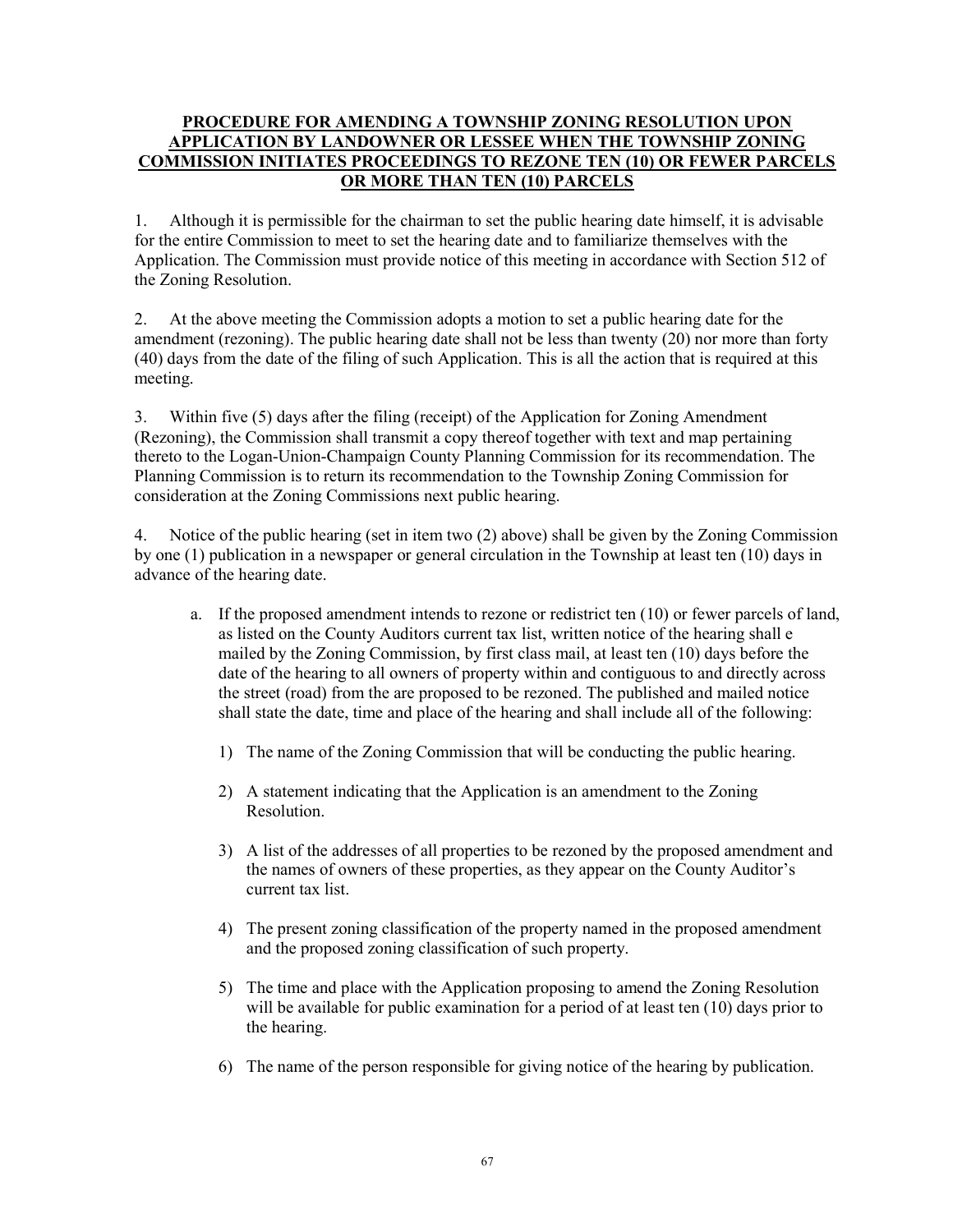- 7) A statement that after the conclusion of such hearing the matter will be submitted to the Board of Township Trustees for its action.
- b. If the proposed Amendment intends to rezone or redistrict more then ten (10) parcels of land, as listed on the County Auditor's current tax list, the published notice shall state the date, time, and place of the hearing and shall include all of the following:
	- 1) The name of the Zoning Commission that will be conducting the public hearing.
	- 2) A statement indicating that the Application is an amendment to the Zoning Resolution.
	- 3) The time and place where the text and maps of the proposed amendment will be available for examination for a period of at least ten (10) days prior to the hearing.
	- 4) The name of the person responsible for giving notice of the hearing by publication.
	- 5) A statement that after the conclusion of such hearing the matter will be submitted to the Board of Township Trustees for its action.
	- 6) Any other information requested by the Zoning Commission.
	- 7) If more than ten (10) parcels are proposed for rezoning, then individual notices to surrounding property owners are not required.
- 5. The hearing date arrives and the Zoning Commission holds the public hearing.

6. The Zoning Commission shall, within thirty (30) days after such hearing (can be the same night), recommend the approval or denial of the proposed amendment, or the approval of some modification thereof and submit such recommendation together with the application, the text and map pertaining thereto, and the recommendation of the Planning Commission thereon to the Board of Township Trustees.

7. The Township Trustees shall, upon receipt of the recommendation from the Zoning Commission, set a time for a public hearing, which date shall not be more than thirty (30) days from the date of the receipt of such recommendation from the Township Zoning Commission.

8. Notice of such public hearing shall be given buy the Board of Township Trustees by one publication in a newspaper of general circulation in the Township, at least ten (10) days before the date of such hearing. If the proposed Amendment intends to rezone or redistrict more than ten (10) parcels of land, as listed on the County Auditor's current tax list, the published notice shall state the date, time, and place of the hearing and shall include all of the following:

- a. The name of the Board that will be conducting the public hearing.
- b. A statement indicating that the Application is an amendment to the Zoning Resolution.
- c. The time and place where the text and maps of the proposed amendment will be available for examination for a period of at least ten (10) days prior to the hearing.
- d. The name of the person responsible for giving notice of the hearing by publication.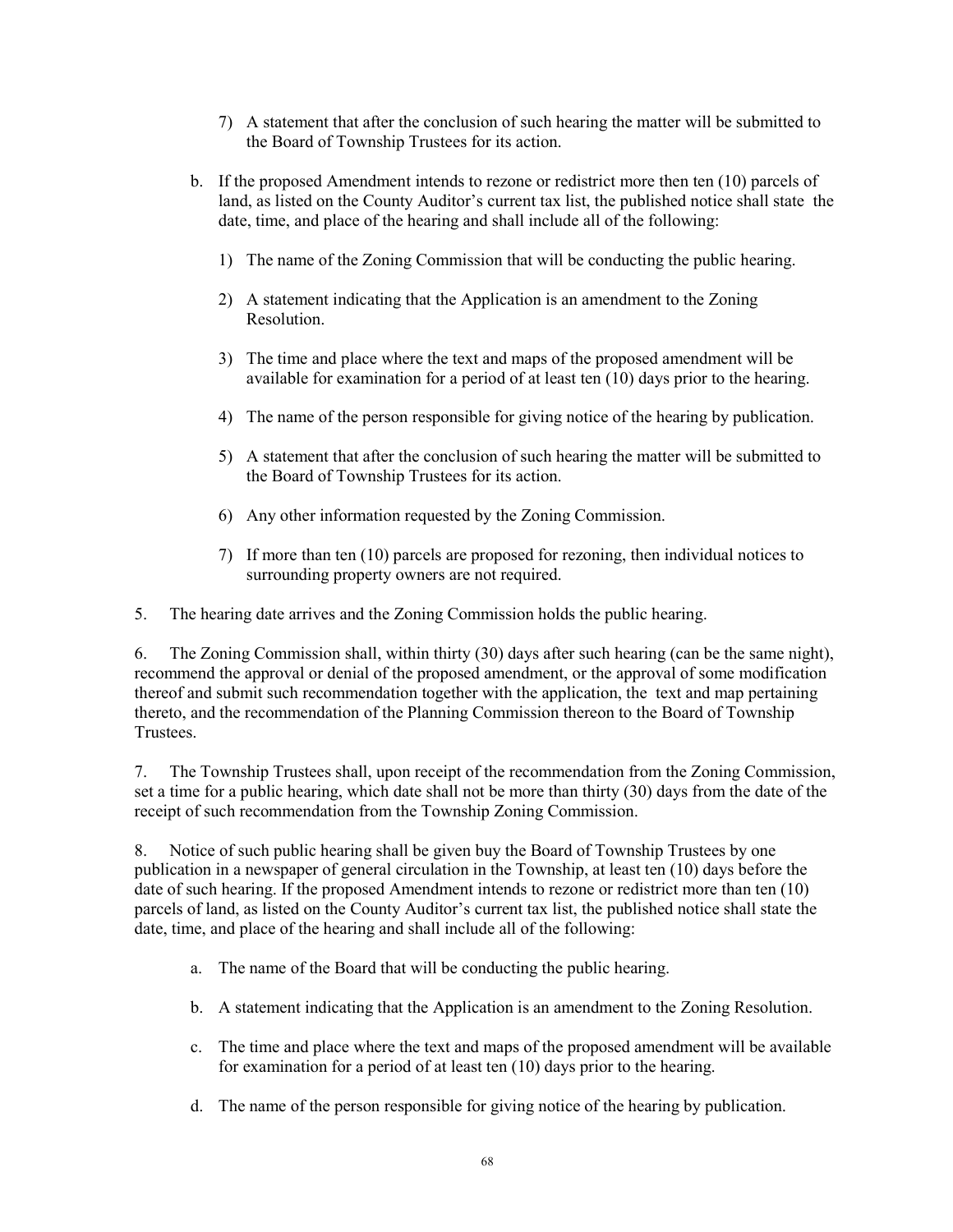- e. Any other information requested by the Board of Trustees.
- 9. The hearing date arrives and Board of Trustees holds the public hearing.

10. Such amendment adopted by the Trustees becomes effective thirty (30) days after the date of adoption, unless a petition, signed by a required number of registered electors, is presented to the Trustees requesting that the issue be put on the ballot.